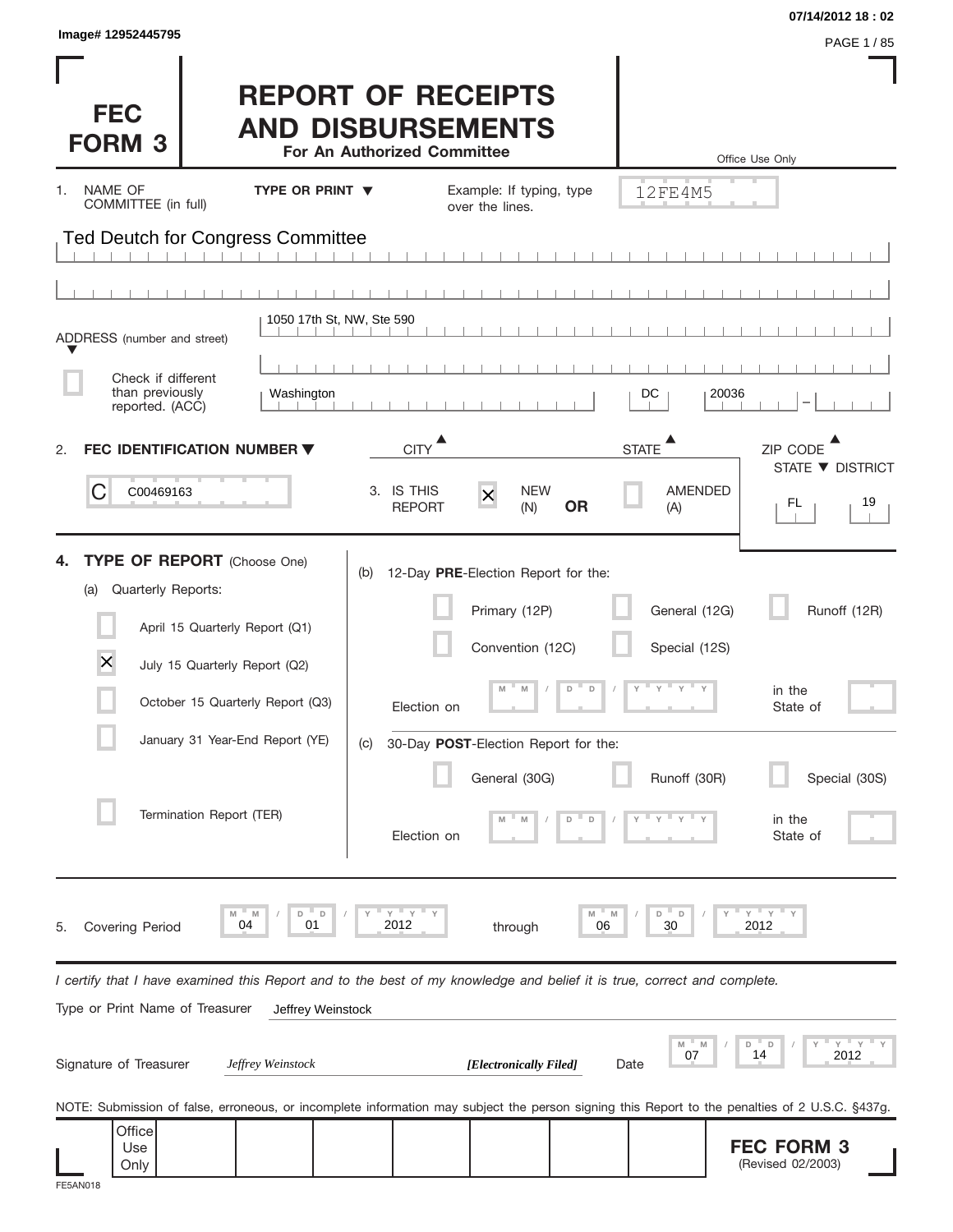## Write or Type Committee Name

|    |     | Image# 12952445796                                                                                         |                                                      |                                                          |
|----|-----|------------------------------------------------------------------------------------------------------------|------------------------------------------------------|----------------------------------------------------------|
|    |     | FEC Form 3 (Revised 02/2003)                                                                               | <b>SUMMARY PAGE</b><br>of Receipts and Disbursements | PAGE 2 / 85                                              |
|    |     | Write or Type Committee Name<br><b>Ted Deutch for Congress Committee</b>                                   |                                                      |                                                          |
|    |     | Report Covering the Period:<br>From:                                                                       | $Y$ $Y$<br>D<br>D<br>M<br>04<br>01<br>2012<br>To:    | $Y - Y$<br>M<br>D<br>D<br>$Y =$<br>M<br>2012<br>06<br>30 |
|    |     |                                                                                                            | <b>COLUMN A</b><br><b>This Period</b>                | <b>COLUMN B</b><br><b>Election Cycle-to-Date</b>         |
| 6. | (a) | Net Contributions (other than loans)<br><b>Total Contributions</b><br>(other than loans) (from Line 11(e)) | 119662.24                                            | 1076847.33                                               |
|    | (b) | <b>Total Contribution Refunds</b>                                                                          | 5250.00                                              | 5750.00                                                  |
|    | (C) | Net Contributions (other than loans)<br>(subtract Line 6(b) from Line 6(a))                                | 114412.24                                            | 1071097.33                                               |
| 7. |     | Net Operating Expenditures                                                                                 |                                                      |                                                          |
|    | (a) | <b>Total Operating Expenditures</b>                                                                        | 107788.79                                            | 544498.17                                                |
|    | (b) | Total Offsets to Operating<br>Expenditures (from Line 14)                                                  | 0.00                                                 | 810.82                                                   |
|    | (C) | Net Operating Expenditures<br>(subtract Line 7(b) from Line 7(a))                                          | 107788.79                                            | 543687.35                                                |
| 8. |     | Cash on Hand at Close of<br>Reporting Period (from Line 27)                                                | 560497.87                                            |                                                          |
| 9. |     | Debts and Obligations Owed TO<br>the Committee (Itemize all on<br>Schedule C and/or Schedule D)            | 0.00                                                 |                                                          |
|    |     | 10. Debts and Obligations Owed BY<br>the Committee (Itemize all on<br>Schedule C and/or Schedule D)        | 0.00                                                 |                                                          |

## **For further information contact:**

Federal Election Commission 999 E Street, NW Washington, DC 20463

> Toll Free 800-424-9530 Local 202-694-1100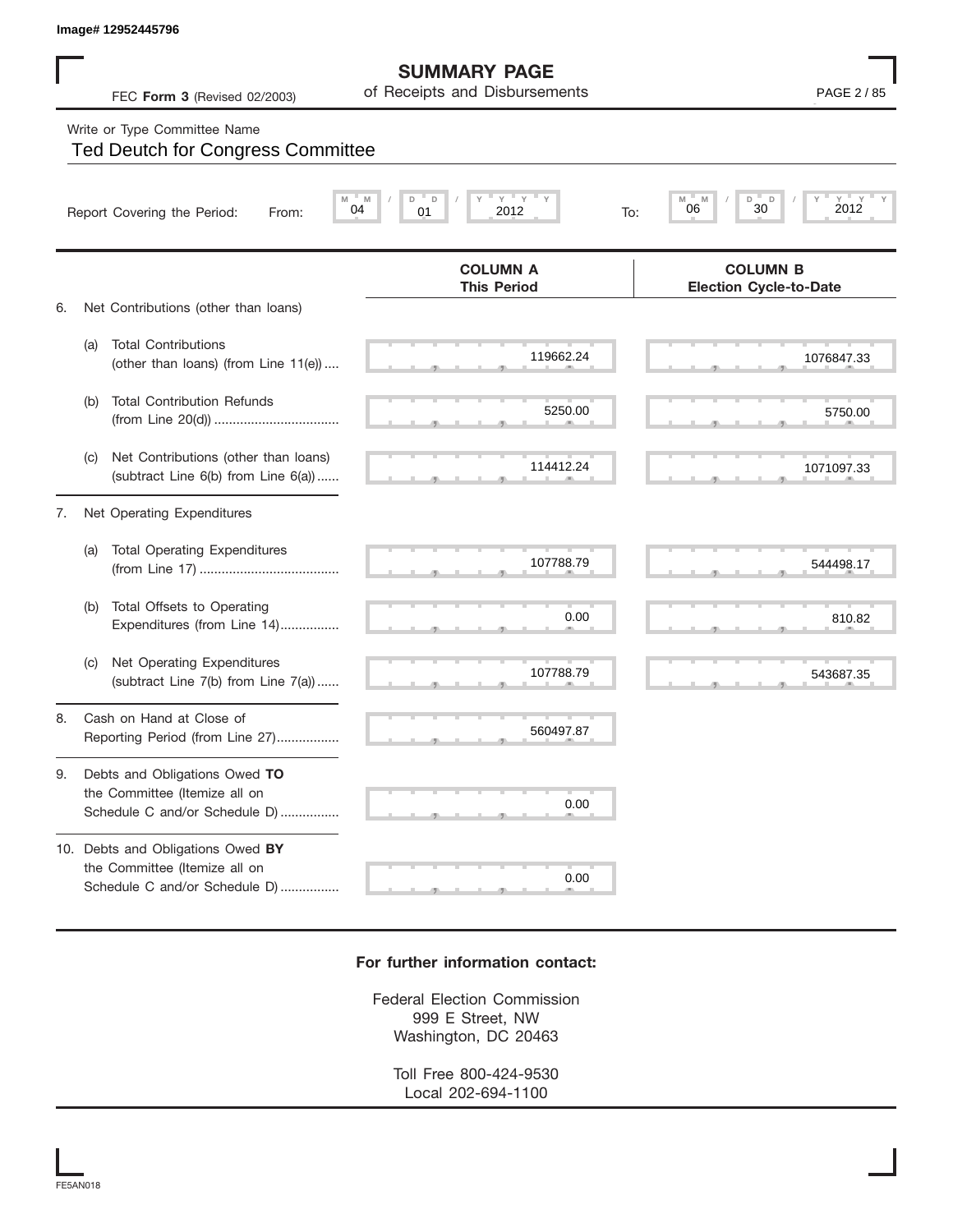| Image# 12952445797                                                                                 |                                                         |                                                  |
|----------------------------------------------------------------------------------------------------|---------------------------------------------------------|--------------------------------------------------|
|                                                                                                    | <b>DETAILED SUMMARY PAGE</b>                            |                                                  |
| FEC Form 3 (Revised 12/2003)                                                                       | of Receipts                                             | PAGE 3/85                                        |
| Write or Type Committee Name                                                                       |                                                         |                                                  |
| <b>Ted Deutch for Congress Committee</b>                                                           |                                                         |                                                  |
|                                                                                                    |                                                         |                                                  |
| M<br>04<br>Report Covering the Period:<br>From:                                                    | $Y$ $Y$ $Y$ $Y$<br>$- M$<br>D<br>D<br>01<br>2012<br>To: | $Y$ $Y$ $Y$<br>M<br>D<br>D<br>30<br>06<br>2012   |
| <b>I. RECEIPTS</b>                                                                                 | <b>COLUMN A</b><br><b>Total This Period</b>             | <b>COLUMN B</b><br><b>Election Cycle-to-Date</b> |
| 11. CONTRIBUTIONS (other than loans) FROM:                                                         |                                                         |                                                  |
| Individuals/Persons Other Than<br>(a)<br><b>Political Committees</b>                               |                                                         |                                                  |
| Itemized (use Schedule A)<br>(i)                                                                   | 62216.00                                                | 760646.09                                        |
| (ii)                                                                                               | 6446.24                                                 | 28929.14                                         |
| (iii) TOTAL of contributions<br>from individuals                                                   | 68662.24                                                | 789575.23                                        |
| Political Party Committees<br>(b)                                                                  | 0.00                                                    | 0.00                                             |
| <b>Other Political Committees</b><br>(c)                                                           | 51000.00                                                | 287272.10                                        |
|                                                                                                    | 0.00                                                    | 0.00                                             |
| (d)<br><b>TOTAL CONTRIBUTIONS</b><br>(e)                                                           |                                                         |                                                  |
| (other than loans)<br>(add Lines 11(a)(iii), (b), (c), and (d))                                    | 119662.24                                               | 1076847.33                                       |
| 12. TRANSFERS FROM OTHER                                                                           |                                                         |                                                  |
| AUTHORIZED COMMITTEES                                                                              | 0.00                                                    | 0.00                                             |
| 13. LOANS:                                                                                         |                                                         |                                                  |
| Made or Guaranteed by the<br>(a)                                                                   | 0.00                                                    | 0.00                                             |
|                                                                                                    | 0.00                                                    | 0.00                                             |
| (b)<br>TOTAL LOANS<br>(c)                                                                          |                                                         |                                                  |
| (add Lines 13(a) and (b))                                                                          | 0.00                                                    | 0.00                                             |
| 14. OFFSETS TO OPERATING<br><b>EXPENDITURES</b>                                                    |                                                         |                                                  |
| (Refunds, Rebates, etc.)                                                                           | 0.00                                                    | 810.82                                           |
| 15. OTHER RECEIPTS                                                                                 |                                                         |                                                  |
|                                                                                                    | 0.00                                                    | 0.00                                             |
| 16. TOTAL RECEIPTS (add Lines<br>11(e), 12, 13(c), 14, and 15)<br>(Carry Total to Line 24, page 4) | 119662.24                                               | 1077658.15                                       |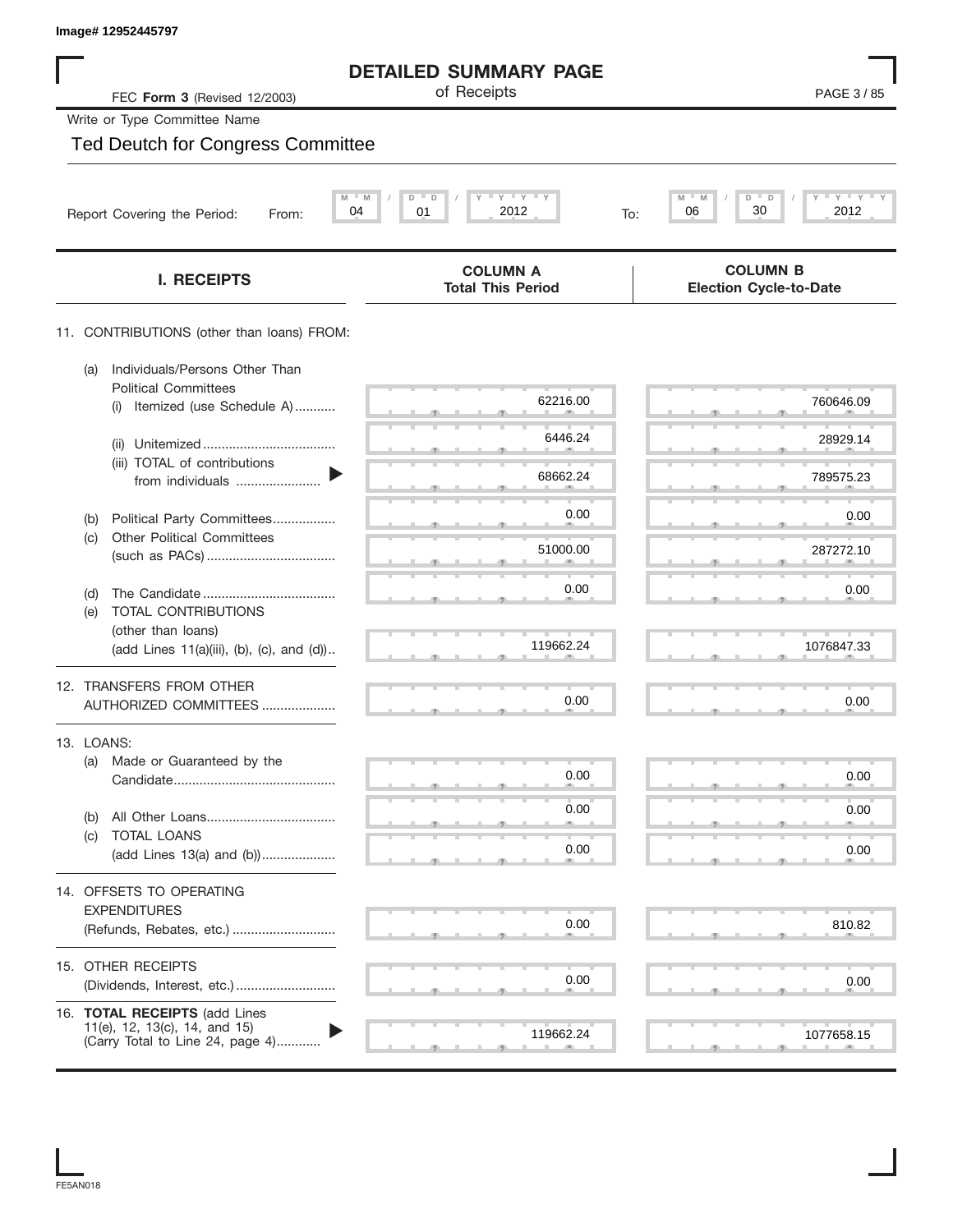S S S , , . S S S , , . S S S , , . S S S , , . S S S , , . S S S , , .  $\overline{S}$  s  $\overline{S}$  ,  $\overline{S}$  ,  $\overline{S}$  ,  $\overline{S}$  ,  $\overline{S}$  ,  $\overline{S}$  ,  $\overline{S}$  ,  $\overline{S}$  ,  $\overline{S}$  ,  $\overline{S}$  ,  $\overline{S}$  ,  $\overline{S}$  ,  $\overline{S}$  ,  $\overline{S}$  ,  $\overline{S}$  ,  $\overline{S}$  ,  $\overline{S}$  ,  $\overline{S}$  ,  $\overline{S}$  , S S S , , . S S S , , . S S S , , . S S S , , . S S S , , . S S S , , . S S S , , . S S S , , .  $5250.00$  5750. S S S , , . S S S , , . S S S S S S **COLUMN B Election Cycle-to-Date COLUMN A Total This Period** 17. OPERATING EXPENDITURES.................... 18. TRANSFERS TO OTHER AUTHORIZED COMMITTEES ..................... 19. LOAN REPAYMENTS: (a) Of Loans Made or Guaranteed by the Candidate ................................. (b) Of All Other Loans .............................. (c) TOTAL LOAN REPAYMENTS (add Lines 19(a) and (b)) ..................... 20. REFUNDS OF CONTRIBUTIONS TO: (a) Individuals/Persons Other Than Political Committees ................. (b) Political Party Committees.................. (c) Other Political Committees (such as PACs) .................................... (d) TOTAL CONTRIBUTION REFUNDS (add Lines 20(a), (b), and (c)).............. 21. OTHER DISBURSEMENTS ......................... 22. **TOTAL DISBURSEMENTS**   $(add$  Lines 17, 18, 19 $(c)$ , 20 $(d)$ , and 21) **II. DISBURSEMENTS** FEC **Form 3** (Revised 02/2003) **of Disbursements FEC <b>Form 3** (Revised 02/2003) , , . , , . Example 1983445781<br>
THE CHEM REPORTER TREE COMMUNAL PROPERTY ORDER AND THE COMMUNAL COMMUNAL COMMUNAL COMMUNAL COMMUNAL COMMUNAL COMMUNAL COMMUNAL COMMUNAL COMMUNAL COMMUNAL COMMUNAL COMMUNAL COMMUNAL COMMUNAL COMMUNAL CO

**DETAILED SUMMARY PAGE**

## **III. CASH SUMMARY**

|                                               | 570374.42 |  |
|-----------------------------------------------|-----------|--|
|                                               | 119662.24 |  |
|                                               | 690036.66 |  |
|                                               | 129538.79 |  |
| 27. CASH ON HAND AT CLOSE OF REPORTING PERIOD | 560497.87 |  |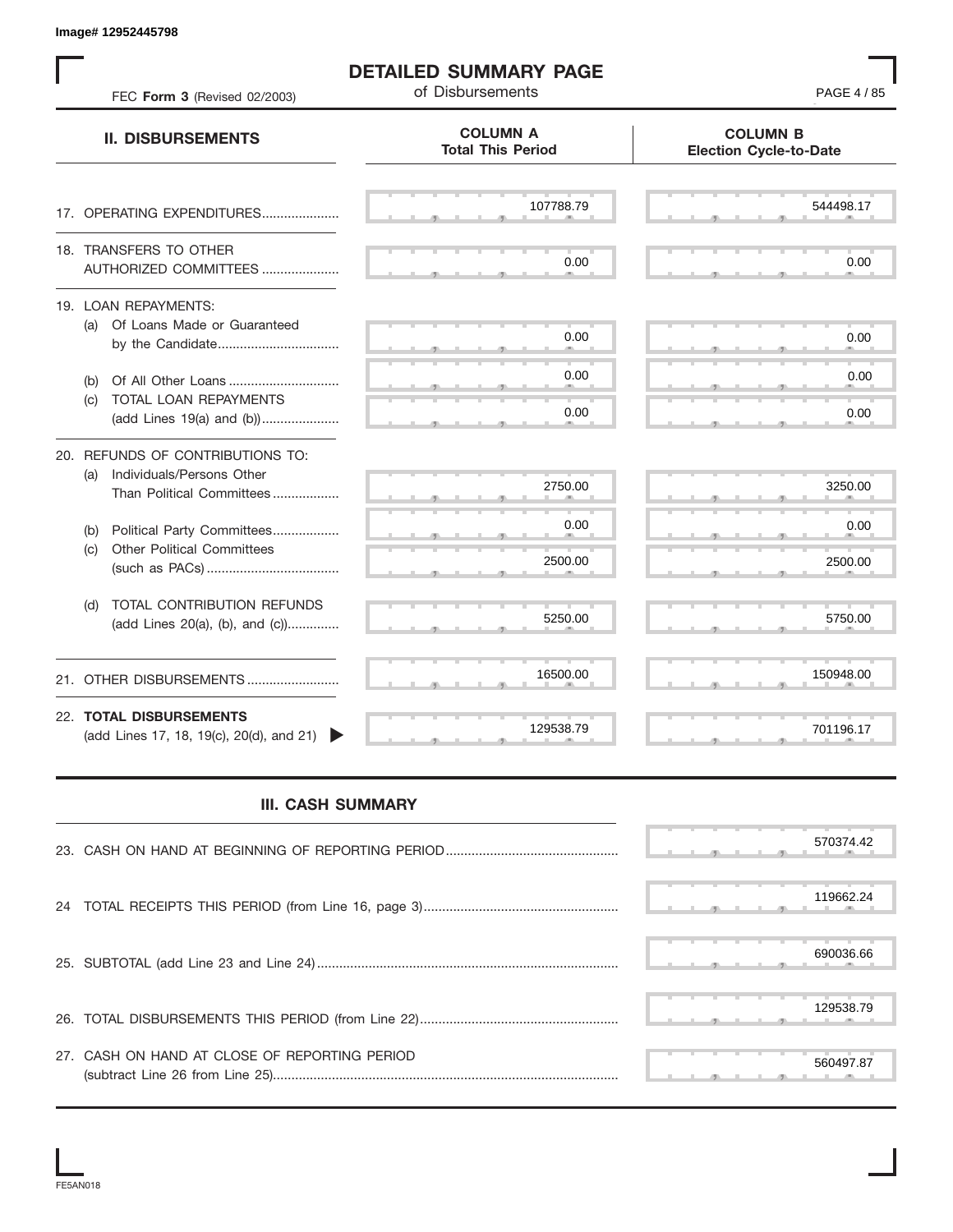|    | Image# 12952445799                                                      |                            |                                                   |                                                                                                                                                                                                                                                                                                                                     |
|----|-------------------------------------------------------------------------|----------------------------|---------------------------------------------------|-------------------------------------------------------------------------------------------------------------------------------------------------------------------------------------------------------------------------------------------------------------------------------------------------------------------------------------|
|    | <b>SCHEDULE A (FEC Form 3)</b>                                          |                            | Use separate schedule(s)                          | PAGE<br>OF<br>5<br>85<br>FOR LINE NUMBER:<br>(check only one)                                                                                                                                                                                                                                                                       |
|    | <b>ITEMIZED RECEIPTS</b>                                                |                            | for each category of the<br>Detailed Summary Page | ×<br>11a<br>11 <sub>b</sub><br>11c<br>11d                                                                                                                                                                                                                                                                                           |
|    |                                                                         |                            |                                                   | 12<br>13a<br>14<br>13 <sub>b</sub><br>15<br>Any information copied from such Reports and Statements may not be sold or used by any person for the purpose of soliciting contributions<br>or for commercial purposes, other than using the name and address of any political committee to solicit contributions from such committee. |
|    | NAME OF COMMITTEE (In Full)<br><b>Ted Deutch for Congress Committee</b> |                            |                                                   |                                                                                                                                                                                                                                                                                                                                     |
| Α. | Full Name (Last, First, Middle Initial)<br><b>EWA ABRAHAM</b>           |                            |                                                   | Date of Receipt                                                                                                                                                                                                                                                                                                                     |
|    | Mailing Address 150 BRADLEY PL<br><b>APT 805</b>                        |                            |                                                   | $M - M$<br><b>LEY LEY LEY</b><br>$D$ $D$<br>05<br>29<br>2012                                                                                                                                                                                                                                                                        |
|    | City<br><b>PALM BEACH</b>                                               | State<br>FL.               | Zip Code<br>33480                                 | Transaction ID: C4079594                                                                                                                                                                                                                                                                                                            |
|    | FEC ID number of contributing<br>federal political committee.           | C                          |                                                   | Amount of Each Receipt this Period<br>1000.00                                                                                                                                                                                                                                                                                       |
|    | Name of Employer<br>N/A                                                 | Occupation<br>Homemaker    |                                                   |                                                                                                                                                                                                                                                                                                                                     |
|    | Receipt For: 2012<br>Primary<br>General<br>Other (specify)              |                            | Election Cycle-to-Date<br>1000.00                 |                                                                                                                                                                                                                                                                                                                                     |
| В. | Full Name (Last, First, Middle Initial)<br>Nanci Alexander              |                            |                                                   | Date of Receipt                                                                                                                                                                                                                                                                                                                     |
|    | Mailing Address 2831 N Ocean Blvd                                       |                            |                                                   | <b>LY LY LY</b><br>$M$ M<br>$D$ $D$<br>05<br>22<br>2012                                                                                                                                                                                                                                                                             |
|    | City<br>Ft Lauderdale                                                   | State<br>FL                | Zip Code<br>33308-7559                            | Transaction ID: C4075027                                                                                                                                                                                                                                                                                                            |
|    | FEC ID number of contributing<br>federal political committee.           | C                          |                                                   | Amount of Each Receipt this Period                                                                                                                                                                                                                                                                                                  |
|    | Name of Employer<br>Self-employed                                       | Occupation<br>Restaurateur |                                                   | 500.00                                                                                                                                                                                                                                                                                                                              |
|    | Receipt For: 2012                                                       |                            | Election Cycle-to-Date                            |                                                                                                                                                                                                                                                                                                                                     |
|    | General<br>Primary<br>Other (specify)                                   |                            | 1000.00                                           |                                                                                                                                                                                                                                                                                                                                     |
| C. | Full Name (Last, First, Middle Initial)<br>Mitchell W. Berger           |                            |                                                   | Date of Receipt                                                                                                                                                                                                                                                                                                                     |
|    | Mailing Address 350 E Las Olas Blvd<br>Ste 1000                         |                            |                                                   | $I - Y - I - Y - I - Y$<br>$M - M$<br>$D$ $D$<br>05<br>22<br>2012                                                                                                                                                                                                                                                                   |
|    | City<br>Fort Lauderdale                                                 | State<br>FL.               | Zip Code<br>33301-4215                            | Transaction ID: C4075034                                                                                                                                                                                                                                                                                                            |
|    | FEC ID number of contributing<br>federal political committee.           | C                          |                                                   | Amount of Each Receipt this Period                                                                                                                                                                                                                                                                                                  |
|    | Name of Employer                                                        | Occupation                 |                                                   | 500.00                                                                                                                                                                                                                                                                                                                              |
|    | Berger Singerman                                                        | Attorney                   |                                                   |                                                                                                                                                                                                                                                                                                                                     |
|    | Receipt For: 2012<br>Primary<br>General<br>Other (specify)              |                            | Election Cycle-to-Date<br>1000.00                 |                                                                                                                                                                                                                                                                                                                                     |
|    |                                                                         |                            |                                                   | 2000.00                                                                                                                                                                                                                                                                                                                             |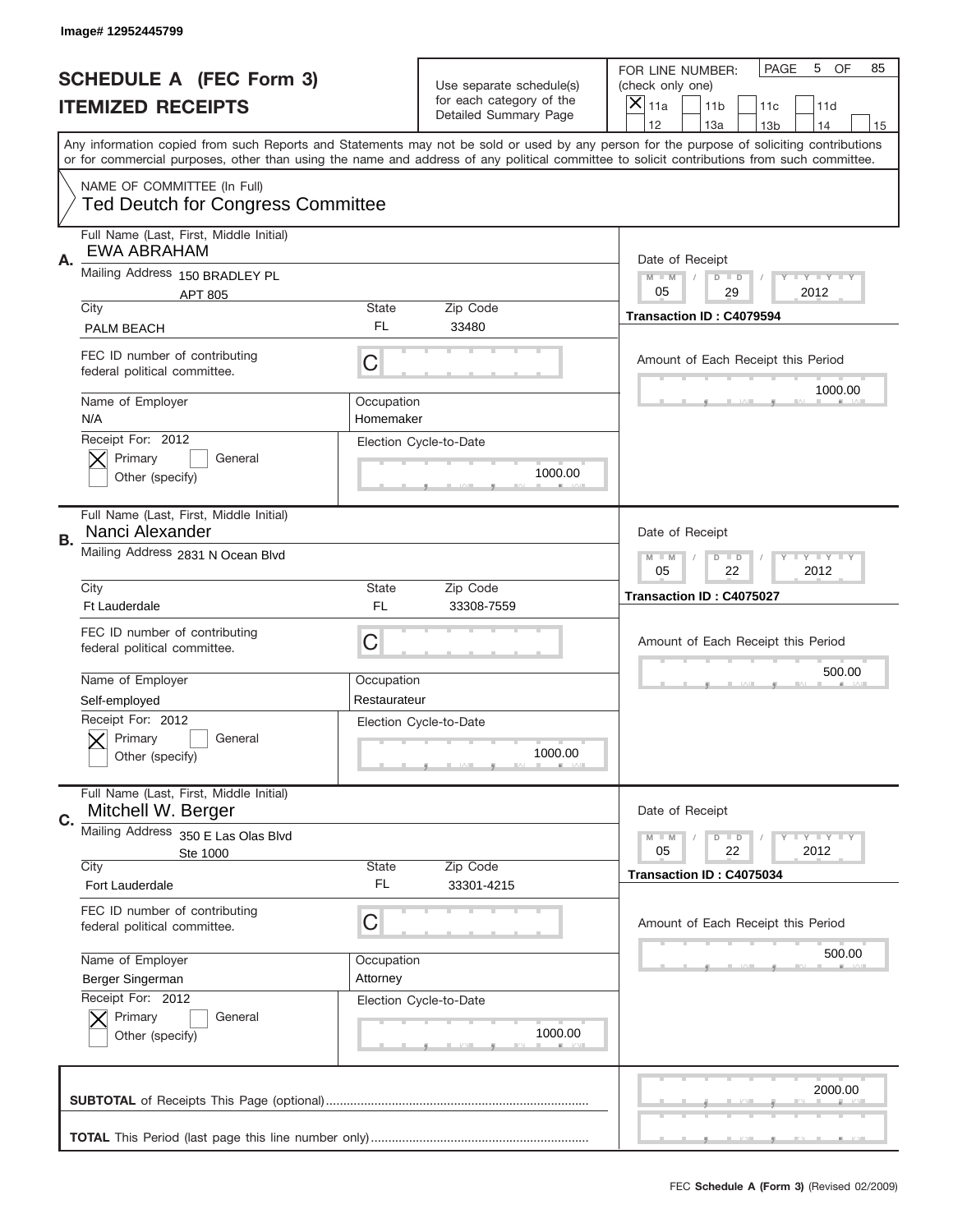|    | Image# 12952445800                                                      |                             |                                                   |                                                                                                                                                                                                                                                                                                                                     |
|----|-------------------------------------------------------------------------|-----------------------------|---------------------------------------------------|-------------------------------------------------------------------------------------------------------------------------------------------------------------------------------------------------------------------------------------------------------------------------------------------------------------------------------------|
|    | <b>SCHEDULE A (FEC Form 3)</b>                                          |                             | Use separate schedule(s)                          | PAGE<br>6<br>OF<br>85<br>FOR LINE NUMBER:<br>(check only one)                                                                                                                                                                                                                                                                       |
|    | <b>ITEMIZED RECEIPTS</b>                                                |                             | for each category of the<br>Detailed Summary Page | ×<br>11a<br>11 <sub>b</sub><br>11c<br>11d                                                                                                                                                                                                                                                                                           |
|    |                                                                         |                             |                                                   | 12<br>13a<br>13 <sub>b</sub><br>14<br>15<br>Any information copied from such Reports and Statements may not be sold or used by any person for the purpose of soliciting contributions<br>or for commercial purposes, other than using the name and address of any political committee to solicit contributions from such committee. |
|    | NAME OF COMMITTEE (In Full)<br><b>Ted Deutch for Congress Committee</b> |                             |                                                   |                                                                                                                                                                                                                                                                                                                                     |
|    |                                                                         |                             |                                                   |                                                                                                                                                                                                                                                                                                                                     |
| Α. | Full Name (Last, First, Middle Initial)<br>Sabine O Bittel              |                             |                                                   | Date of Receipt                                                                                                                                                                                                                                                                                                                     |
|    | Mailing Address 801 Arthur Godfrey Rd                                   |                             |                                                   | Y TY TY TY<br>$M$ $M$<br>$D$ $D$<br>04<br>2012<br>09                                                                                                                                                                                                                                                                                |
|    | City                                                                    | State                       | Zip Code                                          | Transaction ID: C4003457                                                                                                                                                                                                                                                                                                            |
|    | Miami Beach                                                             | FL                          | 33140-3323                                        |                                                                                                                                                                                                                                                                                                                                     |
|    | FEC ID number of contributing<br>federal political committee.           | C                           |                                                   | Amount of Each Receipt this Period<br>2500.00                                                                                                                                                                                                                                                                                       |
|    | Name of Employer<br>N/A                                                 | Occupation<br>Homemaker     |                                                   |                                                                                                                                                                                                                                                                                                                                     |
|    | Receipt For: 2012<br>Primary<br>General<br>Other (specify)              |                             | Election Cycle-to-Date<br>2500.00                 |                                                                                                                                                                                                                                                                                                                                     |
|    |                                                                         |                             |                                                   |                                                                                                                                                                                                                                                                                                                                     |
| В. | Full Name (Last, First, Middle Initial)<br>PATRICIA M. BLASI            |                             |                                                   | Date of Receipt                                                                                                                                                                                                                                                                                                                     |
|    | Mailing Address 2000 ISLAND BLVD.<br><b>APT 407</b>                     |                             |                                                   | $T$ $Y$ $T$ $Y$ $T$ $Y$<br>$M - M$<br>$D$ $D$<br>06<br>27<br>2012                                                                                                                                                                                                                                                                   |
|    | City                                                                    | State                       | Zip Code                                          | Transaction ID: C4124516                                                                                                                                                                                                                                                                                                            |
|    |                                                                         |                             |                                                   |                                                                                                                                                                                                                                                                                                                                     |
|    | <b>AVENTURA</b>                                                         | <b>FL</b>                   | 33160                                             |                                                                                                                                                                                                                                                                                                                                     |
|    | FEC ID number of contributing<br>federal political committee.           | C                           |                                                   | Amount of Each Receipt this Period                                                                                                                                                                                                                                                                                                  |
|    | Name of Employer                                                        | Occupation                  |                                                   | 1000.00                                                                                                                                                                                                                                                                                                                             |
|    | Self                                                                    | <b>Real Estate Investor</b> |                                                   |                                                                                                                                                                                                                                                                                                                                     |
|    | Receipt For: 2012<br>Primary<br>General                                 |                             | Election Cycle-to-Date                            |                                                                                                                                                                                                                                                                                                                                     |
|    | Other (specify)                                                         |                             | 1000.00                                           |                                                                                                                                                                                                                                                                                                                                     |
| C. | Full Name (Last, First, Middle Initial)<br>Ronald L. Book               |                             |                                                   | Date of Receipt                                                                                                                                                                                                                                                                                                                     |
|    | Mailing Address 10711 Hawks Vista Street                                |                             |                                                   | $T + Y = Y + Y$<br>$M \perp M$<br>$D$ $D$<br>06<br>2012<br>12                                                                                                                                                                                                                                                                       |
|    | City                                                                    | State                       | Zip Code                                          | Transaction ID: C4097253                                                                                                                                                                                                                                                                                                            |
|    | Plantation                                                              | FL                          | 33324                                             |                                                                                                                                                                                                                                                                                                                                     |
|    | FEC ID number of contributing<br>federal political committee.           | C                           |                                                   | Amount of Each Receipt this Period                                                                                                                                                                                                                                                                                                  |
|    | Name of Employer                                                        | Occupation                  |                                                   | 2000.00                                                                                                                                                                                                                                                                                                                             |
|    | <b>Governmental Consultants</b>                                         |                             | <b>Government Relations</b>                       |                                                                                                                                                                                                                                                                                                                                     |
|    | Receipt For: 2012                                                       |                             | Election Cycle-to-Date                            |                                                                                                                                                                                                                                                                                                                                     |
|    | Primary<br>General<br>Other (specify)                                   |                             | 2000.00                                           |                                                                                                                                                                                                                                                                                                                                     |
|    |                                                                         |                             |                                                   | 5500.00                                                                                                                                                                                                                                                                                                                             |
|    |                                                                         |                             |                                                   |                                                                                                                                                                                                                                                                                                                                     |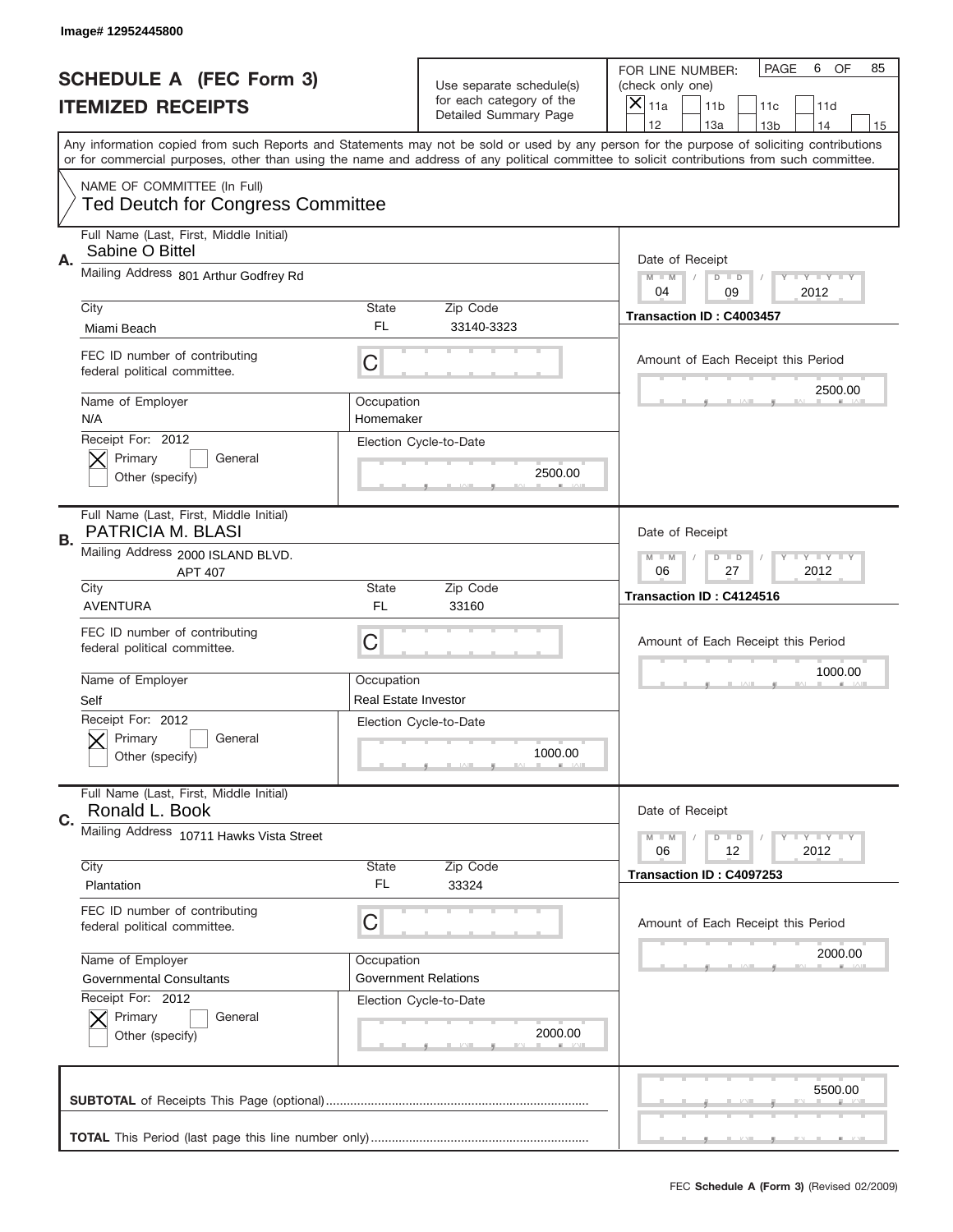|    | Image# 12952445801                                                      |                                  |                                                   |                                                                                                                                                                                                                                                                                         |
|----|-------------------------------------------------------------------------|----------------------------------|---------------------------------------------------|-----------------------------------------------------------------------------------------------------------------------------------------------------------------------------------------------------------------------------------------------------------------------------------------|
|    | <b>SCHEDULE A (FEC Form 3)</b>                                          |                                  | Use separate schedule(s)                          | OF<br><b>PAGE</b><br>$\overline{7}$<br>85<br>FOR LINE NUMBER:<br>(check only one)                                                                                                                                                                                                       |
|    | <b>ITEMIZED RECEIPTS</b>                                                |                                  | for each category of the<br>Detailed Summary Page | ×<br>11a<br>11 <sub>b</sub><br>11c<br>11d                                                                                                                                                                                                                                               |
|    |                                                                         |                                  |                                                   | 12<br>13a<br>14<br>13 <sub>b</sub><br>15                                                                                                                                                                                                                                                |
|    |                                                                         |                                  |                                                   | Any information copied from such Reports and Statements may not be sold or used by any person for the purpose of soliciting contributions<br>or for commercial purposes, other than using the name and address of any political committee to solicit contributions from such committee. |
|    |                                                                         |                                  |                                                   |                                                                                                                                                                                                                                                                                         |
|    | NAME OF COMMITTEE (In Full)<br><b>Ted Deutch for Congress Committee</b> |                                  |                                                   |                                                                                                                                                                                                                                                                                         |
| Α. | Full Name (Last, First, Middle Initial)<br>Garrett Bragg                |                                  |                                                   | Date of Receipt                                                                                                                                                                                                                                                                         |
|    | Mailing Address 7372 Stonegate Ave                                      |                                  |                                                   | $M - M$<br><b>LY LY LY</b><br>$D$ $D$<br>06<br>04<br>2012                                                                                                                                                                                                                               |
|    | City                                                                    | State                            | Zip Code                                          | Transaction ID: C4089749                                                                                                                                                                                                                                                                |
|    | Parkland                                                                | FL                               | 33076-3911                                        |                                                                                                                                                                                                                                                                                         |
|    | FEC ID number of contributing<br>federal political committee.           | C                                |                                                   | Amount of Each Receipt this Period                                                                                                                                                                                                                                                      |
|    | Name of Employer<br><b>Polaris Management</b>                           | Occupation<br><b>Health Care</b> |                                                   | 1000.00                                                                                                                                                                                                                                                                                 |
|    | Receipt For: 2012<br>X<br>Primary<br>General                            |                                  | Election Cycle-to-Date                            |                                                                                                                                                                                                                                                                                         |
|    | Other (specify)                                                         |                                  | 3500.00                                           |                                                                                                                                                                                                                                                                                         |
|    | Full Name (Last, First, Middle Initial)<br>Scott F. Brenner             |                                  |                                                   | Date of Receipt                                                                                                                                                                                                                                                                         |
| В. | Mailing Address 3035 Hampton Place                                      |                                  |                                                   | $M - M$<br><b>LEYTEY LEY</b><br>$D$ $D$                                                                                                                                                                                                                                                 |
|    |                                                                         |                                  |                                                   | 06<br>04<br>2012                                                                                                                                                                                                                                                                        |
|    | City                                                                    | State                            | Zip Code                                          | Transaction ID: C4089747                                                                                                                                                                                                                                                                |
|    | Boca Raton                                                              | FL                               | 33434                                             |                                                                                                                                                                                                                                                                                         |
|    |                                                                         |                                  |                                                   |                                                                                                                                                                                                                                                                                         |
|    | FEC ID number of contributing                                           |                                  |                                                   | Amount of Each Receipt this Period                                                                                                                                                                                                                                                      |
|    | federal political committee.                                            | C                                |                                                   |                                                                                                                                                                                                                                                                                         |
|    | Name of Employer                                                        | Occupation                       |                                                   | 1000.00                                                                                                                                                                                                                                                                                 |
|    | <b>Brenner Real Estate</b>                                              | Realtor                          |                                                   |                                                                                                                                                                                                                                                                                         |
|    | Receipt For: 2012                                                       |                                  | Election Cycle-to-Date                            |                                                                                                                                                                                                                                                                                         |
|    | General<br>Primary                                                      |                                  |                                                   |                                                                                                                                                                                                                                                                                         |
|    | Other (specify)                                                         |                                  | 1500.00                                           |                                                                                                                                                                                                                                                                                         |
|    | Full Name (Last, First, Middle Initial)<br><b>Andrew Michael Bucher</b> |                                  |                                                   | Date of Receipt                                                                                                                                                                                                                                                                         |
| C. | Mailing Address 21294 Falls Ridge Way                                   |                                  |                                                   | $I - Y - I - Y - I - Y$<br>$M - M$<br>$D$ $D$                                                                                                                                                                                                                                           |
|    | City                                                                    | <b>State</b>                     | Zip Code                                          | 2012<br>04<br>20                                                                                                                                                                                                                                                                        |
|    | Boca Raton                                                              | FL                               | 33428-4870                                        | Transaction ID: C4011442                                                                                                                                                                                                                                                                |
|    | FEC ID number of contributing<br>federal political committee.           | C                                |                                                   | Amount of Each Receipt this Period                                                                                                                                                                                                                                                      |
|    |                                                                         |                                  |                                                   | 250.00                                                                                                                                                                                                                                                                                  |
|    | Name of Employer<br>Andrew M. Bucher, PA                                | Occupation<br>Attorney           |                                                   |                                                                                                                                                                                                                                                                                         |
|    | Receipt For: 2012                                                       |                                  | Election Cycle-to-Date                            |                                                                                                                                                                                                                                                                                         |
|    | Primary<br>General                                                      |                                  |                                                   |                                                                                                                                                                                                                                                                                         |
|    | Other (specify)                                                         |                                  | 250.00                                            |                                                                                                                                                                                                                                                                                         |
|    |                                                                         |                                  |                                                   |                                                                                                                                                                                                                                                                                         |
|    |                                                                         |                                  |                                                   | 2250.00                                                                                                                                                                                                                                                                                 |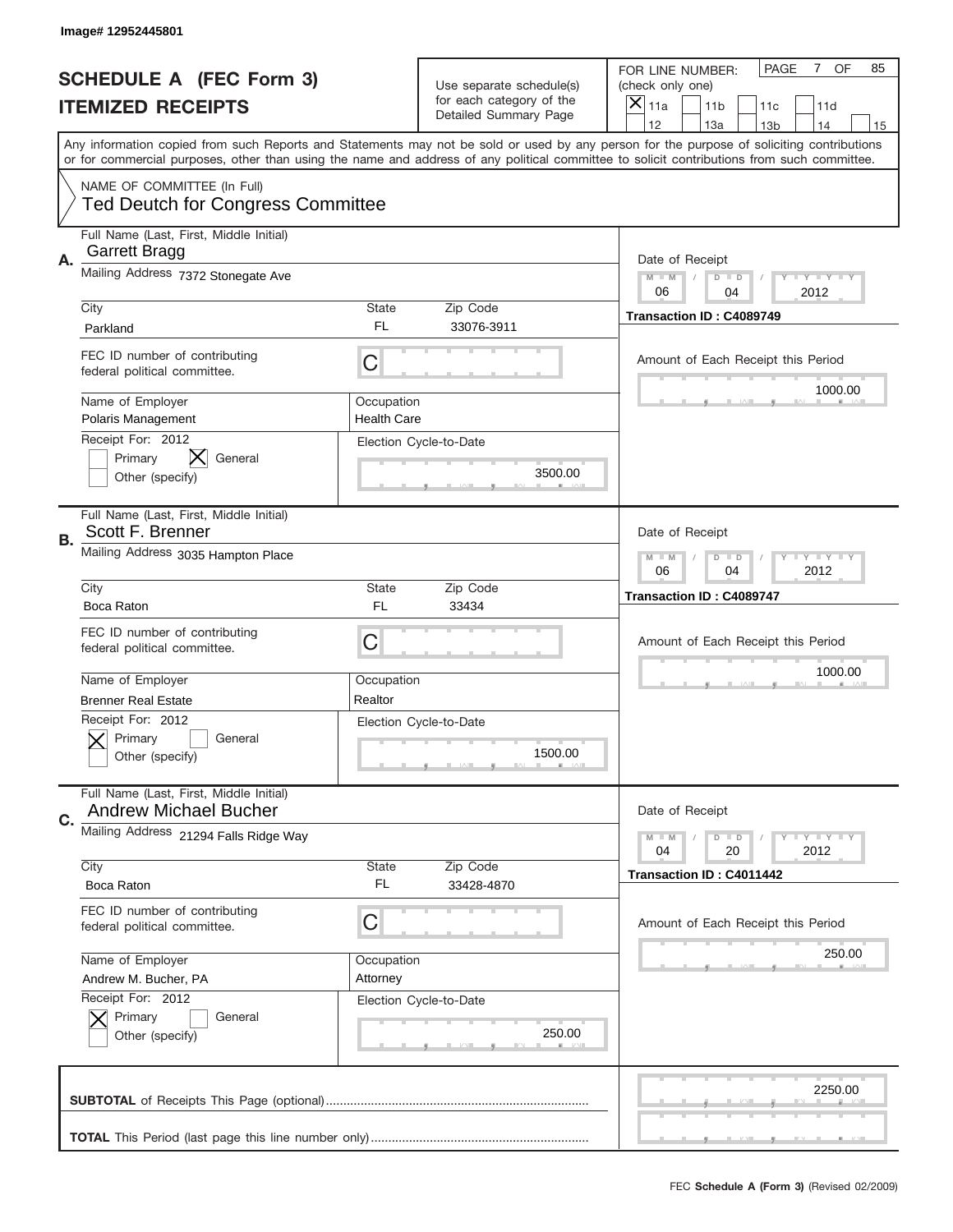|    | Image# 12952445802                                               |                        |                                                   |                                                                                                                                                                                                                                                                                                                                     |
|----|------------------------------------------------------------------|------------------------|---------------------------------------------------|-------------------------------------------------------------------------------------------------------------------------------------------------------------------------------------------------------------------------------------------------------------------------------------------------------------------------------------|
|    | <b>SCHEDULE A (FEC Form 3)</b>                                   |                        | Use separate schedule(s)                          | PAGE<br>8<br>OF<br>85<br>FOR LINE NUMBER:<br>(check only one)                                                                                                                                                                                                                                                                       |
|    | <b>ITEMIZED RECEIPTS</b>                                         |                        | for each category of the<br>Detailed Summary Page | ×<br>11a<br>11 <sub>b</sub><br>11c<br>11d                                                                                                                                                                                                                                                                                           |
|    |                                                                  |                        |                                                   | 12<br>13a<br>14<br>13 <sub>b</sub><br>15<br>Any information copied from such Reports and Statements may not be sold or used by any person for the purpose of soliciting contributions<br>or for commercial purposes, other than using the name and address of any political committee to solicit contributions from such committee. |
|    | NAME OF COMMITTEE (In Full)                                      |                        |                                                   |                                                                                                                                                                                                                                                                                                                                     |
|    | <b>Ted Deutch for Congress Committee</b>                         |                        |                                                   |                                                                                                                                                                                                                                                                                                                                     |
| А. | Full Name (Last, First, Middle Initial)<br>Walter G Campbell Jr. |                        |                                                   | Date of Receipt                                                                                                                                                                                                                                                                                                                     |
|    | Mailing Address 12 S.E. Seventh Street                           |                        |                                                   | $M$ $M$<br>Y I Y I Y I Y<br>$D$ $D$                                                                                                                                                                                                                                                                                                 |
|    | Suite 801<br>City                                                | State                  | Zip Code                                          | 05<br>22<br>2012                                                                                                                                                                                                                                                                                                                    |
|    | <b>Ft Lauderdale</b>                                             | FL                     | 33301                                             | Transaction ID: C4075030                                                                                                                                                                                                                                                                                                            |
|    | FEC ID number of contributing<br>federal political committee.    | C                      |                                                   | Amount of Each Receipt this Period                                                                                                                                                                                                                                                                                                  |
|    | Name of Employer<br>Krupnick Campbell et al                      | Occupation<br>Attorney |                                                   | 250.00                                                                                                                                                                                                                                                                                                                              |
|    | Receipt For: 2012<br>Primary<br>General<br>Other (specify)       |                        | Election Cycle-to-Date<br>250.00                  |                                                                                                                                                                                                                                                                                                                                     |
|    | Full Name (Last, First, Middle Initial)<br><b>CHARLES COHEN</b>  |                        |                                                   | Date of Receipt                                                                                                                                                                                                                                                                                                                     |
| В. | Mailing Address 1495 SHELBURNE COURT                             |                        |                                                   | $T$ $Y$ $T$ $Y$ $T$ $Y$<br>$M$ $M$<br>$D$ $D$<br>04<br>12<br>2012                                                                                                                                                                                                                                                                   |
|    | City                                                             | State                  | Zip Code                                          | Transaction ID: C4006228                                                                                                                                                                                                                                                                                                            |
|    | <b>ALLENTOWN</b>                                                 | <b>PA</b>              | 18104                                             |                                                                                                                                                                                                                                                                                                                                     |
|    | FEC ID number of contributing<br>federal political committee.    | C                      |                                                   | Amount of Each Receipt this Period                                                                                                                                                                                                                                                                                                  |
|    | Name of Employer                                                 | Occupation             |                                                   | 500.00                                                                                                                                                                                                                                                                                                                              |
|    | <b>Information Requested</b>                                     | DENTAL SUPPLIER        |                                                   |                                                                                                                                                                                                                                                                                                                                     |
|    | Receipt For: 2012<br>General<br>Primary<br>Other (specify)       |                        | Election Cycle-to-Date<br>500.00                  |                                                                                                                                                                                                                                                                                                                                     |
| C. | Full Name (Last, First, Middle Initial)<br>Lauren cohen          |                        |                                                   | Date of Receipt                                                                                                                                                                                                                                                                                                                     |
|    | Mailing Address 6637 Boca Hermosa Ln                             |                        |                                                   | $T + Y = Y + Y$<br>$M - M$<br>$D$ $D$<br>2012<br>04<br>15                                                                                                                                                                                                                                                                           |
|    | City<br>Boca Raton                                               | State<br>FL            | Zip Code<br>33433-6498                            | Transaction ID: C4007486                                                                                                                                                                                                                                                                                                            |
|    | FEC ID number of contributing                                    |                        |                                                   |                                                                                                                                                                                                                                                                                                                                     |
|    | federal political committee.                                     | C                      |                                                   | Amount of Each Receipt this Period<br>218.00                                                                                                                                                                                                                                                                                        |
|    | Name of Employer                                                 | Occupation             |                                                   |                                                                                                                                                                                                                                                                                                                                     |
|    | ECOUNCILINC.COM, INC.<br>Receipt For: 2012                       | PRESIDENT              |                                                   |                                                                                                                                                                                                                                                                                                                                     |
|    | Primary<br>General<br>Other (specify)                            |                        | Election Cycle-to-Date<br>218.00                  |                                                                                                                                                                                                                                                                                                                                     |
|    |                                                                  |                        |                                                   | 968.00                                                                                                                                                                                                                                                                                                                              |
|    |                                                                  |                        |                                                   |                                                                                                                                                                                                                                                                                                                                     |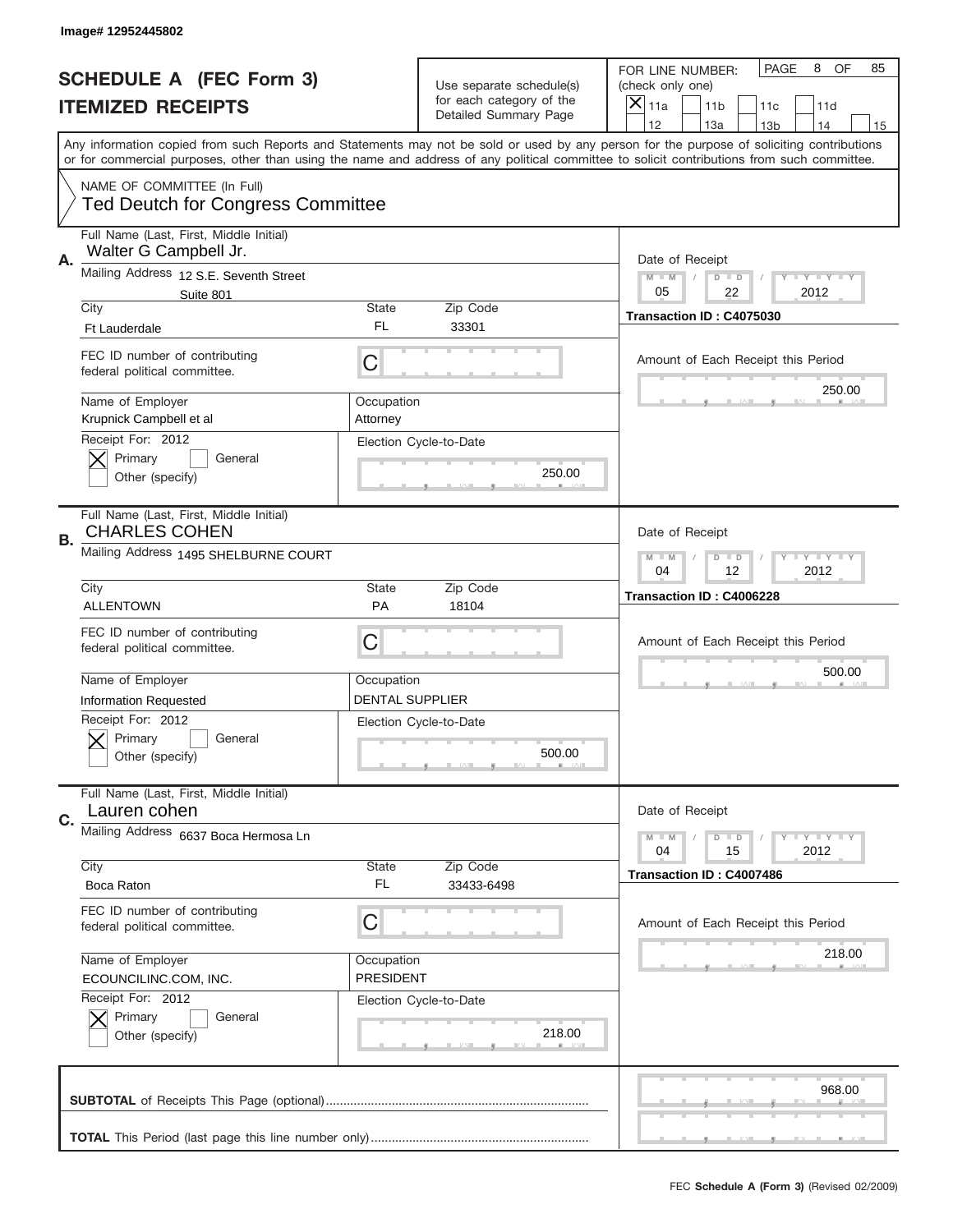|    | Image#12952445803                                                       |                           |                                                   |                                                                                                                                                                                       |
|----|-------------------------------------------------------------------------|---------------------------|---------------------------------------------------|---------------------------------------------------------------------------------------------------------------------------------------------------------------------------------------|
|    | <b>SCHEDULE A (FEC Form 3)</b>                                          |                           | Use separate schedule(s)                          | PAGE<br>9<br>OF<br>85<br>FOR LINE NUMBER:<br>(check only one)                                                                                                                         |
|    | <b>ITEMIZED RECEIPTS</b>                                                |                           | for each category of the<br>Detailed Summary Page | ×<br>11a<br>11 <sub>b</sub><br>11c<br>11d                                                                                                                                             |
|    |                                                                         |                           |                                                   | 12<br>13a<br>14<br>13 <sub>b</sub><br>15<br>Any information copied from such Reports and Statements may not be sold or used by any person for the purpose of soliciting contributions |
|    |                                                                         |                           |                                                   | or for commercial purposes, other than using the name and address of any political committee to solicit contributions from such committee.                                            |
|    | NAME OF COMMITTEE (In Full)<br><b>Ted Deutch for Congress Committee</b> |                           |                                                   |                                                                                                                                                                                       |
| Α. | Full Name (Last, First, Middle Initial)<br>Marc M Drimer                |                           |                                                   | Date of Receipt                                                                                                                                                                       |
|    | Mailing Address 8474 Boca Glades Blvd E                                 |                           |                                                   | Y TY TY TY<br>$M - M$<br>$D$ $D$<br>2012<br>04<br>15                                                                                                                                  |
|    | City                                                                    | <b>State</b>              | Zip Code                                          | Transaction ID: C4007478                                                                                                                                                              |
|    | Boca Raton                                                              | FL.                       | 33434-4054                                        |                                                                                                                                                                                       |
|    | FEC ID number of contributing<br>federal political committee.           | C                         |                                                   | Amount of Each Receipt this Period<br>50.00                                                                                                                                           |
|    | Name of Employer<br>ICM Capital Markets Ltd                             | Occupation<br><b>CFO</b>  |                                                   |                                                                                                                                                                                       |
|    | Receipt For: 2012<br>Primary<br>General<br>Other (specify)              |                           | Election Cycle-to-Date<br>300.00                  |                                                                                                                                                                                       |
| В. | Full Name (Last, First, Middle Initial)<br>howard finkelstein           |                           |                                                   | Date of Receipt                                                                                                                                                                       |
|    | Mailing Address 1 Sound Shore Dr                                        |                           |                                                   | <b>LY LY LY</b><br>$M - M$<br>$D$ $D$<br>05<br>21<br>2012                                                                                                                             |
|    | City<br>Greenwich                                                       | <b>State</b><br><b>CT</b> | Zip Code                                          | Transaction ID: C4072847                                                                                                                                                              |
|    | FEC ID number of contributing<br>federal political committee.           | C                         | 06830-7262                                        | Amount of Each Receipt this Period                                                                                                                                                    |
|    | Name of Employer                                                        | Occupation                |                                                   | 1000.00                                                                                                                                                                               |
|    | Finkelstein & Co.                                                       | consulting                |                                                   |                                                                                                                                                                                       |
|    | Receipt For: 2012<br>General<br>Primary<br>Other (specify)              |                           | Election Cycle-to-Date<br>1000.00                 |                                                                                                                                                                                       |
| C. | Full Name (Last, First, Middle Initial)<br><b>Kenneth Fisher</b>        |                           |                                                   | Date of Receipt                                                                                                                                                                       |
|    | Mailing Address 3056 N Atlantic Blvd<br>City                            | <b>State</b>              | Zip Code                                          | <b>LY LY LY</b><br>$M - M$<br>$D$ $D$<br>06<br>2012<br>06                                                                                                                             |
|    | Fort Lauderdale                                                         | FL.                       | 33308-7308                                        | Transaction ID: C4090981                                                                                                                                                              |
|    | FEC ID number of contributing<br>federal political committee.           | C                         |                                                   | Amount of Each Receipt this Period                                                                                                                                                    |
|    | Name of Employer                                                        | Occupation                |                                                   | 250.00                                                                                                                                                                                |
|    | Self employed                                                           | Real Estate Investor      |                                                   |                                                                                                                                                                                       |
|    | Receipt For: 2012<br>Primary<br>General<br>Other (specify)              |                           | Election Cycle-to-Date<br>875.00                  |                                                                                                                                                                                       |
|    |                                                                         |                           |                                                   | 1300.00                                                                                                                                                                               |
|    |                                                                         |                           |                                                   |                                                                                                                                                                                       |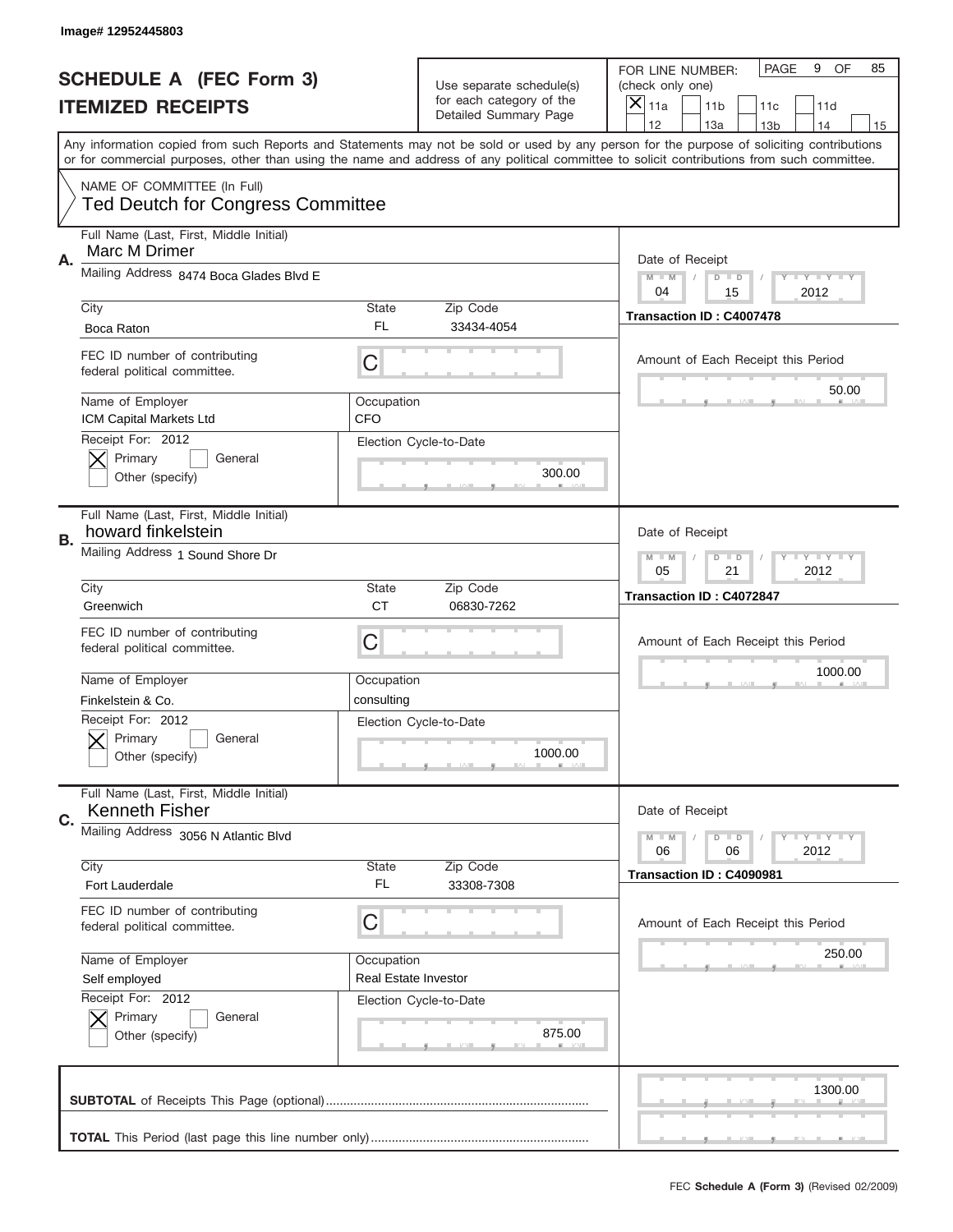|    | Image# 12952445804                                                      |                                           |                                                   |                                                                                                                                                                                       |
|----|-------------------------------------------------------------------------|-------------------------------------------|---------------------------------------------------|---------------------------------------------------------------------------------------------------------------------------------------------------------------------------------------|
|    | <b>SCHEDULE A (FEC Form 3)</b>                                          |                                           | Use separate schedule(s)                          | PAGE<br>10 OF<br>85<br>FOR LINE NUMBER:<br>(check only one)                                                                                                                           |
|    | <b>ITEMIZED RECEIPTS</b>                                                |                                           | for each category of the<br>Detailed Summary Page | ×<br>11a<br>11 <sub>b</sub><br>11c<br>11d                                                                                                                                             |
|    |                                                                         |                                           |                                                   | 12<br>13a<br>14<br>13 <sub>b</sub><br>15<br>Any information copied from such Reports and Statements may not be sold or used by any person for the purpose of soliciting contributions |
|    |                                                                         |                                           |                                                   | or for commercial purposes, other than using the name and address of any political committee to solicit contributions from such committee.                                            |
|    | NAME OF COMMITTEE (In Full)<br><b>Ted Deutch for Congress Committee</b> |                                           |                                                   |                                                                                                                                                                                       |
| Α. | Full Name (Last, First, Middle Initial)<br>Kenneth Fisher               |                                           |                                                   | Date of Receipt                                                                                                                                                                       |
|    | Mailing Address 3056 N Atlantic Blvd                                    |                                           |                                                   | Y TY TY TY<br>$M$ M<br>$D$ $D$<br>06<br>2012<br>06                                                                                                                                    |
|    | City<br><b>Fort Lauderdale</b>                                          | State<br>FL                               | Zip Code<br>33308-7308                            | Transaction ID: C4090982                                                                                                                                                              |
|    | FEC ID number of contributing<br>federal political committee.           | C                                         |                                                   | Amount of Each Receipt this Period                                                                                                                                                    |
|    | Name of Employer<br>Self employed                                       | Occupation<br><b>Real Estate Investor</b> |                                                   | 250.00                                                                                                                                                                                |
|    | Receipt For: 2012<br>Primary<br>General<br>Other (specify)              |                                           | Election Cycle-to-Date<br>875.00                  |                                                                                                                                                                                       |
| В. | Full Name (Last, First, Middle Initial)<br>Stacy L Frank                |                                           |                                                   | Date of Receipt                                                                                                                                                                       |
|    | Mailing Address 12859 Elmford Ln                                        |                                           |                                                   | <b>LY LY LY</b><br>$M$ $M$<br>$D$ $D$<br>06<br>06<br>2012                                                                                                                             |
|    | City                                                                    | State                                     | Zip Code                                          | Transaction ID: C4090967                                                                                                                                                              |
|    | Boca Raton                                                              | <b>FL</b>                                 | 33428-4718                                        |                                                                                                                                                                                       |
|    | FEC ID number of contributing<br>federal political committee.           | C                                         |                                                   | Amount of Each Receipt this Period                                                                                                                                                    |
|    | Name of Employer                                                        | Occupation                                |                                                   | 46.00                                                                                                                                                                                 |
|    | <b>CBIZ Goldstein Lewin</b>                                             | Accountant                                |                                                   |                                                                                                                                                                                       |
|    | Receipt For: 2012<br>General<br>Primary<br>Other (specify)              |                                           | Election Cycle-to-Date<br>841.00                  |                                                                                                                                                                                       |
| C. | Full Name (Last, First, Middle Initial)<br>James A. French              |                                           |                                                   | Date of Receipt                                                                                                                                                                       |
|    | Mailing Address 7508 Glendale Rd.                                       |                                           |                                                   | $T + Y = Y + Y$<br>$M - M$<br>$D$ $D$<br>06<br>2012<br>27                                                                                                                             |
|    | City<br>Chevy Chase                                                     | State<br>MD                               | Zip Code<br>20815                                 | Transaction ID: C4124520                                                                                                                                                              |
|    | FEC ID number of contributing<br>federal political committee.           | C                                         |                                                   | Amount of Each Receipt this Period                                                                                                                                                    |
|    | Name of Employer                                                        | Occupation                                |                                                   | 500.00                                                                                                                                                                                |
|    | Thorsen French Advocacy                                                 | Lobbyist                                  |                                                   |                                                                                                                                                                                       |
|    |                                                                         |                                           |                                                   |                                                                                                                                                                                       |
|    | Receipt For: 2012<br>Primary<br>General<br>Other (specify)              | Election Cycle-to-Date                    | 500.00                                            |                                                                                                                                                                                       |
|    |                                                                         |                                           |                                                   | 796.00                                                                                                                                                                                |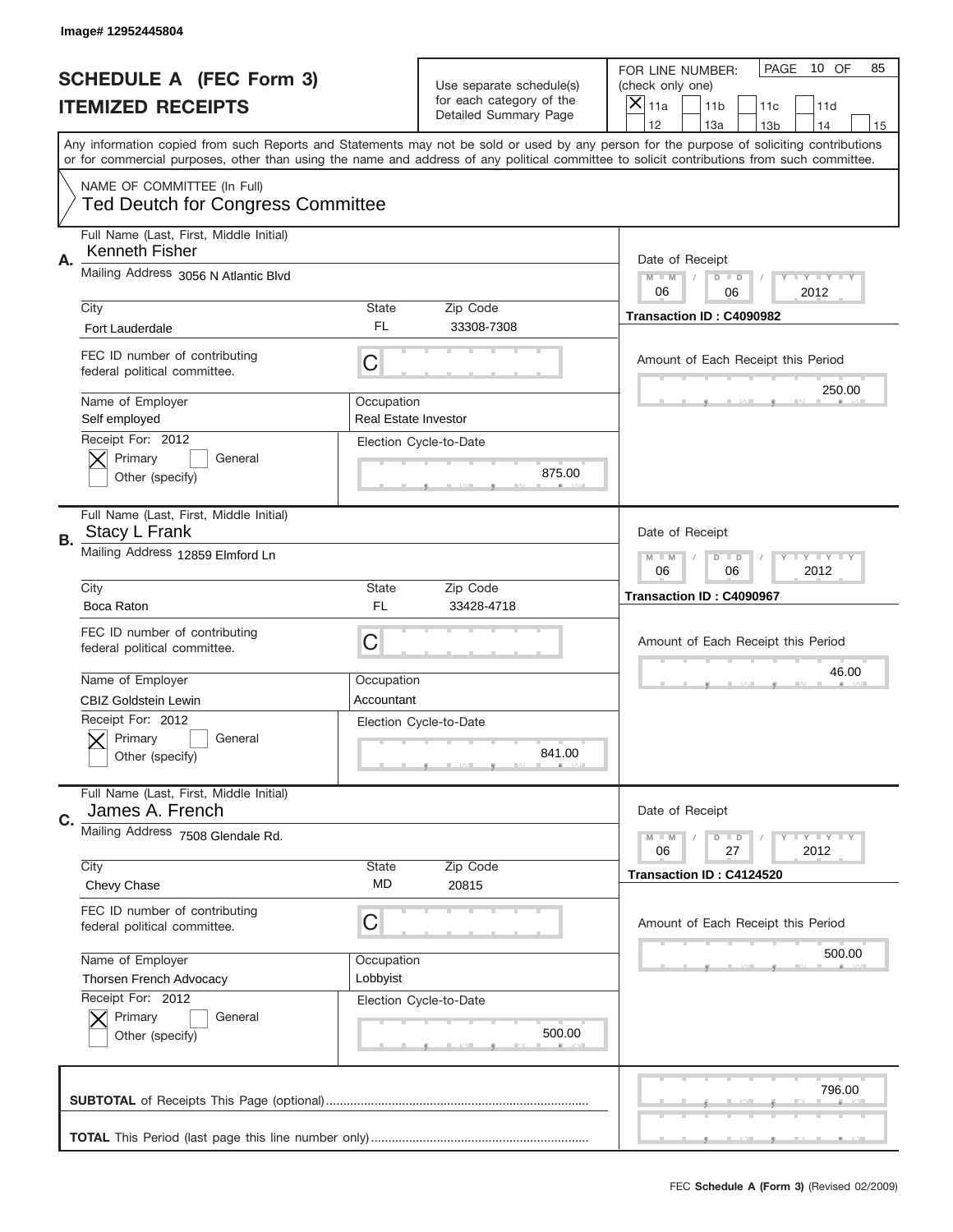|    | Image# 12952445805                                             |                           |                                                   |                                                                                                                                                                                                                                                                                                                                     |
|----|----------------------------------------------------------------|---------------------------|---------------------------------------------------|-------------------------------------------------------------------------------------------------------------------------------------------------------------------------------------------------------------------------------------------------------------------------------------------------------------------------------------|
|    | <b>SCHEDULE A (FEC Form 3)</b>                                 |                           | Use separate schedule(s)                          | PAGE<br>11 OF<br>85<br>FOR LINE NUMBER:<br>(check only one)                                                                                                                                                                                                                                                                         |
|    | <b>ITEMIZED RECEIPTS</b>                                       |                           | for each category of the<br>Detailed Summary Page | ×<br>11a<br>11 <sub>b</sub><br>11c<br>11d                                                                                                                                                                                                                                                                                           |
|    |                                                                |                           |                                                   | 12<br>13a<br>14<br>13 <sub>b</sub><br>15<br>Any information copied from such Reports and Statements may not be sold or used by any person for the purpose of soliciting contributions<br>or for commercial purposes, other than using the name and address of any political committee to solicit contributions from such committee. |
|    | NAME OF COMMITTEE (In Full)                                    |                           |                                                   |                                                                                                                                                                                                                                                                                                                                     |
|    | <b>Ted Deutch for Congress Committee</b>                       |                           |                                                   |                                                                                                                                                                                                                                                                                                                                     |
| А. | Full Name (Last, First, Middle Initial)<br>meryl gallatin      |                           |                                                   | Date of Receipt                                                                                                                                                                                                                                                                                                                     |
|    | Mailing Address 17061 Brookwood Dr                             |                           |                                                   | Y I Y I Y I Y<br>$M - M$<br>$D$ $D$<br>2012<br>04<br>07                                                                                                                                                                                                                                                                             |
|    | City<br>Boca Raton                                             | State<br>FL               | Zip Code<br>33496-5930                            | Transaction ID: C4002235                                                                                                                                                                                                                                                                                                            |
|    | FEC ID number of contributing<br>federal political committee.  | C                         |                                                   | Amount of Each Receipt this Period                                                                                                                                                                                                                                                                                                  |
|    | Name of Employer<br>n/a                                        | Occupation<br>ret         |                                                   | 2500.00                                                                                                                                                                                                                                                                                                                             |
|    | Receipt For: 2012<br>Primary<br>General<br>Other (specify)     |                           | Election Cycle-to-Date<br>5000.00                 |                                                                                                                                                                                                                                                                                                                                     |
| В. | Full Name (Last, First, Middle Initial)<br>meryl gallatin      |                           |                                                   | Date of Receipt                                                                                                                                                                                                                                                                                                                     |
|    | Mailing Address 17061 Brookwood Dr                             |                           |                                                   | $T$ $Y$ $T$ $Y$ $T$ $Y$<br>$M$ $M$<br>$D$ $D$<br>04<br>07<br>2012                                                                                                                                                                                                                                                                   |
|    | City<br>Boca Raton                                             | State<br><b>FL</b>        | Zip Code<br>33496-5930                            | Transaction ID: C4007496                                                                                                                                                                                                                                                                                                            |
|    | FEC ID number of contributing<br>federal political committee.  | C                         |                                                   | Amount of Each Receipt this Period                                                                                                                                                                                                                                                                                                  |
|    | Name of Employer<br>n/a                                        | Occupation<br>ret         |                                                   | 2500.00                                                                                                                                                                                                                                                                                                                             |
|    | Receipt For: 2012<br>Primary<br>General<br>Other (specify)     |                           | Election Cycle-to-Date<br>5000.00                 |                                                                                                                                                                                                                                                                                                                                     |
| C. | Full Name (Last, First, Middle Initial)<br>Joyce Garver Keller |                           |                                                   | Date of Receipt                                                                                                                                                                                                                                                                                                                     |
|    | Mailing Address 2607 Sherwood Rd                               |                           |                                                   | <b>LY LY LY</b><br>$M \perp M$<br>$D$ $D$<br>2012<br>06<br>05                                                                                                                                                                                                                                                                       |
|    | City<br>Columbus                                               | State<br>OH               | Zip Code<br>43209-2155                            | Transaction ID: C4092025                                                                                                                                                                                                                                                                                                            |
|    | FEC ID number of contributing<br>federal political committee.  | C                         |                                                   | Amount of Each Receipt this Period                                                                                                                                                                                                                                                                                                  |
|    | Name of Employer                                               | Occupation                |                                                   | 180.00                                                                                                                                                                                                                                                                                                                              |
|    | Ohio Jewish Communities<br>Receipt For: 2012                   | <b>Executive Director</b> | Election Cycle-to-Date                            |                                                                                                                                                                                                                                                                                                                                     |
|    | Primary<br>General<br>Other (specify)                          |                           | 450.00                                            |                                                                                                                                                                                                                                                                                                                                     |
|    |                                                                |                           |                                                   | 5180.00                                                                                                                                                                                                                                                                                                                             |
|    |                                                                |                           |                                                   |                                                                                                                                                                                                                                                                                                                                     |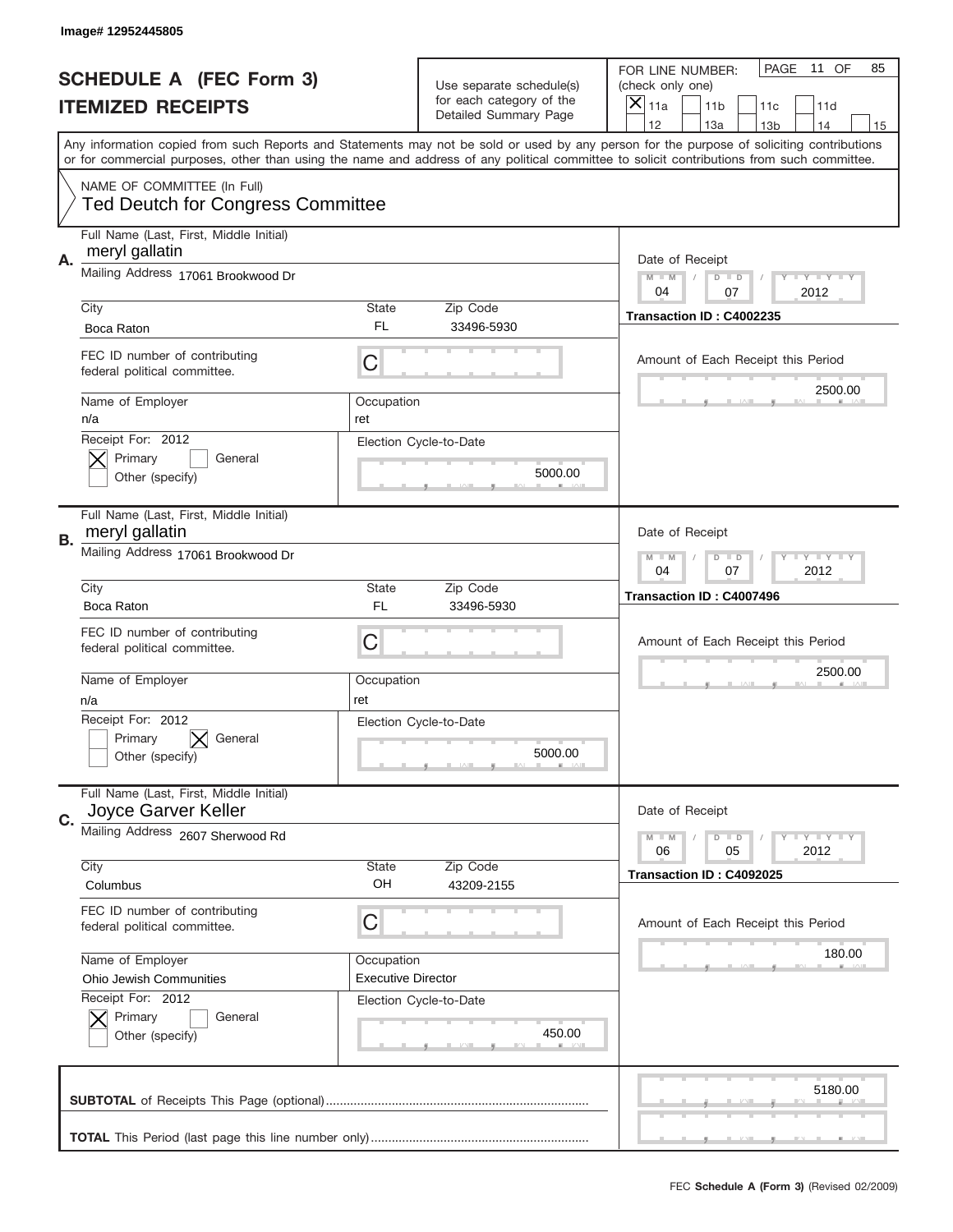|    | Image# 12952445806                                                                         |                         |                                                                  |                                                                                                                                                                                                                                                                                         |
|----|--------------------------------------------------------------------------------------------|-------------------------|------------------------------------------------------------------|-----------------------------------------------------------------------------------------------------------------------------------------------------------------------------------------------------------------------------------------------------------------------------------------|
|    | <b>SCHEDULE A (FEC Form 3)</b>                                                             |                         | Use separate schedule(s)                                         | PAGE<br>12 OF<br>85<br>FOR LINE NUMBER:<br>(check only one)                                                                                                                                                                                                                             |
|    | <b>ITEMIZED RECEIPTS</b>                                                                   |                         | for each category of the<br>Detailed Summary Page                | ×<br>11a<br>11 <sub>b</sub><br>11c<br>11d                                                                                                                                                                                                                                               |
|    |                                                                                            |                         |                                                                  | 12<br>13a<br>14<br>13 <sub>b</sub><br>15                                                                                                                                                                                                                                                |
|    |                                                                                            |                         |                                                                  | Any information copied from such Reports and Statements may not be sold or used by any person for the purpose of soliciting contributions<br>or for commercial purposes, other than using the name and address of any political committee to solicit contributions from such committee. |
|    | NAME OF COMMITTEE (In Full)<br><b>Ted Deutch for Congress Committee</b>                    |                         |                                                                  |                                                                                                                                                                                                                                                                                         |
| Α. | Full Name (Last, First, Middle Initial)<br>Jason M. Goldman                                |                         |                                                                  | Date of Receipt                                                                                                                                                                                                                                                                         |
|    | Mailing Address 19205 Natures View Ct                                                      |                         |                                                                  | $M - M$<br>Y I Y I Y I Y<br>$D$ $D$<br>21<br>2012<br>06                                                                                                                                                                                                                                 |
|    | City                                                                                       | <b>State</b>            | Zip Code                                                         | Transaction ID: C4113883                                                                                                                                                                                                                                                                |
|    | Boca Raton                                                                                 | FL.                     | 33498-6221                                                       |                                                                                                                                                                                                                                                                                         |
|    | FEC ID number of contributing<br>federal political committee.                              | C                       |                                                                  | Amount of Each Receipt this Period<br>200.00                                                                                                                                                                                                                                            |
|    | Name of Employer<br>Jason M. Goldman, MD, PA                                               | Occupation<br>Physician |                                                                  |                                                                                                                                                                                                                                                                                         |
|    | Receipt For: 2012<br>Primary<br>General<br>Other (specify)                                 |                         | Election Cycle-to-Date<br>700.00                                 |                                                                                                                                                                                                                                                                                         |
| В. | Full Name (Last, First, Middle Initial)<br>Luis E. Gonzalez                                |                         |                                                                  | Date of Receipt                                                                                                                                                                                                                                                                         |
|    | Mailing Address 6686 Spring Garden Run                                                     |                         |                                                                  | <b>LY LY LY</b><br>$M - M$<br>$D$ $D$<br>04<br>12<br>2012                                                                                                                                                                                                                               |
|    | City<br>Lake Worth                                                                         | <b>State</b><br>FL      | Zip Code<br>33463-7429                                           | Transaction ID: C4006236                                                                                                                                                                                                                                                                |
|    |                                                                                            |                         |                                                                  |                                                                                                                                                                                                                                                                                         |
|    | FEC ID number of contributing<br>federal political committee.                              | C                       |                                                                  | Amount of Each Receipt this Period                                                                                                                                                                                                                                                      |
|    |                                                                                            |                         |                                                                  | 20.00                                                                                                                                                                                                                                                                                   |
|    | Name of Employer                                                                           | Occupation              |                                                                  |                                                                                                                                                                                                                                                                                         |
|    | <b>Information Requested</b><br>Receipt For: 2012<br>Primary<br>General<br>Other (specify) |                         | <b>Information Requested</b><br>Election Cycle-to-Date<br>520.00 |                                                                                                                                                                                                                                                                                         |
| C. | Full Name (Last, First, Middle Initial)<br>Kenneth Gordon                                  |                         |                                                                  | Date of Receipt                                                                                                                                                                                                                                                                         |
|    | Mailing Address 5425 NW 42nd Ave                                                           |                         |                                                                  | <b>TEY TEY TEY</b><br>$M - M$<br>$D$ $D$<br>21<br>2012<br>06                                                                                                                                                                                                                            |
|    | City<br>Boca Raton                                                                         | State<br>FL.            | Zip Code<br>33496-2718                                           | Transaction ID: C4113872                                                                                                                                                                                                                                                                |
|    | FEC ID number of contributing<br>federal political committee.                              | C                       |                                                                  | Amount of Each Receipt this Period                                                                                                                                                                                                                                                      |
|    | Name of Employer                                                                           | Occupation              |                                                                  | 250.00                                                                                                                                                                                                                                                                                  |
|    | None<br>Receipt For: 2012<br>Primary<br>General                                            | Retired                 | Election Cycle-to-Date                                           |                                                                                                                                                                                                                                                                                         |
|    | Other (specify)                                                                            |                         | 750.00                                                           |                                                                                                                                                                                                                                                                                         |
|    |                                                                                            |                         |                                                                  | 470.00                                                                                                                                                                                                                                                                                  |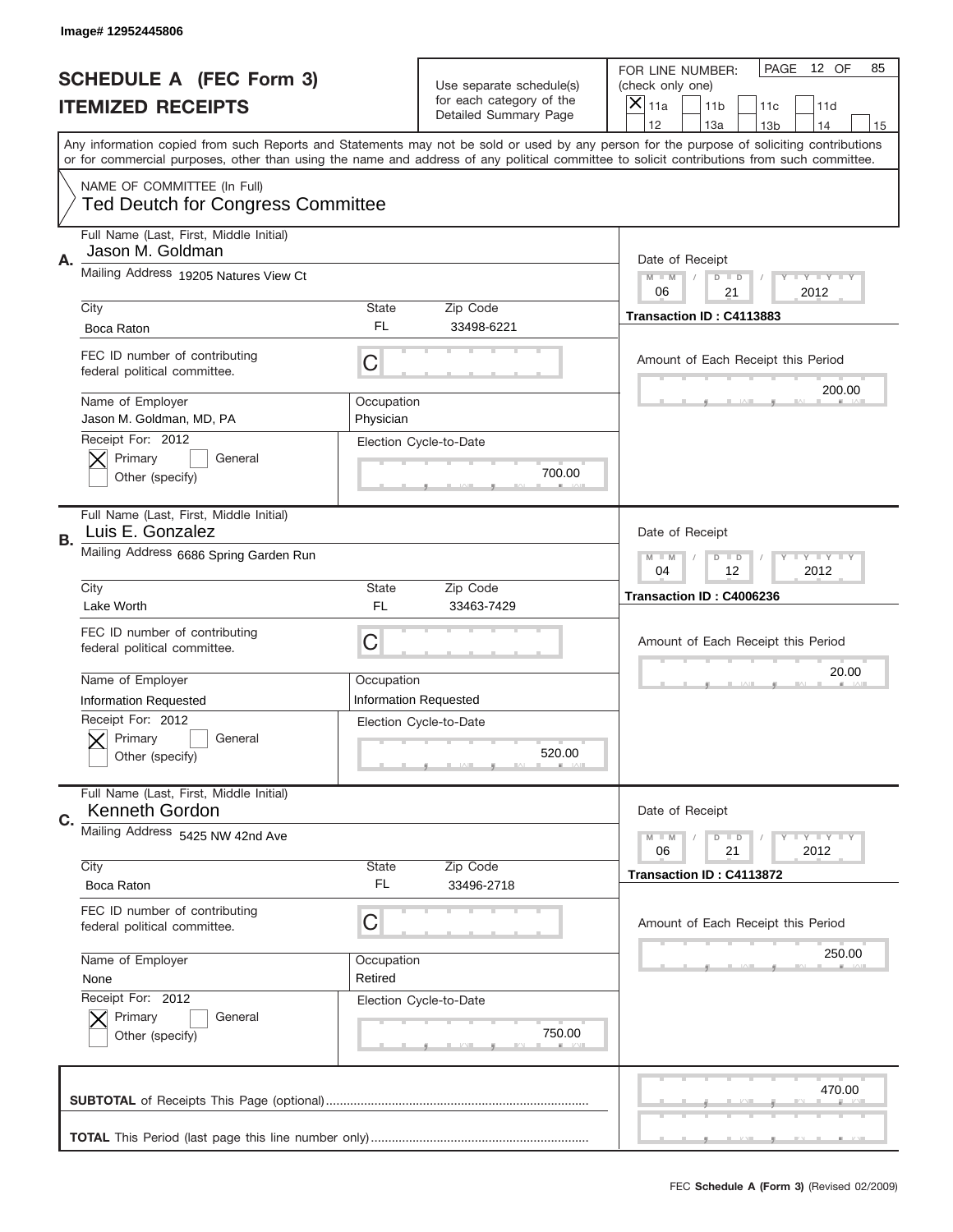|                          | Image# 12952445807                                            |                                                                   |                                                   |                                                                                                                                                                                                                                                                                                                                     |
|--------------------------|---------------------------------------------------------------|-------------------------------------------------------------------|---------------------------------------------------|-------------------------------------------------------------------------------------------------------------------------------------------------------------------------------------------------------------------------------------------------------------------------------------------------------------------------------------|
|                          | <b>SCHEDULE A (FEC Form 3)</b>                                |                                                                   | Use separate schedule(s)                          | PAGE<br>13 OF<br>85<br>FOR LINE NUMBER:<br>(check only one)                                                                                                                                                                                                                                                                         |
| <b>ITEMIZED RECEIPTS</b> |                                                               |                                                                   | for each category of the<br>Detailed Summary Page | ×<br>11a<br>11 <sub>b</sub><br>11c<br>11d                                                                                                                                                                                                                                                                                           |
|                          |                                                               |                                                                   |                                                   | 12<br>13a<br>14<br>13 <sub>b</sub><br>15<br>Any information copied from such Reports and Statements may not be sold or used by any person for the purpose of soliciting contributions<br>or for commercial purposes, other than using the name and address of any political committee to solicit contributions from such committee. |
|                          | NAME OF COMMITTEE (In Full)                                   |                                                                   |                                                   |                                                                                                                                                                                                                                                                                                                                     |
|                          | <b>Ted Deutch for Congress Committee</b>                      |                                                                   |                                                   |                                                                                                                                                                                                                                                                                                                                     |
| А.                       | Full Name (Last, First, Middle Initial)<br>robert E gordon    |                                                                   |                                                   | Date of Receipt                                                                                                                                                                                                                                                                                                                     |
|                          | Mailing Address 6124 Wildcat Run                              |                                                                   |                                                   | Y TY TY TY<br>$M$ $M$<br>$D$ $D$<br>05<br>22<br>2012                                                                                                                                                                                                                                                                                |
|                          | City                                                          | State                                                             | Zip Code                                          | Transaction ID: C4073913                                                                                                                                                                                                                                                                                                            |
|                          | West Palm Beach                                               | FL                                                                | 33412-3007                                        |                                                                                                                                                                                                                                                                                                                                     |
|                          | FEC ID number of contributing<br>federal political committee. | C                                                                 |                                                   | Amount of Each Receipt this Period                                                                                                                                                                                                                                                                                                  |
|                          | Name of Employer<br>Gordon & Doner, P.A.                      | Occupation<br>attorney                                            |                                                   | 500.00                                                                                                                                                                                                                                                                                                                              |
|                          | Receipt For: 2012<br>Primary<br>General                       |                                                                   | Election Cycle-to-Date                            |                                                                                                                                                                                                                                                                                                                                     |
|                          | Other (specify)                                               |                                                                   | 500.00                                            |                                                                                                                                                                                                                                                                                                                                     |
| В.                       | Full Name (Last, First, Middle Initial)<br>Daniel B. Hurwitz  |                                                                   |                                                   | Date of Receipt                                                                                                                                                                                                                                                                                                                     |
|                          | Mailing Address 735 Hardwick Drive                            | $T$ $Y$ $T$ $Y$ $T$ $Y$<br>$M$ $M$<br>$D$ $D$<br>06<br>14<br>2012 |                                                   |                                                                                                                                                                                                                                                                                                                                     |
|                          | City                                                          | State                                                             | Zip Code                                          | Transaction ID: C4110476                                                                                                                                                                                                                                                                                                            |
|                          | Aurora                                                        | OH                                                                | 44202                                             |                                                                                                                                                                                                                                                                                                                                     |
|                          | FEC ID number of contributing<br>federal political committee. | C                                                                 |                                                   | Amount of Each Receipt this Period                                                                                                                                                                                                                                                                                                  |
|                          | Name of Employer                                              | Occupation                                                        |                                                   | 2500.00                                                                                                                                                                                                                                                                                                                             |
|                          | <b>DDR Corp</b>                                               | President & CEO                                                   |                                                   |                                                                                                                                                                                                                                                                                                                                     |
|                          | Receipt For: 2012<br>General<br>Primary<br>Other (specify)    |                                                                   | Election Cycle-to-Date<br>2500.00                 |                                                                                                                                                                                                                                                                                                                                     |
|                          | Full Name (Last, First, Middle Initial)<br>Jon E. Johnson     |                                                                   |                                                   | Date of Receipt                                                                                                                                                                                                                                                                                                                     |
| C.                       | Mailing Address PO Box 10805                                  |                                                                   |                                                   | $T + Y = Y + Y$<br>$M - M$<br>$D$ $D$<br>04<br>2012<br>17                                                                                                                                                                                                                                                                           |
|                          | City                                                          | State                                                             | Zip Code                                          | Transaction ID: C4008534                                                                                                                                                                                                                                                                                                            |
|                          | Tallahassee                                                   | FL                                                                | 32302                                             |                                                                                                                                                                                                                                                                                                                                     |
|                          | FEC ID number of contributing<br>federal political committee. | C                                                                 |                                                   | Amount of Each Receipt this Period                                                                                                                                                                                                                                                                                                  |
|                          | Name of Employer                                              | Occupation                                                        |                                                   | 750.00                                                                                                                                                                                                                                                                                                                              |
|                          | Johnson & Blanton, LLC                                        | <b>Managing Partner</b>                                           |                                                   |                                                                                                                                                                                                                                                                                                                                     |
|                          | Receipt For: 2012                                             |                                                                   | Election Cycle-to-Date                            |                                                                                                                                                                                                                                                                                                                                     |
|                          | Primary<br>General<br>Other (specify)                         |                                                                   | 750.00                                            |                                                                                                                                                                                                                                                                                                                                     |
|                          |                                                               |                                                                   |                                                   | 3750.00                                                                                                                                                                                                                                                                                                                             |
|                          |                                                               |                                                                   |                                                   |                                                                                                                                                                                                                                                                                                                                     |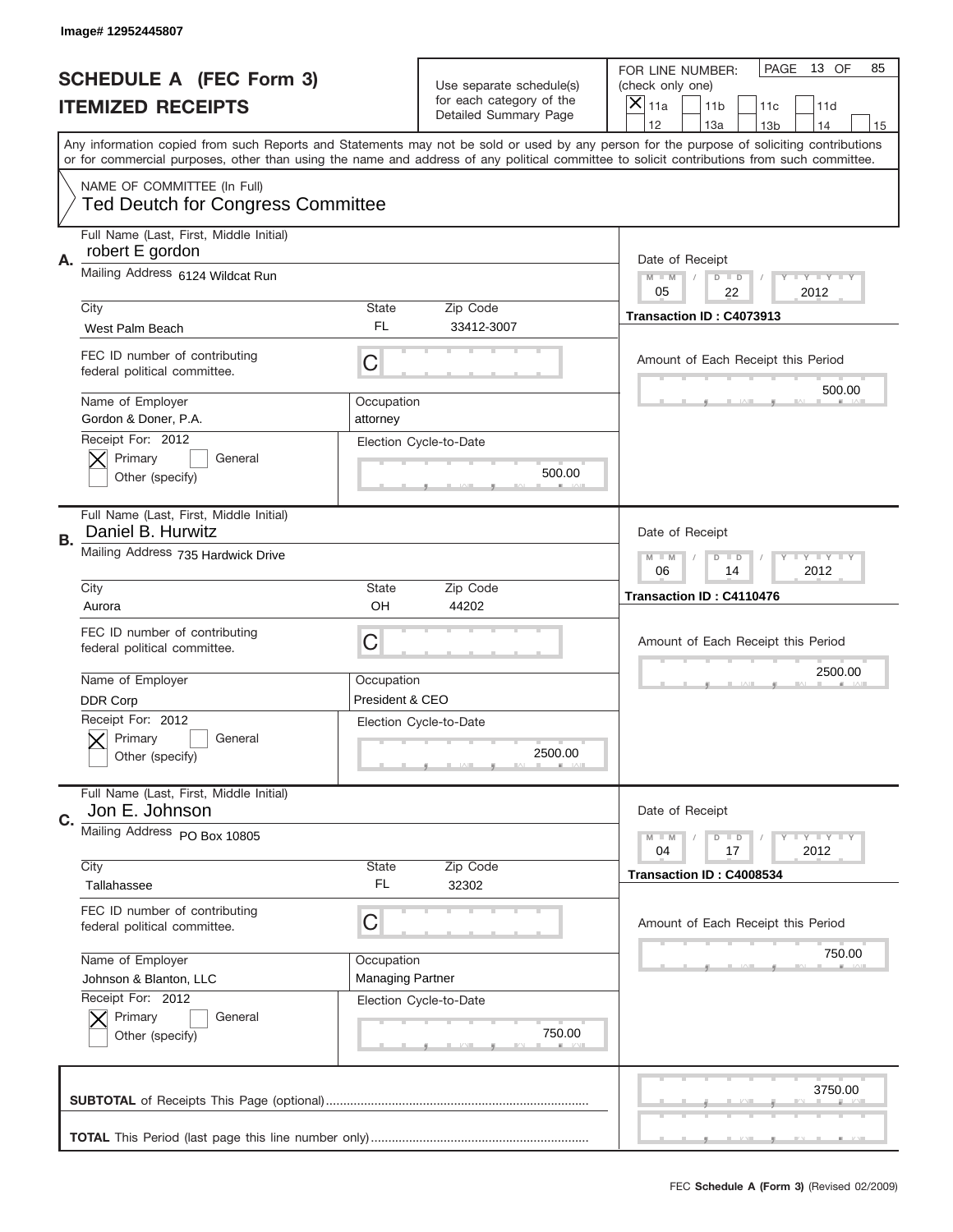|                          | Image# 12952445808                                                                                                                        |                                       |                                                   |                                                                                                                                            |
|--------------------------|-------------------------------------------------------------------------------------------------------------------------------------------|---------------------------------------|---------------------------------------------------|--------------------------------------------------------------------------------------------------------------------------------------------|
|                          | <b>SCHEDULE A (FEC Form 3)</b>                                                                                                            |                                       | Use separate schedule(s)                          | PAGE<br>14 OF<br>85<br>FOR LINE NUMBER:<br>(check only one)                                                                                |
| <b>ITEMIZED RECEIPTS</b> |                                                                                                                                           |                                       | for each category of the<br>Detailed Summary Page | ×<br>11a<br>11 <sub>b</sub><br>11c<br>11d                                                                                                  |
|                          | Any information copied from such Reports and Statements may not be sold or used by any person for the purpose of soliciting contributions |                                       |                                                   | 12<br>13a<br>14<br>13 <sub>b</sub><br>15                                                                                                   |
|                          |                                                                                                                                           |                                       |                                                   | or for commercial purposes, other than using the name and address of any political committee to solicit contributions from such committee. |
|                          | NAME OF COMMITTEE (In Full)<br><b>Ted Deutch for Congress Committee</b>                                                                   |                                       |                                                   |                                                                                                                                            |
| Α.                       | Full Name (Last, First, Middle Initial)<br>Thomas Kahn                                                                                    |                                       |                                                   | Date of Receipt                                                                                                                            |
|                          | Mailing Address 4821 Foxhall Cres NW                                                                                                      |                                       |                                                   | $T$ $Y$ $Y$ $Y$ $Y$<br>$M - M$<br>$D$ $D$<br>04<br>2012<br>09                                                                              |
|                          | City                                                                                                                                      | State                                 | Zip Code                                          | Transaction ID: C4003623                                                                                                                   |
|                          | Washington                                                                                                                                | DC                                    | 20007-1052                                        |                                                                                                                                            |
|                          | FEC ID number of contributing<br>federal political committee.                                                                             | C                                     |                                                   | Amount of Each Receipt this Period<br>300.00                                                                                               |
|                          | Name of Employer<br>U.S. Government                                                                                                       | Occupation<br>public policy/attorney  |                                                   |                                                                                                                                            |
|                          | Receipt For: 2012                                                                                                                         |                                       | Election Cycle-to-Date                            |                                                                                                                                            |
|                          | Primary<br>General                                                                                                                        |                                       | 300.00                                            |                                                                                                                                            |
|                          | Other (specify)                                                                                                                           |                                       |                                                   |                                                                                                                                            |
| В.                       | Full Name (Last, First, Middle Initial)<br><b>Belinda Keiser</b>                                                                          |                                       |                                                   | Date of Receipt                                                                                                                            |
|                          | Mailing Address 1900 W. Commercial Blvd., Suite 18                                                                                        | <b>LY LY LY</b><br>$M - M$<br>$D$ $D$ |                                                   |                                                                                                                                            |
|                          | City                                                                                                                                      | State                                 | Zip Code                                          | 05<br>29<br>2012                                                                                                                           |
|                          |                                                                                                                                           |                                       |                                                   | Transaction ID: C4079592                                                                                                                   |
|                          | Ft. Lauderdale                                                                                                                            | <b>FL</b>                             | 33309                                             |                                                                                                                                            |
|                          | FEC ID number of contributing<br>federal political committee.                                                                             | C                                     |                                                   | Amount of Each Receipt this Period                                                                                                         |
|                          |                                                                                                                                           | Occupation                            |                                                   | 500.00                                                                                                                                     |
|                          | Name of Employer<br>Keiser College                                                                                                        |                                       | Vice Chancellor of Community Relations            |                                                                                                                                            |
|                          | Receipt For: 2012                                                                                                                         |                                       | Election Cycle-to-Date                            |                                                                                                                                            |
|                          | General<br>Primary                                                                                                                        |                                       |                                                   |                                                                                                                                            |
|                          | Other (specify)                                                                                                                           |                                       | 3000.00                                           |                                                                                                                                            |
|                          | Full Name (Last, First, Middle Initial)<br>Stephen Kornfeld                                                                               |                                       |                                                   | Date of Receipt                                                                                                                            |
| C.                       | Mailing Address 719 N Ocean Blvd                                                                                                          |                                       |                                                   | <b>LY LY LY</b><br>$M - M$<br>$D$ $D$                                                                                                      |
|                          |                                                                                                                                           |                                       |                                                   | 05<br>2012<br>08                                                                                                                           |
|                          | City                                                                                                                                      | State<br>FL                           | Zip Code                                          | Transaction ID: C4060462                                                                                                                   |
|                          | Delray Beach                                                                                                                              |                                       | 33483-7215                                        |                                                                                                                                            |
|                          | FEC ID number of contributing<br>federal political committee.                                                                             | C                                     |                                                   | Amount of Each Receipt this Period                                                                                                         |
|                          | Name of Employer                                                                                                                          | Occupation                            |                                                   | 2500.00                                                                                                                                    |
|                          | Self                                                                                                                                      | Contractor                            |                                                   |                                                                                                                                            |
|                          | Receipt For: 2012                                                                                                                         |                                       | Election Cycle-to-Date                            |                                                                                                                                            |
|                          | Primary<br>General                                                                                                                        |                                       |                                                   |                                                                                                                                            |
|                          | Other (specify)                                                                                                                           |                                       | 2500.00                                           |                                                                                                                                            |
|                          |                                                                                                                                           |                                       |                                                   | 3300.00                                                                                                                                    |
|                          |                                                                                                                                           |                                       |                                                   |                                                                                                                                            |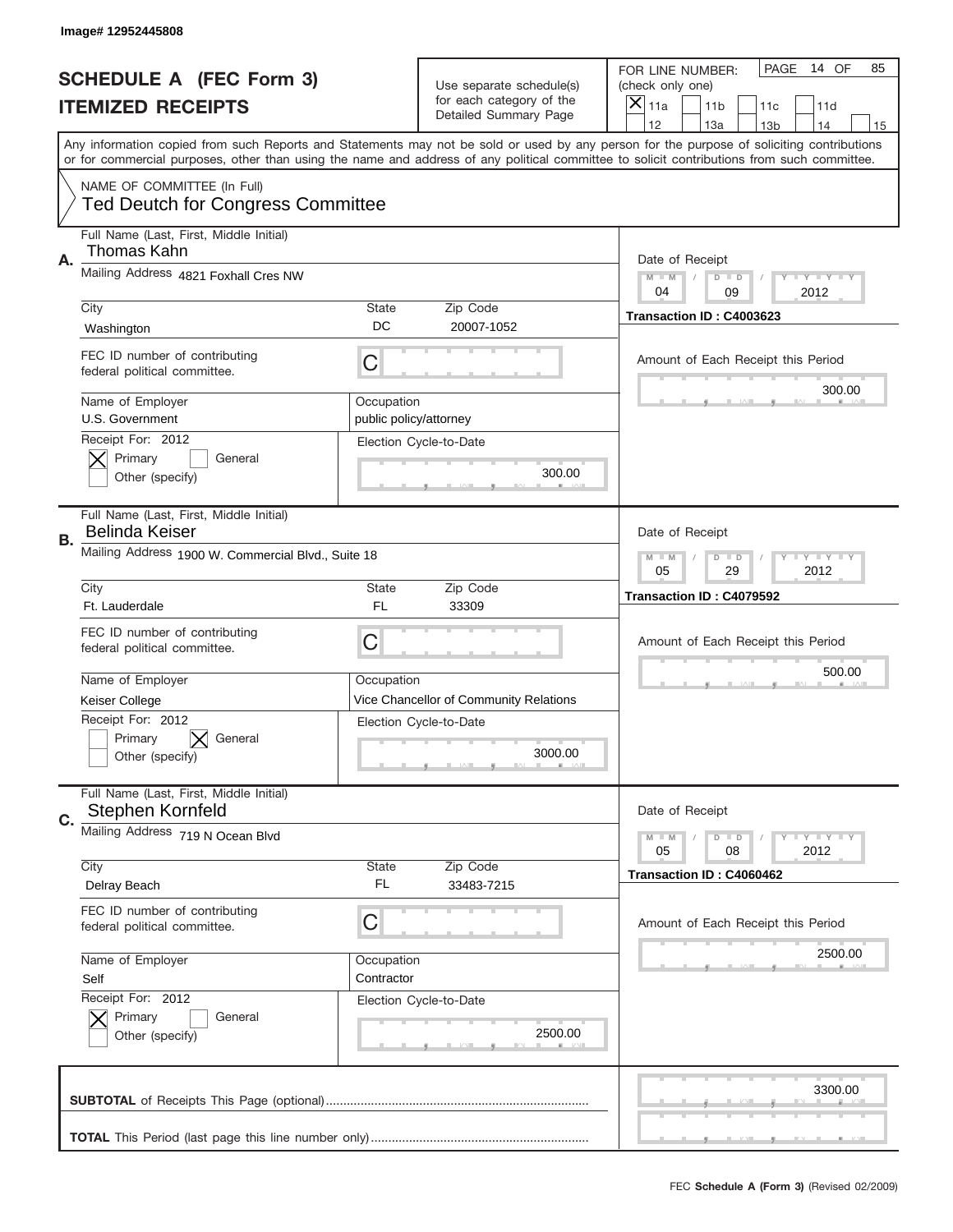|                          | Image# 12952445809                                                      |                                                           |                                                   |                                                                                                                                                                                       |
|--------------------------|-------------------------------------------------------------------------|-----------------------------------------------------------|---------------------------------------------------|---------------------------------------------------------------------------------------------------------------------------------------------------------------------------------------|
|                          | <b>SCHEDULE A (FEC Form 3)</b>                                          |                                                           | Use separate schedule(s)                          | PAGE<br>15 OF<br>85<br>FOR LINE NUMBER:<br>(check only one)                                                                                                                           |
| <b>ITEMIZED RECEIPTS</b> |                                                                         |                                                           | for each category of the<br>Detailed Summary Page | ×<br>11a<br>11 <sub>b</sub><br>11c<br>11d                                                                                                                                             |
|                          |                                                                         |                                                           |                                                   | 12<br>13a<br>14<br>13 <sub>b</sub><br>15<br>Any information copied from such Reports and Statements may not be sold or used by any person for the purpose of soliciting contributions |
|                          |                                                                         |                                                           |                                                   | or for commercial purposes, other than using the name and address of any political committee to solicit contributions from such committee.                                            |
|                          | NAME OF COMMITTEE (In Full)<br><b>Ted Deutch for Congress Committee</b> |                                                           |                                                   |                                                                                                                                                                                       |
| А.                       | Full Name (Last, First, Middle Initial)<br>Amy Kosnoff                  |                                                           |                                                   | Date of Receipt                                                                                                                                                                       |
|                          | Mailing Address 5556 Washington Blvd                                    |                                                           |                                                   | $M - M$<br>Y I Y I Y I Y<br>$D$ $D$<br>2012<br>04<br>30                                                                                                                               |
|                          | City<br>Indianapolis                                                    | State<br>IN                                               | Zip Code<br>46220-3030                            | Transaction ID: C4023415                                                                                                                                                              |
|                          | FEC ID number of contributing<br>federal political committee.           | C                                                         |                                                   | Amount of Each Receipt this Period                                                                                                                                                    |
|                          | Name of Employer<br>N/A-Homemaker                                       | Occupation<br>Attorney                                    |                                                   | 500.00                                                                                                                                                                                |
|                          | Receipt For: 2012<br>Primary<br>General<br>Other (specify)              |                                                           | Election Cycle-to-Date<br>500.00                  |                                                                                                                                                                                       |
| В.                       | Full Name (Last, First, Middle Initial)<br><b>Marc Kravit</b>           |                                                           |                                                   | Date of Receipt                                                                                                                                                                       |
|                          | Mailing Address 7775 Glades Rd                                          | <b>LY LY LY</b><br>$M - M$<br>$D$ $D$<br>04<br>28<br>2012 |                                                   |                                                                                                                                                                                       |
|                          | City<br>Boca Raton                                                      | State<br><b>FL</b>                                        | Zip Code<br>33434-4180                            | Transaction ID: C4022172                                                                                                                                                              |
|                          | FEC ID number of contributing<br>federal political committee.           | $\mathsf C$                                               |                                                   | Amount of Each Receipt this Period                                                                                                                                                    |
|                          | Name of Employer<br>Self                                                | Occupation<br>Kravit Estate Jewelers                      |                                                   | 500.00                                                                                                                                                                                |
|                          | Receipt For: 2012<br>General<br>Primary<br>Other (specify)              |                                                           | Election Cycle-to-Date<br>500.00                  |                                                                                                                                                                                       |
| C.                       | Full Name (Last, First, Middle Initial)<br>Eyal Lalo                    |                                                           |                                                   | Date of Receipt                                                                                                                                                                       |
|                          | Mailing Address 552 Palm Drive                                          |                                                           |                                                   | Y FY FY FY<br>$M - M$<br>$D$ $D$<br>05<br>2012<br>10                                                                                                                                  |
|                          | City<br>Hallandale                                                      | State<br>FL                                               | Zip Code<br>33009                                 | Transaction ID: C4063144                                                                                                                                                              |
|                          | FEC ID number of contributing<br>federal political committee.           | C                                                         |                                                   | Amount of Each Receipt this Period                                                                                                                                                    |
|                          | Name of Employer<br><b>Invicta Watches</b>                              | Occupation<br>Self                                        |                                                   | 2500.00                                                                                                                                                                               |
|                          | Receipt For: 2012<br>Primary<br>General<br>Other (specify)              |                                                           | Election Cycle-to-Date<br>5000.00                 |                                                                                                                                                                                       |
|                          |                                                                         |                                                           |                                                   | 3500.00                                                                                                                                                                               |
|                          |                                                                         |                                                           |                                                   |                                                                                                                                                                                       |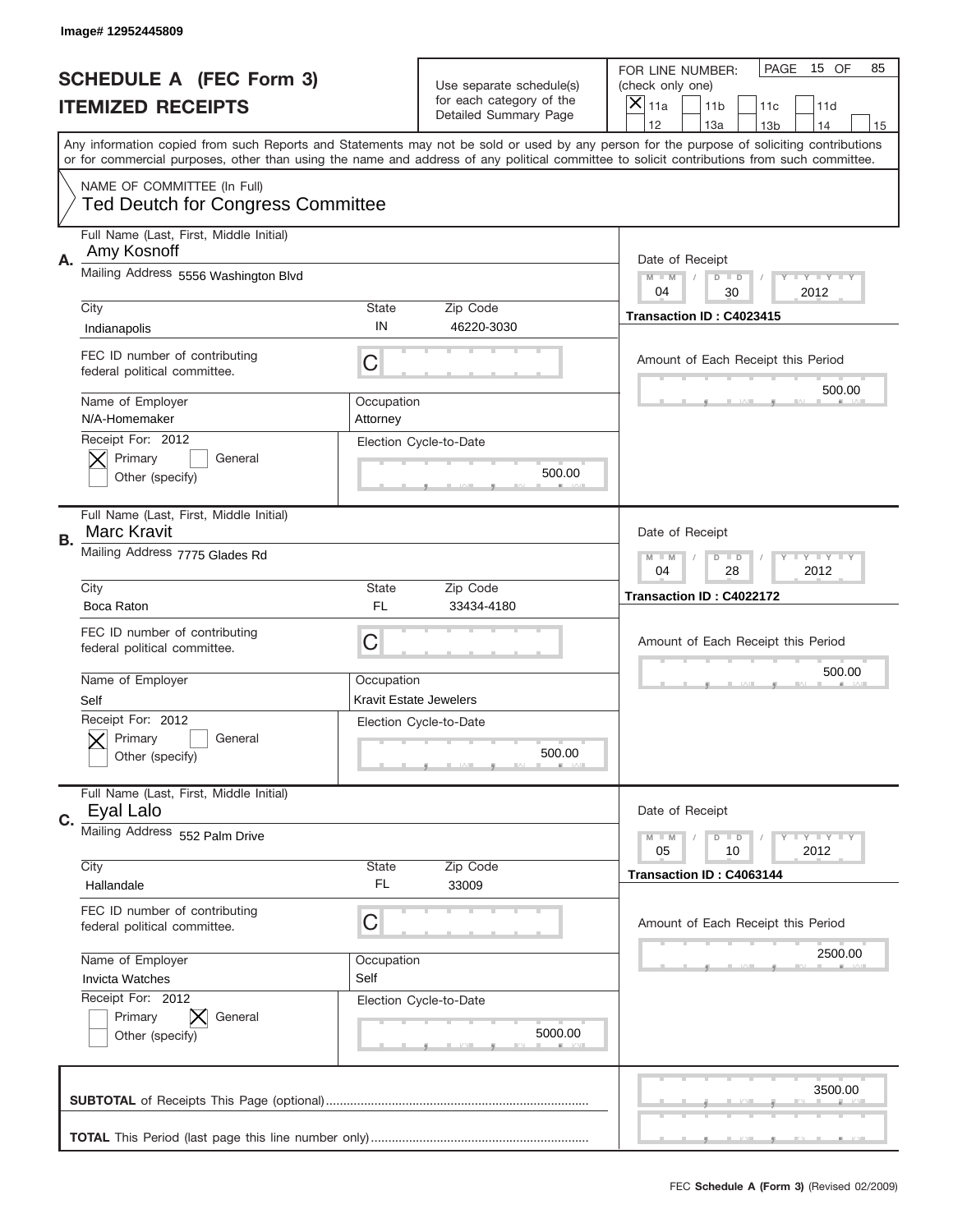|                          | Image# 12952445810                                                      |                                                           |                                                   |                                                                                                                                                                                       |
|--------------------------|-------------------------------------------------------------------------|-----------------------------------------------------------|---------------------------------------------------|---------------------------------------------------------------------------------------------------------------------------------------------------------------------------------------|
|                          | <b>SCHEDULE A (FEC Form 3)</b>                                          |                                                           | Use separate schedule(s)                          | PAGE<br>16 OF<br>85<br>FOR LINE NUMBER:<br>(check only one)                                                                                                                           |
| <b>ITEMIZED RECEIPTS</b> |                                                                         |                                                           | for each category of the<br>Detailed Summary Page | $\boldsymbol{\times}$<br>11a<br>11 <sub>b</sub><br>11c<br>11d                                                                                                                         |
|                          |                                                                         |                                                           |                                                   | 12<br>13a<br>14<br>13 <sub>b</sub><br>15<br>Any information copied from such Reports and Statements may not be sold or used by any person for the purpose of soliciting contributions |
|                          |                                                                         |                                                           |                                                   | or for commercial purposes, other than using the name and address of any political committee to solicit contributions from such committee.                                            |
|                          | NAME OF COMMITTEE (In Full)<br><b>Ted Deutch for Congress Committee</b> |                                                           |                                                   |                                                                                                                                                                                       |
| Α.                       | Full Name (Last, First, Middle Initial)<br>Eyal Lalo                    |                                                           |                                                   | Date of Receipt                                                                                                                                                                       |
|                          | Mailing Address 552 Palm Drive                                          |                                                           |                                                   | <b>LEY LEY LEY</b><br>$M - M$<br>$D$ $D$<br>05<br>10<br>2012                                                                                                                          |
|                          | City                                                                    | <b>State</b>                                              | Zip Code                                          | Transaction ID: C4063143                                                                                                                                                              |
|                          | Hallandale                                                              | FL.                                                       | 33009                                             |                                                                                                                                                                                       |
|                          | FEC ID number of contributing<br>federal political committee.           | C                                                         |                                                   | Amount of Each Receipt this Period                                                                                                                                                    |
|                          | Name of Employer<br><b>Invicta Watches</b>                              | Occupation<br>Self                                        |                                                   | 2500.00                                                                                                                                                                               |
|                          | Receipt For: 2012<br>Primary<br>General<br>Other (specify)              |                                                           | Election Cycle-to-Date<br>5000.00                 |                                                                                                                                                                                       |
| В.                       | Full Name (Last, First, Middle Initial)<br><b>Steven Scott Levin</b>    |                                                           |                                                   | Date of Receipt                                                                                                                                                                       |
|                          | Mailing Address 925 S Federal Hwy Ste 425                               | <b>LY LY LY</b><br>$M - M$<br>$D$ $D$<br>06<br>21<br>2012 |                                                   |                                                                                                                                                                                       |
|                          | City                                                                    | State                                                     | Zip Code                                          | Transaction ID: C4113886                                                                                                                                                              |
|                          | Boca Raton                                                              | FL.                                                       | 33432-6148                                        |                                                                                                                                                                                       |
|                          | FEC ID number of contributing<br>federal political committee.           | C                                                         |                                                   | Amount of Each Receipt this Period                                                                                                                                                    |
|                          | Name of Employer<br>Self                                                | Occupation<br>Attorney                                    |                                                   | 2500.00                                                                                                                                                                               |
|                          | Receipt For: 2012<br>General<br>Primary<br>Other (specify)              |                                                           | Election Cycle-to-Date<br>2500.00                 |                                                                                                                                                                                       |
| C.                       | Full Name (Last, First, Middle Initial)<br>Charles H. Lichtman          |                                                           |                                                   | Date of Receipt                                                                                                                                                                       |
|                          | Mailing Address 1098 Marble Way<br>City                                 | <b>State</b>                                              | Zip Code                                          | <b>LY LY LY</b><br>$M - M$<br>$D$ $D$<br>05<br>22<br>2012                                                                                                                             |
|                          | Boca Raton                                                              | FL.                                                       | 33432                                             | Transaction ID: C4075035                                                                                                                                                              |
|                          | FEC ID number of contributing<br>federal political committee.           | С                                                         |                                                   | Amount of Each Receipt this Period                                                                                                                                                    |
|                          | Name of Employer                                                        | Occupation                                                |                                                   | 500.00                                                                                                                                                                                |
|                          | Berger Singerman                                                        | Attorney                                                  |                                                   |                                                                                                                                                                                       |
|                          | Receipt For: 2012<br>Primary<br>General<br>Other (specify)              |                                                           | Election Cycle-to-Date<br>500.00                  |                                                                                                                                                                                       |
|                          |                                                                         |                                                           |                                                   | 5500.00                                                                                                                                                                               |
|                          |                                                                         |                                                           |                                                   |                                                                                                                                                                                       |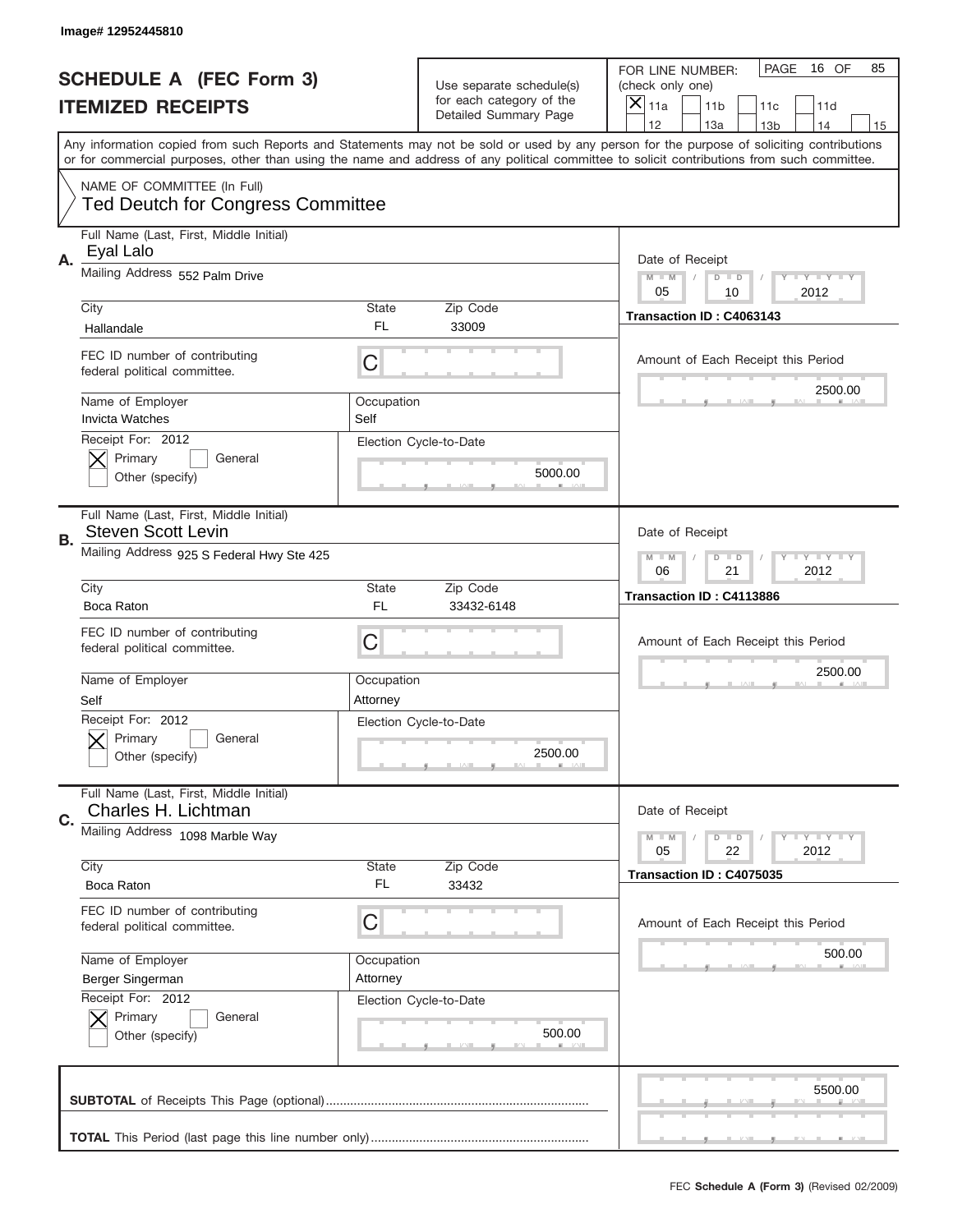| Image# 12952445811                                                      |                        |                                                                               |                                                                                                                                                                                                                                                                                         |
|-------------------------------------------------------------------------|------------------------|-------------------------------------------------------------------------------|-----------------------------------------------------------------------------------------------------------------------------------------------------------------------------------------------------------------------------------------------------------------------------------------|
| <b>SCHEDULE A (FEC Form 3)</b><br><b>ITEMIZED RECEIPTS</b>              |                        | Use separate schedule(s)<br>for each category of the<br>Detailed Summary Page | PAGE<br>17 OF<br>85<br>FOR LINE NUMBER:<br>(check only one)<br>×<br>11a<br>11 <sub>b</sub><br>11c<br>11d<br>12<br>13a<br>13 <sub>b</sub><br>14<br>15                                                                                                                                    |
|                                                                         |                        |                                                                               | Any information copied from such Reports and Statements may not be sold or used by any person for the purpose of soliciting contributions<br>or for commercial purposes, other than using the name and address of any political committee to solicit contributions from such committee. |
| NAME OF COMMITTEE (In Full)<br><b>Ted Deutch for Congress Committee</b> |                        |                                                                               |                                                                                                                                                                                                                                                                                         |
| Full Name (Last, First, Middle Initial)<br>Dorothy Murphy<br>Α.         |                        |                                                                               | Date of Receipt                                                                                                                                                                                                                                                                         |
| Mailing Address 5959 Blue Lagoon Dr<br><b>Ste 200</b>                   |                        |                                                                               | $M$ M<br><b>LEY LEY LEY</b><br>$D$ $D$<br>06<br>29<br>2012                                                                                                                                                                                                                              |
| City<br>Miami                                                           | State<br>FL.           | Zip Code<br>33126-2052                                                        | Transaction ID: C4128480                                                                                                                                                                                                                                                                |
| FEC ID number of contributing<br>federal political committee.           | C                      |                                                                               | Amount of Each Receipt this Period                                                                                                                                                                                                                                                      |
| Name of Employer<br>N/A                                                 | Occupation<br>Retired  |                                                                               | 2500.00                                                                                                                                                                                                                                                                                 |
| Receipt For: 2012<br>Primary<br>General<br>Other (specify)              |                        | Election Cycle-to-Date<br>5000.00                                             |                                                                                                                                                                                                                                                                                         |
| Full Name (Last, First, Middle Initial)<br>Dorothy Murphy<br>В.         |                        |                                                                               | Date of Receipt                                                                                                                                                                                                                                                                         |
| Mailing Address 5959 Blue Lagoon Dr<br><b>Ste 200</b>                   |                        |                                                                               | $M - M$<br><b>LEYTEY LEY</b><br>$D$ $D$<br>06<br>29<br>2012                                                                                                                                                                                                                             |
| City<br>Miami                                                           | State<br>FL            | Zip Code<br>33126-2052                                                        | Transaction ID: C4144770                                                                                                                                                                                                                                                                |
| FEC ID number of contributing<br>federal political committee.           | C                      |                                                                               | Amount of Each Receipt this Period                                                                                                                                                                                                                                                      |
| Name of Employer<br>N/A                                                 | Occupation<br>Retired  |                                                                               | 2500.00                                                                                                                                                                                                                                                                                 |
| Receipt For: 2012<br>General<br>Primary<br>Other (specify)              |                        | Election Cycle-to-Date<br>5000.00                                             |                                                                                                                                                                                                                                                                                         |
| Full Name (Last, First, Middle Initial)<br><b>Shari Olefson</b><br>C.   |                        |                                                                               | Date of Receipt                                                                                                                                                                                                                                                                         |
| Mailing Address 43 Royal Palm Dr<br>City                                | State                  | Zip Code                                                                      | <b>LYLYLY</b><br>$M - M$<br>$D$ $D$<br>05<br>22<br>2012                                                                                                                                                                                                                                 |
| Fort Lauderdale                                                         | FL                     | 33301-1408                                                                    | Transaction ID: C4075029                                                                                                                                                                                                                                                                |
| FEC ID number of contributing<br>federal political committee.           | C                      |                                                                               | Amount of Each Receipt this Period                                                                                                                                                                                                                                                      |
| Name of Employer<br><b>Fowler White Boggs</b>                           | Occupation<br>Attorney |                                                                               | 500.00                                                                                                                                                                                                                                                                                  |
|                                                                         |                        | Election Cycle-to-Date                                                        |                                                                                                                                                                                                                                                                                         |
| Receipt For: 2012<br>Primary<br>General<br>Other (specify)              |                        | 1500.00                                                                       |                                                                                                                                                                                                                                                                                         |
|                                                                         |                        |                                                                               | 5500.00                                                                                                                                                                                                                                                                                 |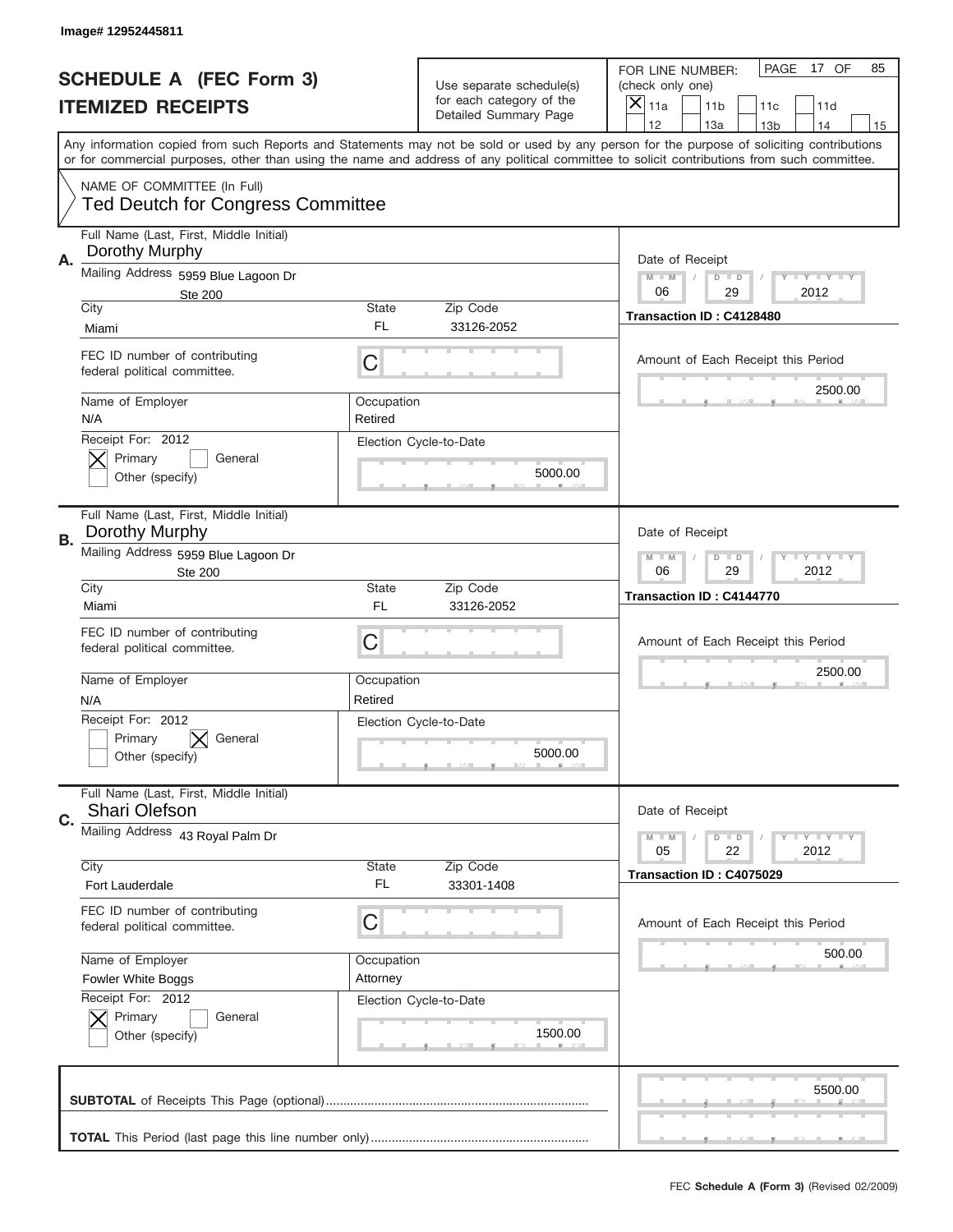|    | Image# 12952445812                                                                    |                                                         |                                                   |                                                                                                                                                                                                                                                                                                                                     |
|----|---------------------------------------------------------------------------------------|---------------------------------------------------------|---------------------------------------------------|-------------------------------------------------------------------------------------------------------------------------------------------------------------------------------------------------------------------------------------------------------------------------------------------------------------------------------------|
|    | <b>SCHEDULE A (FEC Form 3)</b>                                                        |                                                         | Use separate schedule(s)                          | PAGE<br>18 OF<br>85<br>FOR LINE NUMBER:<br>(check only one)                                                                                                                                                                                                                                                                         |
|    | <b>ITEMIZED RECEIPTS</b>                                                              |                                                         | for each category of the<br>Detailed Summary Page | ×<br>11a<br>11 <sub>b</sub><br>11c<br>11d                                                                                                                                                                                                                                                                                           |
|    |                                                                                       |                                                         |                                                   | 12<br>13a<br>14<br>13 <sub>b</sub><br>15<br>Any information copied from such Reports and Statements may not be sold or used by any person for the purpose of soliciting contributions<br>or for commercial purposes, other than using the name and address of any political committee to solicit contributions from such committee. |
|    | NAME OF COMMITTEE (In Full)<br><b>Ted Deutch for Congress Committee</b>               |                                                         |                                                   |                                                                                                                                                                                                                                                                                                                                     |
| Α. | Full Name (Last, First, Middle Initial)<br>michael B. pasternak                       |                                                         |                                                   | Date of Receipt                                                                                                                                                                                                                                                                                                                     |
|    | Mailing Address 3681 Green Rd<br>Ste 411<br>City                                      | State                                                   | Zip Code                                          | $M - M$<br><b>LEY LEY LEY</b><br>$D$ $D$<br>05<br>31<br>2012                                                                                                                                                                                                                                                                        |
|    | Beachwood                                                                             | OH                                                      | 44122-5716                                        | Transaction ID: C4081669                                                                                                                                                                                                                                                                                                            |
|    | FEC ID number of contributing<br>federal political committee.                         | C                                                       |                                                   | Amount of Each Receipt this Period                                                                                                                                                                                                                                                                                                  |
|    | Name of Employer<br>self                                                              | Occupation<br>lawyer                                    |                                                   | 250.00                                                                                                                                                                                                                                                                                                                              |
|    | Receipt For: 2012<br>Primary<br>General<br>Other (specify)                            |                                                         | Election Cycle-to-Date<br>250.00                  |                                                                                                                                                                                                                                                                                                                                     |
| В. | Full Name (Last, First, Middle Initial)<br><b>Lester Perling</b>                      |                                                         |                                                   | Date of Receipt                                                                                                                                                                                                                                                                                                                     |
|    | Mailing Address 311 Charley Avneue                                                    | <b>LYLYLY</b><br>$M - M$<br>$D$ $D$<br>04<br>11<br>2012 |                                                   |                                                                                                                                                                                                                                                                                                                                     |
|    | City<br>Fort Lauderdale                                                               | State<br>FL                                             | Zip Code<br>33312                                 | Transaction ID: C4005333                                                                                                                                                                                                                                                                                                            |
|    | FEC ID number of contributing<br>federal political committee.                         | C                                                       |                                                   | Amount of Each Receipt this Period                                                                                                                                                                                                                                                                                                  |
|    |                                                                                       |                                                         |                                                   | 500.00                                                                                                                                                                                                                                                                                                                              |
|    | Name of Employer                                                                      | Occupation                                              |                                                   |                                                                                                                                                                                                                                                                                                                                     |
|    | <b>Broad and Cassel</b><br>Receipt For: 2012<br>General<br>Primary<br>Other (specify) | Partner                                                 | Election Cycle-to-Date<br>500.00                  |                                                                                                                                                                                                                                                                                                                                     |
|    | Full Name (Last, First, Middle Initial)<br><b>Edward Pers</b>                         |                                                         |                                                   | Date of Receipt                                                                                                                                                                                                                                                                                                                     |
| C. | Mailing Address 1270 5th Ave                                                          |                                                         |                                                   | $I - Y - I - Y - I - Y$<br>$M - M$<br>$D$ $D$<br>2012<br>06<br>07                                                                                                                                                                                                                                                                   |
|    | Apt 11D<br>City<br>New York                                                           | State<br>NY.                                            | Zip Code<br>10029-3426                            | Transaction ID: C4092411                                                                                                                                                                                                                                                                                                            |
|    | FEC ID number of contributing<br>federal political committee.                         | C                                                       |                                                   | Amount of Each Receipt this Period                                                                                                                                                                                                                                                                                                  |
|    | Name of Employer<br>NYC Housing Preservation and Developme                            | Occupation                                              | Director, Lead Paint Certification Aud            | 460.00                                                                                                                                                                                                                                                                                                                              |
|    | Receipt For: 2012<br>Primary<br>General<br>Other (specify)                            |                                                         | Election Cycle-to-Date<br>5460.00                 |                                                                                                                                                                                                                                                                                                                                     |
|    |                                                                                       |                                                         |                                                   | 1210.00                                                                                                                                                                                                                                                                                                                             |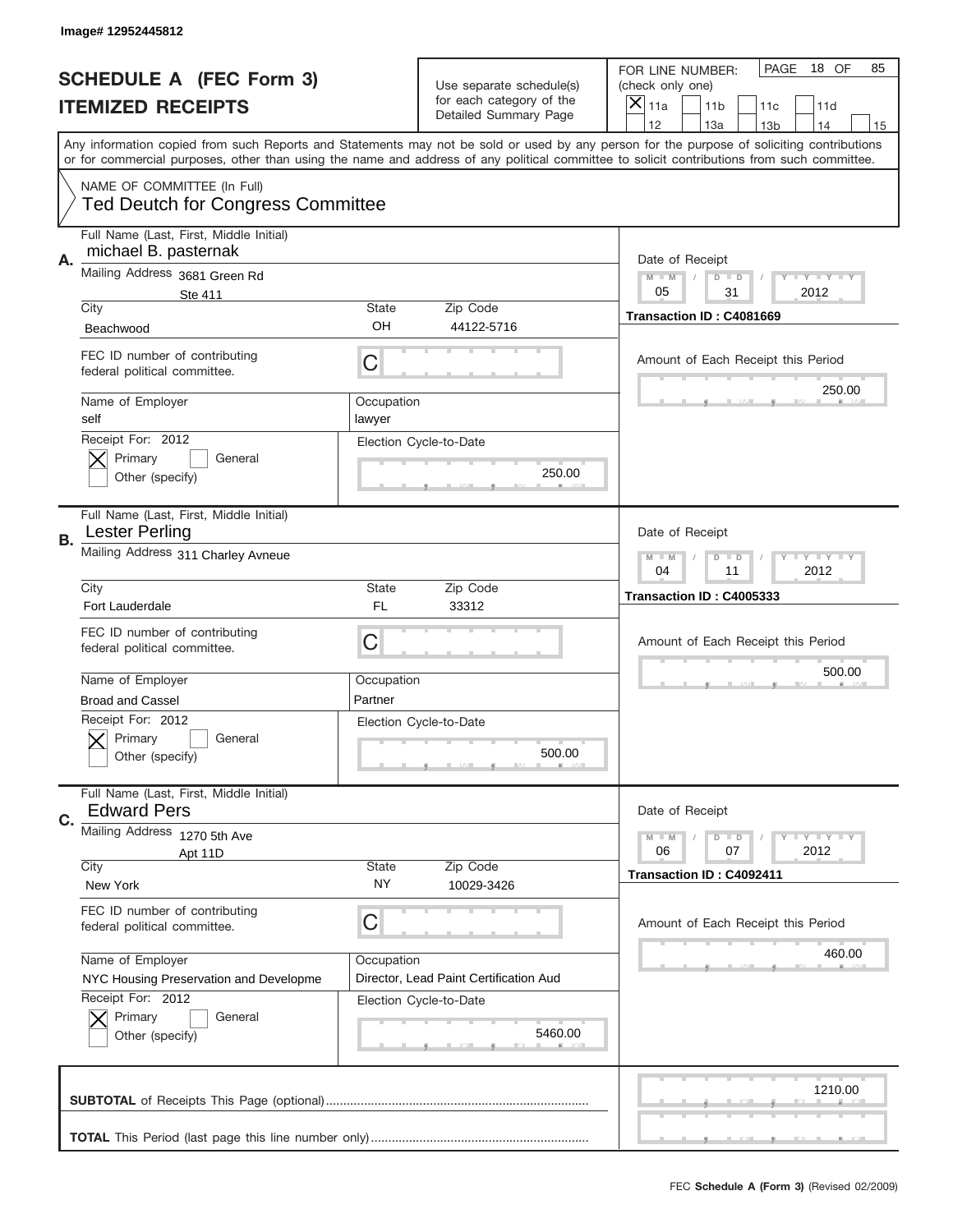|                          | Image# 12952445813                                                            |                                                           |                                                   |                                                                                                                                                                                       |
|--------------------------|-------------------------------------------------------------------------------|-----------------------------------------------------------|---------------------------------------------------|---------------------------------------------------------------------------------------------------------------------------------------------------------------------------------------|
|                          | <b>SCHEDULE A (FEC Form 3)</b>                                                |                                                           | Use separate schedule(s)                          | PAGE<br>19 OF<br>85<br>FOR LINE NUMBER:<br>(check only one)                                                                                                                           |
| <b>ITEMIZED RECEIPTS</b> |                                                                               |                                                           | for each category of the<br>Detailed Summary Page | ×<br>11a<br>11 <sub>b</sub><br>11c<br>11d                                                                                                                                             |
|                          |                                                                               |                                                           |                                                   | 12<br>13a<br>14<br>13 <sub>b</sub><br>15<br>Any information copied from such Reports and Statements may not be sold or used by any person for the purpose of soliciting contributions |
|                          |                                                                               |                                                           |                                                   | or for commercial purposes, other than using the name and address of any political committee to solicit contributions from such committee.                                            |
|                          | NAME OF COMMITTEE (In Full)<br><b>Ted Deutch for Congress Committee</b>       |                                                           |                                                   |                                                                                                                                                                                       |
| А.                       | Full Name (Last, First, Middle Initial)<br>George I. Platt                    |                                                           |                                                   | Date of Receipt                                                                                                                                                                       |
|                          | Mailing Address 1771 SE 9th St                                                |                                                           |                                                   | Y TY TY TY<br>$M$ $M$<br>$D$ $D$<br>05<br>22<br>2012                                                                                                                                  |
|                          | City<br><b>Fort Lauderdale</b>                                                | State<br>FL                                               | Zip Code<br>33316-1415                            | Transaction ID: C4075019                                                                                                                                                              |
|                          | FEC ID number of contributing<br>federal political committee.                 | C                                                         |                                                   | Amount of Each Receipt this Period                                                                                                                                                    |
|                          | Name of Employer<br><b>LSN Partners</b>                                       | Occupation<br>Partner                                     |                                                   | 300.00                                                                                                                                                                                |
|                          | Receipt For: 2012<br>Primary<br>General<br>Other (specify)                    |                                                           | Election Cycle-to-Date<br>300.00                  |                                                                                                                                                                                       |
| В.                       | Full Name (Last, First, Middle Initial)<br>Dana J Pusateri                    |                                                           |                                                   | Date of Receipt                                                                                                                                                                       |
|                          | Mailing Address 10323 El Caballo Ct                                           | <b>LY LY LY</b><br>$M$ $M$<br>$D$ $D$<br>06<br>04<br>2012 |                                                   |                                                                                                                                                                                       |
|                          | City                                                                          | State<br><b>FL</b>                                        | Zip Code<br>33446-2713                            | Transaction ID: C4089759                                                                                                                                                              |
|                          | Delray Beach<br>FEC ID number of contributing<br>federal political committee. | C                                                         |                                                   | Amount of Each Receipt this Period                                                                                                                                                    |
|                          | Name of Employer                                                              | Occupation<br>President                                   |                                                   | 500.00                                                                                                                                                                                |
|                          | Intergracare<br>Receipt For: 2012                                             |                                                           | Election Cycle-to-Date                            |                                                                                                                                                                                       |
|                          | Primary<br>General<br>Other (specify)                                         |                                                           | 1000.00                                           |                                                                                                                                                                                       |
| C.                       | Full Name (Last, First, Middle Initial)<br><b>Albert Ratner</b>               |                                                           |                                                   | Date of Receipt                                                                                                                                                                       |
|                          | Mailing Address 1100 Terminal Tower                                           |                                                           |                                                   | <b>LY LY LY</b><br>$M - M$<br>$D$ $D$<br>05<br>25<br>2012                                                                                                                             |
|                          | City<br>Cleveland                                                             | State<br>OH                                               | Zip Code<br>44113                                 | Transaction ID: C4090820                                                                                                                                                              |
|                          | FEC ID number of contributing<br>federal political committee.                 | C                                                         |                                                   | Amount of Each Receipt this Period                                                                                                                                                    |
|                          | Name of Employer                                                              | Occupation                                                |                                                   | 2500.00                                                                                                                                                                               |
|                          | <b>Forest City Enterprises</b><br>Receipt For: 2012                           | <b>Real Estate Executive</b>                              |                                                   |                                                                                                                                                                                       |
|                          | Primary<br>General<br>Other (specify)                                         |                                                           | Election Cycle-to-Date<br>2500.00                 |                                                                                                                                                                                       |
|                          |                                                                               |                                                           |                                                   | 3300.00                                                                                                                                                                               |
|                          |                                                                               |                                                           |                                                   |                                                                                                                                                                                       |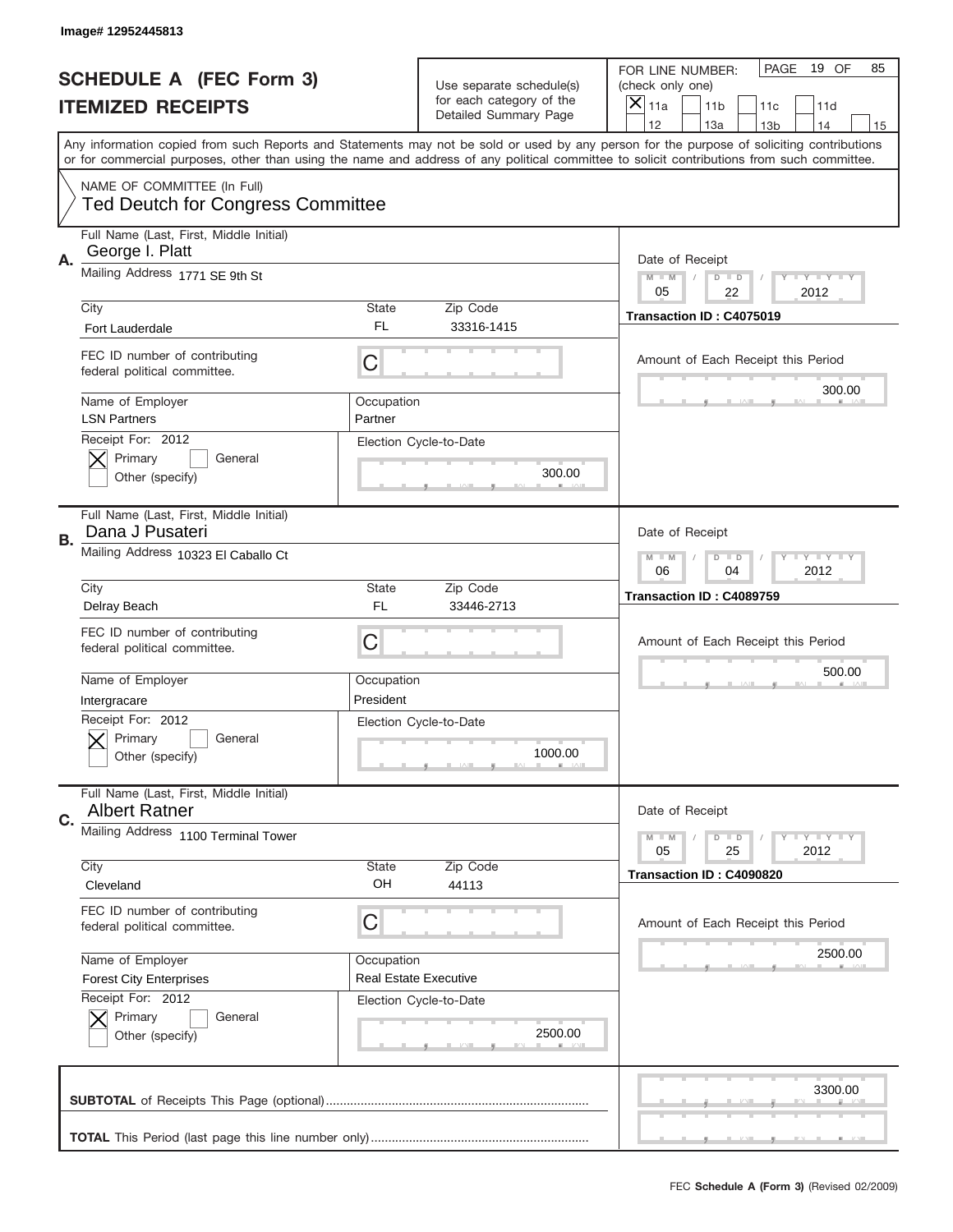|                          | Image# 12952445814                                                      |                                                                   |                                                   |                                                                                                                                                                                       |
|--------------------------|-------------------------------------------------------------------------|-------------------------------------------------------------------|---------------------------------------------------|---------------------------------------------------------------------------------------------------------------------------------------------------------------------------------------|
|                          | <b>SCHEDULE A (FEC Form 3)</b>                                          |                                                                   | Use separate schedule(s)                          | PAGE<br>20 OF<br>85<br>FOR LINE NUMBER:<br>(check only one)                                                                                                                           |
| <b>ITEMIZED RECEIPTS</b> |                                                                         |                                                                   | for each category of the<br>Detailed Summary Page | ×<br>11a<br>11 <sub>b</sub><br>11c<br>11d                                                                                                                                             |
|                          |                                                                         |                                                                   |                                                   | 12<br>13a<br>14<br>13 <sub>b</sub><br>15<br>Any information copied from such Reports and Statements may not be sold or used by any person for the purpose of soliciting contributions |
|                          |                                                                         |                                                                   |                                                   | or for commercial purposes, other than using the name and address of any political committee to solicit contributions from such committee.                                            |
|                          | NAME OF COMMITTEE (In Full)<br><b>Ted Deutch for Congress Committee</b> |                                                                   |                                                   |                                                                                                                                                                                       |
| Α.                       | Full Name (Last, First, Middle Initial)<br><b>Bard Rockenbach</b>       |                                                                   |                                                   | Date of Receipt                                                                                                                                                                       |
|                          | Mailing Address 891 Country Club Drive                                  |                                                                   |                                                   | Y TY TY TY<br>$M - M$<br>$D$ $D$<br>06<br>2012<br>06                                                                                                                                  |
|                          | City                                                                    | State                                                             | Zip Code                                          | Transaction ID: C4092527                                                                                                                                                              |
|                          | North Palm Beach                                                        | FL                                                                | 33408                                             |                                                                                                                                                                                       |
|                          | FEC ID number of contributing<br>federal political committee.           | C                                                                 |                                                   | Amount of Each Receipt this Period<br>500.00                                                                                                                                          |
|                          | Name of Employer<br>Self-Employed                                       | Occupation<br>Attorney                                            |                                                   |                                                                                                                                                                                       |
|                          | Receipt For: 2012                                                       |                                                                   | Election Cycle-to-Date                            |                                                                                                                                                                                       |
|                          | Primary<br>General<br>Other (specify)                                   |                                                                   | 500.00                                            |                                                                                                                                                                                       |
| В.                       | Full Name (Last, First, Middle Initial)<br>Eric Romano                  |                                                                   |                                                   | Date of Receipt                                                                                                                                                                       |
|                          | Mailing Address 11488 Paradise Cove Ln                                  | $T$ $Y$ $T$ $Y$ $T$ $Y$<br>$M - M$<br>$D$ $D$<br>05<br>22<br>2012 |                                                   |                                                                                                                                                                                       |
|                          | City                                                                    | State                                                             | Zip Code                                          | Transaction ID: C4074896                                                                                                                                                              |
|                          | Wellington                                                              | <b>FL</b>                                                         | 33449-8383                                        |                                                                                                                                                                                       |
|                          | FEC ID number of contributing<br>federal political committee.           | C                                                                 |                                                   | Amount of Each Receipt this Period                                                                                                                                                    |
|                          | Name of Employer                                                        | Occupation                                                        |                                                   | 500.00                                                                                                                                                                                |
|                          | Romano Law, PL                                                          | Attorney                                                          |                                                   |                                                                                                                                                                                       |
|                          |                                                                         |                                                                   | Election Cycle-to-Date                            |                                                                                                                                                                                       |
|                          | Receipt For: 2012<br>General<br>Primary<br>Other (specify)              |                                                                   | 500.00                                            |                                                                                                                                                                                       |
|                          | Full Name (Last, First, Middle Initial)<br><b>Robert Rosen</b>          |                                                                   |                                                   | Date of Receipt                                                                                                                                                                       |
| C.                       | Mailing Address 3835 NW Boca Raton Blvd.                                |                                                                   |                                                   | <b>LYLYLY</b><br>$M - M$<br>$D$ $D$                                                                                                                                                   |
|                          | Suite 100                                                               |                                                                   |                                                   | 28<br>2012<br>06                                                                                                                                                                      |
|                          | City<br>Boca Raton                                                      | State<br>FL                                                       | Zip Code<br>33431                                 | Transaction ID: C4124908                                                                                                                                                              |
|                          |                                                                         |                                                                   |                                                   |                                                                                                                                                                                       |
|                          | FEC ID number of contributing<br>federal political committee.           | C                                                                 |                                                   | Amount of Each Receipt this Period                                                                                                                                                    |
|                          | Name of Employer                                                        | Occupation                                                        |                                                   | 460.00                                                                                                                                                                                |
|                          | Gerstle, Rosen and Associates                                           | <b>CPA</b>                                                        |                                                   |                                                                                                                                                                                       |
|                          | Receipt For: 2012                                                       |                                                                   | Election Cycle-to-Date                            |                                                                                                                                                                                       |
|                          | Primary<br>General<br>Other (specify)                                   |                                                                   | 460.00                                            |                                                                                                                                                                                       |
|                          |                                                                         |                                                                   |                                                   | 1460.00                                                                                                                                                                               |
|                          |                                                                         |                                                                   |                                                   |                                                                                                                                                                                       |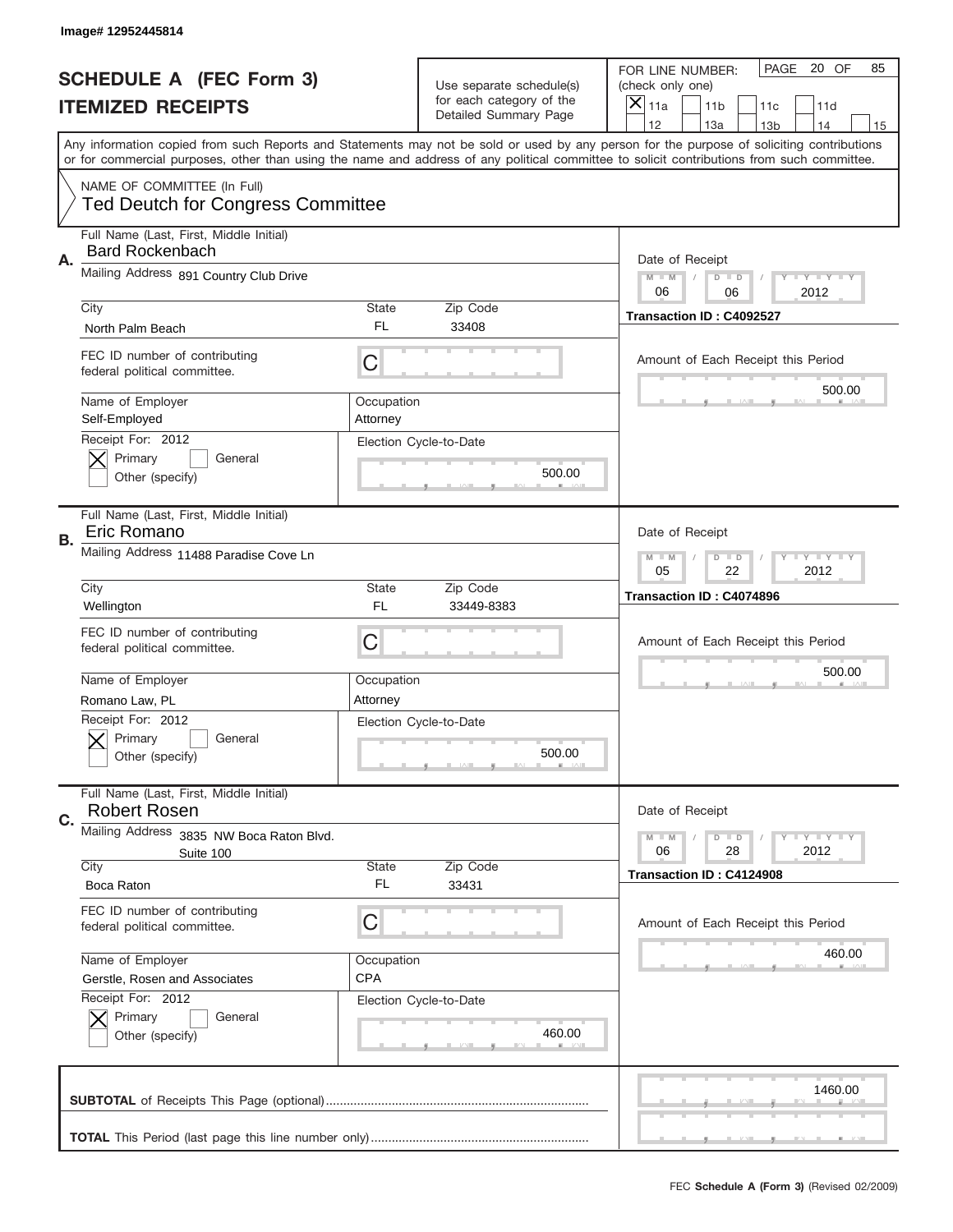|                          | Image# 12952445815                                                      |                                                                   |                                                   |                                                                                                                                                                                                                                                                                         |
|--------------------------|-------------------------------------------------------------------------|-------------------------------------------------------------------|---------------------------------------------------|-----------------------------------------------------------------------------------------------------------------------------------------------------------------------------------------------------------------------------------------------------------------------------------------|
|                          | <b>SCHEDULE A (FEC Form 3)</b>                                          |                                                                   | Use separate schedule(s)                          | PAGE<br>21 OF<br>85<br>FOR LINE NUMBER:<br>(check only one)                                                                                                                                                                                                                             |
| <b>ITEMIZED RECEIPTS</b> |                                                                         |                                                                   | for each category of the<br>Detailed Summary Page | ×<br>11a<br>11 <sub>b</sub><br>11c<br>11d                                                                                                                                                                                                                                               |
|                          |                                                                         |                                                                   |                                                   | 12<br>13a<br>14<br>13 <sub>b</sub><br>15                                                                                                                                                                                                                                                |
|                          |                                                                         |                                                                   |                                                   | Any information copied from such Reports and Statements may not be sold or used by any person for the purpose of soliciting contributions<br>or for commercial purposes, other than using the name and address of any political committee to solicit contributions from such committee. |
|                          | NAME OF COMMITTEE (In Full)<br><b>Ted Deutch for Congress Committee</b> |                                                                   |                                                   |                                                                                                                                                                                                                                                                                         |
| Α.                       | Full Name (Last, First, Middle Initial)<br>Jeff D. Rusnak               |                                                                   |                                                   | Date of Receipt                                                                                                                                                                                                                                                                         |
|                          | Mailing Address 2712 East Overlook Road                                 |                                                                   |                                                   | Y TY TY TY<br>$M$ $M$<br>$D$ $D$<br>05<br>2012<br>25                                                                                                                                                                                                                                    |
|                          | City                                                                    | State                                                             | Zip Code                                          | Transaction ID: C4090848                                                                                                                                                                                                                                                                |
|                          | Cleveland                                                               | OH                                                                | 44106                                             |                                                                                                                                                                                                                                                                                         |
|                          | FEC ID number of contributing<br>federal political committee.           | C                                                                 |                                                   | Amount of Each Receipt this Period<br>500.00                                                                                                                                                                                                                                            |
|                          | Name of Employer<br>R Strategy Group                                    | Occupation<br>Consultant                                          |                                                   |                                                                                                                                                                                                                                                                                         |
|                          | Receipt For: 2012<br>Primary<br>General<br>Other (specify)              |                                                                   | Election Cycle-to-Date<br>500.00                  |                                                                                                                                                                                                                                                                                         |
|                          | Full Name (Last, First, Middle Initial)<br>Peter Rzepka                 |                                                                   |                                                   | Date of Receipt                                                                                                                                                                                                                                                                         |
| В.                       | Mailing Address 25250 Rockside Rd.                                      | $T$ $Y$ $T$ $Y$ $T$ $Y$<br>$M$ $M$<br>$D$ $D$<br>06<br>15<br>2012 |                                                   |                                                                                                                                                                                                                                                                                         |
|                          | City                                                                    | State                                                             | Zip Code                                          | Transaction ID: C4105056                                                                                                                                                                                                                                                                |
|                          | <b>Bedford Heights</b>                                                  | OH                                                                | 44146                                             |                                                                                                                                                                                                                                                                                         |
|                          | FEC ID number of contributing<br>federal political committee.           | C                                                                 |                                                   | Amount of Each Receipt this Period                                                                                                                                                                                                                                                      |
|                          | Name of Employer                                                        | Occupation                                                        |                                                   | 500.00                                                                                                                                                                                                                                                                                  |
|                          | <b>Transcon Builders</b>                                                | Chairman                                                          |                                                   |                                                                                                                                                                                                                                                                                         |
|                          | Receipt For: 2012<br>Primary<br>General<br>Other (specify)              |                                                                   | Election Cycle-to-Date<br>500.00                  |                                                                                                                                                                                                                                                                                         |
| C.                       | Full Name (Last, First, Middle Initial)<br><b>Richard Schifter</b>      |                                                                   |                                                   | Date of Receipt                                                                                                                                                                                                                                                                         |
|                          | Mailing Address 6907 Crail Dr                                           |                                                                   |                                                   | Y FY FY FY<br>$M - M$<br>$D$ $D$<br>2012<br>06<br>10                                                                                                                                                                                                                                    |
|                          | City<br>Bethesda                                                        | State<br>MD                                                       | Zip Code<br>20817-4723                            | Transaction ID: C4094695                                                                                                                                                                                                                                                                |
|                          | FEC ID number of contributing<br>federal political committee.           | C                                                                 |                                                   | Amount of Each Receipt this Period                                                                                                                                                                                                                                                      |
|                          | Name of Employer                                                        | Occupation                                                        |                                                   | 1000.00                                                                                                                                                                                                                                                                                 |
|                          | retired                                                                 | retired                                                           |                                                   |                                                                                                                                                                                                                                                                                         |
|                          | Receipt For: 2012<br>Primary<br>General<br>Other (specify)              |                                                                   | Election Cycle-to-Date<br>3000.00                 |                                                                                                                                                                                                                                                                                         |
|                          |                                                                         |                                                                   |                                                   |                                                                                                                                                                                                                                                                                         |
|                          |                                                                         |                                                                   |                                                   | 2000.00                                                                                                                                                                                                                                                                                 |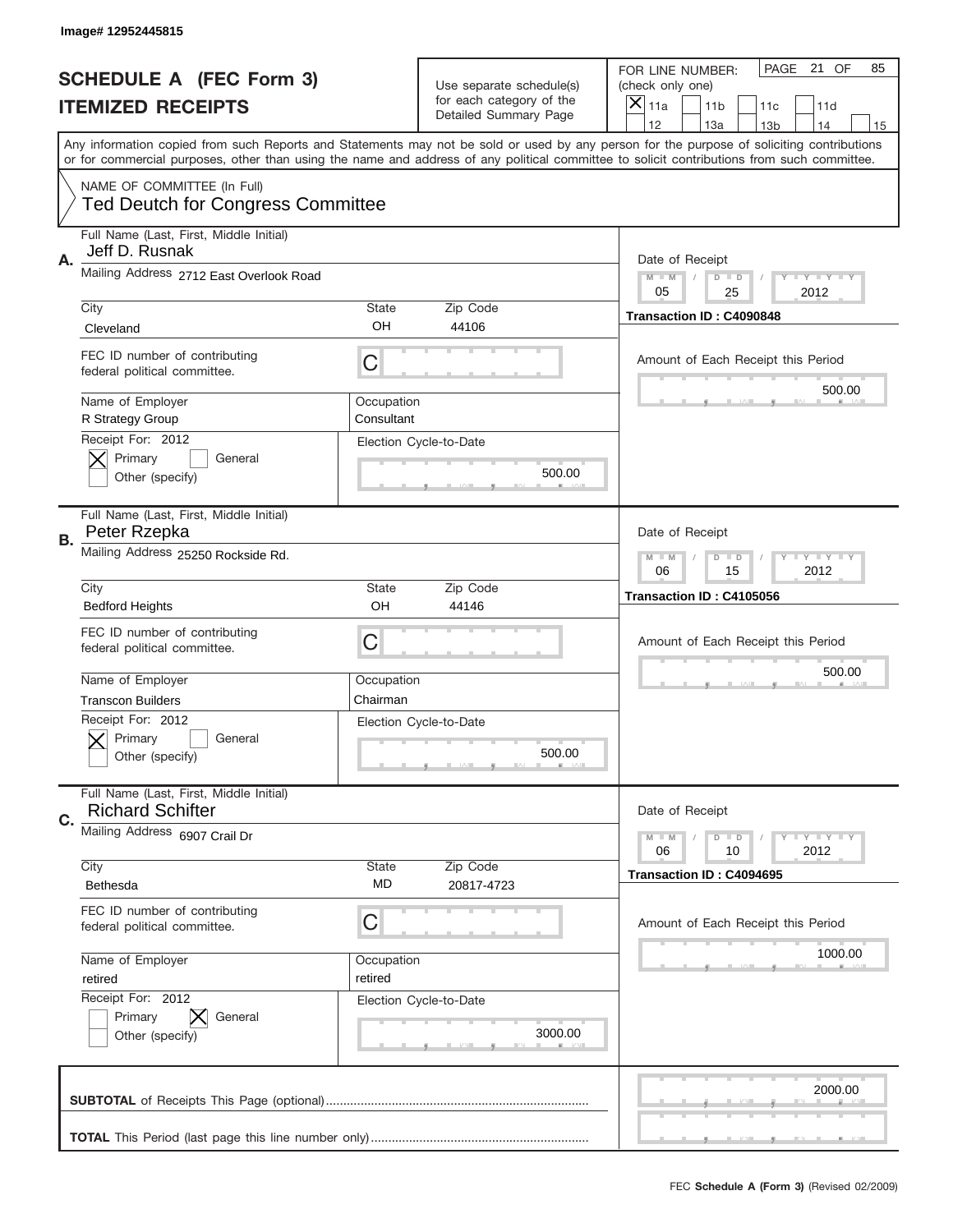|                          | Image#12952445816                                                                  |                                                           |                                                           |                                                                                                                                                                                                                                                                                                                  |
|--------------------------|------------------------------------------------------------------------------------|-----------------------------------------------------------|-----------------------------------------------------------|------------------------------------------------------------------------------------------------------------------------------------------------------------------------------------------------------------------------------------------------------------------------------------------------------------------|
|                          | <b>SCHEDULE A (FEC Form 3)</b>                                                     |                                                           | Use separate schedule(s)                                  | PAGE 22 OF<br>85<br>FOR LINE NUMBER:<br>(check only one)                                                                                                                                                                                                                                                         |
| <b>ITEMIZED RECEIPTS</b> |                                                                                    |                                                           | for each category of the<br>Detailed Summary Page         | $\overline{X} _{11a}$<br>11 <sub>b</sub><br>11c<br>11d<br>12<br>13a<br>14                                                                                                                                                                                                                                        |
|                          |                                                                                    |                                                           |                                                           | 13 <sub>b</sub><br>15<br>Any information copied from such Reports and Statements may not be sold or used by any person for the purpose of soliciting contributions<br>or for commercial purposes, other than using the name and address of any political committee to solicit contributions from such committee. |
|                          | NAME OF COMMITTEE (In Full)<br><b>Ted Deutch for Congress Committee</b>            |                                                           |                                                           |                                                                                                                                                                                                                                                                                                                  |
| A.                       | Full Name (Last, First, Middle Initial)<br>James A. Schoke                         |                                                           |                                                           | Date of Receipt                                                                                                                                                                                                                                                                                                  |
|                          | Mailing Address 401 E Linton Blvd<br>Apt 410<br>City                               | State                                                     | Zip Code                                                  | <b>LYLYLY</b><br>$M - M$<br>$D$ $D$<br>06<br>21<br>2012                                                                                                                                                                                                                                                          |
|                          | Delray Beach                                                                       | FL.                                                       | 33483-5026                                                | Transaction ID: C4111770                                                                                                                                                                                                                                                                                         |
|                          | FEC ID number of contributing<br>federal political committee.                      | C                                                         |                                                           | Amount of Each Receipt this Period                                                                                                                                                                                                                                                                               |
|                          | Name of Employer<br>None                                                           | Occupation<br>Retired                                     |                                                           | 50.00                                                                                                                                                                                                                                                                                                            |
|                          | Receipt For: 2012<br>Primary<br>General<br>Other (specify)                         |                                                           | Election Cycle-to-Date<br>300.00                          |                                                                                                                                                                                                                                                                                                                  |
| В.                       | Full Name (Last, First, Middle Initial)<br>Christian D. Searcy                     |                                                           |                                                           | Date of Receipt                                                                                                                                                                                                                                                                                                  |
|                          | Mailing Address 2139 Palm Beach Lakes Blvd.                                        | <b>LY LY LY</b><br>$M - M$<br>$D$ $D$<br>05<br>22<br>2012 |                                                           |                                                                                                                                                                                                                                                                                                                  |
|                          | City<br><b>WEST PALM BEACH</b>                                                     | State<br>FL.                                              | Zip Code<br>33409                                         | Transaction ID: C4075041                                                                                                                                                                                                                                                                                         |
|                          | FEC ID number of contributing<br>federal political committee.                      | C                                                         |                                                           | Amount of Each Receipt this Period                                                                                                                                                                                                                                                                               |
|                          | Name of Employer                                                                   | Occupation<br>Attorney                                    |                                                           | 250.00                                                                                                                                                                                                                                                                                                           |
|                          | <b>Searcy Denney</b><br>Receipt For: 2012<br>Primary<br>General<br>Other (specify) |                                                           | Election Cycle-to-Date<br>2750.00                         |                                                                                                                                                                                                                                                                                                                  |
| C.                       | Full Name (Last, First, Middle Initial)<br>Ching-Jenn Sheu                         |                                                           |                                                           | Date of Receipt                                                                                                                                                                                                                                                                                                  |
|                          | Mailing Address 3808 Arthur Street                                                 |                                                           | <b>LY LY LY</b><br>$M - M$<br>$D$ $D$<br>21<br>2012<br>06 |                                                                                                                                                                                                                                                                                                                  |
|                          |                                                                                    | <b>State</b>                                              | Zip Code                                                  |                                                                                                                                                                                                                                                                                                                  |
|                          | City<br>Hollywood                                                                  | FL.                                                       | 33021                                                     | Transaction ID: C4113882                                                                                                                                                                                                                                                                                         |
|                          | FEC ID number of contributing<br>federal political committee.                      | С                                                         |                                                           | Amount of Each Receipt this Period                                                                                                                                                                                                                                                                               |
|                          | Name of Employer<br>N/A                                                            | Occupation<br>Retired                                     |                                                           | 100.00                                                                                                                                                                                                                                                                                                           |
|                          | Receipt For: 2012<br>Primary<br>General<br>Other (specify)                         |                                                           | Election Cycle-to-Date<br>300.00                          |                                                                                                                                                                                                                                                                                                                  |
|                          |                                                                                    |                                                           |                                                           | 400.00                                                                                                                                                                                                                                                                                                           |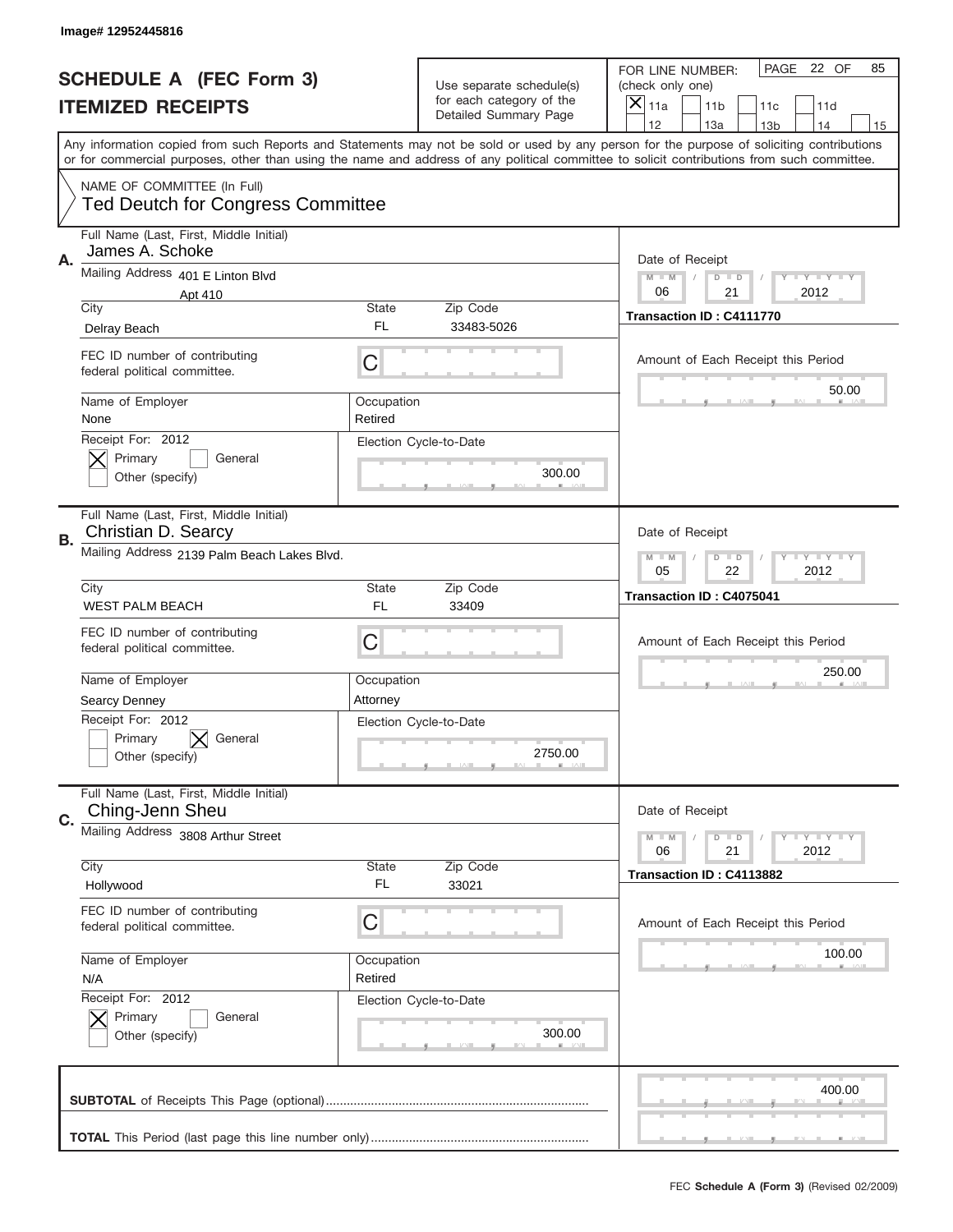|                          | Image# 12952445817                                                      |                                                           |                                                   |                                                                                                                                                                                       |
|--------------------------|-------------------------------------------------------------------------|-----------------------------------------------------------|---------------------------------------------------|---------------------------------------------------------------------------------------------------------------------------------------------------------------------------------------|
|                          | <b>SCHEDULE A (FEC Form 3)</b>                                          |                                                           | Use separate schedule(s)                          | PAGE 23 OF<br>85<br>FOR LINE NUMBER:<br>(check only one)                                                                                                                              |
| <b>ITEMIZED RECEIPTS</b> |                                                                         |                                                           | for each category of the<br>Detailed Summary Page | $\boldsymbol{\times}$<br>11a<br>11 <sub>b</sub><br>11c<br>11d                                                                                                                         |
|                          |                                                                         |                                                           |                                                   | 12<br>13a<br>14<br>13 <sub>b</sub><br>15<br>Any information copied from such Reports and Statements may not be sold or used by any person for the purpose of soliciting contributions |
|                          |                                                                         |                                                           |                                                   | or for commercial purposes, other than using the name and address of any political committee to solicit contributions from such committee.                                            |
|                          | NAME OF COMMITTEE (In Full)<br><b>Ted Deutch for Congress Committee</b> |                                                           |                                                   |                                                                                                                                                                                       |
| Α.                       | Full Name (Last, First, Middle Initial)<br>Daniel H. Shooster           |                                                           |                                                   | Date of Receipt                                                                                                                                                                       |
|                          | Mailing Address 5219 Estates Dr.                                        |                                                           |                                                   | <b>LY LY LY</b><br>$M - M$<br>$D$ $D$<br>05<br>29<br>2012                                                                                                                             |
|                          | City                                                                    | <b>State</b>                                              | Zip Code                                          | Transaction ID: C4079595                                                                                                                                                              |
|                          | Delray Beach                                                            | FL.                                                       | 33445                                             |                                                                                                                                                                                       |
|                          | FEC ID number of contributing<br>federal political committee.           | C                                                         |                                                   | Amount of Each Receipt this Period                                                                                                                                                    |
|                          | Name of Employer<br><b>Festival Flea Market</b>                         | Occupation<br>Owner                                       |                                                   | 500.00                                                                                                                                                                                |
|                          | Receipt For: 2012<br>Primary<br>General<br>Other (specify)              |                                                           | Election Cycle-to-Date<br>2000.00                 |                                                                                                                                                                                       |
| В.                       | Full Name (Last, First, Middle Initial)<br>Lesley A. Shriberg           |                                                           |                                                   | Date of Receipt                                                                                                                                                                       |
|                          | Mailing Address 5142 Kinswood Road                                      | <b>LY LY LY</b><br>$D$ $D$<br>$M - M$<br>04<br>18<br>2012 |                                                   |                                                                                                                                                                                       |
|                          | City                                                                    | <b>State</b>                                              | Zip Code                                          | Transaction ID: C4010558                                                                                                                                                              |
|                          | <b>Boynton Beach</b>                                                    | FL.                                                       | 33437                                             |                                                                                                                                                                                       |
|                          | FEC ID number of contributing<br>federal political committee.           | C                                                         |                                                   | Amount of Each Receipt this Period                                                                                                                                                    |
|                          |                                                                         |                                                           |                                                   | 250.00                                                                                                                                                                                |
|                          | Name of Employer<br><b>PBSO</b>                                         | Occupation                                                | <b>Community Affairs Director</b>                 |                                                                                                                                                                                       |
|                          | Receipt For: 2012                                                       |                                                           | Election Cycle-to-Date                            |                                                                                                                                                                                       |
|                          | General<br>Primary<br>Other (specify)                                   |                                                           | 250.00                                            |                                                                                                                                                                                       |
|                          | Full Name (Last, First, Middle Initial)<br><b>Mark Smith</b>            |                                                           |                                                   | Date of Receipt                                                                                                                                                                       |
| C.                       | Mailing Address 6174 NW 56th Dr                                         |                                                           |                                                   | <b>LYLYLY</b><br>$M - M$<br>$D$ $D$<br>05<br>2012<br>30                                                                                                                               |
|                          | City<br><b>Coral Springs</b>                                            | <b>State</b><br>FL.                                       | Zip Code<br>33067-3536                            | Transaction ID: C4080409                                                                                                                                                              |
|                          | FEC ID number of contributing<br>federal political committee.           | С                                                         |                                                   | Amount of Each Receipt this Period                                                                                                                                                    |
|                          | Name of Employer                                                        | Occupation                                                |                                                   | 460.00                                                                                                                                                                                |
|                          | 3Cinteractive                                                           |                                                           | <b>Chief Operating Officer</b>                    |                                                                                                                                                                                       |
|                          | Receipt For: 2012<br>Primary<br>General<br>Other (specify)              |                                                           | Election Cycle-to-Date<br>460.00                  |                                                                                                                                                                                       |
|                          |                                                                         |                                                           |                                                   | 1210.00                                                                                                                                                                               |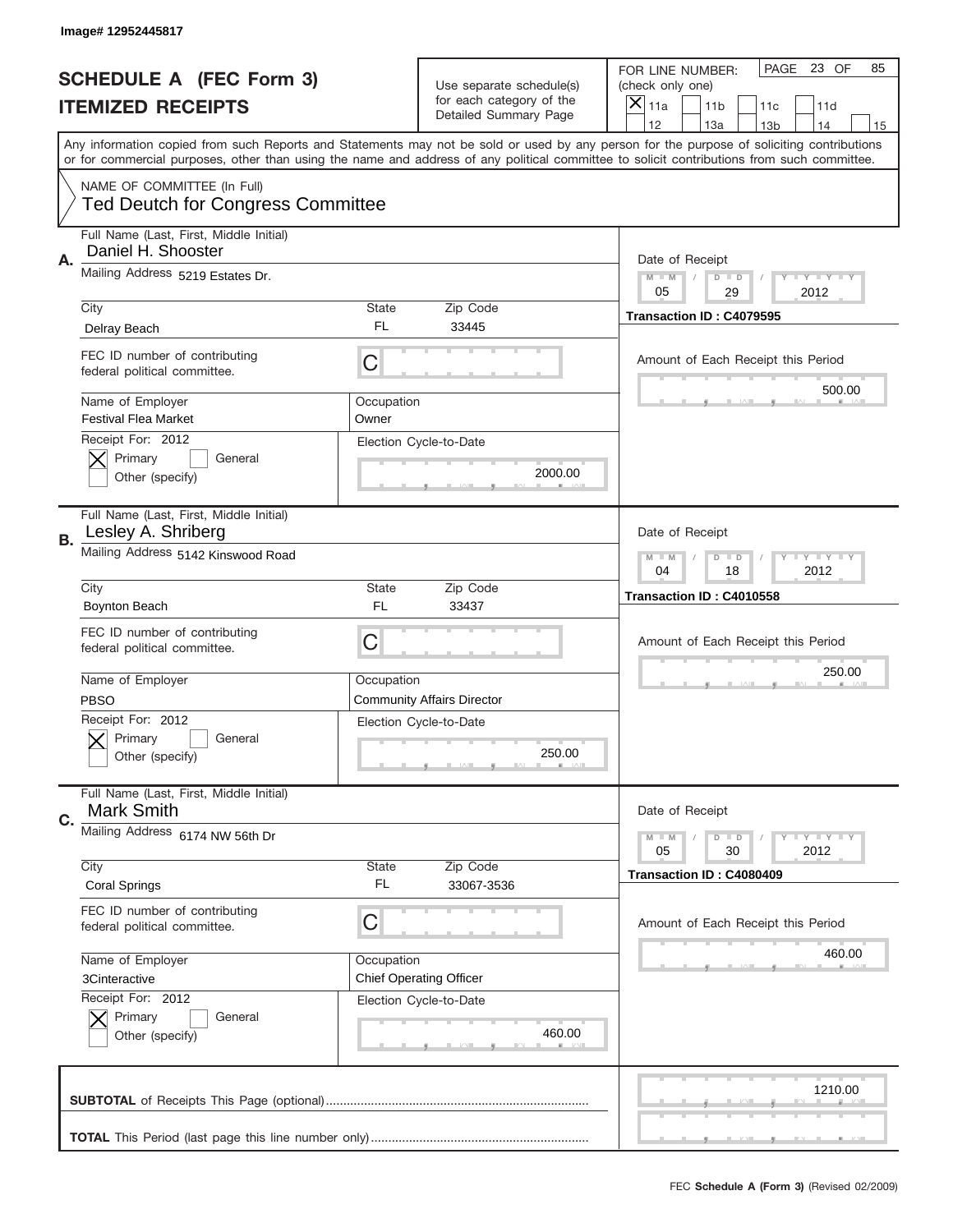|                          | Image# 12952445818                                                      |                                                           |                                                   |                                                                                                                                                                                                                                                                                         |
|--------------------------|-------------------------------------------------------------------------|-----------------------------------------------------------|---------------------------------------------------|-----------------------------------------------------------------------------------------------------------------------------------------------------------------------------------------------------------------------------------------------------------------------------------------|
|                          | <b>SCHEDULE A (FEC Form 3)</b>                                          |                                                           | Use separate schedule(s)                          | PAGE<br>24 OF<br>85<br>FOR LINE NUMBER:<br>(check only one)                                                                                                                                                                                                                             |
| <b>ITEMIZED RECEIPTS</b> |                                                                         |                                                           | for each category of the<br>Detailed Summary Page | ×<br>11a<br>11 <sub>b</sub><br>11c<br>11d                                                                                                                                                                                                                                               |
|                          |                                                                         |                                                           |                                                   | 12<br>13a<br>14<br>13 <sub>b</sub><br>15                                                                                                                                                                                                                                                |
|                          |                                                                         |                                                           |                                                   | Any information copied from such Reports and Statements may not be sold or used by any person for the purpose of soliciting contributions<br>or for commercial purposes, other than using the name and address of any political committee to solicit contributions from such committee. |
|                          | NAME OF COMMITTEE (In Full)<br><b>Ted Deutch for Congress Committee</b> |                                                           |                                                   |                                                                                                                                                                                                                                                                                         |
|                          | Full Name (Last, First, Middle Initial)<br><b>Philip Smith</b>          |                                                           |                                                   |                                                                                                                                                                                                                                                                                         |
| Α.                       | Mailing Address 1 Compass Lane                                          |                                                           |                                                   | Date of Receipt<br>Y TY TY TY<br>$M - M$<br>$D$ $D$<br>22<br>2012<br>05                                                                                                                                                                                                                 |
|                          | City                                                                    | <b>State</b><br>FL.                                       | Zip Code<br>33308                                 | Transaction ID: C4075020                                                                                                                                                                                                                                                                |
|                          | Fort Lauderdale                                                         |                                                           |                                                   |                                                                                                                                                                                                                                                                                         |
|                          | FEC ID number of contributing<br>federal political committee.           | C                                                         |                                                   | Amount of Each Receipt this Period<br>500.00                                                                                                                                                                                                                                            |
|                          | Name of Employer<br>Self                                                | Occupation<br>Car Dealership                              |                                                   |                                                                                                                                                                                                                                                                                         |
|                          | Receipt For: 2012<br>Primary<br>General<br>Other (specify)              |                                                           | Election Cycle-to-Date<br>500.00                  |                                                                                                                                                                                                                                                                                         |
| В.                       | Full Name (Last, First, Middle Initial)<br>Steven R. Sponder            |                                                           |                                                   | Date of Receipt                                                                                                                                                                                                                                                                         |
|                          | Mailing Address 101 Plaza Real S<br>Apt 306                             | <b>LY LY LY</b><br>$M - M$<br>$D$ $D$<br>06<br>15<br>2012 |                                                   |                                                                                                                                                                                                                                                                                         |
|                          | City<br>Boca Raton                                                      | <b>State</b><br>FL                                        | Zip Code<br>33432-4839                            | Transaction ID: C4102586                                                                                                                                                                                                                                                                |
|                          | FEC ID number of contributing<br>federal political committee.           | C                                                         |                                                   | Amount of Each Receipt this Period                                                                                                                                                                                                                                                      |
|                          | Name of Employer<br>Self                                                | Occupation<br>Entrepreneur                                |                                                   | 46.00                                                                                                                                                                                                                                                                                   |
|                          | Receipt For: 2012                                                       |                                                           | Election Cycle-to-Date                            |                                                                                                                                                                                                                                                                                         |
|                          | General<br>Primary<br>Other (specify)                                   |                                                           | 1092.00                                           |                                                                                                                                                                                                                                                                                         |
| C.                       | Full Name (Last, First, Middle Initial)<br>Steven R. Sponder            |                                                           |                                                   | Date of Receipt                                                                                                                                                                                                                                                                         |
|                          | Mailing Address<br>101 Plaza Real S                                     |                                                           |                                                   | <b>LYLYLY</b><br>$M - M$<br>$D$ $D$                                                                                                                                                                                                                                                     |
|                          | Apt 306<br>City                                                         | <b>State</b>                                              | Zip Code                                          | 2012<br>06<br>15                                                                                                                                                                                                                                                                        |
|                          | Boca Raton                                                              | FL.                                                       | 33432-4839                                        | Transaction ID: C4102587                                                                                                                                                                                                                                                                |
|                          | FEC ID number of contributing<br>federal political committee.           | C                                                         |                                                   | Amount of Each Receipt this Period                                                                                                                                                                                                                                                      |
|                          | Name of Employer                                                        | Occupation                                                |                                                   | 46.00                                                                                                                                                                                                                                                                                   |
|                          | Self                                                                    | Entrepreneur                                              |                                                   |                                                                                                                                                                                                                                                                                         |
|                          | Receipt For: 2012<br>Primary<br>General<br>Other (specify)              |                                                           | Election Cycle-to-Date<br>1092.00                 |                                                                                                                                                                                                                                                                                         |
|                          |                                                                         |                                                           |                                                   | 592.00                                                                                                                                                                                                                                                                                  |
|                          |                                                                         |                                                           |                                                   |                                                                                                                                                                                                                                                                                         |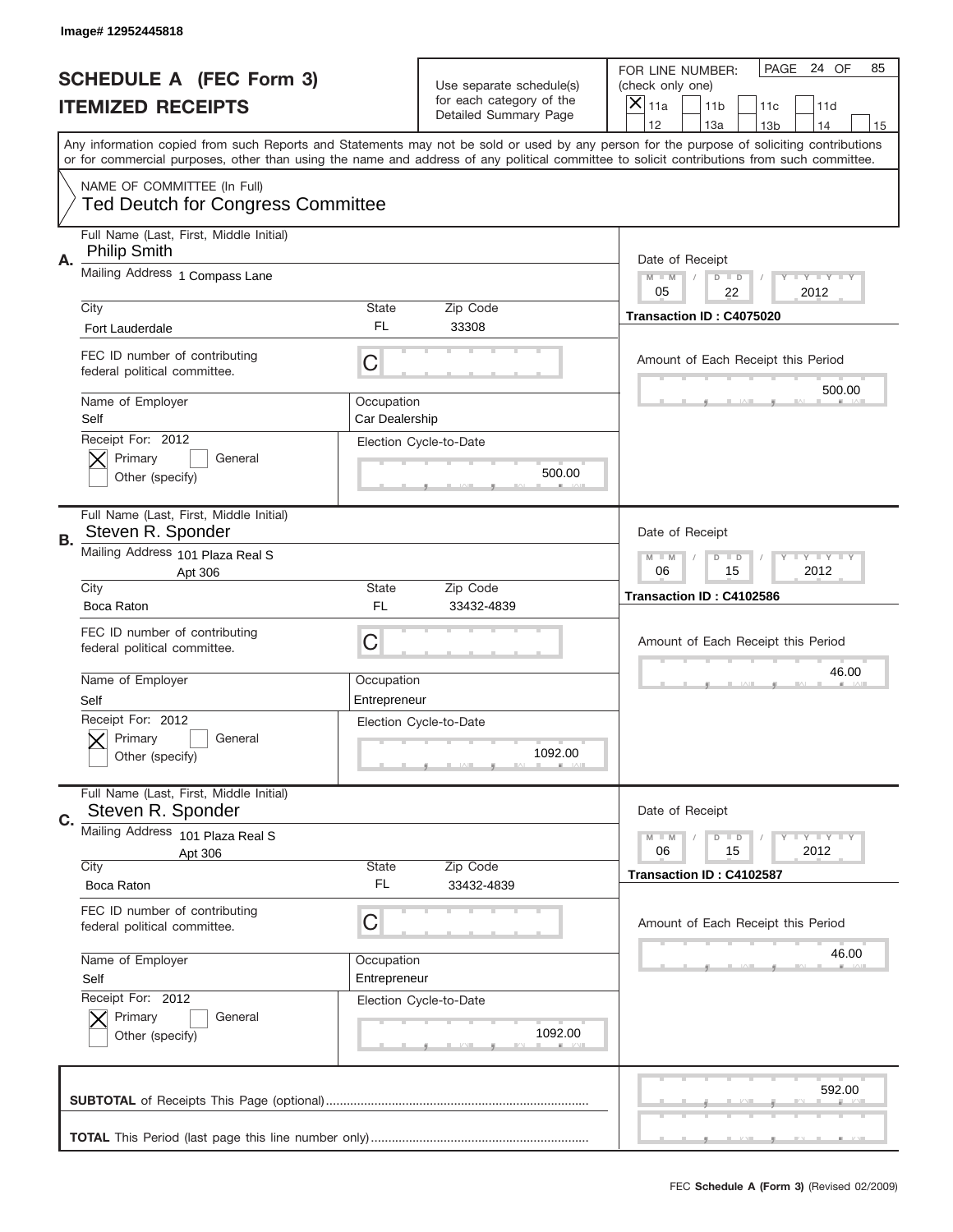|    | Image# 12952445819                                                      |                         |                                                   |                                                                                                                                                                                       |
|----|-------------------------------------------------------------------------|-------------------------|---------------------------------------------------|---------------------------------------------------------------------------------------------------------------------------------------------------------------------------------------|
|    | <b>SCHEDULE A (FEC Form 3)</b>                                          |                         | Use separate schedule(s)                          | PAGE<br>25 OF<br>85<br>FOR LINE NUMBER:<br>(check only one)                                                                                                                           |
|    | <b>ITEMIZED RECEIPTS</b>                                                |                         | for each category of the<br>Detailed Summary Page | ×<br>11a<br>11 <sub>b</sub><br>11c<br>11d                                                                                                                                             |
|    |                                                                         |                         |                                                   | 12<br>13a<br>14<br>13 <sub>b</sub><br>15<br>Any information copied from such Reports and Statements may not be sold or used by any person for the purpose of soliciting contributions |
|    |                                                                         |                         |                                                   | or for commercial purposes, other than using the name and address of any political committee to solicit contributions from such committee.                                            |
|    | NAME OF COMMITTEE (In Full)<br><b>Ted Deutch for Congress Committee</b> |                         |                                                   |                                                                                                                                                                                       |
| Α. | Full Name (Last, First, Middle Initial)<br>Marc Taub                    |                         |                                                   | Date of Receipt                                                                                                                                                                       |
|    | Mailing Address 20963 Blanca Ter                                        |                         |                                                   | Y TY TY TY<br>$M$ $M$<br>$D$ $D$<br>2012<br>04<br>18                                                                                                                                  |
|    | City                                                                    | State                   | Zip Code                                          | Transaction ID: C4009919                                                                                                                                                              |
|    | Boca Raton                                                              | FL                      | 33433-1637                                        |                                                                                                                                                                                       |
|    | FEC ID number of contributing<br>federal political committee.           | C                       |                                                   | Amount of Each Receipt this Period<br>100.00                                                                                                                                          |
|    | Name of Employer<br>Taub, Freedman Rauch, MD                            | Occupation<br>Physician |                                                   |                                                                                                                                                                                       |
|    | Receipt For: 2012<br>Primary<br>General                                 |                         | Election Cycle-to-Date                            |                                                                                                                                                                                       |
|    | Other (specify)                                                         |                         | 350.00                                            |                                                                                                                                                                                       |
| В. | Full Name (Last, First, Middle Initial)<br><b>Karen Terry</b>           |                         |                                                   | Date of Receipt                                                                                                                                                                       |
|    | Mailing Address 391 E. Coconut Palm Rd.                                 |                         |                                                   | $T$ $Y$ $T$ $Y$ $T$ $Y$<br>$M$ M<br>$D$ $D$<br>05<br>22<br>2012                                                                                                                       |
|    | City                                                                    | State                   | Zip Code                                          | Transaction ID: C4075040                                                                                                                                                              |
|    | Boca Raton                                                              | <b>FL</b>               | 33432                                             |                                                                                                                                                                                       |
|    | FEC ID number of contributing<br>federal political committee.           | C                       |                                                   | Amount of Each Receipt this Period                                                                                                                                                    |
|    | Name of Employer                                                        | Occupation              |                                                   | 250.00                                                                                                                                                                                |
|    | Self-Employed                                                           | Attorney                |                                                   |                                                                                                                                                                                       |
|    | Receipt For: 2012<br>General<br>Primary<br>Other (specify)              |                         | Election Cycle-to-Date<br>500.00                  |                                                                                                                                                                                       |
|    | Full Name (Last, First, Middle Initial)<br>Herb Vederman                |                         |                                                   | Date of Receipt                                                                                                                                                                       |
| C. | Mailing Address 250 S. 18th Street<br>#2                                |                         |                                                   | <b>LY LY LY</b><br>$M - M$<br>$D$ $D$<br>05<br>2012<br>16                                                                                                                             |
|    | City                                                                    | State                   | Zip Code                                          | Transaction ID: C4068718                                                                                                                                                              |
|    | Philadelphia                                                            | PA                      | 19103                                             |                                                                                                                                                                                       |
|    | FEC ID number of contributing<br>federal political committee.           | C                       |                                                   | Amount of Each Receipt this Period                                                                                                                                                    |
|    | Name of Employer                                                        | Occupation              |                                                   | 2500.00                                                                                                                                                                               |
|    | Stradley Ronon Stevens & Young                                          | Attorney                |                                                   |                                                                                                                                                                                       |
|    | Receipt For: 2012                                                       |                         | Election Cycle-to-Date                            |                                                                                                                                                                                       |
|    | Primary<br>General<br>Other (specify)                                   |                         | 2500.00                                           |                                                                                                                                                                                       |
|    |                                                                         |                         |                                                   |                                                                                                                                                                                       |
|    |                                                                         |                         |                                                   | 2850.00                                                                                                                                                                               |
|    |                                                                         |                         |                                                   |                                                                                                                                                                                       |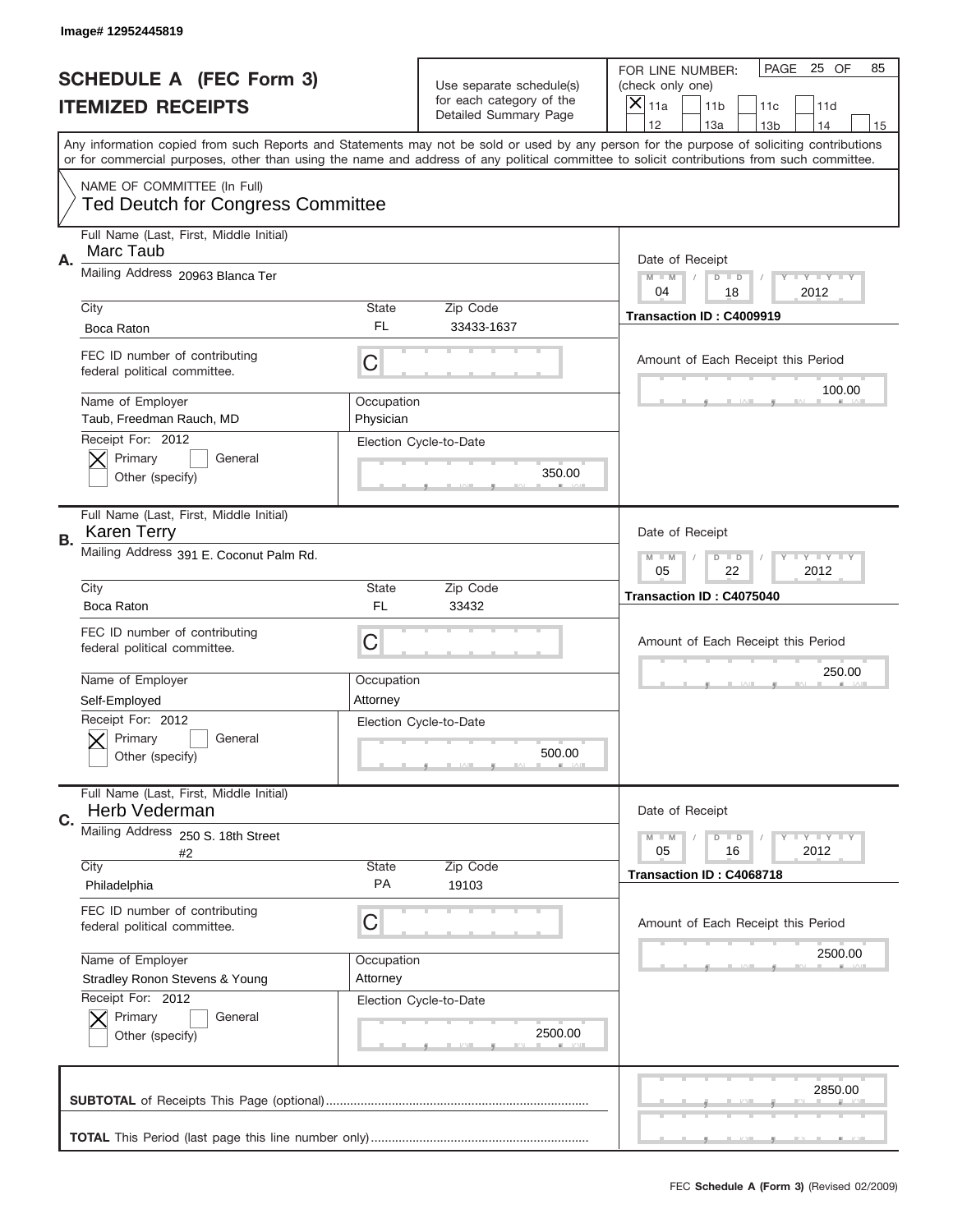|    | Image# 12952445820                                                      |                        |                                                   |                                                                                                                                                                                       |
|----|-------------------------------------------------------------------------|------------------------|---------------------------------------------------|---------------------------------------------------------------------------------------------------------------------------------------------------------------------------------------|
|    | <b>SCHEDULE A (FEC Form 3)</b>                                          |                        | Use separate schedule(s)                          | PAGE<br>26 OF<br>85<br>FOR LINE NUMBER:<br>(check only one)                                                                                                                           |
|    | <b>ITEMIZED RECEIPTS</b>                                                |                        | for each category of the<br>Detailed Summary Page | ×<br>11a<br>11 <sub>b</sub><br>11c<br>11d                                                                                                                                             |
|    |                                                                         |                        |                                                   | 12<br>13a<br>14<br>13 <sub>b</sub><br>15<br>Any information copied from such Reports and Statements may not be sold or used by any person for the purpose of soliciting contributions |
|    |                                                                         |                        |                                                   | or for commercial purposes, other than using the name and address of any political committee to solicit contributions from such committee.                                            |
|    | NAME OF COMMITTEE (In Full)<br><b>Ted Deutch for Congress Committee</b> |                        |                                                   |                                                                                                                                                                                       |
| А. | Full Name (Last, First, Middle Initial)<br>Michael Wager                |                        |                                                   | Date of Receipt                                                                                                                                                                       |
|    | Mailing Address 18230 Shelburne Rd.                                     |                        |                                                   | Y TY TY TY<br>$M$ $M$<br>$D$ $D$<br>06<br>2012<br>05                                                                                                                                  |
|    | City                                                                    | State                  | Zip Code                                          | Transaction ID: C4092027                                                                                                                                                              |
|    | Cleveland                                                               | OH                     | 44118                                             |                                                                                                                                                                                       |
|    | FEC ID number of contributing<br>federal political committee.           | C                      |                                                   | Amount of Each Receipt this Period<br>500.00                                                                                                                                          |
|    | Name of Employer<br><b>Taft Stettinius &amp; Hollister LLP</b>          | Occupation<br>Attorney |                                                   |                                                                                                                                                                                       |
|    | Receipt For: 2012<br>Primary<br>General                                 |                        | Election Cycle-to-Date                            |                                                                                                                                                                                       |
|    | Other (specify)                                                         |                        | 750.00                                            |                                                                                                                                                                                       |
| В. | Full Name (Last, First, Middle Initial)<br>Michael Weinberg             |                        |                                                   | Date of Receipt                                                                                                                                                                       |
|    | Mailing Address 2430 W Oakland Park Blvd                                |                        |                                                   | $T$ $Y$ $T$ $Y$ $T$ $Y$<br>$M$ M<br>$D$ $D$<br>05<br>22<br>2012                                                                                                                       |
|    | City                                                                    | State                  | Zip Code                                          | Transaction ID: C4075028                                                                                                                                                              |
|    |                                                                         |                        |                                                   |                                                                                                                                                                                       |
|    | Oakland Park                                                            | FL                     | 33311-1424                                        |                                                                                                                                                                                       |
|    | FEC ID number of contributing<br>federal political committee.           | C                      |                                                   | Amount of Each Receipt this Period                                                                                                                                                    |
|    | Name of Employer                                                        | Occupation             |                                                   | 1000.00                                                                                                                                                                               |
|    | Gateway Insurance                                                       | <b>Insurance Agent</b> |                                                   |                                                                                                                                                                                       |
|    | Receipt For: 2012<br>General<br>Primary                                 |                        | Election Cycle-to-Date                            |                                                                                                                                                                                       |
|    | Other (specify)                                                         |                        | 2000.00                                           |                                                                                                                                                                                       |
| C. | Full Name (Last, First, Middle Initial)<br>Morton Weisberg              |                        |                                                   | Date of Receipt                                                                                                                                                                       |
|    | Mailing Address 2100 N Ocean Blvd                                       |                        |                                                   | <b>LY LY LY</b><br>$M - M$<br>$D$ $D$                                                                                                                                                 |
|    | Unit 21E                                                                | State                  |                                                   | 2012<br>06<br>13                                                                                                                                                                      |
|    | City<br>Fort Lauderdale                                                 | FL                     | Zip Code<br>33305-1934                            | Transaction ID: C4099319                                                                                                                                                              |
|    | FEC ID number of contributing<br>federal political committee.           | C                      |                                                   | Amount of Each Receipt this Period                                                                                                                                                    |
|    | Name of Employer                                                        | Occupation             |                                                   | 2500.00                                                                                                                                                                               |
|    | Multi-Care Management                                                   | Owner                  |                                                   |                                                                                                                                                                                       |
|    | Receipt For: 2012                                                       |                        | Election Cycle-to-Date                            |                                                                                                                                                                                       |
|    | Primary<br>General<br>Other (specify)                                   |                        | 5000.00                                           |                                                                                                                                                                                       |
|    |                                                                         |                        |                                                   | 4000.00                                                                                                                                                                               |
|    |                                                                         |                        |                                                   |                                                                                                                                                                                       |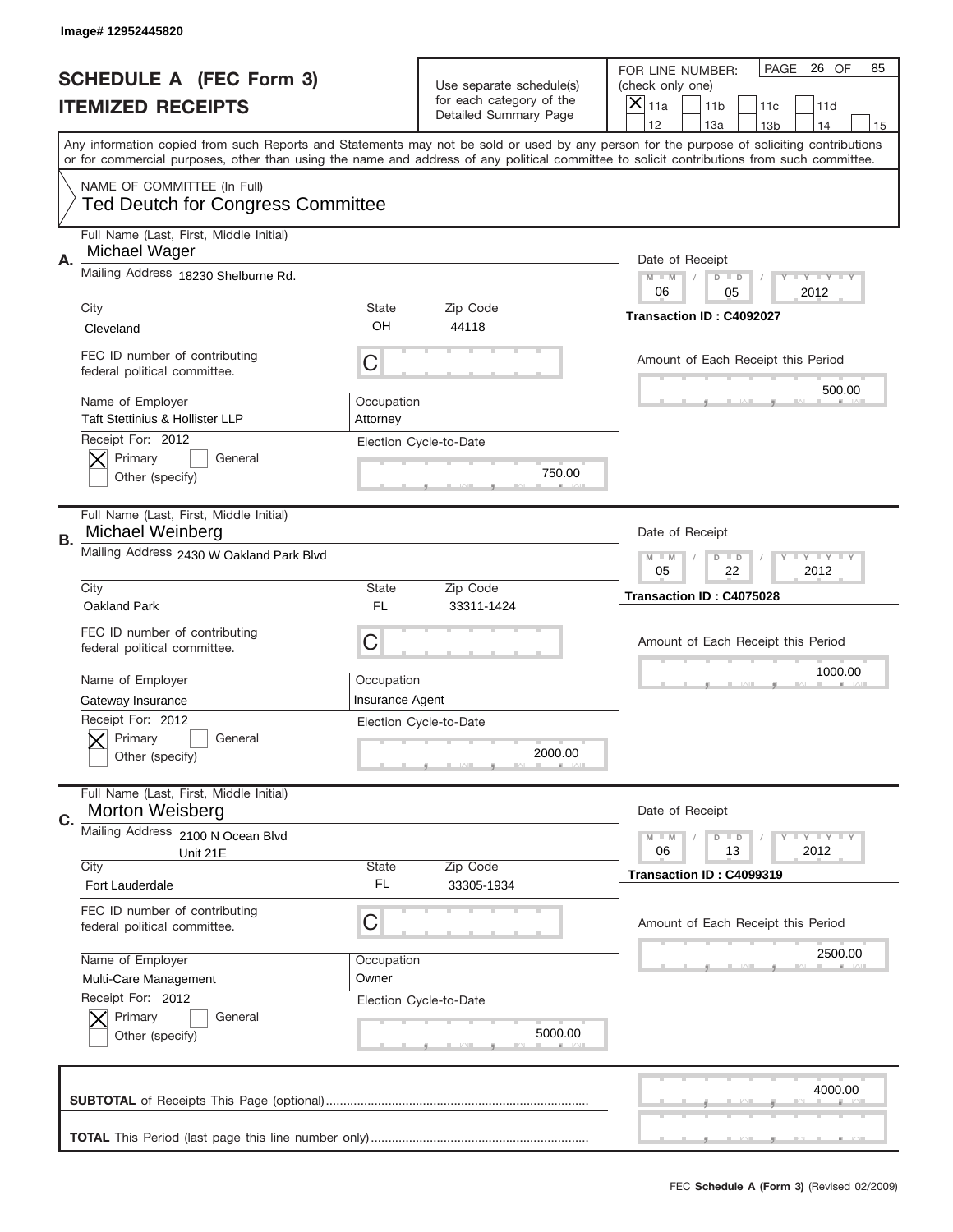|    | Image# 12952445821                                                      |                                |                                                   |                                                                                                                                                                                                                                                                                                                                     |
|----|-------------------------------------------------------------------------|--------------------------------|---------------------------------------------------|-------------------------------------------------------------------------------------------------------------------------------------------------------------------------------------------------------------------------------------------------------------------------------------------------------------------------------------|
|    | <b>SCHEDULE A (FEC Form 3)</b>                                          |                                | Use separate schedule(s)                          | PAGE<br>27 OF<br>85<br>FOR LINE NUMBER:<br>(check only one)                                                                                                                                                                                                                                                                         |
|    | <b>ITEMIZED RECEIPTS</b>                                                |                                | for each category of the<br>Detailed Summary Page | ×<br>11a<br>11 <sub>b</sub><br>11c<br>11d                                                                                                                                                                                                                                                                                           |
|    |                                                                         |                                |                                                   | 12<br>13a<br>14<br>13 <sub>b</sub><br>15<br>Any information copied from such Reports and Statements may not be sold or used by any person for the purpose of soliciting contributions<br>or for commercial purposes, other than using the name and address of any political committee to solicit contributions from such committee. |
|    | NAME OF COMMITTEE (In Full)<br><b>Ted Deutch for Congress Committee</b> |                                |                                                   |                                                                                                                                                                                                                                                                                                                                     |
| А. | Full Name (Last, First, Middle Initial)<br>Morton Weisberg              |                                |                                                   | Date of Receipt                                                                                                                                                                                                                                                                                                                     |
|    | Mailing Address 2100 N Ocean Blvd<br>Unit 21E                           |                                |                                                   | Y TY TY TY<br>$M - M$<br>$D$ $D$<br>06<br>2012<br>13                                                                                                                                                                                                                                                                                |
|    | City<br><b>Fort Lauderdale</b>                                          | State<br>FL                    | Zip Code<br>33305-1934                            | Transaction ID: C4099338                                                                                                                                                                                                                                                                                                            |
|    | FEC ID number of contributing<br>federal political committee.           | C                              |                                                   | Amount of Each Receipt this Period<br>2500.00                                                                                                                                                                                                                                                                                       |
|    | Name of Employer<br>Multi-Care Management                               | Occupation<br>Owner            |                                                   |                                                                                                                                                                                                                                                                                                                                     |
|    | Receipt For: 2012<br>Primary<br>General<br>Other (specify)              |                                | Election Cycle-to-Date<br>5000.00                 |                                                                                                                                                                                                                                                                                                                                     |
| В. | Full Name (Last, First, Middle Initial)<br><b>MORRIS WHEELER</b>        |                                |                                                   | Date of Receipt                                                                                                                                                                                                                                                                                                                     |
|    | Mailing Address 2923 DRUMMOND ROAD                                      |                                |                                                   | <b>LY LY LY</b><br>$M$ $M$<br>$D$ $D$<br>05<br>25<br>2012                                                                                                                                                                                                                                                                           |
|    | City<br><b>SHAKER HEIGHTS</b>                                           | State<br>OH                    | Zip Code<br>44120                                 | Transaction ID: C4090841                                                                                                                                                                                                                                                                                                            |
|    | FEC ID number of contributing<br>federal political committee.           | C                              |                                                   | Amount of Each Receipt this Period                                                                                                                                                                                                                                                                                                  |
|    |                                                                         |                                |                                                   | 1500.00                                                                                                                                                                                                                                                                                                                             |
|    | Name of Employer<br><b>Cohesant Instructure Protection</b>              | Occupation<br>DEVELOPER        |                                                   |                                                                                                                                                                                                                                                                                                                                     |
|    | Receipt For: 2012<br>Primary<br>General<br>Other (specify)              |                                | Election Cycle-to-Date<br>3000.00                 |                                                                                                                                                                                                                                                                                                                                     |
|    | Full Name (Last, First, Middle Initial)<br><b>MORRIS WHEELER</b>        |                                |                                                   | Date of Receipt                                                                                                                                                                                                                                                                                                                     |
| C. | Mailing Address 2923 DRUMMOND ROAD                                      |                                |                                                   | $T + Y = Y + Y$<br>$M - M$<br>$D$ $D$<br>05<br>25<br>2012                                                                                                                                                                                                                                                                           |
|    | City<br><b>SHAKER HEIGHTS</b>                                           | State<br>OH                    | Zip Code<br>44120                                 | Transaction ID: C4090842                                                                                                                                                                                                                                                                                                            |
|    | FEC ID number of contributing<br>federal political committee.           | C                              |                                                   | Amount of Each Receipt this Period                                                                                                                                                                                                                                                                                                  |
|    | Name of Employer<br><b>Cohesant Instructure Protection</b>              | Occupation<br><b>DEVELOPER</b> |                                                   | 500.00                                                                                                                                                                                                                                                                                                                              |
|    | Receipt For: 2012<br>Primary<br>General<br>Other (specify)              |                                | Election Cycle-to-Date<br>3000.00                 |                                                                                                                                                                                                                                                                                                                                     |
|    |                                                                         |                                |                                                   | 4500.00                                                                                                                                                                                                                                                                                                                             |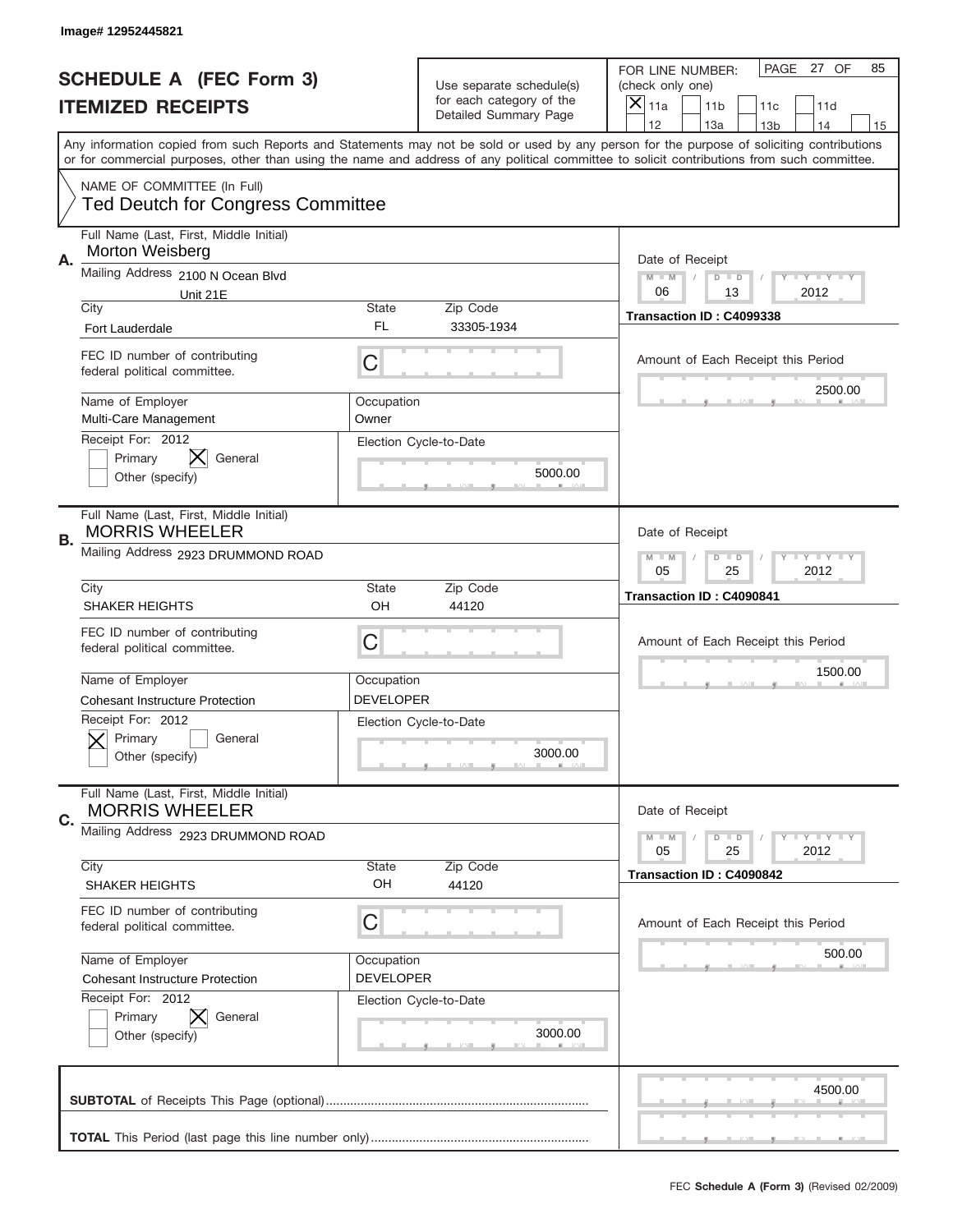|    | Image# 12952445822                                                      |                              |                                                                               |                                                                                                                                                                                                                                                                                         |
|----|-------------------------------------------------------------------------|------------------------------|-------------------------------------------------------------------------------|-----------------------------------------------------------------------------------------------------------------------------------------------------------------------------------------------------------------------------------------------------------------------------------------|
|    | <b>SCHEDULE A (FEC Form 3)</b><br><b>ITEMIZED RECEIPTS</b>              |                              | Use separate schedule(s)<br>for each category of the<br>Detailed Summary Page | PAGE<br>28 OF<br>85<br>FOR LINE NUMBER:<br>(check only one)<br>$\times$<br>11a<br>11 <sub>b</sub><br>11c<br>11d<br>12<br>13a<br>14<br>13 <sub>b</sub><br>15                                                                                                                             |
|    |                                                                         |                              |                                                                               | Any information copied from such Reports and Statements may not be sold or used by any person for the purpose of soliciting contributions<br>or for commercial purposes, other than using the name and address of any political committee to solicit contributions from such committee. |
|    | NAME OF COMMITTEE (In Full)<br><b>Ted Deutch for Congress Committee</b> |                              |                                                                               |                                                                                                                                                                                                                                                                                         |
| Α. | Full Name (Last, First, Middle Initial)<br>Dorothy Meyers Wizer         |                              |                                                                               | Date of Receipt                                                                                                                                                                                                                                                                         |
|    | Mailing Address 7742 La Corniche Cir                                    |                              |                                                                               | Y TY TY TY<br>$M$ M<br>$D$ $D$<br>04<br>15<br>2012                                                                                                                                                                                                                                      |
|    | City<br>Boca Raton                                                      | State<br>FL                  | Zip Code<br>33433-6008                                                        | Transaction ID: C4007653                                                                                                                                                                                                                                                                |
|    | FEC ID number of contributing<br>federal political committee.           | C                            |                                                                               | Amount of Each Receipt this Period                                                                                                                                                                                                                                                      |
|    | Name of Employer<br>JIM'S parking Systems, Inc<br>Receipt For: 2012     | Occupation<br>business exec. |                                                                               | 180.00                                                                                                                                                                                                                                                                                  |
|    | Primary<br>General<br>Other (specify)                                   |                              | Election Cycle-to-Date<br>540.00                                              |                                                                                                                                                                                                                                                                                         |
| В. | Full Name (Last, First, Middle Initial)<br>Murray Jay Zweig             |                              |                                                                               | Date of Receipt                                                                                                                                                                                                                                                                         |
|    | Mailing Address 7275 NW 62nd Ter                                        |                              |                                                                               | Y TY TY TY<br>$M - M$<br>$D$ $D$<br>06<br>21<br>2012                                                                                                                                                                                                                                    |
|    | City<br>Parkland                                                        | State<br><b>FL</b>           | Zip Code<br>33067                                                             | Transaction ID: C4113884                                                                                                                                                                                                                                                                |
|    | FEC ID number of contributing<br>federal political committee.           | C                            |                                                                               | Amount of Each Receipt this Period                                                                                                                                                                                                                                                      |
|    | Name of Employer<br><b>Stylebuilt Construction</b>                      | Occupation<br>President      |                                                                               | 500.00                                                                                                                                                                                                                                                                                  |
|    | Receipt For: 2012<br>General<br>Primary<br>Other (specify)              |                              | Election Cycle-to-Date<br>1000.00                                             |                                                                                                                                                                                                                                                                                         |
|    | Full Name (Last, First, Middle Initial)                                 |                              |                                                                               | Date of Receipt                                                                                                                                                                                                                                                                         |
| C. | <b>Mailing Address</b><br>City                                          | State                        | Zip Code                                                                      | Y LY LY LY<br>$M - M$<br>$D$ $D$                                                                                                                                                                                                                                                        |
|    | FEC ID number of contributing<br>federal political committee.           | C                            |                                                                               | Amount of Each Receipt this Period                                                                                                                                                                                                                                                      |
|    | Name of Employer                                                        | Occupation                   |                                                                               |                                                                                                                                                                                                                                                                                         |
|    | Receipt For:<br>Primary<br>General<br>Other (specify)                   |                              | Election Cycle-to-Date                                                        |                                                                                                                                                                                                                                                                                         |
|    |                                                                         |                              |                                                                               | 680.00<br>62216.00                                                                                                                                                                                                                                                                      |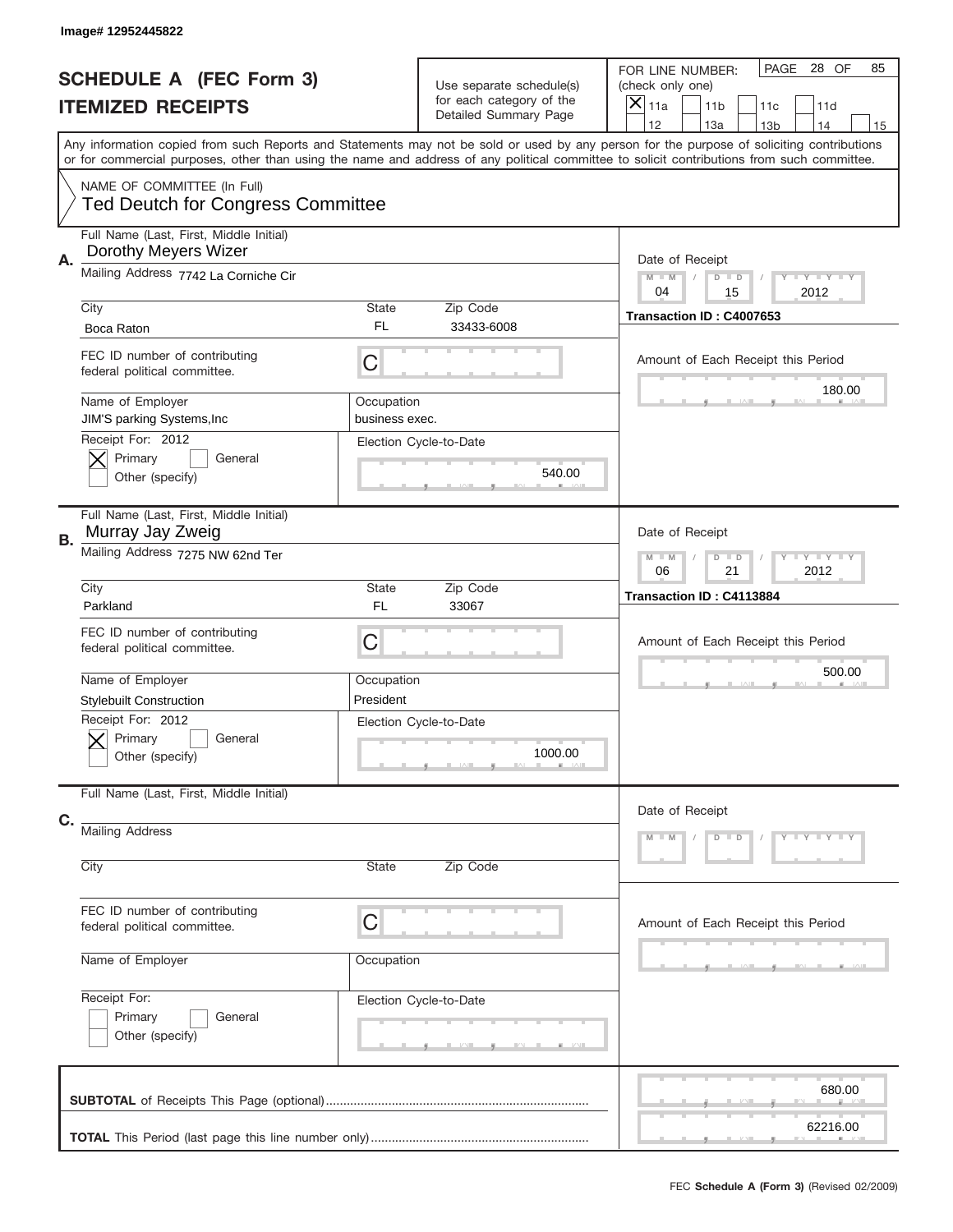|    | Image# 12952445823                                                                                                                         |             |                          |                                                                                                                                           |
|----|--------------------------------------------------------------------------------------------------------------------------------------------|-------------|--------------------------|-------------------------------------------------------------------------------------------------------------------------------------------|
|    | <b>SCHEDULE A (FEC Form 3)</b>                                                                                                             |             | Use separate schedule(s) | PAGE 29 OF<br>85<br>FOR LINE NUMBER:<br>(check only one)                                                                                  |
|    | <b>ITEMIZED RECEIPTS</b>                                                                                                                   |             | for each category of the | $ \overline{\mathsf{X}} _{\mathsf{11c}}$<br>11a<br>11 <sub>b</sub><br>11d                                                                 |
|    |                                                                                                                                            |             | Detailed Summary Page    | 12<br>13a<br>14<br>13 <sub>b</sub><br>15                                                                                                  |
|    | or for commercial purposes, other than using the name and address of any political committee to solicit contributions from such committee. |             |                          | Any information copied from such Reports and Statements may not be sold or used by any person for the purpose of soliciting contributions |
|    | NAME OF COMMITTEE (In Full)<br><b>Ted Deutch for Congress Committee</b>                                                                    |             |                          |                                                                                                                                           |
| Α. | Full Name (Last, First, Middle Initial)<br><b>AFSCME PEOPLE</b>                                                                            |             |                          | Date of Receipt                                                                                                                           |
|    | Mailing Address 1625 L STREET NW                                                                                                           |             |                          | $M - M$<br><b>LY LY LY</b><br>$D$ $D$<br>05<br>07<br>2012                                                                                 |
|    | City                                                                                                                                       | State       | Zip Code                 | Transaction ID: C4060453                                                                                                                  |
|    | <b>WASHINGTON</b>                                                                                                                          | DC          | 20036                    |                                                                                                                                           |
|    | FEC ID number of contributing<br>federal political committee.                                                                              | C           | C00011114                | Amount of Each Receipt this Period                                                                                                        |
|    | Name of Employer                                                                                                                           | Occupation  |                          | 1000.00                                                                                                                                   |
|    | Receipt For: 2012                                                                                                                          |             | Election Cycle-to-Date   |                                                                                                                                           |
|    | Primary<br>General<br>Other (specify)                                                                                                      |             | 3000.00                  |                                                                                                                                           |
|    |                                                                                                                                            |             |                          |                                                                                                                                           |
| В. | Full Name (Last, First, Middle Initial)<br>AIR LINE PILOTS ASSOCIATION PAC                                                                 |             |                          | Date of Receipt                                                                                                                           |
|    | Mailing Address 1625 Massachusetts Ave. NW<br>8th Floor                                                                                    |             |                          | $M - M$<br>$D$ $D$<br><b>LEYTEY LEY</b><br>06<br>20<br>2012                                                                               |
|    | City<br>Washington                                                                                                                         | State<br>DC | Zip Code<br>20036        | Transaction ID: C4124523                                                                                                                  |
|    | FEC ID number of contributing<br>federal political committee.                                                                              | C           | C00035451                | Amount of Each Receipt this Period                                                                                                        |
|    | Name of Employer                                                                                                                           | Occupation  |                          | 1000.00                                                                                                                                   |
|    |                                                                                                                                            |             |                          |                                                                                                                                           |
|    | Receipt For: 2012                                                                                                                          |             | Election Cycle-to-Date   |                                                                                                                                           |
|    | General<br>Primary<br>Other (specify)                                                                                                      |             | 1000.00                  |                                                                                                                                           |
|    | Full Name (Last, First, Middle Initial)<br>American Assocation for Justice                                                                 |             |                          | Date of Receipt                                                                                                                           |
| C. | Mailing Address 777 6th Street, NW                                                                                                         |             |                          | $I - Y - I - Y - I - Y$<br>$M - M$<br>$D$ $D$                                                                                             |
|    | Suite 200<br>City                                                                                                                          | State       | Zip Code                 | 06<br>2012<br>20                                                                                                                          |
|    | Washington                                                                                                                                 | DC          | 20001                    | Transaction ID: C4111037                                                                                                                  |
|    | FEC ID number of contributing<br>federal political committee.                                                                              | C           | C00024521                | Amount of Each Receipt this Period                                                                                                        |
|    | Name of Employer                                                                                                                           | Occupation  |                          | 3000.00                                                                                                                                   |
|    | Receipt For: 2012                                                                                                                          |             | Election Cycle-to-Date   |                                                                                                                                           |
|    | Primary<br>General<br>Other (specify)                                                                                                      |             | 9000.00                  |                                                                                                                                           |
|    |                                                                                                                                            |             |                          |                                                                                                                                           |
|    |                                                                                                                                            |             |                          | 5000.00                                                                                                                                   |
|    |                                                                                                                                            |             |                          |                                                                                                                                           |
|    |                                                                                                                                            |             |                          |                                                                                                                                           |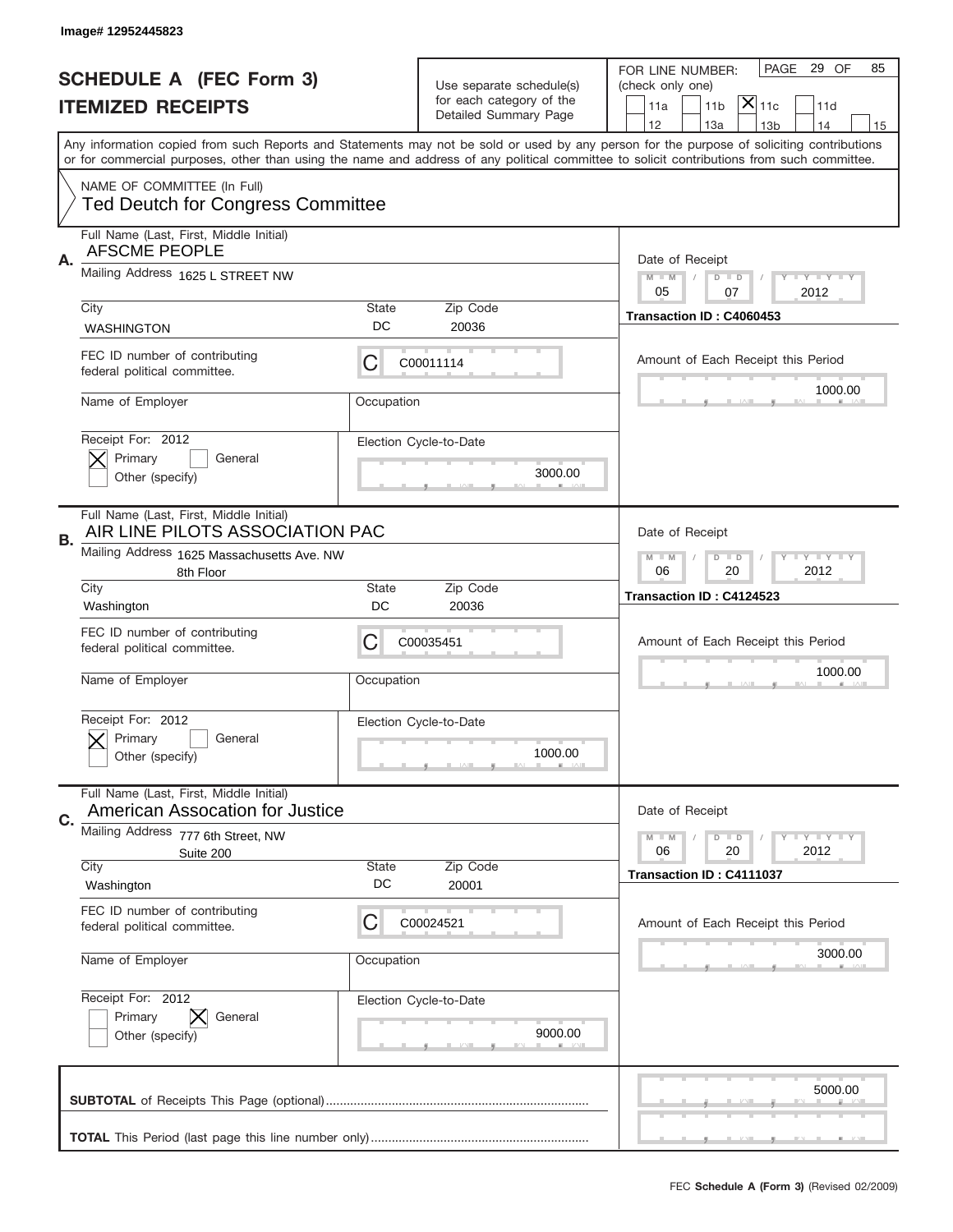|      | Image# 12952445824                                                                                                                                                |                    |                                                                               |                                                                                                                                                                                                                                                                                         |
|------|-------------------------------------------------------------------------------------------------------------------------------------------------------------------|--------------------|-------------------------------------------------------------------------------|-----------------------------------------------------------------------------------------------------------------------------------------------------------------------------------------------------------------------------------------------------------------------------------------|
|      | <b>SCHEDULE A (FEC Form 3)</b><br><b>ITEMIZED RECEIPTS</b>                                                                                                        |                    | Use separate schedule(s)<br>for each category of the<br>Detailed Summary Page | 30 OF<br>PAGE<br>85<br>FOR LINE NUMBER:<br>(check only one)<br>$\mathsf{X} _{\mathsf{11c}}$<br>11a<br>11 <sub>b</sub><br>11d<br>12<br>13a<br>13 <sub>b</sub><br>14<br>15                                                                                                                |
|      |                                                                                                                                                                   |                    |                                                                               | Any information copied from such Reports and Statements may not be sold or used by any person for the purpose of soliciting contributions<br>or for commercial purposes, other than using the name and address of any political committee to solicit contributions from such committee. |
|      | NAME OF COMMITTEE (In Full)<br><b>Ted Deutch for Congress Committee</b>                                                                                           |                    |                                                                               |                                                                                                                                                                                                                                                                                         |
| А.   | Full Name (Last, First, Middle Initial)<br>AMERICAN COLLEGE OF PHYSICIAN SERVICES INC PAC; AKA ACP SERVICES PAC                                                   |                    |                                                                               | Date of Receipt                                                                                                                                                                                                                                                                         |
|      | Mailing Address 25 MASSACHUSETTS AVE, NW<br><b>SUITE 700</b>                                                                                                      |                    |                                                                               | $M$ M<br><b>LYLYLY</b><br>$D$ $D$<br>06<br>21<br>2012                                                                                                                                                                                                                                   |
| City | <b>WASHINGTON</b>                                                                                                                                                 | State<br>DC        | Zip Code<br>20001                                                             | Transaction ID: C4113885                                                                                                                                                                                                                                                                |
|      | FEC ID number of contributing<br>federal political committee.                                                                                                     | C                  | C00403881                                                                     | Amount of Each Receipt this Period                                                                                                                                                                                                                                                      |
|      | Name of Employer                                                                                                                                                  | Occupation         |                                                                               | 1000.00                                                                                                                                                                                                                                                                                 |
|      | Receipt For: 2012<br>Primary<br>General<br>Other (specify)                                                                                                        |                    | Election Cycle-to-Date<br>1000.00                                             |                                                                                                                                                                                                                                                                                         |
| В.   | Full Name (Last, First, Middle Initial)<br>AMERICAN FEDERATION OF TEACHERS, AFL-CIO COMMITTEE ON POLITICAL EDUCATION<br>Mailing Address 555 NEW JERSEY AVENUE, NW |                    |                                                                               | Date of Receipt<br>$M - M$<br>$D$ $D$<br><b>LEY LEY LEY</b>                                                                                                                                                                                                                             |
| City | <b>WASHINGTON</b>                                                                                                                                                 | State<br>DC        | Zip Code<br>20001                                                             | 06<br>28<br>2012<br>Transaction ID: C4124884                                                                                                                                                                                                                                            |
|      |                                                                                                                                                                   |                    |                                                                               |                                                                                                                                                                                                                                                                                         |
|      | FEC ID number of contributing<br>federal political committee.                                                                                                     | C                  | C00028860                                                                     | Amount of Each Receipt this Period                                                                                                                                                                                                                                                      |
|      | Name of Employer                                                                                                                                                  | Occupation         |                                                                               | 2500.00                                                                                                                                                                                                                                                                                 |
|      | Receipt For: 2012<br>General<br>Primary<br>Other (specify)                                                                                                        |                    | Election Cycle-to-Date<br>2500.00                                             |                                                                                                                                                                                                                                                                                         |
|      | Full Name (Last, First, Middle Initial)<br><b>American Hospital Association PAC</b>                                                                               |                    |                                                                               | Date of Receipt                                                                                                                                                                                                                                                                         |
| C.   | <b>Mailing Address</b><br>325 Seventh Street, NW<br>Suite 700                                                                                                     |                    |                                                                               | $I - Y - I - Y - I - Y$<br>$M - M$<br>$\overline{D}$<br>$\Box$<br>06<br>2012<br>20                                                                                                                                                                                                      |
| City | Washington                                                                                                                                                        | <b>State</b><br>DC | Zip Code<br>20004                                                             | Transaction ID: C4111104                                                                                                                                                                                                                                                                |
|      | FEC ID number of contributing<br>federal political committee.                                                                                                     | C                  | C00106146                                                                     | Amount of Each Receipt this Period                                                                                                                                                                                                                                                      |
|      | Name of Employer                                                                                                                                                  | Occupation         |                                                                               | 500.00                                                                                                                                                                                                                                                                                  |
|      | Receipt For: 2012<br>Primary<br>General<br>Other (specify)                                                                                                        |                    | Election Cycle-to-Date<br>5500.00                                             |                                                                                                                                                                                                                                                                                         |
|      |                                                                                                                                                                   |                    |                                                                               | 4000.00                                                                                                                                                                                                                                                                                 |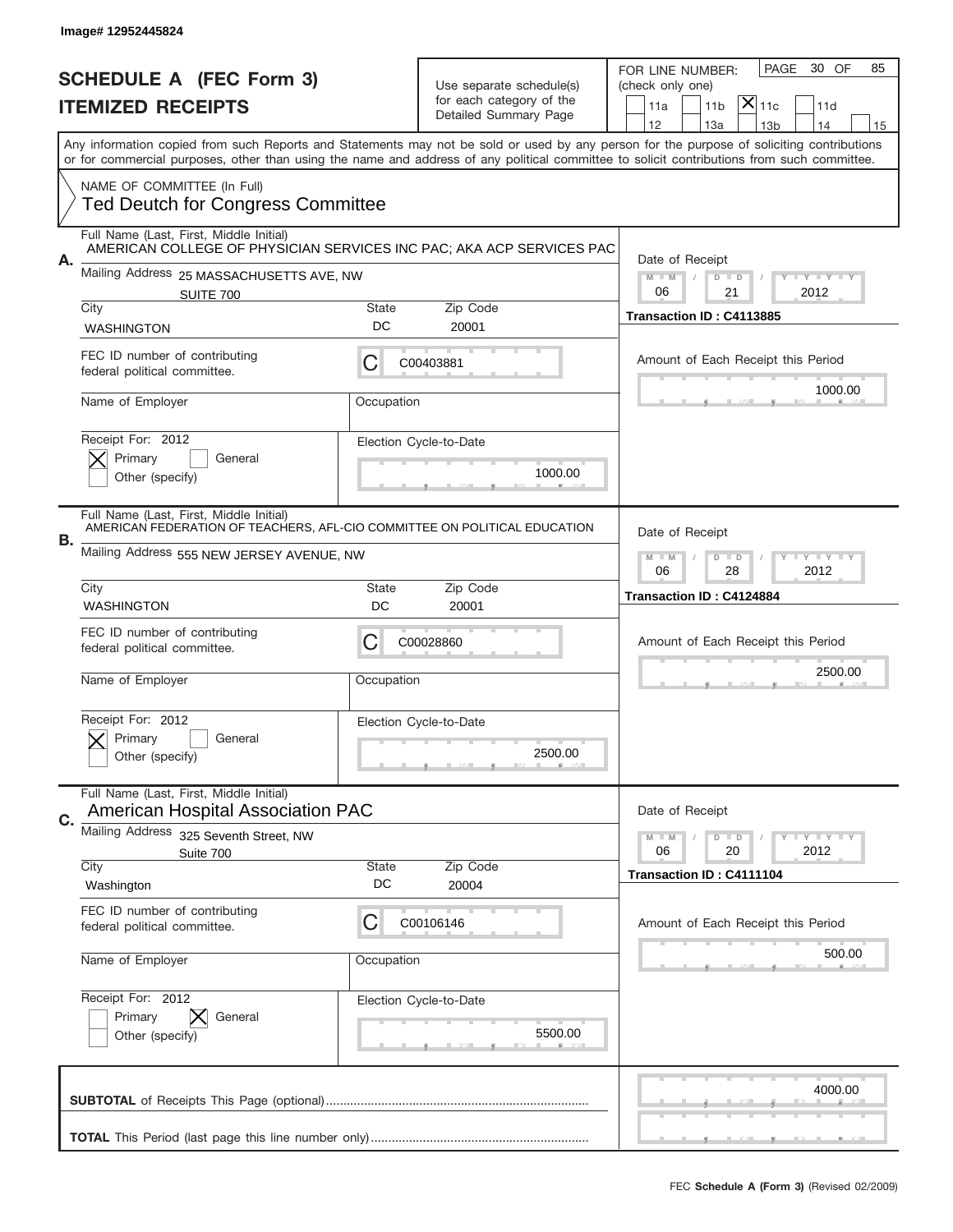|    | Image# 12952445825                                                                                          |                    |                                                      |                                                                                                                                                                                                                                                                                         |
|----|-------------------------------------------------------------------------------------------------------------|--------------------|------------------------------------------------------|-----------------------------------------------------------------------------------------------------------------------------------------------------------------------------------------------------------------------------------------------------------------------------------------|
|    |                                                                                                             |                    |                                                      | PAGE<br>31 OF<br>85<br>FOR LINE NUMBER:                                                                                                                                                                                                                                                 |
|    | <b>SCHEDULE A (FEC Form 3)</b>                                                                              |                    | Use separate schedule(s)<br>for each category of the | (check only one)                                                                                                                                                                                                                                                                        |
|    | <b>ITEMIZED RECEIPTS</b>                                                                                    |                    | Detailed Summary Page                                | $ \overline{\mathsf{X}} _{\mathsf{11c}}$<br>11 <sub>b</sub><br>11a<br>11d<br>12<br>13a<br>14<br>13 <sub>b</sub><br>15                                                                                                                                                                   |
|    |                                                                                                             |                    |                                                      | Any information copied from such Reports and Statements may not be sold or used by any person for the purpose of soliciting contributions<br>or for commercial purposes, other than using the name and address of any political committee to solicit contributions from such committee. |
|    | NAME OF COMMITTEE (In Full)<br><b>Ted Deutch for Congress Committee</b>                                     |                    |                                                      |                                                                                                                                                                                                                                                                                         |
| Α. | Full Name (Last, First, Middle Initial)<br>American Hospital Association PAC                                |                    |                                                      | Date of Receipt                                                                                                                                                                                                                                                                         |
|    | Mailing Address 325 Seventh Street, NW<br>Suite 700                                                         |                    |                                                      | <b>LEY LEY LEY</b><br>$M - M$<br>$D$ $D$<br>06<br>20<br>2012                                                                                                                                                                                                                            |
|    | City                                                                                                        | <b>State</b>       | Zip Code                                             | Transaction ID: C4111102                                                                                                                                                                                                                                                                |
|    | Washington                                                                                                  | DC                 | 20004                                                |                                                                                                                                                                                                                                                                                         |
|    | FEC ID number of contributing<br>federal political committee.                                               | С                  | C00106146                                            | Amount of Each Receipt this Period<br>2500.00                                                                                                                                                                                                                                           |
|    | Name of Employer                                                                                            | Occupation         |                                                      |                                                                                                                                                                                                                                                                                         |
|    | Receipt For: 2012<br>Primary<br>General                                                                     |                    | Election Cycle-to-Date                               |                                                                                                                                                                                                                                                                                         |
|    | Other (specify)                                                                                             |                    | 5500.00                                              |                                                                                                                                                                                                                                                                                         |
| В. | Full Name (Last, First, Middle Initial)<br>AMERICAN SOCIETY OF ANESTHESIOLOGISTS POLITICAL ACTION COMMITTEE |                    |                                                      | Date of Receipt                                                                                                                                                                                                                                                                         |
|    | Mailing Address 520 N. NORTHWEST HIGHWAY                                                                    |                    |                                                      | <b>LEY LEY LEY</b><br>$M$ $M$<br>$D$ $D$<br>04<br>13<br>2012                                                                                                                                                                                                                            |
|    | City                                                                                                        | <b>State</b>       | Zip Code                                             | Transaction ID: C4006835                                                                                                                                                                                                                                                                |
|    | <b>PARK RIDGE</b>                                                                                           | IL                 | 60068                                                |                                                                                                                                                                                                                                                                                         |
|    |                                                                                                             |                    |                                                      |                                                                                                                                                                                                                                                                                         |
|    | FEC ID number of contributing<br>federal political committee.                                               | С                  | C00255752                                            | Amount of Each Receipt this Period                                                                                                                                                                                                                                                      |
|    | Name of Employer                                                                                            | Occupation         |                                                      | 1000.00                                                                                                                                                                                                                                                                                 |
|    | Receipt For: 2012                                                                                           |                    | Election Cycle-to-Date                               |                                                                                                                                                                                                                                                                                         |
|    | Primary<br>General<br>Other (specify)                                                                       |                    | 3000.00                                              |                                                                                                                                                                                                                                                                                         |
|    | Full Name (Last, First, Middle Initial)<br>AMERICAN SOCIETY OF ANESTHESIOLOGISTS POLITICAL ACTION COMMITTEE |                    |                                                      | Date of Receipt                                                                                                                                                                                                                                                                         |
| С. | Mailing Address 520 N. NORTHWEST HIGHWAY                                                                    |                    |                                                      | <b>LY LY LY</b><br>$M - M$<br>$D$ $D$<br>2012<br>04<br>17                                                                                                                                                                                                                               |
|    | City<br><b>PARK RIDGE</b>                                                                                   | <b>State</b><br>IL | Zip Code<br>60068                                    | Transaction ID: C4008530                                                                                                                                                                                                                                                                |
|    | FEC ID number of contributing<br>federal political committee.                                               | С                  | C00255752                                            | Amount of Each Receipt this Period                                                                                                                                                                                                                                                      |
|    | Name of Employer                                                                                            | Occupation         |                                                      | 2000.00                                                                                                                                                                                                                                                                                 |
|    | Receipt For: 2012                                                                                           |                    | Election Cycle-to-Date                               |                                                                                                                                                                                                                                                                                         |
|    | Primary<br>General<br>Other (specify)                                                                       |                    | 3000.00                                              |                                                                                                                                                                                                                                                                                         |
|    |                                                                                                             |                    |                                                      | 5500.00                                                                                                                                                                                                                                                                                 |
|    |                                                                                                             |                    |                                                      |                                                                                                                                                                                                                                                                                         |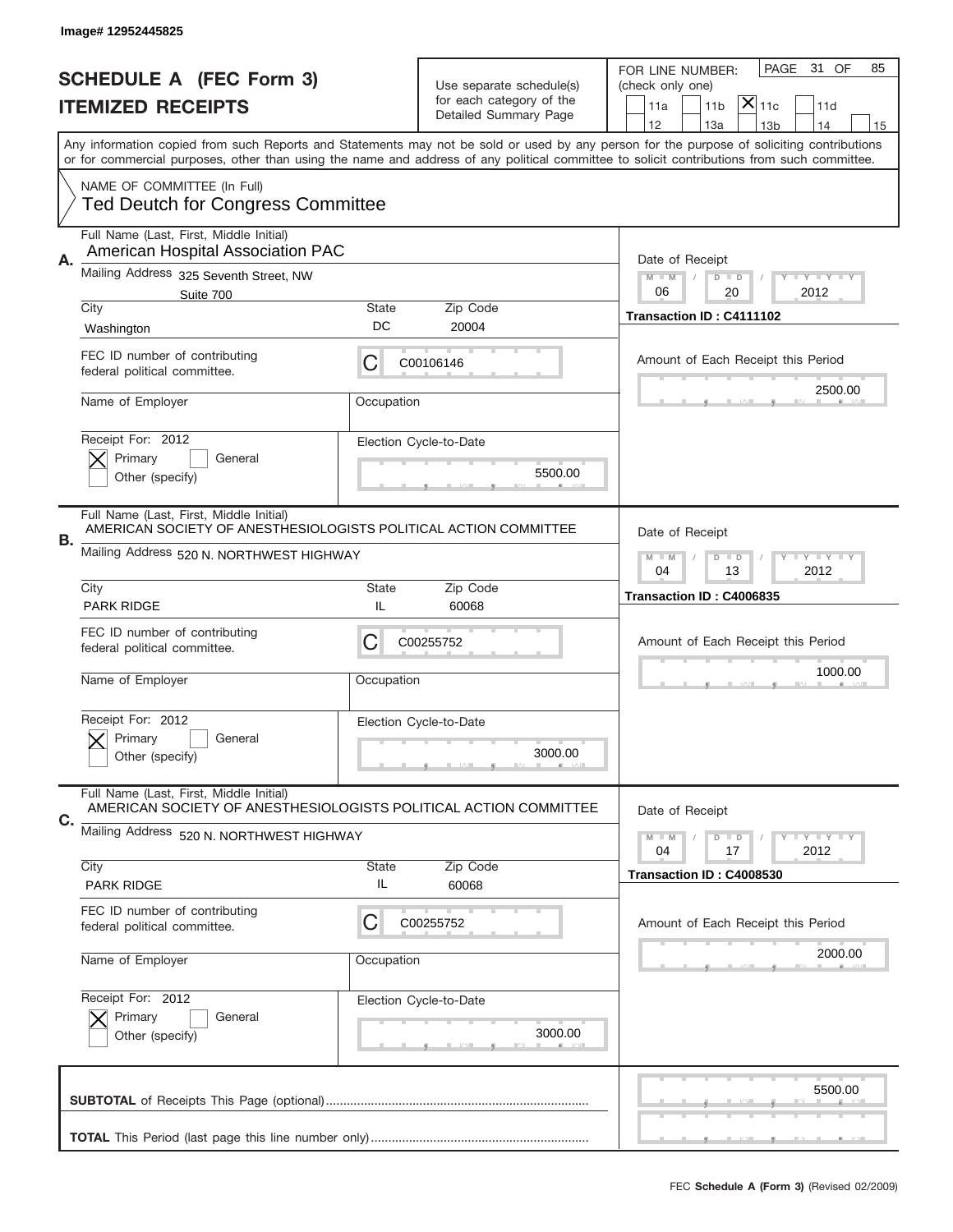|    | Image# 12952445826                                                                    |                    |                                                      |                                                                                                                                                                                                                                                                                         |
|----|---------------------------------------------------------------------------------------|--------------------|------------------------------------------------------|-----------------------------------------------------------------------------------------------------------------------------------------------------------------------------------------------------------------------------------------------------------------------------------------|
|    | <b>SCHEDULE A (FEC Form 3)</b><br><b>ITEMIZED RECEIPTS</b>                            |                    | Use separate schedule(s)<br>for each category of the | PAGE<br>32 OF<br>85<br>FOR LINE NUMBER:<br>(check only one)<br>$ \mathsf{\overline{X}} _{\mathsf{11c}}$<br>11a<br>11 <sub>b</sub><br>11d                                                                                                                                                |
|    |                                                                                       |                    | Detailed Summary Page                                | 12<br>13a<br>14<br>13 <sub>b</sub><br>15                                                                                                                                                                                                                                                |
|    |                                                                                       |                    |                                                      | Any information copied from such Reports and Statements may not be sold or used by any person for the purpose of soliciting contributions<br>or for commercial purposes, other than using the name and address of any political committee to solicit contributions from such committee. |
|    | NAME OF COMMITTEE (In Full)<br><b>Ted Deutch for Congress Committee</b>               |                    |                                                      |                                                                                                                                                                                                                                                                                         |
| Α. | Full Name (Last, First, Middle Initial)<br>Ascap Legislative Fund For The Arts        |                    |                                                      | Date of Receipt                                                                                                                                                                                                                                                                         |
|    | Mailing Address ONE LINCOLN PLAZA                                                     |                    |                                                      | <b>LY LY LY</b><br>$M - M$<br>$D$ $D$<br>05<br>01<br>2012                                                                                                                                                                                                                               |
|    | City<br><b>NEW YORK</b>                                                               | State<br><b>NY</b> | Zip Code<br>10023                                    | Transaction ID: C4075992                                                                                                                                                                                                                                                                |
|    | FEC ID number of contributing<br>federal political committee.                         | C                  | C00228296                                            | Amount of Each Receipt this Period                                                                                                                                                                                                                                                      |
|    | Name of Employer                                                                      | Occupation         |                                                      | 500.00                                                                                                                                                                                                                                                                                  |
|    | Receipt For: 2012<br>Primary<br>General<br>Other (specify)                            |                    | Election Cycle-to-Date<br>3000.00                    |                                                                                                                                                                                                                                                                                         |
| В. | Full Name (Last, First, Middle Initial)<br><b>Bacardi-Martini USA</b>                 |                    |                                                      | Date of Receipt                                                                                                                                                                                                                                                                         |
|    | Mailing Address 2701 LE JEUNE ROAD                                                    |                    |                                                      | <b>LYLYLY</b><br>$M$ M<br>$D$ $D$<br>2012<br>06<br>20                                                                                                                                                                                                                                   |
|    | City<br><b>CORAL GABLES</b>                                                           | State<br><b>FL</b> | Zip Code<br>33134                                    | Transaction ID: C4111105                                                                                                                                                                                                                                                                |
|    |                                                                                       |                    |                                                      |                                                                                                                                                                                                                                                                                         |
|    | FEC ID number of contributing<br>federal political committee.                         | C                  | C00160838                                            | Amount of Each Receipt this Period                                                                                                                                                                                                                                                      |
|    | Name of Employer                                                                      | Occupation         |                                                      | 500.00                                                                                                                                                                                                                                                                                  |
|    | Receipt For: 2012<br>General<br>Primary<br>Other (specify)                            |                    | Election Cycle-to-Date<br>500.00                     |                                                                                                                                                                                                                                                                                         |
|    | Full Name (Last, First, Middle Initial)<br>COMMERCIAL REAL ESTATE FINANCE COUNCIL PAC |                    |                                                      | Date of Receipt                                                                                                                                                                                                                                                                         |
| C. | Mailing Address 30 BROAD STREET<br>28TH FLOOR                                         |                    |                                                      | <b>LY LY LY</b><br>$M - M$<br>$D$ $D$<br>2012<br>06<br>27                                                                                                                                                                                                                               |
|    | City<br><b>NEW YORK CITY</b>                                                          | State<br>NY.       | Zip Code<br>10004                                    | Transaction ID: C4135358                                                                                                                                                                                                                                                                |
|    | FEC ID number of contributing<br>federal political committee.                         | C                  | C00411173                                            | Amount of Each Receipt this Period                                                                                                                                                                                                                                                      |
|    | Name of Employer                                                                      | Occupation         |                                                      | 1000.00                                                                                                                                                                                                                                                                                 |
|    | Receipt For: 2012<br>Primary<br>General<br>Other (specify)                            |                    | Election Cycle-to-Date<br>1000.00                    |                                                                                                                                                                                                                                                                                         |
|    |                                                                                       |                    |                                                      | 2000.00                                                                                                                                                                                                                                                                                 |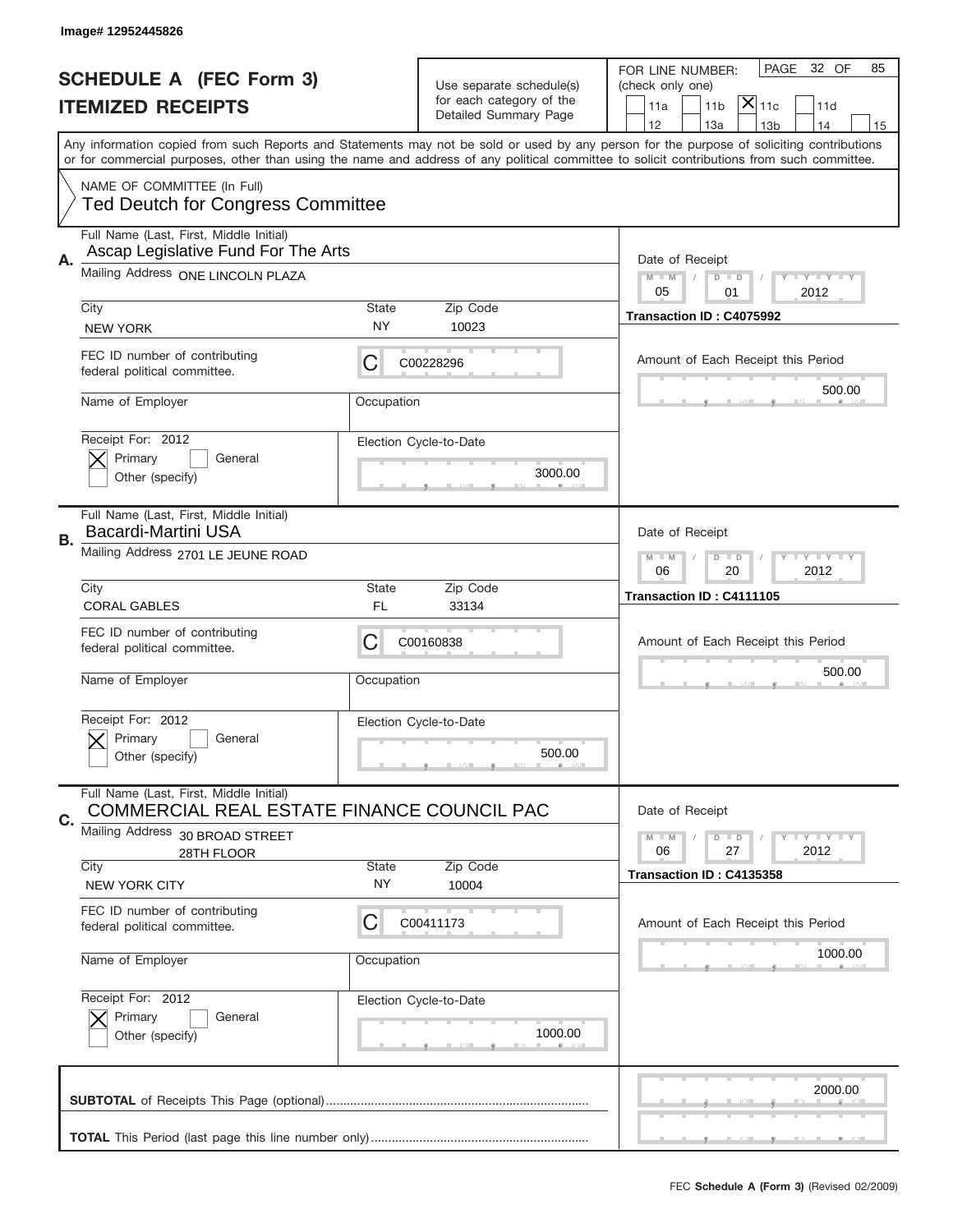|    | Image# 12952445827                                                                                                  |                    |                                                                               |                                                                                                                                                                                                                                                                                                                                     |
|----|---------------------------------------------------------------------------------------------------------------------|--------------------|-------------------------------------------------------------------------------|-------------------------------------------------------------------------------------------------------------------------------------------------------------------------------------------------------------------------------------------------------------------------------------------------------------------------------------|
|    | <b>SCHEDULE A (FEC Form 3)</b><br><b>ITEMIZED RECEIPTS</b>                                                          |                    | Use separate schedule(s)<br>for each category of the<br>Detailed Summary Page | 33 OF<br>PAGE<br>85<br>FOR LINE NUMBER:<br>(check only one)<br>$ \mathsf{X} _{\mathsf{11c}}$<br>11a<br>11 <sub>b</sub><br>11d                                                                                                                                                                                                       |
|    |                                                                                                                     |                    |                                                                               | 12<br>13a<br>14<br>13 <sub>b</sub><br>15<br>Any information copied from such Reports and Statements may not be sold or used by any person for the purpose of soliciting contributions<br>or for commercial purposes, other than using the name and address of any political committee to solicit contributions from such committee. |
|    | NAME OF COMMITTEE (In Full)<br><b>Ted Deutch for Congress Committee</b>                                             |                    |                                                                               |                                                                                                                                                                                                                                                                                                                                     |
|    | Full Name (Last, First, Middle Initial)<br>COMMUNICATIONS WORKERS OF AMERICA-COPE POLITICAL CONTRIBUTIONS COMMITTEE |                    |                                                                               |                                                                                                                                                                                                                                                                                                                                     |
| А. | Mailing Address 501 THIRD STREET, NW                                                                                |                    |                                                                               | Date of Receipt<br>$M - M$<br><b>LEY LEY LEY</b><br>$D$ $D$<br>05<br>08<br>2012                                                                                                                                                                                                                                                     |
|    | City<br><b>WASHINGTON</b>                                                                                           | <b>State</b><br>DC | Zip Code<br>20001                                                             | Transaction ID: C4062206                                                                                                                                                                                                                                                                                                            |
|    | FEC ID number of contributing<br>federal political committee.                                                       | С                  | C00002089                                                                     | Amount of Each Receipt this Period                                                                                                                                                                                                                                                                                                  |
|    | Name of Employer                                                                                                    | Occupation         |                                                                               | 2500.00                                                                                                                                                                                                                                                                                                                             |
|    | Receipt For: 2012<br>Primary<br>General<br>Other (specify)                                                          |                    | Election Cycle-to-Date<br>2500.00                                             |                                                                                                                                                                                                                                                                                                                                     |
| В. | Full Name (Last, First, Middle Initial)<br>COX ENTERPRISES PAC (COXPAC) INC.                                        |                    |                                                                               | Date of Receipt                                                                                                                                                                                                                                                                                                                     |
|    | Mailing Address 975 F STREET, NW<br><b>SUITE 300</b>                                                                |                    |                                                                               | <b>LY LY LY</b><br>$M - M$<br>$D$ $D$<br>05<br>25<br>2012                                                                                                                                                                                                                                                                           |
|    | City<br><b>WASHINGTON</b>                                                                                           | <b>State</b><br>DC | Zip Code<br>20004                                                             | Transaction ID: C4120446                                                                                                                                                                                                                                                                                                            |
|    | FEC ID number of contributing<br>federal political committee.                                                       | C                  | C00477653                                                                     | Amount of Each Receipt this Period                                                                                                                                                                                                                                                                                                  |
|    | Name of Employer                                                                                                    | Occupation         |                                                                               | 1000.00                                                                                                                                                                                                                                                                                                                             |
|    | Receipt For: 2012<br>General<br>Primary<br>Other (specify)                                                          |                    | Election Cycle-to-Date<br>2000.00                                             |                                                                                                                                                                                                                                                                                                                                     |
| C. | Full Name (Last, First, Middle Initial)<br>CULAC THE PAC OF CREDIT UNION NATIONAL ASSOCIATION                       |                    |                                                                               | Date of Receipt                                                                                                                                                                                                                                                                                                                     |
|    | Mailing Address<br>601 Pennsylvania Avenue, NW<br>South Building, Suite 600<br>City                                 | <b>State</b>       | Zip Code                                                                      | $D$ $D$<br><b>LY LY LY</b><br>$M - M$<br>06<br>13<br>2012                                                                                                                                                                                                                                                                           |
|    | Washington                                                                                                          | DC                 | 20004                                                                         | Transaction ID: C4102353                                                                                                                                                                                                                                                                                                            |
|    | FEC ID number of contributing<br>federal political committee.                                                       | C                  | C00007880                                                                     | Amount of Each Receipt this Period                                                                                                                                                                                                                                                                                                  |
|    | Name of Employer                                                                                                    | Occupation         |                                                                               | 2000.00                                                                                                                                                                                                                                                                                                                             |
|    | Receipt For: 2012<br>Primary<br>General                                                                             |                    | Election Cycle-to-Date                                                        |                                                                                                                                                                                                                                                                                                                                     |
|    | Other (specify)                                                                                                     |                    | 4000.00                                                                       |                                                                                                                                                                                                                                                                                                                                     |
|    |                                                                                                                     |                    |                                                                               | 5500.00                                                                                                                                                                                                                                                                                                                             |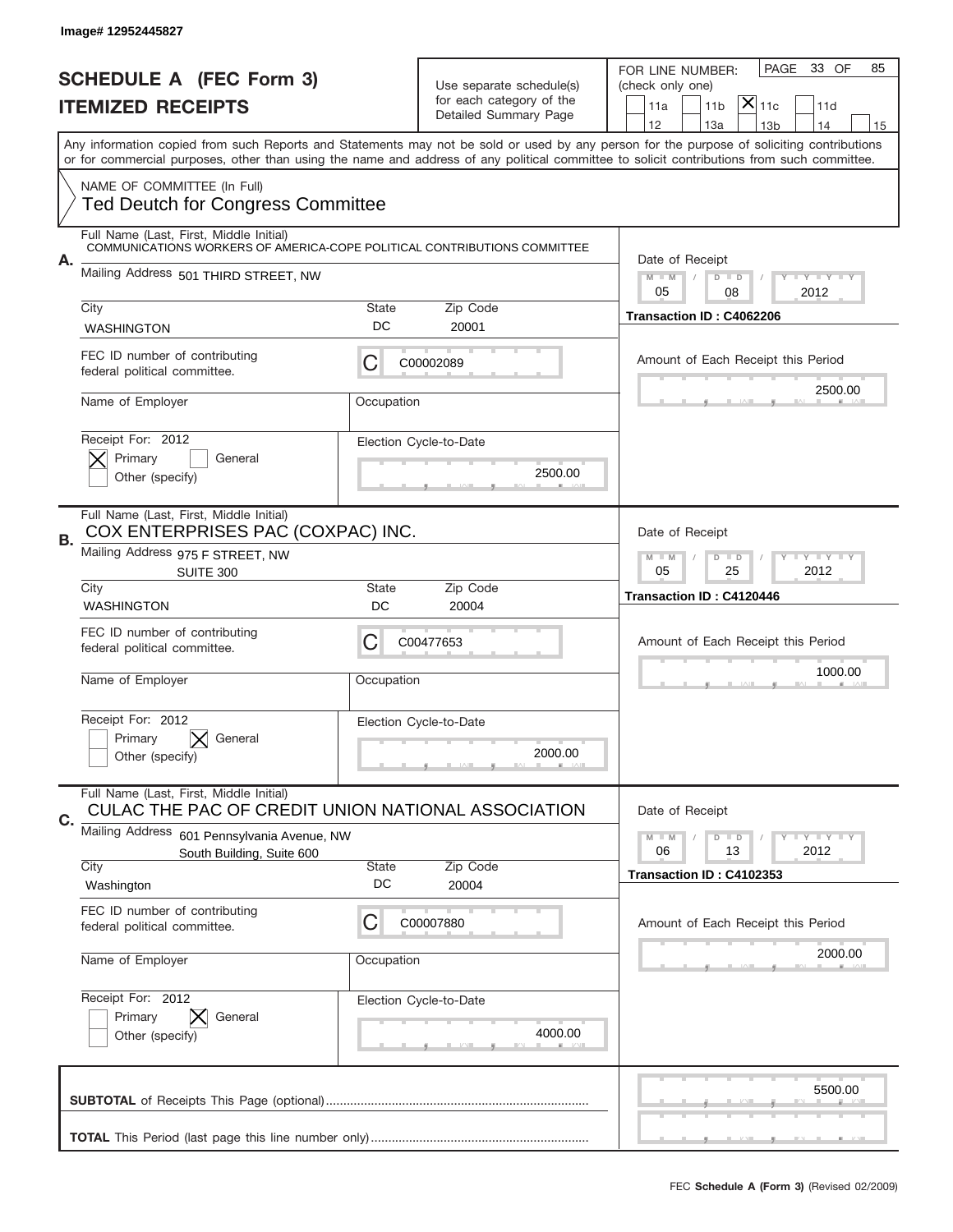|    | Image# 12952445828                                                                                                                   |             |                                                   |                                                                                                                                                                                       |
|----|--------------------------------------------------------------------------------------------------------------------------------------|-------------|---------------------------------------------------|---------------------------------------------------------------------------------------------------------------------------------------------------------------------------------------|
|    | <b>SCHEDULE A (FEC Form 3)</b>                                                                                                       |             | Use separate schedule(s)                          | 34 OF<br>PAGE<br>85<br>FOR LINE NUMBER:<br>(check only one)                                                                                                                           |
|    | <b>ITEMIZED RECEIPTS</b>                                                                                                             |             | for each category of the<br>Detailed Summary Page | $ \mathsf{X} _{\mathsf{11c}}$<br>11a<br>11 <sub>b</sub><br>11d                                                                                                                        |
|    |                                                                                                                                      |             |                                                   | 12<br>13a<br>13 <sub>b</sub><br>14<br>15<br>Any information copied from such Reports and Statements may not be sold or used by any person for the purpose of soliciting contributions |
|    |                                                                                                                                      |             |                                                   | or for commercial purposes, other than using the name and address of any political committee to solicit contributions from such committee.                                            |
|    | NAME OF COMMITTEE (In Full)<br><b>Ted Deutch for Congress Committee</b>                                                              |             |                                                   |                                                                                                                                                                                       |
|    | Full Name (Last, First, Middle Initial)<br>DGA-PAC THE POLITICAL ACTION COMMITTEE OF THE DIRECTORS GUILD OF AMERICA INC.             |             |                                                   |                                                                                                                                                                                       |
| Α. | Mailing Address 7920 SUNSET BOULEVARD                                                                                                |             |                                                   | Date of Receipt<br>$M - M$<br><b>LYLYLY</b><br>$D$ $D$<br>04<br>01<br>2012                                                                                                            |
|    | City                                                                                                                                 | State       | Zip Code                                          | Transaction ID: C4076010                                                                                                                                                              |
|    | <b>LOS ANGELES</b>                                                                                                                   | СA          | 90046                                             |                                                                                                                                                                                       |
|    | FEC ID number of contributing<br>federal political committee.                                                                        | C           | C00311944                                         | Amount of Each Receipt this Period                                                                                                                                                    |
|    | Name of Employer                                                                                                                     | Occupation  |                                                   | 1000.00                                                                                                                                                                               |
|    | Receipt For: 2012<br>Primary<br>General                                                                                              |             | Election Cycle-to-Date                            |                                                                                                                                                                                       |
|    | Other (specify)                                                                                                                      |             | 2000.00                                           |                                                                                                                                                                                       |
| В. | Full Name (Last, First, Middle Initial)<br>E.I. DU PONT DE NÉMOURS COMPANY GOÓD GOVERNMENT FUND (DUPONT GOOD GOVERNMENT FUND)        |             |                                                   | Date of Receipt                                                                                                                                                                       |
|    | Mailing Address 1007 MARKET STREET<br>ATTN: MARY T. CASPER, TREASURER                                                                |             |                                                   | $M - M$<br>$D$ $D$<br><b>LYLYLY</b><br>06<br>20<br>2012                                                                                                                               |
|    | City<br><b>WILMINGTON</b>                                                                                                            | State<br>DE | Zip Code<br>19898                                 | Transaction ID: C4111108                                                                                                                                                              |
|    | FEC ID number of contributing<br>federal political committee.                                                                        | C           | C00171926                                         | Amount of Each Receipt this Period                                                                                                                                                    |
|    | Name of Employer                                                                                                                     | Occupation  |                                                   | 1000.00                                                                                                                                                                               |
|    | Receipt For: 2012                                                                                                                    |             | Election Cycle-to-Date                            |                                                                                                                                                                                       |
|    | Primary<br>General<br>Other (specify)                                                                                                |             | 1000.00                                           |                                                                                                                                                                                       |
|    | Full Name (Last, First, Middle Initial)<br>ENGINEERS POLITICAL EDUCATION COMMITTEE (EPEC)/INTERNATIONAL UNION OF OPERATING ENGINEERS |             |                                                   | Date of Receipt                                                                                                                                                                       |
|    |                                                                                                                                      |             |                                                   |                                                                                                                                                                                       |
| С. | Mailing Address 1125 17TH ST, NW                                                                                                     |             |                                                   | <b>LYLYLY</b><br>$M - M$<br>$D$ $D$<br>05<br>25<br>2012                                                                                                                               |
|    | City<br><b>WASHINGTON</b>                                                                                                            | State<br>DC | Zip Code<br>20036                                 | Transaction ID: C4090849                                                                                                                                                              |
|    | FEC ID number of contributing<br>federal political committee.                                                                        | C           | C00029504                                         | Amount of Each Receipt this Period                                                                                                                                                    |
|    | Name of Employer                                                                                                                     | Occupation  |                                                   | 2500.00                                                                                                                                                                               |
|    | Receipt For: 2012                                                                                                                    |             | Election Cycle-to-Date                            |                                                                                                                                                                                       |
|    | Primary<br>General<br>Other (specify)                                                                                                |             | 5000.00                                           |                                                                                                                                                                                       |
|    |                                                                                                                                      |             |                                                   | 4500.00                                                                                                                                                                               |
|    |                                                                                                                                      |             |                                                   |                                                                                                                                                                                       |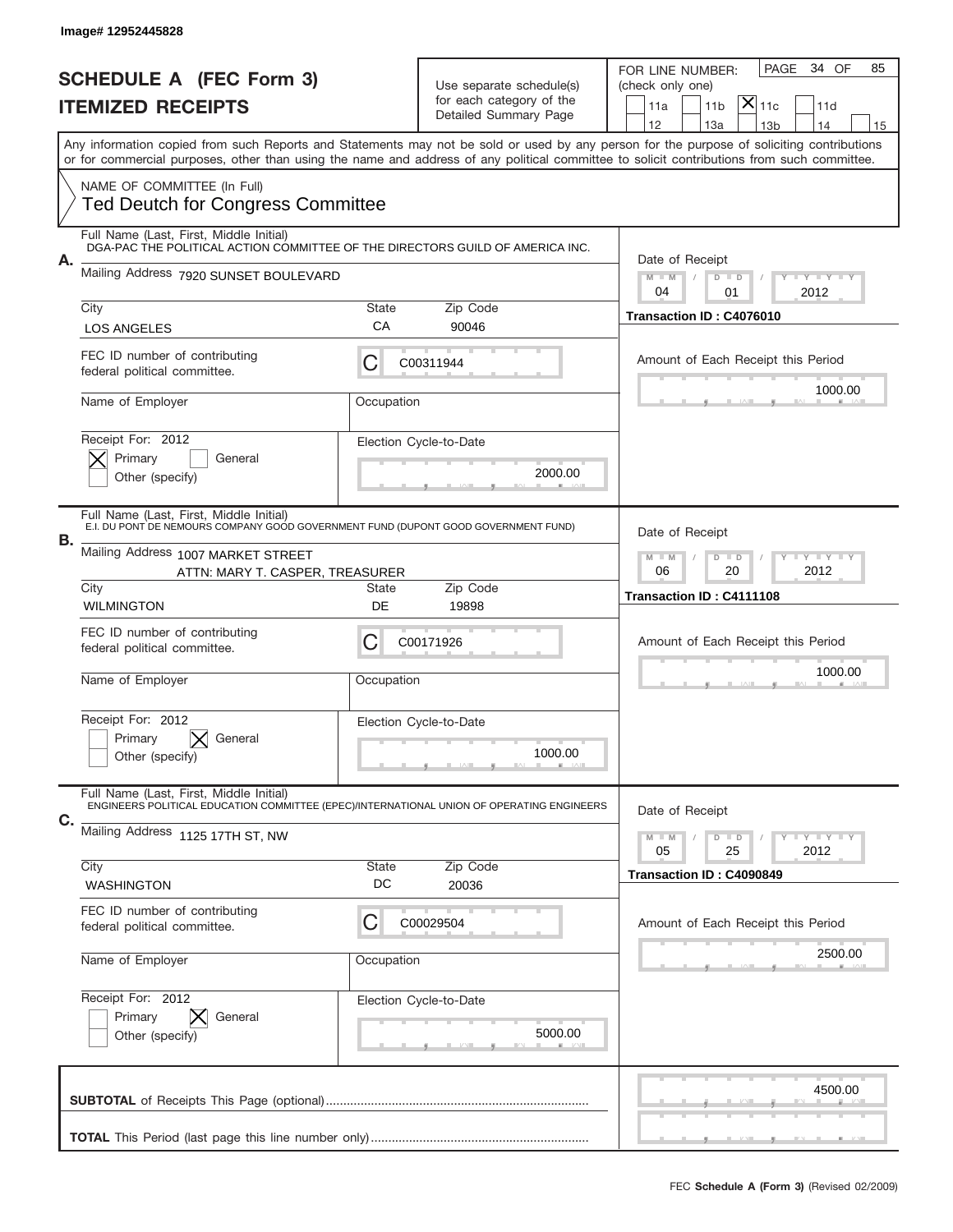|    | Image# 12952445829                                                              |                    |                                                      |                                                                                                                                                                                                                                                                                         |
|----|---------------------------------------------------------------------------------|--------------------|------------------------------------------------------|-----------------------------------------------------------------------------------------------------------------------------------------------------------------------------------------------------------------------------------------------------------------------------------------|
|    | <b>SCHEDULE A (FEC Form 3)</b>                                                  |                    | Use separate schedule(s)<br>for each category of the | PAGE<br>35 OF<br>85<br>FOR LINE NUMBER:<br>(check only one)<br>$ \mathsf{\overline{X}} _{\mathsf{11c}}$                                                                                                                                                                                 |
|    | <b>ITEMIZED RECEIPTS</b>                                                        |                    | Detailed Summary Page                                | 11a<br>11 <sub>b</sub><br>11d<br>12<br>13a<br>13 <sub>b</sub><br>14<br>15                                                                                                                                                                                                               |
|    |                                                                                 |                    |                                                      | Any information copied from such Reports and Statements may not be sold or used by any person for the purpose of soliciting contributions<br>or for commercial purposes, other than using the name and address of any political committee to solicit contributions from such committee. |
|    | NAME OF COMMITTEE (In Full)<br><b>Ted Deutch for Congress Committee</b>         |                    |                                                      |                                                                                                                                                                                                                                                                                         |
| А. | Full Name (Last, First, Middle Initial)<br><b>Fattah for Congress</b>           |                    |                                                      | Date of Receipt                                                                                                                                                                                                                                                                         |
|    | Mailing Address 3900 FORD ROAD SUITE 12-O                                       |                    |                                                      | <b>LY LY LY</b><br>$M - M$<br>$D$ $D$<br>05<br>16<br>2012                                                                                                                                                                                                                               |
|    | City<br>PHILADELPHIA                                                            | State<br><b>PA</b> | Zip Code<br>19131                                    | Transaction ID: C4068714                                                                                                                                                                                                                                                                |
|    | FEC ID number of contributing<br>federal political committee.                   | C                  | C00254441                                            | Amount of Each Receipt this Period                                                                                                                                                                                                                                                      |
|    | Name of Employer                                                                | Occupation         |                                                      | 1000.00                                                                                                                                                                                                                                                                                 |
|    | Receipt For: 2012<br>Primary<br>General<br>Other (specify)                      |                    | Election Cycle-to-Date<br>1000.00                    |                                                                                                                                                                                                                                                                                         |
| В. | Full Name (Last, First, Middle Initial)<br>FOLEY & LARDNER POLITICAL FUND, INC. |                    |                                                      | Date of Receipt                                                                                                                                                                                                                                                                         |
|    | Mailing Address 3000 K STREET NW                                                |                    |                                                      | $D$ $D$<br><b>LYLYLY</b><br>$M$ M<br>06<br>29<br>2012                                                                                                                                                                                                                                   |
|    | City<br><b>WASHINGTON</b>                                                       | State<br>DC        | Zip Code<br>20007                                    | Transaction ID: C4135371                                                                                                                                                                                                                                                                |
|    |                                                                                 |                    |                                                      |                                                                                                                                                                                                                                                                                         |
|    | FEC ID number of contributing<br>federal political committee.                   | C                  | C00105338                                            | Amount of Each Receipt this Period                                                                                                                                                                                                                                                      |
|    | Name of Employer                                                                | Occupation         |                                                      | 1000.00                                                                                                                                                                                                                                                                                 |
|    | Receipt For: 2012<br>Primary<br>General<br>Other (specify)                      |                    | Election Cycle-to-Date<br>1000.00                    |                                                                                                                                                                                                                                                                                         |
|    | Full Name (Last, First, Middle Initial)<br><b>GLOVER PARK PAC, INC.</b>         |                    |                                                      | Date of Receipt                                                                                                                                                                                                                                                                         |
| C. | Mailing Address 700 13TH STREET, NW<br>SUITE 600                                |                    |                                                      | <b>LYLYLY</b><br>$M$ M<br>$D$ $D$<br>29<br>2012<br>06                                                                                                                                                                                                                                   |
|    | City<br><b>WASHINGTON</b>                                                       | State<br>DC        | Zip Code<br>20005                                    | Transaction ID: C4135373                                                                                                                                                                                                                                                                |
|    | FEC ID number of contributing<br>federal political committee.                   | C                  | C00466094                                            | Amount of Each Receipt this Period                                                                                                                                                                                                                                                      |
|    | Name of Employer                                                                | Occupation         |                                                      | 1000.00                                                                                                                                                                                                                                                                                 |
|    | Receipt For: 2012<br>Primary<br>General<br>Other (specify)                      |                    | Election Cycle-to-Date<br>1000.00                    |                                                                                                                                                                                                                                                                                         |
|    |                                                                                 |                    |                                                      | 3000.00                                                                                                                                                                                                                                                                                 |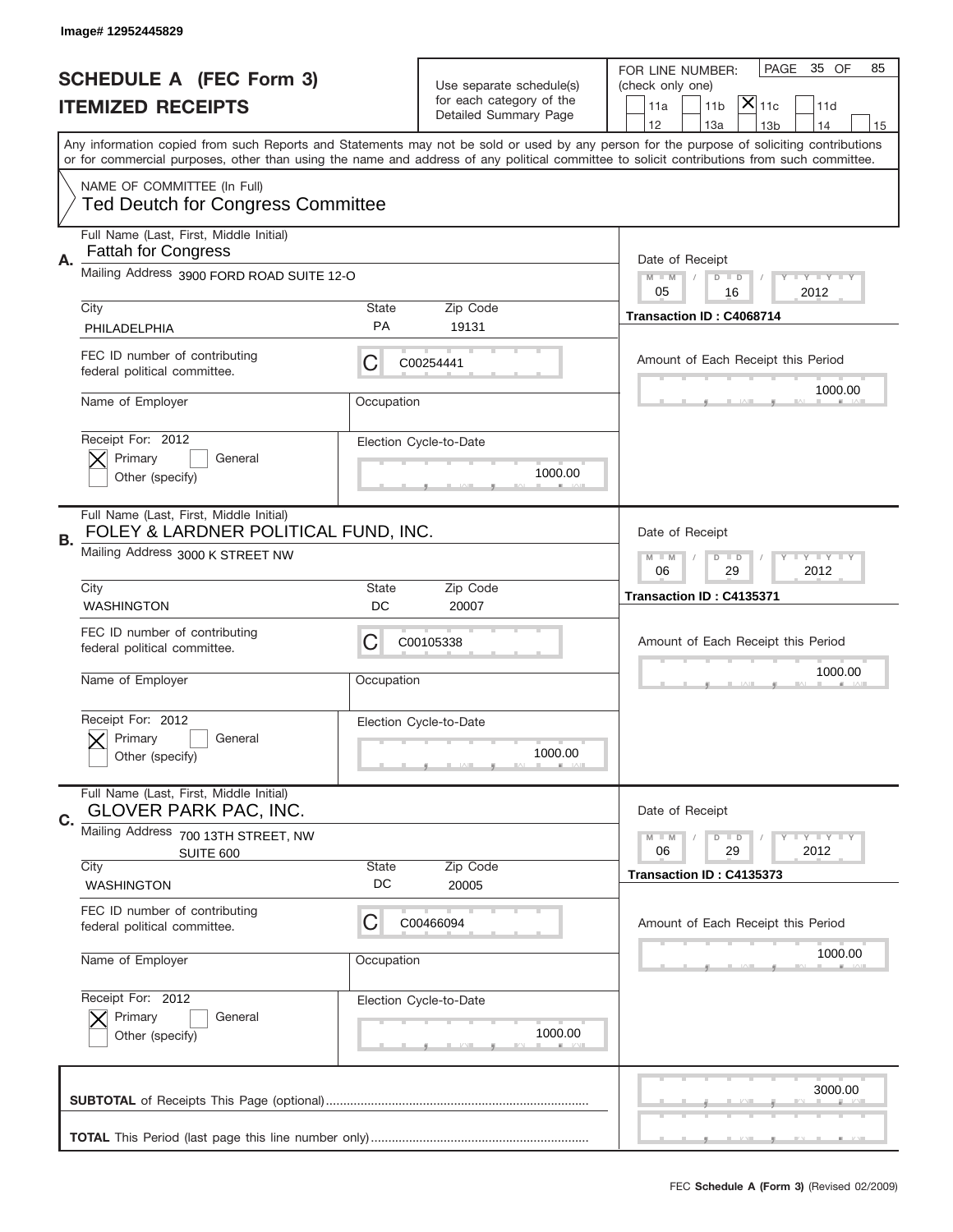|    | Image# 12952445830                                                                                                                              |             |                                                                               |                                                                                                                                                                                                                                                                                         |
|----|-------------------------------------------------------------------------------------------------------------------------------------------------|-------------|-------------------------------------------------------------------------------|-----------------------------------------------------------------------------------------------------------------------------------------------------------------------------------------------------------------------------------------------------------------------------------------|
|    | <b>SCHEDULE A (FEC Form 3)</b><br><b>ITEMIZED RECEIPTS</b>                                                                                      |             | Use separate schedule(s)<br>for each category of the<br>Detailed Summary Page | PAGE<br>36 OF<br>85<br>FOR LINE NUMBER:<br>(check only one)<br>$ \mathsf{X} _{\mathsf{11c}}$<br>11 <sub>b</sub><br>11d<br>11a<br>12<br>13a<br>14<br>13 <sub>b</sub><br>15                                                                                                               |
|    |                                                                                                                                                 |             |                                                                               | Any information copied from such Reports and Statements may not be sold or used by any person for the purpose of soliciting contributions<br>or for commercial purposes, other than using the name and address of any political committee to solicit contributions from such committee. |
|    | NAME OF COMMITTEE (In Full)<br><b>Ted Deutch for Congress Committee</b>                                                                         |             |                                                                               |                                                                                                                                                                                                                                                                                         |
| Α. | Full Name (Last, First, Middle Initial)<br>HOLLAND & KNIGHT COMMITTEE FOR EFFECTIVE GOVERNMEN                                                   |             |                                                                               | Date of Receipt                                                                                                                                                                                                                                                                         |
|    | Mailing Address 2099 Pennsylvania Avenue, N.W.<br>Suite 100<br>City                                                                             | State       | Zip Code                                                                      | $M$ M<br><b>LYLYLY</b><br>$D$ $D$<br>06<br>20<br>2012                                                                                                                                                                                                                                   |
|    | Washington                                                                                                                                      | DC          | 20006                                                                         | Transaction ID: C4111114                                                                                                                                                                                                                                                                |
|    | FEC ID number of contributing<br>federal political committee.                                                                                   | С           | C00171330                                                                     | Amount of Each Receipt this Period                                                                                                                                                                                                                                                      |
|    | Name of Employer                                                                                                                                | Occupation  |                                                                               | 1000.00                                                                                                                                                                                                                                                                                 |
|    | Receipt For: 2012<br>Primary<br>General<br>Other (specify)                                                                                      |             | Election Cycle-to-Date<br>1000.00                                             |                                                                                                                                                                                                                                                                                         |
| В. | Full Name (Last, First, Middle Initial)<br>JOBS, OPPORTUNITIES AND EDUCATION PAC (JOE-PAC)<br>Mailing Address 50 E ST, SE<br>SUITE <sub>1</sub> |             |                                                                               | Date of Receipt<br><b>LEYTEY LEY</b><br>$M - M$<br>$D$ $D$<br>06<br>2012<br>30                                                                                                                                                                                                          |
|    | City<br><b>WASHINGTON</b>                                                                                                                       | State<br>DC | Zip Code<br>20003                                                             | Transaction ID: C4139443                                                                                                                                                                                                                                                                |
|    |                                                                                                                                                 |             |                                                                               |                                                                                                                                                                                                                                                                                         |
|    | FEC ID number of contributing<br>federal political committee.                                                                                   | C           | C00362384                                                                     | Amount of Each Receipt this Period                                                                                                                                                                                                                                                      |
|    | Name of Employer                                                                                                                                | Occupation  |                                                                               | 1000.00                                                                                                                                                                                                                                                                                 |
|    | Receipt For: 2012<br>Primary<br>General<br>Other (specify)                                                                                      |             | Election Cycle-to-Date<br>1000.00                                             |                                                                                                                                                                                                                                                                                         |
|    | Full Name (Last, First, Middle Initial)<br>NATIONAL AIR TRAFFIC CONTROLLERS ASSOCIATION PAC                                                     |             |                                                                               | Date of Receipt                                                                                                                                                                                                                                                                         |
| C. | Mailing Address 1325 Massachusetts Ave., NW                                                                                                     |             |                                                                               | <b>LYLYLY</b><br>$M - M$<br>$D$ $D$<br>2012<br>06<br>29                                                                                                                                                                                                                                 |
|    | City<br>Washington                                                                                                                              | State<br>DC | Zip Code<br>20005                                                             | Transaction ID: C4132482                                                                                                                                                                                                                                                                |
|    | FEC ID number of contributing<br>federal political committee.                                                                                   | С           | C00238725                                                                     | Amount of Each Receipt this Period                                                                                                                                                                                                                                                      |
|    | Name of Employer                                                                                                                                | Occupation  |                                                                               | 1000.00                                                                                                                                                                                                                                                                                 |
|    | Receipt For: 2012<br>Primary<br>General<br>Other (specify)                                                                                      |             | Election Cycle-to-Date<br>3500.00                                             |                                                                                                                                                                                                                                                                                         |
|    |                                                                                                                                                 |             |                                                                               | 3000.00                                                                                                                                                                                                                                                                                 |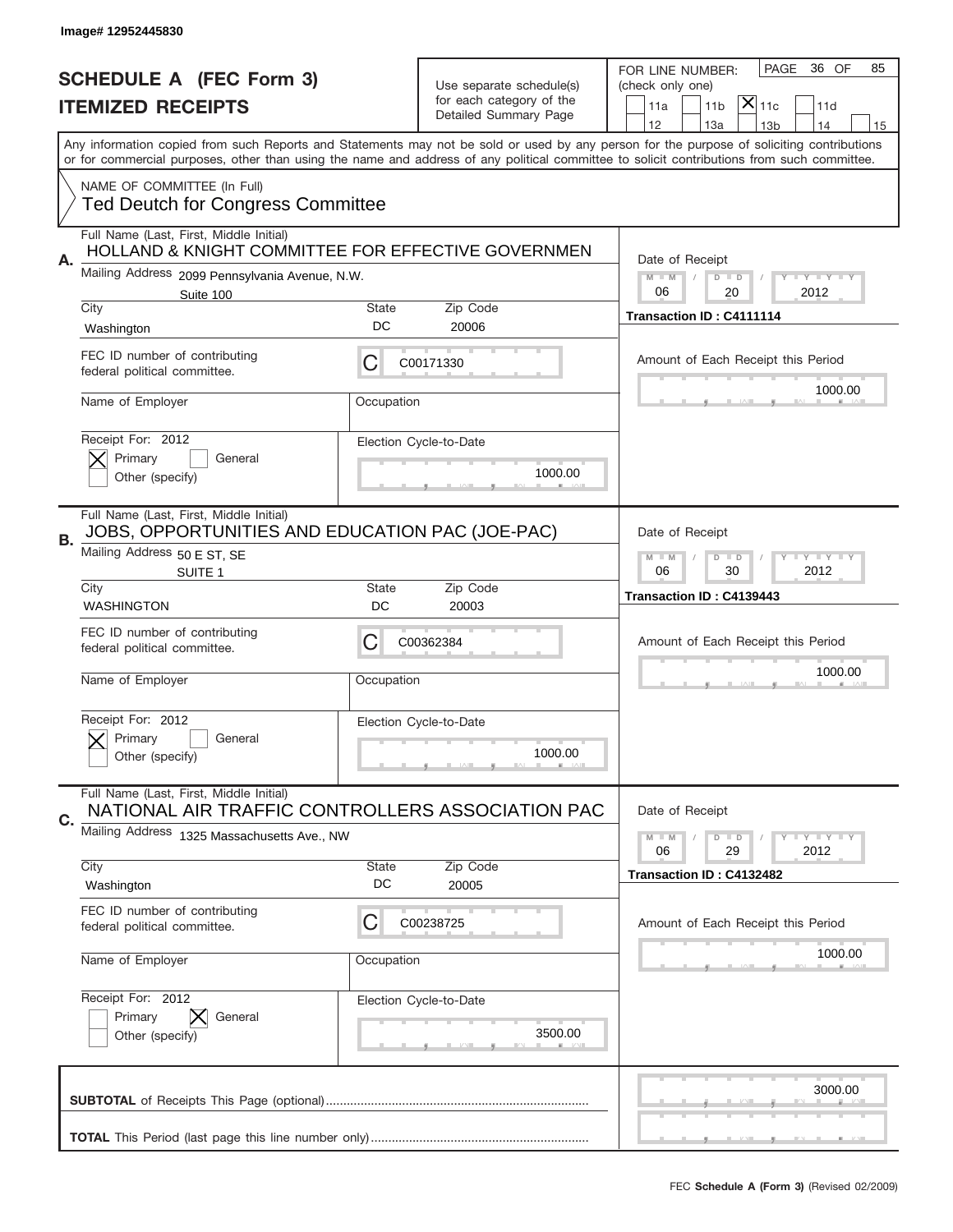|                          | Image# 12952445831                                                                                                                |                    |                                                   |                                                                                                                                                                                                                                                                                                                                     |
|--------------------------|-----------------------------------------------------------------------------------------------------------------------------------|--------------------|---------------------------------------------------|-------------------------------------------------------------------------------------------------------------------------------------------------------------------------------------------------------------------------------------------------------------------------------------------------------------------------------------|
|                          | <b>SCHEDULE A (FEC Form 3)</b>                                                                                                    |                    | Use separate schedule(s)                          | PAGE<br>37 OF<br>85<br>FOR LINE NUMBER:<br>(check only one)                                                                                                                                                                                                                                                                         |
| <b>ITEMIZED RECEIPTS</b> |                                                                                                                                   |                    | for each category of the<br>Detailed Summary Page | $ \mathsf{X} _{\mathsf{11c}}$<br>11a<br>11 <sub>b</sub><br>11d                                                                                                                                                                                                                                                                      |
|                          |                                                                                                                                   |                    |                                                   | 12<br>13a<br>13 <sub>b</sub><br>14<br>15<br>Any information copied from such Reports and Statements may not be sold or used by any person for the purpose of soliciting contributions<br>or for commercial purposes, other than using the name and address of any political committee to solicit contributions from such committee. |
|                          | NAME OF COMMITTEE (In Full)<br><b>Ted Deutch for Congress Committee</b>                                                           |                    |                                                   |                                                                                                                                                                                                                                                                                                                                     |
|                          | Full Name (Last, First, Middle Initial)<br>NATIONAL ASSOCIATION OF REAL ESTATE INVESTMENT TRUSTS, INC. POLITICAL ACTION COMMITTEE |                    |                                                   |                                                                                                                                                                                                                                                                                                                                     |
| А.                       | Mailing Address 1875   STREET, NW<br>SUITE 600                                                                                    |                    |                                                   | Date of Receipt<br>$M - M$<br><b>LYLYLY</b><br>$D$ $D$<br>06<br>25<br>2012                                                                                                                                                                                                                                                          |
|                          | City<br><b>WASHINGTON</b>                                                                                                         | State<br>DC        | Zip Code<br>20006                                 | Transaction ID: C4117604                                                                                                                                                                                                                                                                                                            |
|                          | FEC ID number of contributing<br>federal political committee.                                                                     | С                  | C00303339                                         | Amount of Each Receipt this Period                                                                                                                                                                                                                                                                                                  |
|                          | Name of Employer                                                                                                                  | Occupation         |                                                   | 2500.00                                                                                                                                                                                                                                                                                                                             |
|                          | Receipt For: 2012<br>Primary<br>General<br>Other (specify)                                                                        |                    | Election Cycle-to-Date<br>2500.00                 |                                                                                                                                                                                                                                                                                                                                     |
| В.                       | Full Name (Last, First, Middle Initial)<br>National Committee to Preserve Social Security and                                     |                    |                                                   | Date of Receipt                                                                                                                                                                                                                                                                                                                     |
|                          | Mailing Address 10 G Street NE<br>Suite 600                                                                                       |                    |                                                   | $M - M$<br><b>LYLYLY</b><br>$D$ $D$<br>06<br>20<br>2012                                                                                                                                                                                                                                                                             |
|                          | City<br>Washington                                                                                                                | State<br>DC        | Zip Code<br>20002-4215                            | Transaction ID: C4111115                                                                                                                                                                                                                                                                                                            |
|                          | FEC ID number of contributing<br>federal political committee.                                                                     | C                  | C00172296                                         | Amount of Each Receipt this Period                                                                                                                                                                                                                                                                                                  |
|                          | Name of Employer                                                                                                                  | Occupation         |                                                   | 1000.00                                                                                                                                                                                                                                                                                                                             |
|                          | Receipt For: 2012<br>General<br>Primary<br>Other (specify)                                                                        |                    | Election Cycle-to-Date<br>3000.00                 |                                                                                                                                                                                                                                                                                                                                     |
| C.                       | Full Name (Last, First, Middle Initial)<br>NEA FUND FOR CHILDREN AND PUBLIC EDUCATION                                             |                    |                                                   | Date of Receipt                                                                                                                                                                                                                                                                                                                     |
|                          | Mailing Address 1201 16th St NW Ste 420                                                                                           |                    |                                                   | <b>LYLYLY</b><br>$M - M$<br>$D$ $D$<br>06<br>29<br>2012                                                                                                                                                                                                                                                                             |
|                          | City<br>Washington                                                                                                                | <b>State</b><br>DC | Zip Code<br>20036                                 | Transaction ID: C4135367                                                                                                                                                                                                                                                                                                            |
|                          | FEC ID number of contributing<br>federal political committee.                                                                     | C                  | C00003251                                         | Amount of Each Receipt this Period                                                                                                                                                                                                                                                                                                  |
|                          | Name of Employer                                                                                                                  | Occupation         |                                                   | 4000.00                                                                                                                                                                                                                                                                                                                             |
|                          | Receipt For: 2012<br>Primary<br>General<br>Other (specify)                                                                        |                    | Election Cycle-to-Date<br>4000.00                 |                                                                                                                                                                                                                                                                                                                                     |
|                          |                                                                                                                                   |                    |                                                   | 7500.00                                                                                                                                                                                                                                                                                                                             |
|                          |                                                                                                                                   |                    |                                                   |                                                                                                                                                                                                                                                                                                                                     |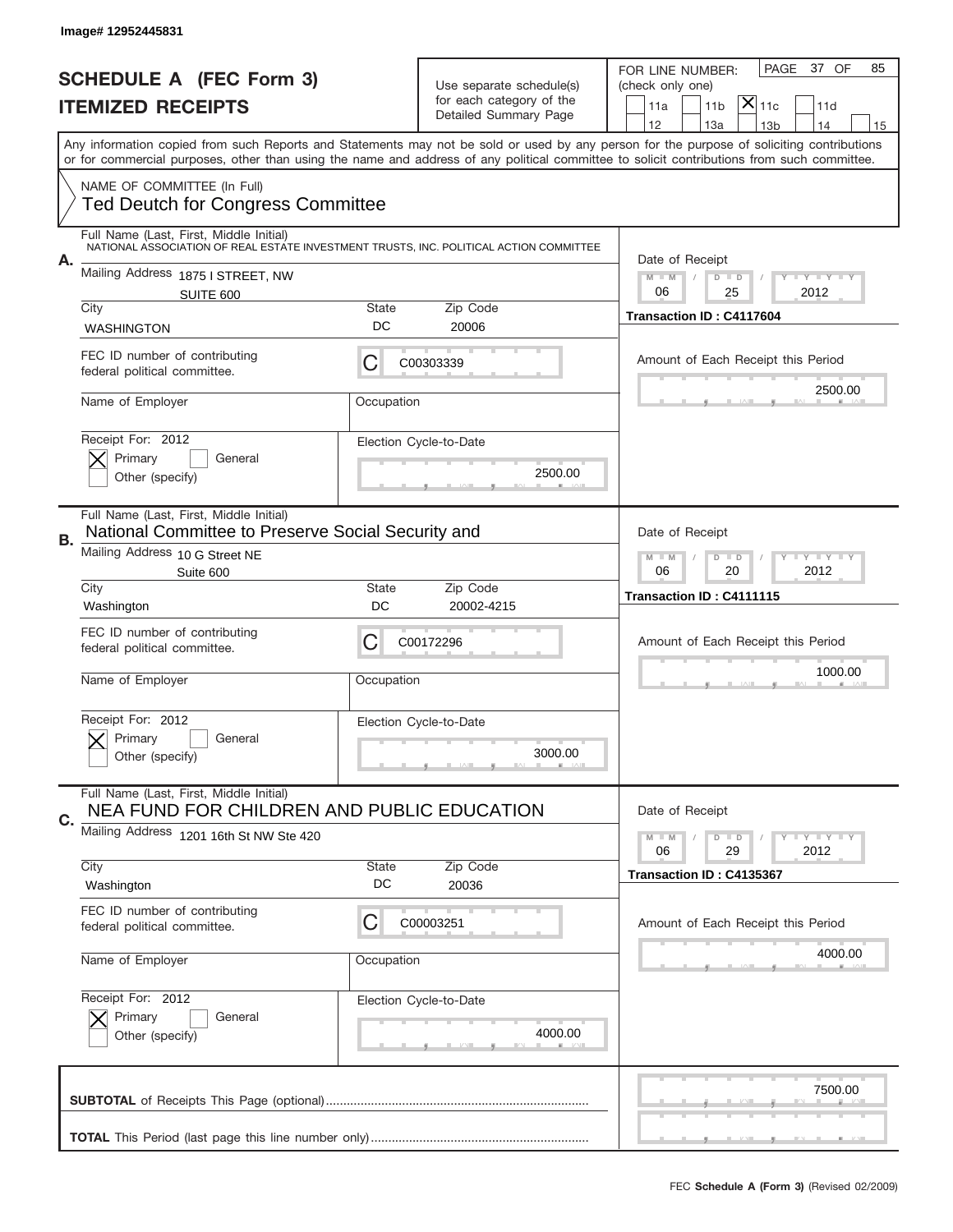|                          | Image# 12952445832                                                                                      |            |                                                      |                                                                                                                                                                                                                                                                                         |
|--------------------------|---------------------------------------------------------------------------------------------------------|------------|------------------------------------------------------|-----------------------------------------------------------------------------------------------------------------------------------------------------------------------------------------------------------------------------------------------------------------------------------------|
|                          | <b>SCHEDULE A (FEC Form 3)</b>                                                                          |            |                                                      | PAGE<br>38 OF<br>85<br>FOR LINE NUMBER:                                                                                                                                                                                                                                                 |
| <b>ITEMIZED RECEIPTS</b> |                                                                                                         |            | Use separate schedule(s)<br>for each category of the | (check only one)<br>$\overline{ {\mathsf X} }_{\text{11c}}$<br>11a<br>11 <sub>b</sub><br>11d                                                                                                                                                                                            |
|                          |                                                                                                         |            | Detailed Summary Page                                | 12<br>13a<br>14<br>13 <sub>b</sub><br>15                                                                                                                                                                                                                                                |
|                          |                                                                                                         |            |                                                      | Any information copied from such Reports and Statements may not be sold or used by any person for the purpose of soliciting contributions<br>or for commercial purposes, other than using the name and address of any political committee to solicit contributions from such committee. |
|                          | NAME OF COMMITTEE (In Full)                                                                             |            |                                                      |                                                                                                                                                                                                                                                                                         |
|                          | <b>Ted Deutch for Congress Committee</b>                                                                |            |                                                      |                                                                                                                                                                                                                                                                                         |
|                          | Full Name (Last, First, Middle Initial)<br>NEXTERA ENERGY, INC. POLITICAL ACTION COMMITTEE              |            |                                                      |                                                                                                                                                                                                                                                                                         |
| А.                       | Mailing Address 700 UNIVERSE BLVD.                                                                      |            |                                                      | Date of Receipt<br>$M - M$<br><b>LY LY LY</b><br>$D$ $D$                                                                                                                                                                                                                                |
|                          | City                                                                                                    | State      | Zip Code                                             | 05<br>25<br>2012                                                                                                                                                                                                                                                                        |
|                          | <b>JUNO BEACH</b>                                                                                       | FL.        | 33408                                                | Transaction ID: C4090862                                                                                                                                                                                                                                                                |
|                          | FEC ID number of contributing<br>federal political committee.                                           | С          | C00064774                                            | Amount of Each Receipt this Period                                                                                                                                                                                                                                                      |
|                          | Name of Employer                                                                                        | Occupation |                                                      | 1000.00                                                                                                                                                                                                                                                                                 |
|                          | Receipt For: 2012                                                                                       |            | Election Cycle-to-Date                               |                                                                                                                                                                                                                                                                                         |
|                          | General<br>Primary                                                                                      |            | 8000.00                                              |                                                                                                                                                                                                                                                                                         |
|                          | Other (specify)                                                                                         |            |                                                      |                                                                                                                                                                                                                                                                                         |
| В.                       | Full Name (Last, First, Middle Initial)<br>REED ELSEVIER INC. POLITICAL ACTION COMMITTEE                |            |                                                      | Date of Receipt                                                                                                                                                                                                                                                                         |
|                          | Mailing Address 1150 18th St., NW, #600                                                                 |            |                                                      | $D$ $D$<br><b>LEYTEY LEY</b><br>$M - M$                                                                                                                                                                                                                                                 |
|                          | City                                                                                                    | State      | Zip Code                                             | 06<br>2012<br>20                                                                                                                                                                                                                                                                        |
|                          | Washington                                                                                              | DC         | 20036                                                | Transaction ID: C4111117                                                                                                                                                                                                                                                                |
|                          | FEC ID number of contributing<br>federal political committee.                                           | C          | C00345793                                            | Amount of Each Receipt this Period                                                                                                                                                                                                                                                      |
|                          |                                                                                                         |            |                                                      |                                                                                                                                                                                                                                                                                         |
|                          |                                                                                                         |            |                                                      | 1000.00                                                                                                                                                                                                                                                                                 |
|                          | Name of Employer                                                                                        | Occupation |                                                      |                                                                                                                                                                                                                                                                                         |
|                          | Receipt For: 2012                                                                                       |            | Election Cycle-to-Date                               |                                                                                                                                                                                                                                                                                         |
|                          | Primary<br>General                                                                                      |            | 2000.00                                              |                                                                                                                                                                                                                                                                                         |
|                          | Other (specify)                                                                                         |            |                                                      |                                                                                                                                                                                                                                                                                         |
| С.                       | Full Name (Last, First, Middle Initial)<br>SANDLER TRAVIS AND ROSENBERG P.A. POLITICAL ACTION COMMITTEE |            |                                                      | Date of Receipt                                                                                                                                                                                                                                                                         |
|                          | Mailing Address 1000 NW 57TH COURT                                                                      |            |                                                      | $I - Y - I - Y - I - Y$<br>$M - M$<br>$D$ $D$                                                                                                                                                                                                                                           |
|                          | SUITE 600<br>City                                                                                       | State      | Zip Code                                             | 2012<br>05<br>22<br>Transaction ID: C4076315                                                                                                                                                                                                                                            |
|                          | <b>MIAMI</b>                                                                                            | FL.        | 33126                                                |                                                                                                                                                                                                                                                                                         |
|                          | FEC ID number of contributing<br>federal political committee.                                           | С          | C00409250                                            | Amount of Each Receipt this Period                                                                                                                                                                                                                                                      |
|                          |                                                                                                         |            |                                                      | 500.00                                                                                                                                                                                                                                                                                  |
|                          | Name of Employer                                                                                        | Occupation |                                                      |                                                                                                                                                                                                                                                                                         |
|                          | Receipt For: 2012                                                                                       |            | Election Cycle-to-Date                               |                                                                                                                                                                                                                                                                                         |
|                          | Primary<br>General<br>Other (specify)                                                                   |            | 500.00                                               |                                                                                                                                                                                                                                                                                         |
|                          |                                                                                                         |            |                                                      |                                                                                                                                                                                                                                                                                         |
|                          |                                                                                                         |            |                                                      | 2500.00                                                                                                                                                                                                                                                                                 |
|                          |                                                                                                         |            |                                                      |                                                                                                                                                                                                                                                                                         |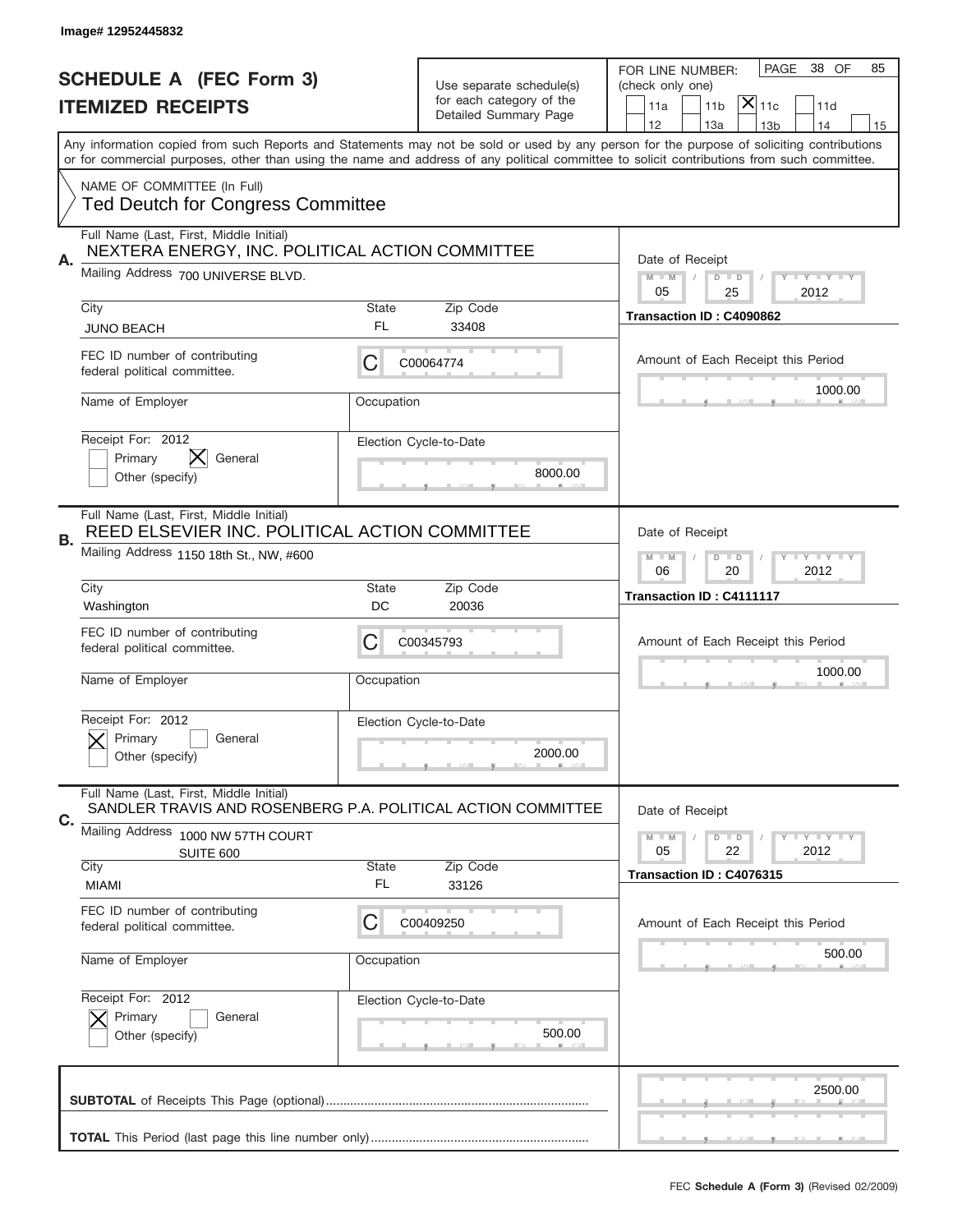|             | Image# 12952445833                                                                                 |                                   |                                                                               |                                                                                                                                                                                                                                                                                         |
|-------------|----------------------------------------------------------------------------------------------------|-----------------------------------|-------------------------------------------------------------------------------|-----------------------------------------------------------------------------------------------------------------------------------------------------------------------------------------------------------------------------------------------------------------------------------------|
|             | <b>SCHEDULE A (FEC Form 3)</b><br><b>ITEMIZED RECEIPTS</b>                                         |                                   | Use separate schedule(s)<br>for each category of the<br>Detailed Summary Page | 39 OF<br>PAGE<br>85<br>FOR LINE NUMBER:<br>(check only one)<br>$ \mathsf{X} _{\mathsf{11c}}$<br>11 <sub>b</sub><br>11d<br>11a<br>12<br>13a<br>14<br>13 <sub>b</sub><br>15                                                                                                               |
|             |                                                                                                    |                                   |                                                                               | Any information copied from such Reports and Statements may not be sold or used by any person for the purpose of soliciting contributions<br>or for commercial purposes, other than using the name and address of any political committee to solicit contributions from such committee. |
|             | NAME OF COMMITTEE (In Full)<br><b>Ted Deutch for Congress Committee</b>                            |                                   |                                                                               |                                                                                                                                                                                                                                                                                         |
| Α.          | Full Name (Last, First, Middle Initial)<br>TENET HEALTHCARE CORPORATION POLITICAL ACTION COMMITTEE |                                   |                                                                               | Date of Receipt                                                                                                                                                                                                                                                                         |
|             | Mailing Address 1445 ROSS AVENUE<br><b>SUITE 1400</b>                                              |                                   |                                                                               | $M$ $M$<br><b>TEY LY LY</b><br>$D$ $D$<br>04<br>18<br>2012                                                                                                                                                                                                                              |
|             | City<br><b>DALLAS</b>                                                                              | State<br>ТX                       | Zip Code<br>75202                                                             | Transaction ID: C4009774                                                                                                                                                                                                                                                                |
|             | FEC ID number of contributing<br>federal political committee.                                      | C                                 | C00119354                                                                     | Amount of Each Receipt this Period                                                                                                                                                                                                                                                      |
|             | Name of Employer                                                                                   | Occupation                        |                                                                               | 2500.00                                                                                                                                                                                                                                                                                 |
|             | Receipt For: 2012<br>Primary<br>General<br>Other (specify)                                         |                                   | Election Cycle-to-Date<br>2500.00                                             |                                                                                                                                                                                                                                                                                         |
| В.          | Full Name (Last, First, Middle Initial)<br>Unite Here Tip Campaign Committee                       |                                   |                                                                               | Date of Receipt                                                                                                                                                                                                                                                                         |
|             | Mailing Address 275 7th Avenue 10th Floor                                                          |                                   |                                                                               | <b>LY LY LY</b><br>$M - M$<br>$D$ $D$<br>04<br>09<br>2012                                                                                                                                                                                                                               |
|             | City<br><b>State</b><br>Zip Code<br>New York<br>10001<br>NY                                        |                                   | Transaction ID: C4008507                                                      |                                                                                                                                                                                                                                                                                         |
|             | FEC ID number of contributing<br>federal political committee.                                      | C                                 | C00004861                                                                     | Amount of Each Receipt this Period                                                                                                                                                                                                                                                      |
|             | Name of Employer                                                                                   | Occupation                        |                                                                               | 2500.00                                                                                                                                                                                                                                                                                 |
|             | Receipt For: 2012<br>Primary<br>General<br>Other (specify)                                         | Election Cycle-to-Date<br>5000.00 |                                                                               |                                                                                                                                                                                                                                                                                         |
| $C_{\cdot}$ | Full Name (Last, First, Middle Initial)<br>Viacom                                                  |                                   |                                                                               | Date of Receipt                                                                                                                                                                                                                                                                         |
|             | Mailing Address 1501 M STREET<br><b>SUITE 1100</b>                                                 |                                   |                                                                               | $I - Y - I - Y - I - Y$<br>$M - M$<br>$D$ $D$<br>04<br>09<br>2012                                                                                                                                                                                                                       |
|             | City<br><b>WASHINGTON</b>                                                                          | State<br>DC                       | Zip Code<br>20005                                                             | Transaction ID: C4008504                                                                                                                                                                                                                                                                |
|             | FEC ID number of contributing<br>federal political committee.                                      | C                                 | C00167759                                                                     | Amount of Each Receipt this Period                                                                                                                                                                                                                                                      |
|             | Name of Employer                                                                                   | Occupation                        |                                                                               | 500.00                                                                                                                                                                                                                                                                                  |
|             | Receipt For: 2012<br>Primary<br>General<br>Other (specify)                                         |                                   | Election Cycle-to-Date<br>3000.00                                             |                                                                                                                                                                                                                                                                                         |
|             |                                                                                                    |                                   |                                                                               | 5500.00                                                                                                                                                                                                                                                                                 |
|             |                                                                                                    |                                   |                                                                               |                                                                                                                                                                                                                                                                                         |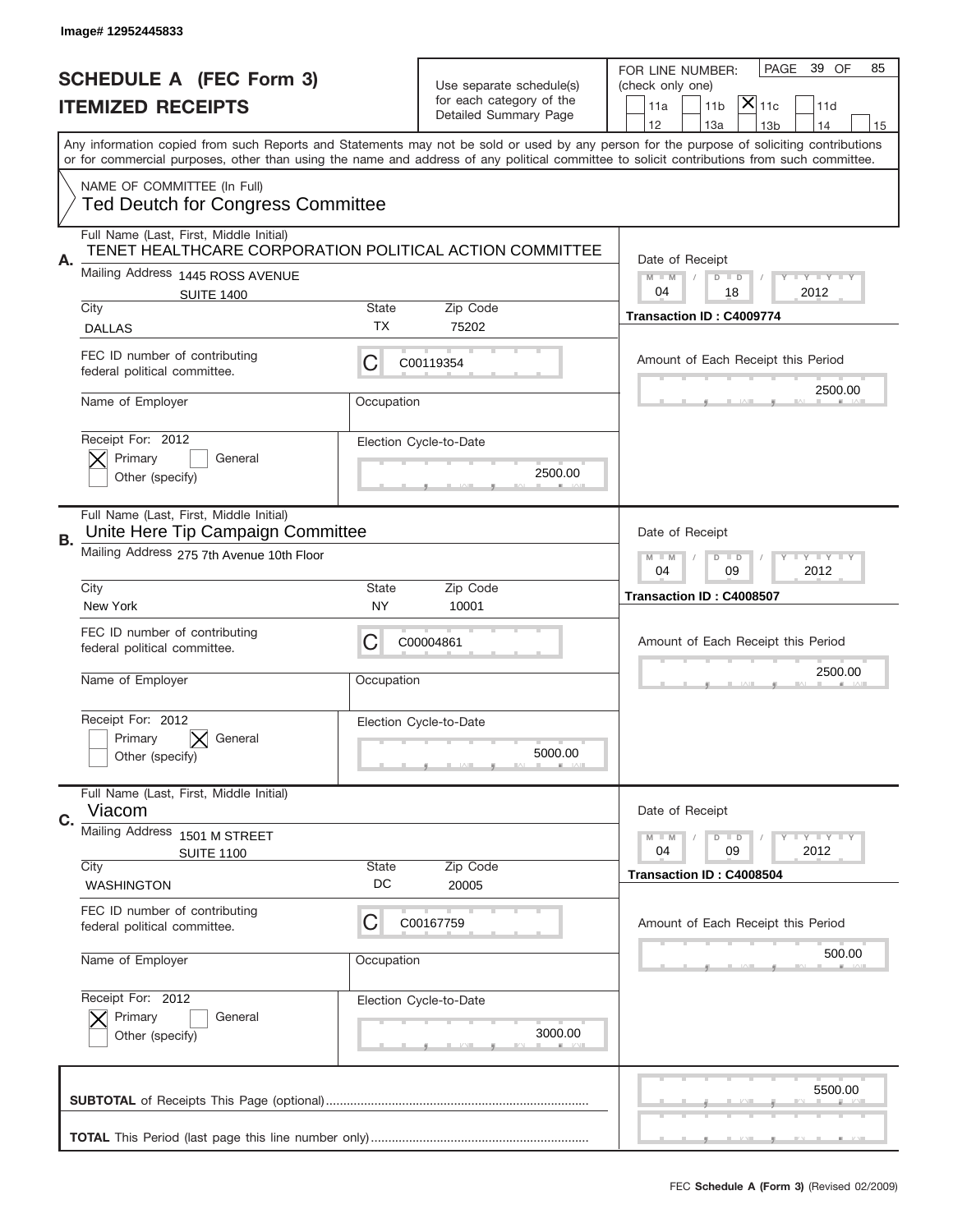|    | Image# 12952445834                                                                           |                                                                                                                                                                                                                                                                                         |                                                      |                                                                                    |  |
|----|----------------------------------------------------------------------------------------------|-----------------------------------------------------------------------------------------------------------------------------------------------------------------------------------------------------------------------------------------------------------------------------------------|------------------------------------------------------|------------------------------------------------------------------------------------|--|
|    | <b>SCHEDULE A (FEC Form 3)</b>                                                               |                                                                                                                                                                                                                                                                                         |                                                      | PAGE<br>40 OF<br>85<br>FOR LINE NUMBER:                                            |  |
|    | <b>ITEMIZED RECEIPTS</b>                                                                     |                                                                                                                                                                                                                                                                                         | Use separate schedule(s)<br>for each category of the | (check only one)<br>$ \mathsf{X} _{\mathsf{11c}}$<br>11a<br>11 <sub>b</sub><br>11d |  |
|    |                                                                                              |                                                                                                                                                                                                                                                                                         | Detailed Summary Page                                | 12<br>13a<br>14<br>13 <sub>b</sub><br>15                                           |  |
|    |                                                                                              | Any information copied from such Reports and Statements may not be sold or used by any person for the purpose of soliciting contributions<br>or for commercial purposes, other than using the name and address of any political committee to solicit contributions from such committee. |                                                      |                                                                                    |  |
|    | NAME OF COMMITTEE (In Full)<br><b>Ted Deutch for Congress Committee</b>                      |                                                                                                                                                                                                                                                                                         |                                                      |                                                                                    |  |
|    | Full Name (Last, First, Middle Initial)                                                      |                                                                                                                                                                                                                                                                                         |                                                      |                                                                                    |  |
| Α. | Viacom<br>Mailing Address 1501 M STREET                                                      |                                                                                                                                                                                                                                                                                         |                                                      | Date of Receipt                                                                    |  |
|    | <b>SUITE 1100</b>                                                                            |                                                                                                                                                                                                                                                                                         |                                                      | $M$ $M$<br>$D$ $D$<br>Y FY FY FY<br>04<br>09<br>2012                               |  |
|    | City                                                                                         | <b>State</b>                                                                                                                                                                                                                                                                            | Zip Code                                             | Transaction ID: C4008505                                                           |  |
|    | <b>WASHINGTON</b>                                                                            | DC                                                                                                                                                                                                                                                                                      | 20005                                                |                                                                                    |  |
|    | FEC ID number of contributing<br>federal political committee.                                | С                                                                                                                                                                                                                                                                                       | C00167759                                            | Amount of Each Receipt this Period<br>500.00                                       |  |
|    | Name of Employer                                                                             | Occupation                                                                                                                                                                                                                                                                              |                                                      |                                                                                    |  |
|    | Receipt For: 2012                                                                            |                                                                                                                                                                                                                                                                                         | Election Cycle-to-Date                               |                                                                                    |  |
|    | Primary<br>General                                                                           |                                                                                                                                                                                                                                                                                         | 3000.00                                              |                                                                                    |  |
|    | Other (specify)                                                                              |                                                                                                                                                                                                                                                                                         |                                                      |                                                                                    |  |
| В. | Full Name (Last, First, Middle Initial)<br>NATIONAL CABLE AND TELECOMMUNICATIONS ASSOCIATION |                                                                                                                                                                                                                                                                                         |                                                      | Date of Receipt                                                                    |  |
|    | Mailing Address 25 Massachusetts Avenue, NW #100                                             |                                                                                                                                                                                                                                                                                         |                                                      | $M$ M<br>$D$ $D$<br><b>TEY TEY TEY</b><br>05<br>21<br>2012                         |  |
|    | City                                                                                         | <b>State</b>                                                                                                                                                                                                                                                                            | Zip Code                                             | Transaction ID: C4079460A                                                          |  |
|    | DC<br>20001<br>Washington                                                                    |                                                                                                                                                                                                                                                                                         |                                                      |                                                                                    |  |
|    | FEC ID number of contributing<br>federal political committee.                                | C                                                                                                                                                                                                                                                                                       | C00010082                                            | Amount of Each Receipt this Period                                                 |  |
|    | Name of Employer                                                                             | Occupation                                                                                                                                                                                                                                                                              |                                                      | 2500.00                                                                            |  |
|    | Receipt For: 2012                                                                            |                                                                                                                                                                                                                                                                                         | Election Cycle-to-Date                               |                                                                                    |  |
|    | Primary<br>General                                                                           |                                                                                                                                                                                                                                                                                         |                                                      | * Earmarked Contribution: See Below                                                |  |
|    | Other (specify)                                                                              |                                                                                                                                                                                                                                                                                         | 3500.00                                              |                                                                                    |  |
|    | Full Name (Last, First, Middle Initial)                                                      |                                                                                                                                                                                                                                                                                         |                                                      |                                                                                    |  |
| C. | AmeriPAC                                                                                     |                                                                                                                                                                                                                                                                                         |                                                      | Date of Receipt                                                                    |  |
|    | <b>Mailing Address</b><br>607 14th Street, NW, Suite 800                                     |                                                                                                                                                                                                                                                                                         |                                                      | $D$ $D$<br><b>LY LY LY</b><br>$M - M$<br>05<br>24<br>2012                          |  |
|    | City                                                                                         | <b>State</b>                                                                                                                                                                                                                                                                            | Zip Code                                             | Transaction ID: C4079460AB                                                         |  |
|    | Washington                                                                                   | DC                                                                                                                                                                                                                                                                                      | 20005                                                |                                                                                    |  |
|    | FEC ID number of contributing<br>federal political committee.                                | С                                                                                                                                                                                                                                                                                       | C00271338                                            | Amount of Each Receipt this Period                                                 |  |
|    |                                                                                              |                                                                                                                                                                                                                                                                                         |                                                      | 2500.00                                                                            |  |
|    | Name of Employer<br>AmeriPAC                                                                 | Occupation                                                                                                                                                                                                                                                                              | Conduit total listed in Agg. field                   |                                                                                    |  |
|    | Receipt For: 2012                                                                            |                                                                                                                                                                                                                                                                                         | Election Cycle-to-Date                               |                                                                                    |  |
|    | Primary<br>General<br>Other (specify)                                                        |                                                                                                                                                                                                                                                                                         | 2500.00                                              | [MEMO ITEM]<br>Note: Above Contribution earmarked through this<br>organization.    |  |
|    |                                                                                              |                                                                                                                                                                                                                                                                                         |                                                      | 3000.00                                                                            |  |
|    |                                                                                              |                                                                                                                                                                                                                                                                                         |                                                      |                                                                                    |  |
|    |                                                                                              |                                                                                                                                                                                                                                                                                         |                                                      | 51000.00                                                                           |  |
|    |                                                                                              |                                                                                                                                                                                                                                                                                         |                                                      | FEC Schedule A (Form 3) (Revised 02/2009)                                          |  |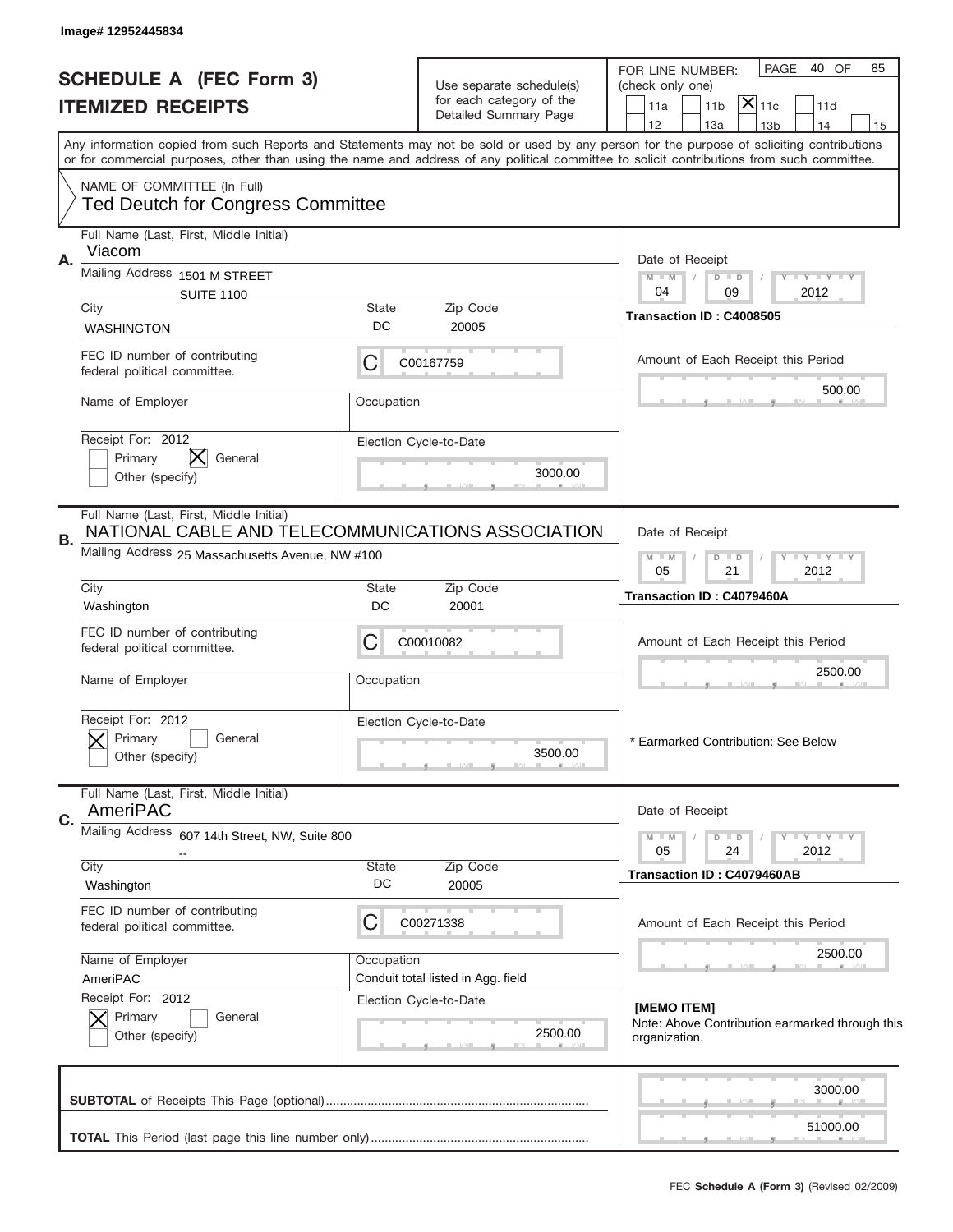| Image# 12952445835                                                                                                                                                                                                                                                                      |                                                                               |                                                                                                                                                                                    |
|-----------------------------------------------------------------------------------------------------------------------------------------------------------------------------------------------------------------------------------------------------------------------------------------|-------------------------------------------------------------------------------|------------------------------------------------------------------------------------------------------------------------------------------------------------------------------------|
| <b>SCHEDULE B (FEC Form 3)</b><br><b>ITEMIZED DISBURSEMENTS</b>                                                                                                                                                                                                                         | Use separate schedule(s)<br>for each category of the<br>Detailed Summary Page | 41<br>85<br>PAGE<br>OF<br>FOR LINE NUMBER:<br>(check only one)<br>$ \boldsymbol{\times} $<br>17<br>18<br>19a<br>19 <sub>b</sub><br>20a<br>20 <sub>b</sub><br>20 <sub>c</sub><br>21 |
| Any information copied from such Reports and Statements may not be sold or used by any person for the purpose of soliciting contributions<br>or for commercial purposes, other than using the name and address of any political committee to solicit contributions from such committee. |                                                                               |                                                                                                                                                                                    |
| NAME OF COMMITTEE (In Full)<br><b>Ted Deutch for Congress Committee</b>                                                                                                                                                                                                                 |                                                                               |                                                                                                                                                                                    |
| Full Name (Last, First, Middle Initial)<br><b>Advocacy Data</b><br>А.                                                                                                                                                                                                                   |                                                                               | Date of Disbursement                                                                                                                                                               |
| Mailing Address 1001 Connecticut Ave., NW<br><b>Suite 1015</b>                                                                                                                                                                                                                          |                                                                               | Y TY TY TY<br>$M - M$<br>$D$ $D$<br>2012<br>21<br>06                                                                                                                               |
| City<br>State                                                                                                                                                                                                                                                                           | Zip Code                                                                      | Amount of Each Disbursement this Period                                                                                                                                            |
| DC<br>Washington<br>Purpose of Disbursement<br>Email production                                                                                                                                                                                                                         | 20036                                                                         | 1425.72                                                                                                                                                                            |
| Candidate Name                                                                                                                                                                                                                                                                          | Category/<br>Type                                                             | <b>Transaction ID: D321648</b>                                                                                                                                                     |
| Disbursement For: 2012<br>Office Sought:<br>House<br>Primary<br>Senate<br>President<br>Other (specify)                                                                                                                                                                                  | General                                                                       |                                                                                                                                                                                    |
| District:<br>State:<br>Full Name (Last, First, Middle Initial)                                                                                                                                                                                                                          |                                                                               |                                                                                                                                                                                    |
| <b>American Political Signs</b><br><b>B.</b>                                                                                                                                                                                                                                            |                                                                               | Date of Disbursement<br>γ " γ " γ " γ<br>$M - M$<br>D<br>D                                                                                                                         |
| Mailing Address 2321 Pembroke Road                                                                                                                                                                                                                                                      | 2012<br>04<br>02                                                              |                                                                                                                                                                                    |
| City<br>State<br>FL.<br>Hollywood<br>Purpose of Disbursement                                                                                                                                                                                                                            | Zip Code<br>33020                                                             | Amount of Each Disbursement this Period<br>3460.00                                                                                                                                 |
| Printing<br>Candidate Name                                                                                                                                                                                                                                                              | Category/<br>Type                                                             | Transaction ID: D314380                                                                                                                                                            |
| Disbursement For:<br>Office Sought:<br>House<br>Primary<br>Senate<br>Other (specify)<br>President                                                                                                                                                                                       | 2012<br>General                                                               |                                                                                                                                                                                    |
| State:<br>District:                                                                                                                                                                                                                                                                     |                                                                               |                                                                                                                                                                                    |
| Full Name (Last, First, Middle Initial)<br>c. Andrew Campbell                                                                                                                                                                                                                           |                                                                               | Date of Disbursement                                                                                                                                                               |
| Mailing Address 1115 Sedgefield Rd                                                                                                                                                                                                                                                      |                                                                               | $\gamma$ $\gamma$ $\gamma$ $\gamma$ $\gamma$<br>M<br>${\mathbb M}$<br>D<br>$\mathsf D$<br>2012<br>06<br>29                                                                         |
| City<br><b>State</b>                                                                                                                                                                                                                                                                    | Zip Code                                                                      | Amount of Each Disbursement this Period                                                                                                                                            |
| Charlotte<br>NС<br>Purpose of Disbursement<br>Rent                                                                                                                                                                                                                                      | 28209                                                                         | 1350.00                                                                                                                                                                            |
| Candidate Name                                                                                                                                                                                                                                                                          | Category/<br>Type                                                             | Transaction ID : D322432                                                                                                                                                           |
| Office Sought:<br>Disbursement For: 2012<br>House<br>Primary<br>Senate<br>President<br>Other (specify)<br>State:<br>District:                                                                                                                                                           | General                                                                       |                                                                                                                                                                                    |
|                                                                                                                                                                                                                                                                                         |                                                                               | 6235.72                                                                                                                                                                            |
|                                                                                                                                                                                                                                                                                         |                                                                               |                                                                                                                                                                                    |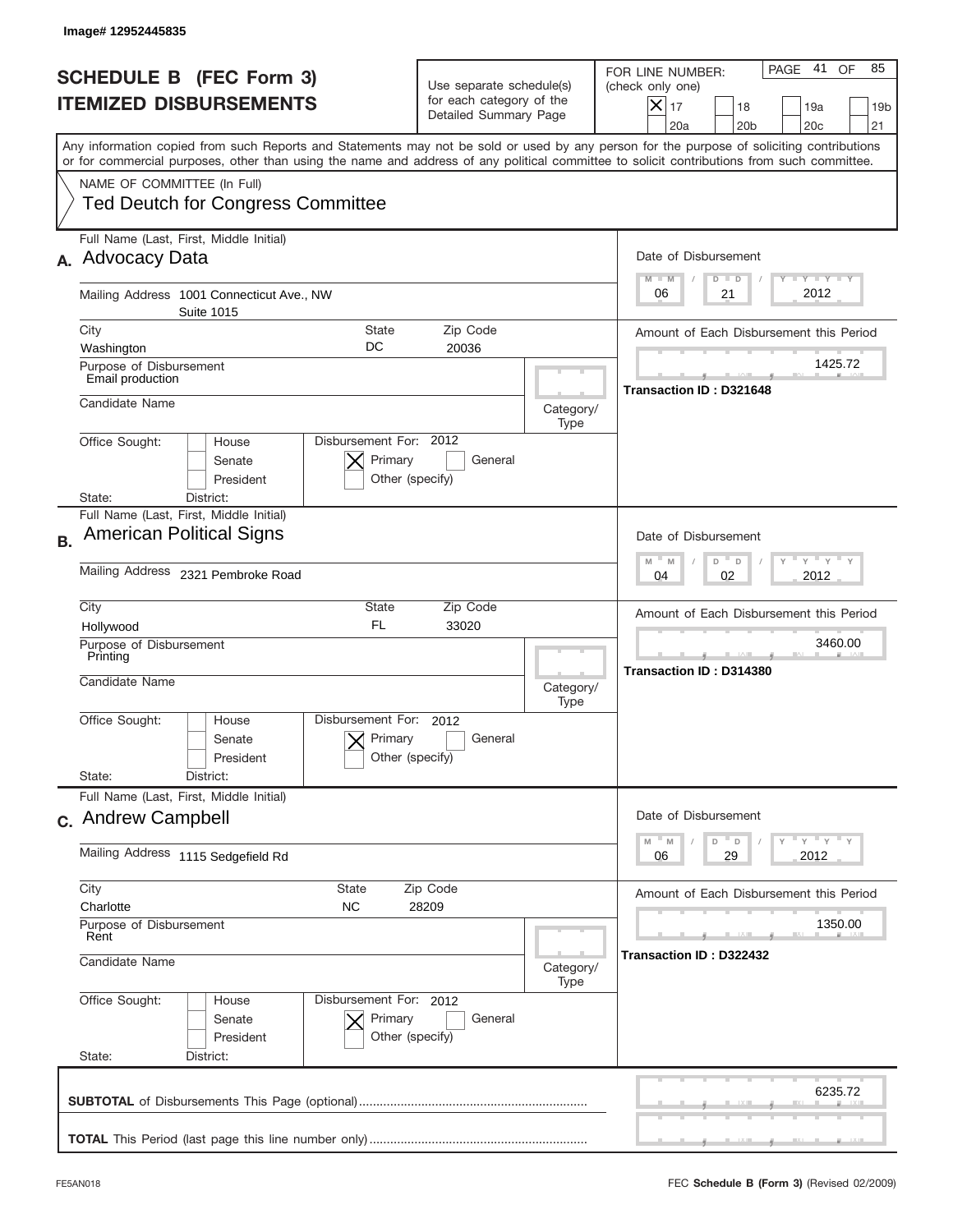| Image# 12952445836                                                                                                                                                                                                                                                                      |                                                                               |                                                                                                                                              |
|-----------------------------------------------------------------------------------------------------------------------------------------------------------------------------------------------------------------------------------------------------------------------------------------|-------------------------------------------------------------------------------|----------------------------------------------------------------------------------------------------------------------------------------------|
| <b>SCHEDULE B (FEC Form 3)</b><br><b>ITEMIZED DISBURSEMENTS</b>                                                                                                                                                                                                                         | Use separate schedule(s)<br>for each category of the<br>Detailed Summary Page | PAGE 42 OF<br>85<br>FOR LINE NUMBER:<br>(check only one)<br>$X _{17}$<br>18<br>19a<br>19 <sub>b</sub><br>20a<br>20 <sub>b</sub><br>20c<br>21 |
| Any information copied from such Reports and Statements may not be sold or used by any person for the purpose of soliciting contributions<br>or for commercial purposes, other than using the name and address of any political committee to solicit contributions from such committee. |                                                                               |                                                                                                                                              |
| NAME OF COMMITTEE (In Full)<br><b>Ted Deutch for Congress Committee</b>                                                                                                                                                                                                                 |                                                                               |                                                                                                                                              |
| Full Name (Last, First, Middle Initial)<br>Coral Springs Museum of Art                                                                                                                                                                                                                  |                                                                               | Date of Disbursement<br>Y FY FY FY                                                                                                           |
| Mailing Address 2855 Coral Springs Dr                                                                                                                                                                                                                                                   |                                                                               | $M - M$<br>$D$ $D$<br>2012<br>04<br>16                                                                                                       |
| City<br><b>State</b><br>FL<br>Pompano Beach                                                                                                                                                                                                                                             | Zip Code<br>33065                                                             | Amount of Each Disbursement this Period                                                                                                      |
| Purpose of Disbursement<br><b>Event Tickets</b>                                                                                                                                                                                                                                         |                                                                               | 75.00<br>Transaction ID: D324457                                                                                                             |
| Candidate Name                                                                                                                                                                                                                                                                          | Category/<br>Type                                                             |                                                                                                                                              |
| Disbursement For: 2012<br>Office Sought:<br>House<br>Primary<br>Senate<br>President<br>Other (specify)                                                                                                                                                                                  | General                                                                       |                                                                                                                                              |
| District:<br>State:<br>Full Name (Last, First, Middle Initial)                                                                                                                                                                                                                          |                                                                               |                                                                                                                                              |
| <b>Dynamic Strategies</b><br><b>B.</b>                                                                                                                                                                                                                                                  |                                                                               | Date of Disbursement<br>$\cdots$ $\gamma$ $\cdots$ $\gamma$ $\cdots$ $\gamma$<br>$M - M$<br>D<br>$\mathsf D$                                 |
| Mailing Address 1637 NW 100th Drive                                                                                                                                                                                                                                                     |                                                                               | 27<br>2012<br>04                                                                                                                             |
| City<br>State<br>FL.<br><b>Coral Springs</b>                                                                                                                                                                                                                                            | Zip Code<br>33071                                                             | Amount of Each Disbursement this Period                                                                                                      |
| Purpose of Disbursement<br>Printing<br>Candidate Name                                                                                                                                                                                                                                   | Category/<br>Type                                                             | 22712.00<br><b>Transaction ID: D314427</b>                                                                                                   |
| Disbursement For:<br>Office Sought:<br>House<br>Primary<br>Senate<br>Other (specify)<br>President                                                                                                                                                                                       | 2012<br>General                                                               |                                                                                                                                              |
| State:<br>District:<br>Full Name (Last, First, Middle Initial)                                                                                                                                                                                                                          |                                                                               |                                                                                                                                              |
| c. Element Capital Mgmt. LLC                                                                                                                                                                                                                                                            |                                                                               | Date of Disbursement<br>$=\frac{1}{\gamma}+\frac{1}{\gamma}+\frac{1}{\gamma}+\frac{1}{\gamma}$<br>M<br>D<br>M<br>D                           |
| Mailing Address 600 Lexington Avenue, 34th Floor                                                                                                                                                                                                                                        |                                                                               | 03<br>2012<br>04                                                                                                                             |
| City<br><b>State</b><br>New York<br>NY.                                                                                                                                                                                                                                                 | Zip Code<br>10022                                                             | Amount of Each Disbursement this Period                                                                                                      |
| Purpose of Disbursement<br>Event Room Rental, Catering<br>Candidate Name                                                                                                                                                                                                                | Category/                                                                     | 305.09<br>Transaction ID: D312016                                                                                                            |
| Office Sought:<br>Disbursement For: 2012<br>House                                                                                                                                                                                                                                       | Type                                                                          |                                                                                                                                              |
| Primary<br>Senate<br>President<br>Other (specify)<br>State:<br>District:                                                                                                                                                                                                                | General                                                                       |                                                                                                                                              |
|                                                                                                                                                                                                                                                                                         |                                                                               | 23092.09                                                                                                                                     |
|                                                                                                                                                                                                                                                                                         |                                                                               |                                                                                                                                              |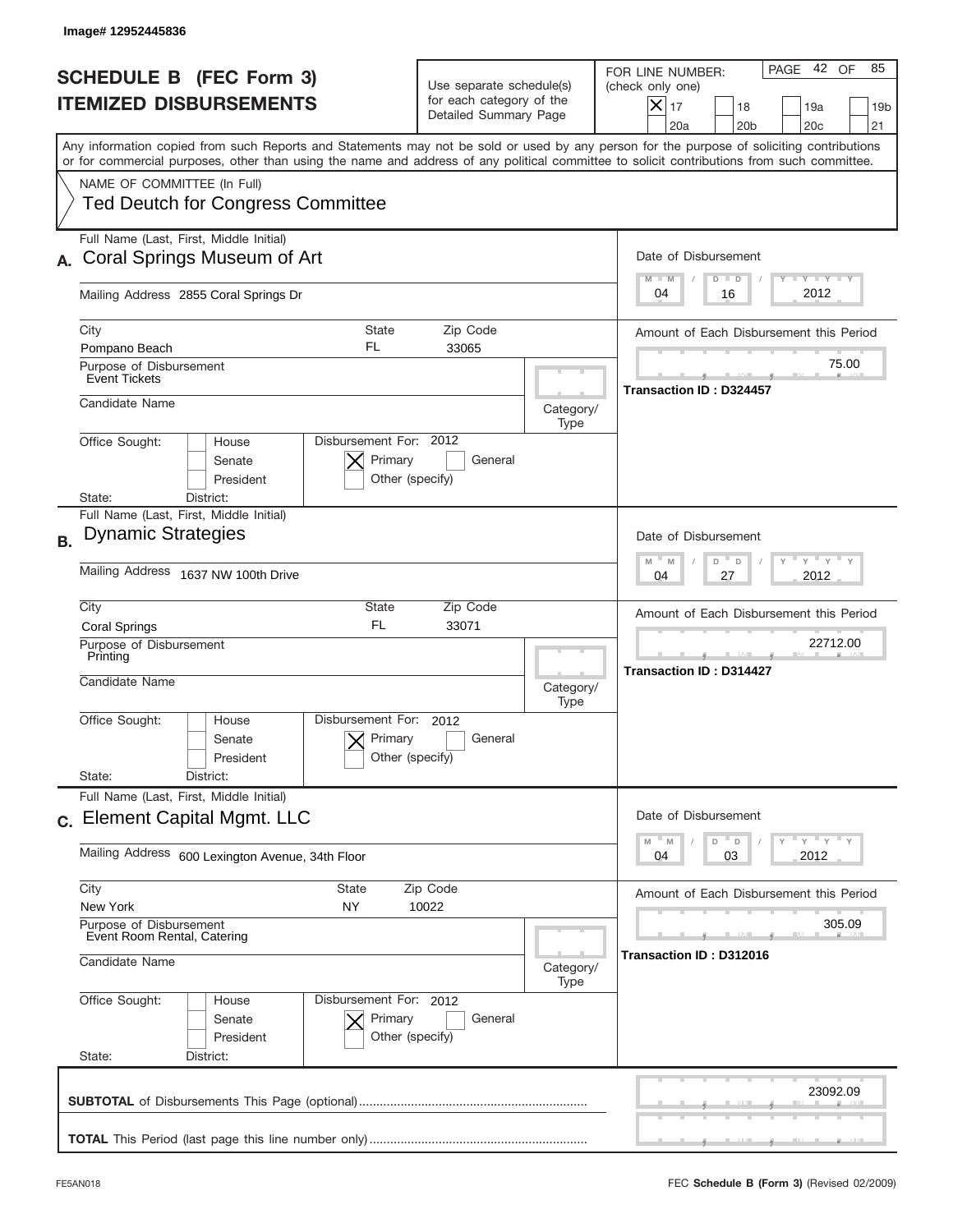|                                                                 | Image# 12952445837                                                                                                                                                                                                                                                                      |                                                                                                     |                   |                                                                                                                                                                  |
|-----------------------------------------------------------------|-----------------------------------------------------------------------------------------------------------------------------------------------------------------------------------------------------------------------------------------------------------------------------------------|-----------------------------------------------------------------------------------------------------|-------------------|------------------------------------------------------------------------------------------------------------------------------------------------------------------|
| <b>SCHEDULE B (FEC Form 3)</b><br><b>ITEMIZED DISBURSEMENTS</b> |                                                                                                                                                                                                                                                                                         | Use separate schedule(s)<br>for each category of the<br>Detailed Summary Page                       |                   | PAGE 43<br>OF<br>85<br>FOR LINE NUMBER:<br>(check only one)<br>$\times$<br>17<br>18<br>19a<br>19 <sub>b</sub><br>21<br>20a<br>20 <sub>b</sub><br>20 <sub>c</sub> |
|                                                                 | Any information copied from such Reports and Statements may not be sold or used by any person for the purpose of soliciting contributions<br>or for commercial purposes, other than using the name and address of any political committee to solicit contributions from such committee. |                                                                                                     |                   |                                                                                                                                                                  |
|                                                                 | NAME OF COMMITTEE (In Full)<br><b>Ted Deutch for Congress Committee</b>                                                                                                                                                                                                                 |                                                                                                     |                   |                                                                                                                                                                  |
| А.                                                              | Full Name (Last, First, Middle Initial)<br><b>EMPS</b>                                                                                                                                                                                                                                  |                                                                                                     |                   | Date of Disbursement<br>$T - Y$ $T - Y$<br>$M - M$<br>$D$ $D$                                                                                                    |
|                                                                 | Mailing Address PO Box 407067                                                                                                                                                                                                                                                           |                                                                                                     |                   | 2012<br>03<br>04                                                                                                                                                 |
|                                                                 | City<br>State<br>FL<br>Fort Lauderdale                                                                                                                                                                                                                                                  | Zip Code<br>33340-7066                                                                              |                   | Amount of Each Disbursement this Period                                                                                                                          |
|                                                                 | Purpose of Disbursement<br>Merchant Fees                                                                                                                                                                                                                                                |                                                                                                     |                   | 2973.47<br>Transaction ID: D324460                                                                                                                               |
|                                                                 | Candidate Name                                                                                                                                                                                                                                                                          |                                                                                                     | Category/<br>Type |                                                                                                                                                                  |
|                                                                 | Disbursement For: 2012<br>Office Sought:<br>House<br>Primary<br>Senate<br>President<br>District:<br>State:                                                                                                                                                                              | General<br>Other (specify)                                                                          |                   |                                                                                                                                                                  |
| <b>B.</b>                                                       | Full Name (Last, First, Middle Initial)<br><b>EMPS</b>                                                                                                                                                                                                                                  |                                                                                                     |                   | Date of Disbursement                                                                                                                                             |
|                                                                 | Mailing Address PO Box 407067                                                                                                                                                                                                                                                           | $\cdots$ $\gamma$ $\cdots$ $\gamma$ $\cdots$ $\gamma$<br>$M - M$<br>D<br>$\Box$<br>2012<br>05<br>03 |                   |                                                                                                                                                                  |
|                                                                 | City<br>State<br><b>FL</b><br><b>Fort Lauderdale</b>                                                                                                                                                                                                                                    | Zip Code<br>33340-7066                                                                              |                   | Amount of Each Disbursement this Period                                                                                                                          |
|                                                                 | Purpose of Disbursement<br>Merchant Fees<br>Candidate Name                                                                                                                                                                                                                              |                                                                                                     |                   | 1484.35<br><b>Transaction ID: D324461</b>                                                                                                                        |
|                                                                 | Disbursement For: 2012<br>Office Sought:<br>House<br>Primary<br>Senate<br>President                                                                                                                                                                                                     | General<br>Other (specify)                                                                          | Type              |                                                                                                                                                                  |
|                                                                 | State:<br>District:<br>Full Name (Last, First, Middle Initial)                                                                                                                                                                                                                          |                                                                                                     |                   |                                                                                                                                                                  |
|                                                                 | c. EMPS<br>Mailing Address PO Box 407067                                                                                                                                                                                                                                                |                                                                                                     |                   | Date of Disbursement<br>$=\frac{1}{\gamma}+\frac{1}{\gamma}+\frac{1}{\gamma}+\frac{1}{\gamma}$<br>$- M$<br>M<br>D<br>D<br>2012<br>06<br>04                       |
|                                                                 | City<br>State                                                                                                                                                                                                                                                                           | Zip Code                                                                                            |                   |                                                                                                                                                                  |
|                                                                 | Fort Lauderdale<br>FL                                                                                                                                                                                                                                                                   | 33340-7066                                                                                          |                   | Amount of Each Disbursement this Period                                                                                                                          |
|                                                                 | Purpose of Disbursement<br>Merchant Fees<br>Candidate Name<br>Category/                                                                                                                                                                                                                 |                                                                                                     |                   | 347.90<br>Transaction ID: D324456                                                                                                                                |
|                                                                 | Office Sought:<br>Disbursement For: 2012<br>House<br>Senate<br>Primary<br>President<br>State:<br>District:                                                                                                                                                                              | General<br>Other (specify)                                                                          | Type              |                                                                                                                                                                  |
|                                                                 |                                                                                                                                                                                                                                                                                         |                                                                                                     |                   | 4805.72                                                                                                                                                          |
|                                                                 |                                                                                                                                                                                                                                                                                         |                                                                                                     |                   |                                                                                                                                                                  |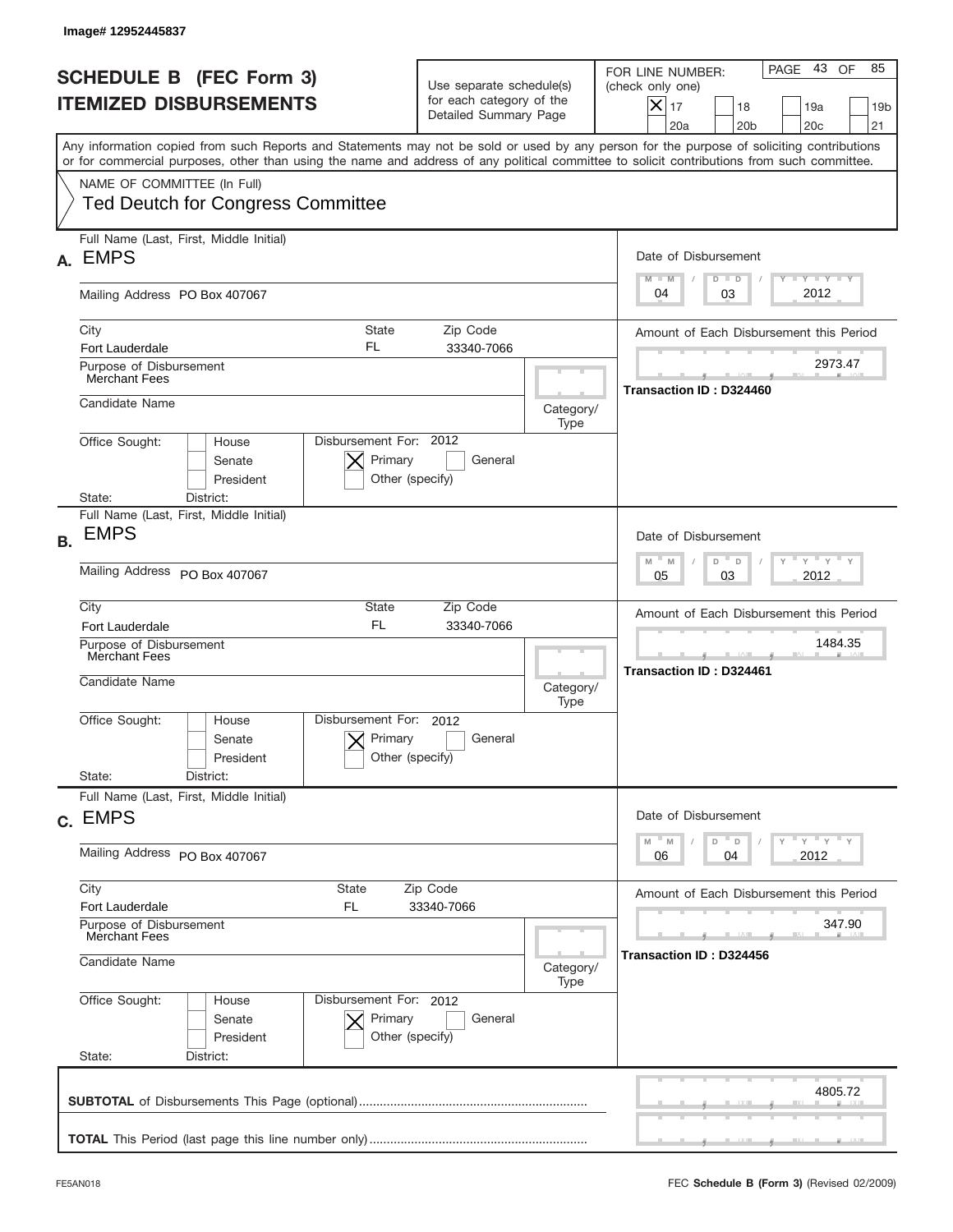|                | Image# 12952445838                                                                                                                                                                                                                                                                      |                                                                               |                   |                                                                                                                                                                  |  |
|----------------|-----------------------------------------------------------------------------------------------------------------------------------------------------------------------------------------------------------------------------------------------------------------------------------------|-------------------------------------------------------------------------------|-------------------|------------------------------------------------------------------------------------------------------------------------------------------------------------------|--|
|                | <b>SCHEDULE B (FEC Form 3)</b><br><b>ITEMIZED DISBURSEMENTS</b>                                                                                                                                                                                                                         | Use separate schedule(s)<br>for each category of the<br>Detailed Summary Page |                   | PAGE 44<br>85<br>OF<br>FOR LINE NUMBER:<br>(check only one)<br>$\times$<br>17<br>18<br>19a<br>19 <sub>b</sub><br>20a<br>20 <sub>b</sub><br>20 <sub>c</sub><br>21 |  |
|                | Any information copied from such Reports and Statements may not be sold or used by any person for the purpose of soliciting contributions<br>or for commercial purposes, other than using the name and address of any political committee to solicit contributions from such committee. |                                                                               |                   |                                                                                                                                                                  |  |
|                | NAME OF COMMITTEE (In Full)<br><b>Ted Deutch for Congress Committee</b>                                                                                                                                                                                                                 |                                                                               |                   |                                                                                                                                                                  |  |
|                | Full Name (Last, First, Middle Initial)<br><b>Florida Atlantic University</b>                                                                                                                                                                                                           |                                                                               |                   | Date of Disbursement<br>$T - Y$ $T - Y$<br>$M - M$<br>$D$ $D$                                                                                                    |  |
|                | Mailing Address 777 Glades Rd                                                                                                                                                                                                                                                           |                                                                               |                   | 2012<br>04<br>06                                                                                                                                                 |  |
|                | City<br><b>State</b><br>FL<br>Boca Raton                                                                                                                                                                                                                                                | Zip Code<br>33431                                                             |                   | Amount of Each Disbursement this Period                                                                                                                          |  |
|                | Purpose of Disbursement<br>Event Tickets                                                                                                                                                                                                                                                |                                                                               |                   | 180.00<br>Transaction ID: D321308                                                                                                                                |  |
|                | Candidate Name                                                                                                                                                                                                                                                                          |                                                                               | Category/<br>Type |                                                                                                                                                                  |  |
|                | Disbursement For: 2012<br>Office Sought:<br>House<br>Primary<br>Senate<br>Other (specify)<br>President<br>District:<br>State:                                                                                                                                                           | General                                                                       |                   |                                                                                                                                                                  |  |
| <b>B.</b>      | Full Name (Last, First, Middle Initial)<br><b>Florida Fishing Academy</b>                                                                                                                                                                                                               |                                                                               |                   | Date of Disbursement                                                                                                                                             |  |
|                | Mailing Address 7067 Peninsula Court                                                                                                                                                                                                                                                    |                                                                               |                   | ≡ γ ≡ γ =<br>$M - M$<br>D<br>$\Box$<br>2012<br>04<br>17                                                                                                          |  |
|                | City<br><b>State</b><br><b>FL</b><br>Lake Worth                                                                                                                                                                                                                                         | Zip Code<br>33467                                                             |                   | Amount of Each Disbursement this Period                                                                                                                          |  |
|                | Purpose of Disbursement<br>Event Ticket<br>Candidate Name                                                                                                                                                                                                                               |                                                                               | Category/<br>Type | 300.00<br><b>Transaction ID: D324479</b>                                                                                                                         |  |
|                | Disbursement For: 2012<br>Office Sought:<br>House<br>Primary<br>Senate<br>Other (specify)<br>President                                                                                                                                                                                  | General                                                                       |                   |                                                                                                                                                                  |  |
|                | State:<br>District:<br>Full Name (Last, First, Middle Initial)                                                                                                                                                                                                                          |                                                                               |                   |                                                                                                                                                                  |  |
|                | c. Forum Club of the Palm Beachs                                                                                                                                                                                                                                                        |                                                                               |                   | Date of Disbursement<br>≡ γ ≡ γ ≡ γ<br>$- M$                                                                                                                     |  |
|                | Mailing Address PO Box 16957                                                                                                                                                                                                                                                            |                                                                               |                   | D<br>M<br>D<br>2012<br>04<br>27                                                                                                                                  |  |
|                | City<br>State<br>Zip Code<br>West Palm Beach<br>FL<br>33416                                                                                                                                                                                                                             |                                                                               |                   | Amount of Each Disbursement this Period                                                                                                                          |  |
|                | Purpose of Disbursement<br><b>Event Tickets</b>                                                                                                                                                                                                                                         |                                                                               |                   | 350.00                                                                                                                                                           |  |
| Candidate Name |                                                                                                                                                                                                                                                                                         |                                                                               | Category/<br>Type | Transaction ID: D324463                                                                                                                                          |  |
|                | Office Sought:<br>Disbursement For: 2012<br>House<br>Primary<br>Senate<br>President<br>Other (specify)<br>State:<br>District:                                                                                                                                                           | General                                                                       |                   |                                                                                                                                                                  |  |
|                |                                                                                                                                                                                                                                                                                         |                                                                               |                   | 830.00                                                                                                                                                           |  |
|                |                                                                                                                                                                                                                                                                                         |                                                                               |                   |                                                                                                                                                                  |  |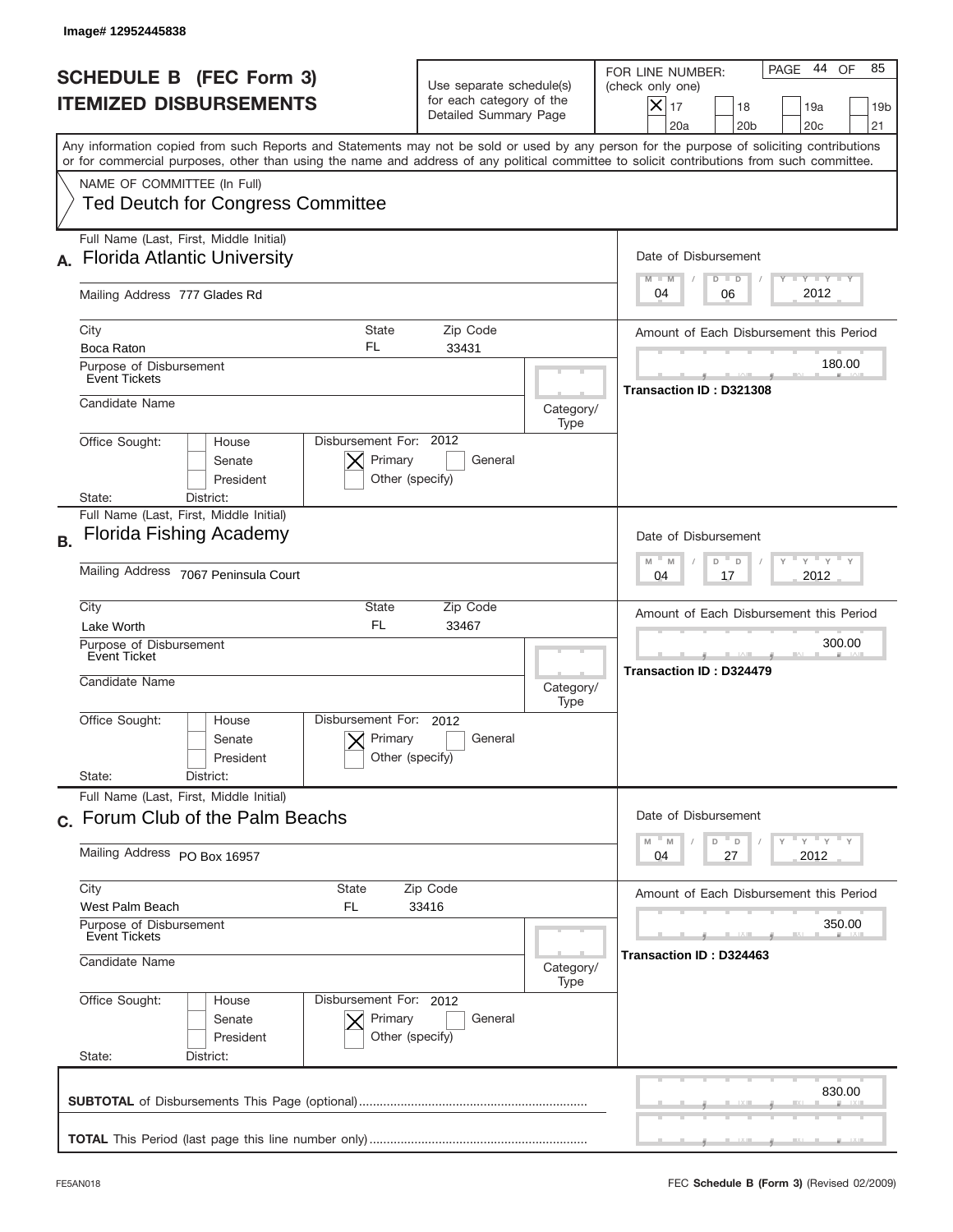|                | Image#12952445839                                                                                                                                                                                                                                                                       |                                                                                       |                   |                                                                                                                                                             |
|----------------|-----------------------------------------------------------------------------------------------------------------------------------------------------------------------------------------------------------------------------------------------------------------------------------------|---------------------------------------------------------------------------------------|-------------------|-------------------------------------------------------------------------------------------------------------------------------------------------------------|
|                | <b>SCHEDULE B (FEC Form 3)</b><br><b>ITEMIZED DISBURSEMENTS</b>                                                                                                                                                                                                                         | Use separate schedule(s)<br>for each category of the<br>Detailed Summary Page         |                   | 45 OF<br>85<br>PAGE<br>FOR LINE NUMBER:<br>(check only one)<br>$X _{17}$<br>18<br>19a<br>19 <sub>b</sub><br>20a<br>20 <sub>b</sub><br>20 <sub>c</sub><br>21 |
|                | Any information copied from such Reports and Statements may not be sold or used by any person for the purpose of soliciting contributions<br>or for commercial purposes, other than using the name and address of any political committee to solicit contributions from such committee. |                                                                                       |                   |                                                                                                                                                             |
|                | NAME OF COMMITTEE (In Full)<br><b>Ted Deutch for Congress Committee</b>                                                                                                                                                                                                                 |                                                                                       |                   |                                                                                                                                                             |
|                | Full Name (Last, First, Middle Initial)<br><b>Felicia R Goldstein</b>                                                                                                                                                                                                                   |                                                                                       |                   | Date of Disbursement                                                                                                                                        |
|                | Mailing Address 10921 Haydn Dr                                                                                                                                                                                                                                                          |                                                                                       |                   | Y TY TY TY<br>$D$ $D$<br>$M - M$<br>2012<br>20<br>04                                                                                                        |
|                | City<br><b>State</b>                                                                                                                                                                                                                                                                    | Zip Code                                                                              |                   | Amount of Each Disbursement this Period                                                                                                                     |
|                | FL<br>Boca Raton<br>Purpose of Disbursement                                                                                                                                                                                                                                             | 33431                                                                                 |                   | 184.32                                                                                                                                                      |
|                | Cell Phone Reimbursement                                                                                                                                                                                                                                                                |                                                                                       |                   | Transaction ID: D324462                                                                                                                                     |
|                | Candidate Name                                                                                                                                                                                                                                                                          |                                                                                       | Category/<br>Type |                                                                                                                                                             |
|                | Disbursement For: 2012<br>Office Sought:<br>House<br>Primary<br>Senate<br>President<br>Other (specify)                                                                                                                                                                                  | General                                                                               |                   |                                                                                                                                                             |
|                | State:<br>District:<br>Full Name (Last, First, Middle Initial)                                                                                                                                                                                                                          |                                                                                       |                   |                                                                                                                                                             |
| <b>B.</b>      | <b>Felicia R Goldstein</b>                                                                                                                                                                                                                                                              |                                                                                       |                   | Date of Disbursement                                                                                                                                        |
|                | Mailing Address 10921 Haydn Dr                                                                                                                                                                                                                                                          | $\cdots$ $\gamma$ $\cdots$ $\gamma$ $\cdots$<br>$M - M$<br>D<br>D<br>2012<br>06<br>19 |                   |                                                                                                                                                             |
|                | City<br>State<br><b>FL</b>                                                                                                                                                                                                                                                              | Zip Code                                                                              |                   | Amount of Each Disbursement this Period                                                                                                                     |
|                | 33431<br>Boca Raton<br>Purpose of Disbursement<br>Cell Phone Reimbursement                                                                                                                                                                                                              |                                                                                       |                   | 217.77                                                                                                                                                      |
|                | Candidate Name                                                                                                                                                                                                                                                                          |                                                                                       | Category/<br>Type | <b>Transaction ID: D321646</b>                                                                                                                              |
|                | Disbursement For:<br>Office Sought:<br>House<br>Primary<br>Senate<br>Other (specify)<br>President                                                                                                                                                                                       | 2012<br>General                                                                       |                   |                                                                                                                                                             |
|                | State:<br>District:<br>Full Name (Last, First, Middle Initial)                                                                                                                                                                                                                          |                                                                                       |                   |                                                                                                                                                             |
|                | c. Felicia R Goldstein                                                                                                                                                                                                                                                                  |                                                                                       |                   | Date of Disbursement                                                                                                                                        |
|                | Mailing Address 10921 Haydn Dr                                                                                                                                                                                                                                                          |                                                                                       |                   | γ <sup>=</sup> γ <sup>=</sup> γ <sup>=</sup> γ<br>$\mathbb M$<br>M<br>D<br>D<br>2012<br>06<br>27                                                            |
|                | City<br>State                                                                                                                                                                                                                                                                           | Zip Code                                                                              |                   | Amount of Each Disbursement this Period                                                                                                                     |
|                | Boca Raton<br>FL<br>Purpose of Disbursement<br>Cell Phone Reimbursement                                                                                                                                                                                                                 | 33431                                                                                 |                   | 205.76                                                                                                                                                      |
| Candidate Name |                                                                                                                                                                                                                                                                                         |                                                                                       | Category/<br>Type | Transaction ID : D321723                                                                                                                                    |
|                | Office Sought:<br>Disbursement For: 2012<br>House<br>Senate<br>Primary<br>President<br>Other (specify)                                                                                                                                                                                  | General                                                                               |                   |                                                                                                                                                             |
|                | State:<br>District:                                                                                                                                                                                                                                                                     |                                                                                       |                   |                                                                                                                                                             |
|                |                                                                                                                                                                                                                                                                                         |                                                                                       |                   | 607.85                                                                                                                                                      |
|                |                                                                                                                                                                                                                                                                                         |                                                                                       |                   |                                                                                                                                                             |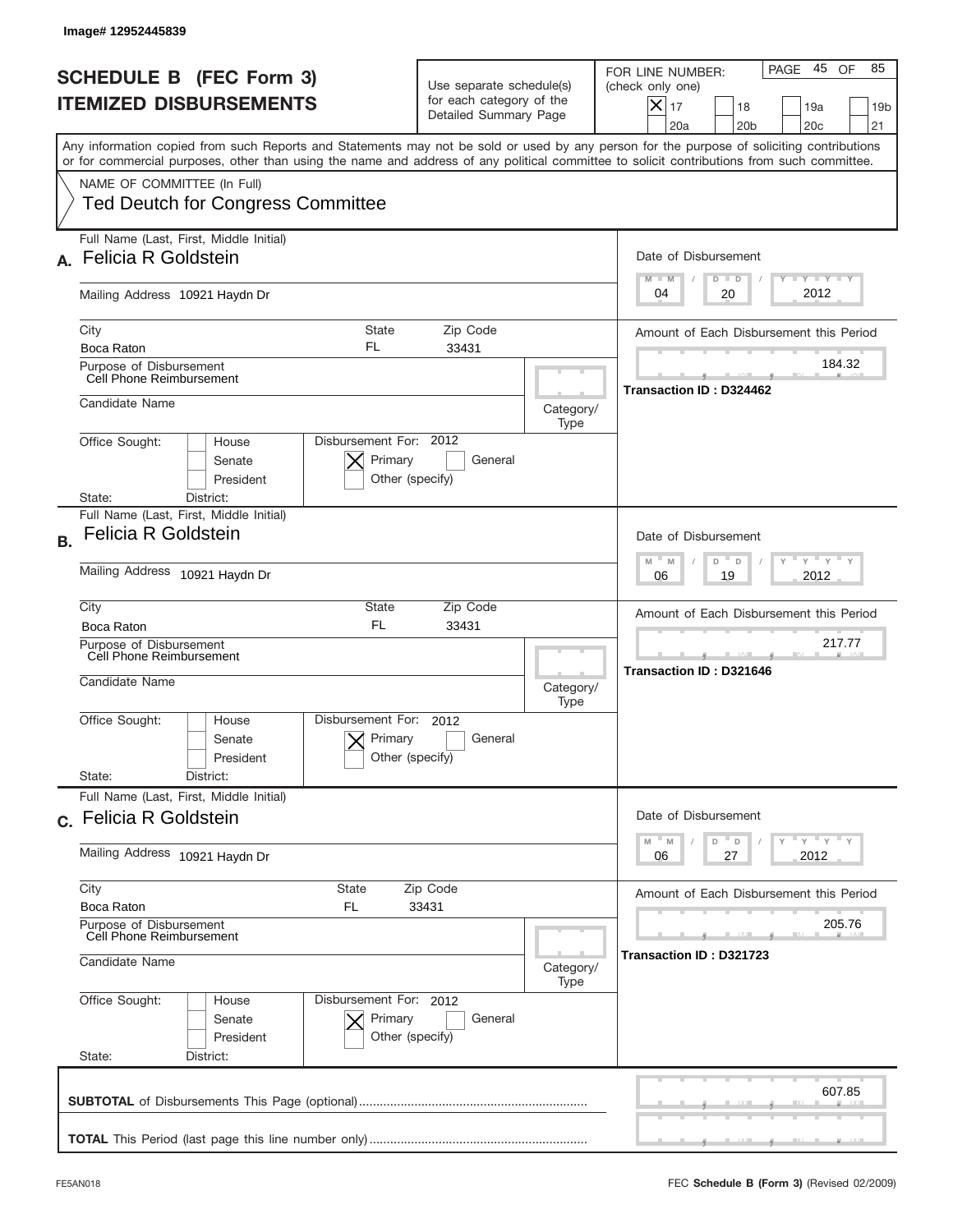|                | Image# 12952445840                                                                                                                                                                                                                                                                      |                                                                               |                   |                                                                                                                                                                     |
|----------------|-----------------------------------------------------------------------------------------------------------------------------------------------------------------------------------------------------------------------------------------------------------------------------------------|-------------------------------------------------------------------------------|-------------------|---------------------------------------------------------------------------------------------------------------------------------------------------------------------|
|                | <b>SCHEDULE B (FEC Form 3)</b><br><b>ITEMIZED DISBURSEMENTS</b>                                                                                                                                                                                                                         | Use separate schedule(s)<br>for each category of the<br>Detailed Summary Page |                   | 46<br>85<br>PAGE<br>OF<br>FOR LINE NUMBER:<br>(check only one)<br>$\times$<br>17<br>18<br>19a<br>19 <sub>b</sub><br>20a<br>20 <sub>b</sub><br>20 <sub>c</sub><br>21 |
|                | Any information copied from such Reports and Statements may not be sold or used by any person for the purpose of soliciting contributions<br>or for commercial purposes, other than using the name and address of any political committee to solicit contributions from such committee. |                                                                               |                   |                                                                                                                                                                     |
|                | NAME OF COMMITTEE (In Full)<br><b>Ted Deutch for Congress Committee</b>                                                                                                                                                                                                                 |                                                                               |                   |                                                                                                                                                                     |
|                | Full Name (Last, First, Middle Initial)<br><b>Felicia R Goldstein</b>                                                                                                                                                                                                                   |                                                                               |                   | Date of Disbursement<br>$T - Y$ $T - Y$<br>$M - M$<br>$D$ $D$                                                                                                       |
|                | Mailing Address 10921 Haydn Dr                                                                                                                                                                                                                                                          |                                                                               |                   | 2012<br>30<br>04                                                                                                                                                    |
|                | City<br><b>State</b><br><b>FL</b><br><b>Boca Raton</b>                                                                                                                                                                                                                                  | Zip Code<br>33431                                                             |                   | Amount of Each Disbursement this Period                                                                                                                             |
|                | Purpose of Disbursement<br>Cell Phone Reimbursement                                                                                                                                                                                                                                     |                                                                               |                   | 205.75                                                                                                                                                              |
|                | Candidate Name                                                                                                                                                                                                                                                                          |                                                                               | Category/<br>Type | <b>Transaction ID: D320524</b>                                                                                                                                      |
|                | Disbursement For: 2012<br>Office Sought:<br>House<br>Primary<br>Senate<br>President<br>Other (specify)                                                                                                                                                                                  | General                                                                       |                   |                                                                                                                                                                     |
|                | State:<br>District:<br>Full Name (Last, First, Middle Initial)                                                                                                                                                                                                                          |                                                                               |                   |                                                                                                                                                                     |
| <b>B.</b>      | <b>Felicia R Goldstein</b>                                                                                                                                                                                                                                                              |                                                                               |                   | Date of Disbursement                                                                                                                                                |
|                | Mailing Address 10921 Haydn Dr                                                                                                                                                                                                                                                          |                                                                               |                   | $M - M$<br>≡ γ ≡ γ ≡<br>D<br>D<br>2012<br>06<br>29                                                                                                                  |
|                | City<br>State<br>FL.<br>Boca Raton                                                                                                                                                                                                                                                      | Zip Code<br>33431                                                             |                   | Amount of Each Disbursement this Period                                                                                                                             |
|                | Purpose of Disbursement<br>Payroll                                                                                                                                                                                                                                                      |                                                                               |                   | 2046.87<br>Transaction ID: D322938                                                                                                                                  |
|                | Candidate Name                                                                                                                                                                                                                                                                          |                                                                               | Category/<br>Type |                                                                                                                                                                     |
|                | Disbursement For: 2012<br>Office Sought:<br>House<br>Primary<br>Senate<br>Other (specify)<br>President                                                                                                                                                                                  | General                                                                       |                   |                                                                                                                                                                     |
|                | State:<br>District:<br>Full Name (Last, First, Middle Initial)                                                                                                                                                                                                                          |                                                                               |                   |                                                                                                                                                                     |
|                | c. Felicia R Goldstein                                                                                                                                                                                                                                                                  |                                                                               |                   | Date of Disbursement                                                                                                                                                |
|                | Mailing Address 10921 Haydn Dr                                                                                                                                                                                                                                                          |                                                                               |                   | $-M$<br>≡ γ ≡ γ ≡ γ<br>M<br>D<br>D<br>2012<br>05<br>31                                                                                                              |
|                | City<br>State<br>Boca Raton<br>FL.                                                                                                                                                                                                                                                      | Zip Code<br>33431                                                             |                   | Amount of Each Disbursement this Period                                                                                                                             |
|                | Purpose of Disbursement<br>Payroll                                                                                                                                                                                                                                                      |                                                                               |                   | 2046.87                                                                                                                                                             |
| Candidate Name |                                                                                                                                                                                                                                                                                         |                                                                               | Category/<br>Type | Transaction ID: D322951                                                                                                                                             |
|                | Office Sought:<br>Disbursement For: 2012<br>House<br>Senate<br>Primary<br>President<br>Other (specify)<br>State:<br>District:                                                                                                                                                           | General                                                                       |                   |                                                                                                                                                                     |
|                |                                                                                                                                                                                                                                                                                         |                                                                               |                   |                                                                                                                                                                     |
|                |                                                                                                                                                                                                                                                                                         |                                                                               |                   | 4299.49                                                                                                                                                             |
|                |                                                                                                                                                                                                                                                                                         |                                                                               |                   |                                                                                                                                                                     |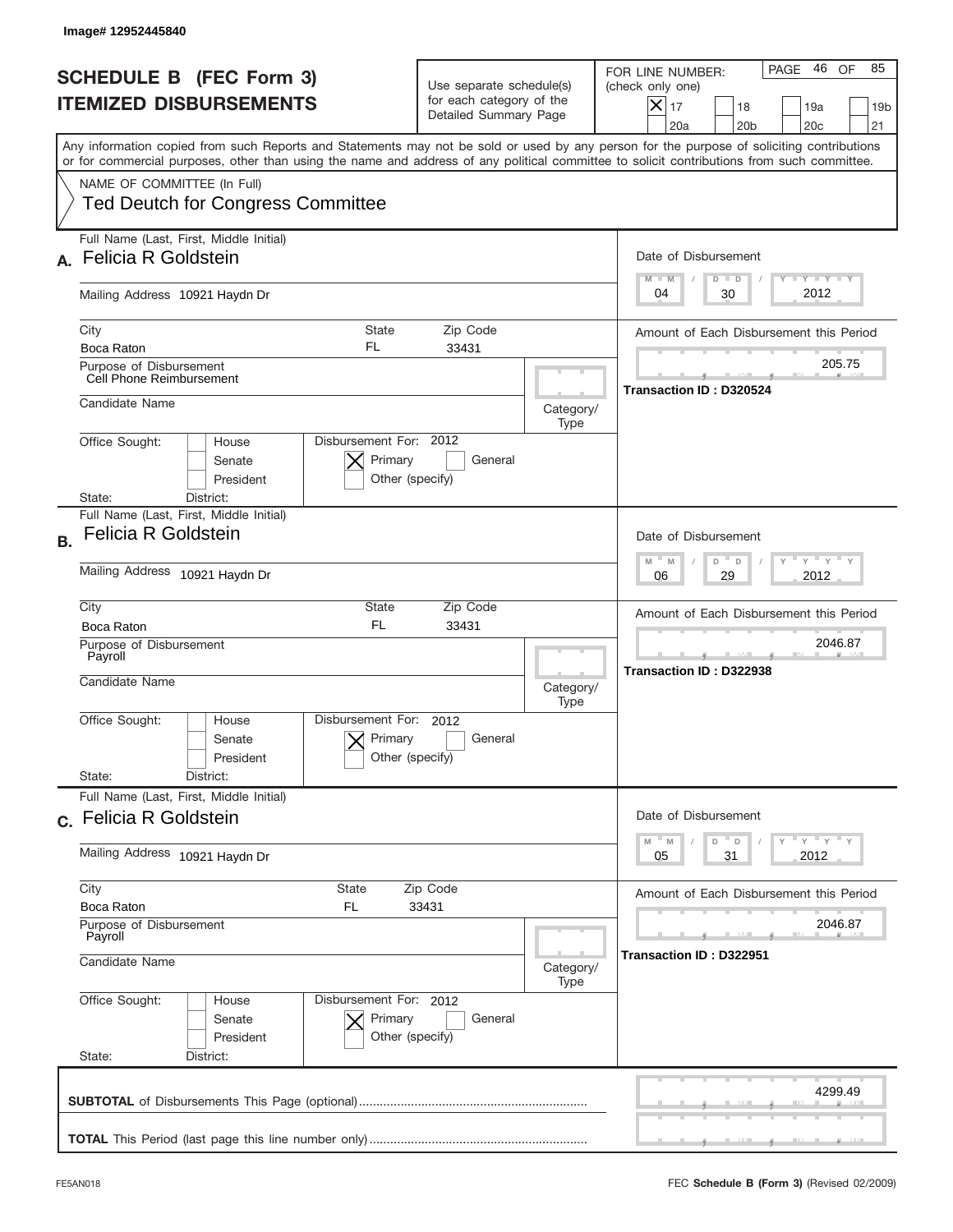|                                                                                            | Image# 12952445841                                                                                                                                                                                                                                                                      |                                                                               |                   |                                                                                                                                                                  |
|--------------------------------------------------------------------------------------------|-----------------------------------------------------------------------------------------------------------------------------------------------------------------------------------------------------------------------------------------------------------------------------------------|-------------------------------------------------------------------------------|-------------------|------------------------------------------------------------------------------------------------------------------------------------------------------------------|
| <b>SCHEDULE B (FEC Form 3)</b><br><b>ITEMIZED DISBURSEMENTS</b>                            |                                                                                                                                                                                                                                                                                         | Use separate schedule(s)<br>for each category of the<br>Detailed Summary Page |                   | PAGE 47<br>OF<br>85<br>FOR LINE NUMBER:<br>(check only one)<br>$\times$<br>17<br>18<br>19a<br>19 <sub>b</sub><br>20a<br>20 <sub>b</sub><br>20 <sub>c</sub><br>21 |
|                                                                                            | Any information copied from such Reports and Statements may not be sold or used by any person for the purpose of soliciting contributions<br>or for commercial purposes, other than using the name and address of any political committee to solicit contributions from such committee. |                                                                               |                   |                                                                                                                                                                  |
|                                                                                            | NAME OF COMMITTEE (In Full)<br><b>Ted Deutch for Congress Committee</b>                                                                                                                                                                                                                 |                                                                               |                   |                                                                                                                                                                  |
|                                                                                            | Full Name (Last, First, Middle Initial)<br><b>Felicia R Goldstein</b>                                                                                                                                                                                                                   |                                                                               |                   | Date of Disbursement<br>$T - Y$ $T - Y$<br>$M - M$<br>$D$ $D$                                                                                                    |
|                                                                                            | Mailing Address 10921 Haydn Dr                                                                                                                                                                                                                                                          |                                                                               |                   | 2012<br>30<br>04                                                                                                                                                 |
|                                                                                            | City<br><b>State</b><br>FL<br>Boca Raton                                                                                                                                                                                                                                                | Zip Code<br>33431                                                             |                   | Amount of Each Disbursement this Period                                                                                                                          |
|                                                                                            | Purpose of Disbursement<br>Payroll                                                                                                                                                                                                                                                      |                                                                               |                   | 2046.87<br>Transaction ID: D322958                                                                                                                               |
|                                                                                            | Candidate Name                                                                                                                                                                                                                                                                          |                                                                               | Category/<br>Type |                                                                                                                                                                  |
|                                                                                            | Disbursement For: 2012<br>Office Sought:<br>House<br>Primary<br>Senate<br>President<br>Other (specify)<br>District:<br>State:                                                                                                                                                           | General                                                                       |                   |                                                                                                                                                                  |
| <b>B.</b>                                                                                  | Full Name (Last, First, Middle Initial)<br>Hillel Day School of Boca Raton                                                                                                                                                                                                              |                                                                               |                   | Date of Disbursement                                                                                                                                             |
|                                                                                            | Mailing Address 21011 95th Ave S.                                                                                                                                                                                                                                                       |                                                                               |                   | $M - M$<br>≡ γ ≡ γ ≡<br>D<br>D<br>2012<br>04<br>30                                                                                                               |
|                                                                                            | City<br>State<br>FL.<br>Boca Raton                                                                                                                                                                                                                                                      | Zip Code<br>33428                                                             |                   | Amount of Each Disbursement this Period                                                                                                                          |
|                                                                                            | Purpose of Disbursement<br>Tribute Committee<br>Candidate Name                                                                                                                                                                                                                          |                                                                               | Category/<br>Type | 2000.00<br>Transaction ID: D320513                                                                                                                               |
|                                                                                            | Disbursement For: 2012<br>Office Sought:<br>House<br>Primary<br>Senate<br>Other (specify)<br>President                                                                                                                                                                                  | General                                                                       |                   |                                                                                                                                                                  |
|                                                                                            | State:<br>District:<br>Full Name (Last, First, Middle Initial)                                                                                                                                                                                                                          |                                                                               |                   |                                                                                                                                                                  |
|                                                                                            | c. Johnson Campaigns Inc                                                                                                                                                                                                                                                                |                                                                               |                   | Date of Disbursement<br>≡ γ ≡ γ ≡ γ<br>$-M$<br>M<br>D<br>D                                                                                                       |
|                                                                                            | Mailing Address 13615 S Dixie Hwy Ste 516                                                                                                                                                                                                                                               |                                                                               |                   | 30<br>2012<br>04                                                                                                                                                 |
|                                                                                            | City<br>State<br>Miami<br>FL.                                                                                                                                                                                                                                                           | Zip Code<br>33176                                                             |                   | Amount of Each Disbursement this Period                                                                                                                          |
| Purpose of Disbursement<br><b>Strategic Planning Consulting Services</b><br>Candidate Name |                                                                                                                                                                                                                                                                                         |                                                                               | Category/         | 1500.00<br>Transaction ID: D322959                                                                                                                               |
|                                                                                            | Office Sought:<br>Disbursement For: 2012<br>House<br>Primary<br>Senate<br>President<br>Other (specify)<br>State:<br>District:                                                                                                                                                           | General                                                                       | Type              |                                                                                                                                                                  |
|                                                                                            |                                                                                                                                                                                                                                                                                         |                                                                               |                   | 5546.87                                                                                                                                                          |
|                                                                                            |                                                                                                                                                                                                                                                                                         |                                                                               |                   |                                                                                                                                                                  |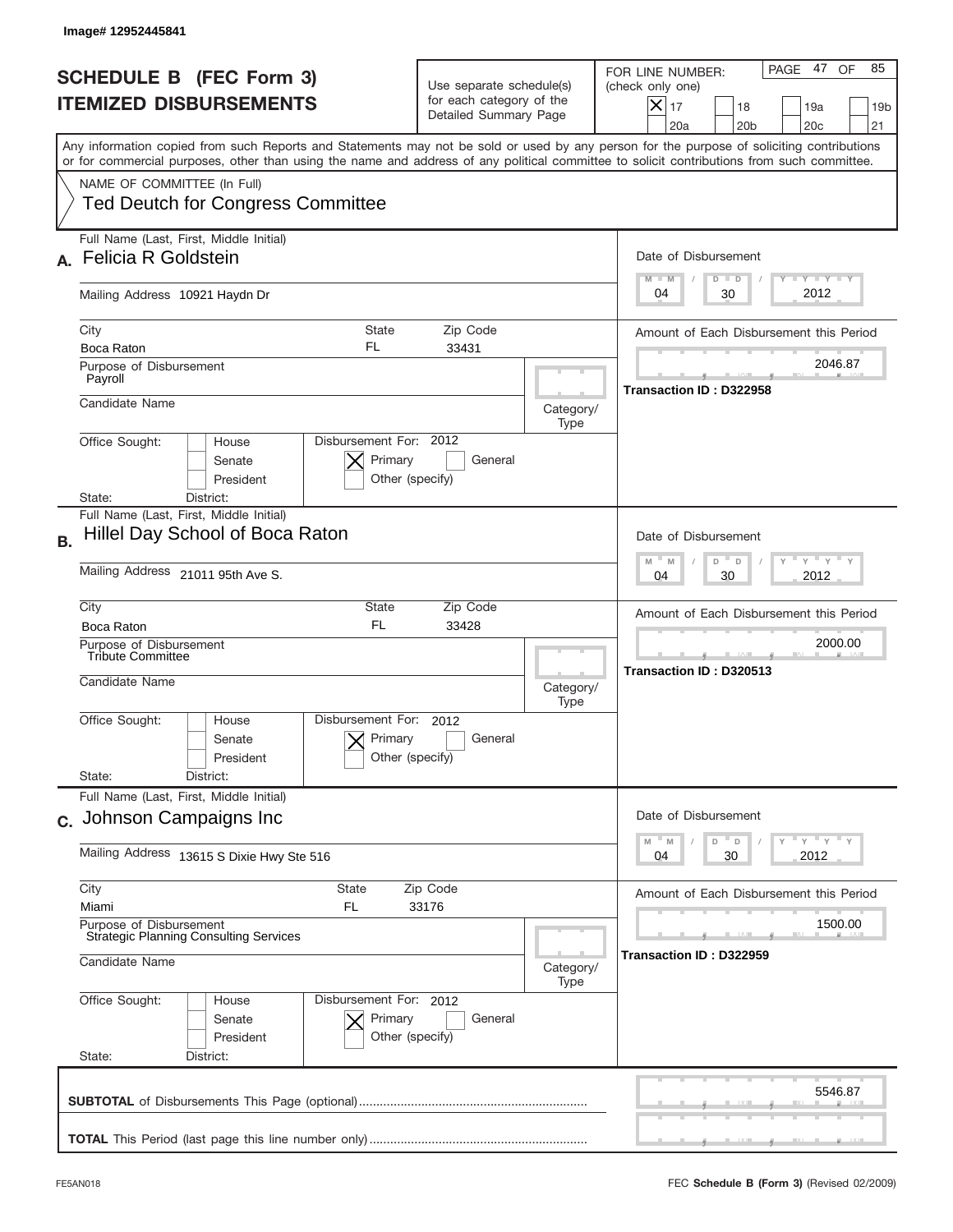| Image# 12952445842                        |                                                                  |                                                      |                                                                                                                                                                                                                                                                                         |                   |                                                                                                                                                                                  |
|-------------------------------------------|------------------------------------------------------------------|------------------------------------------------------|-----------------------------------------------------------------------------------------------------------------------------------------------------------------------------------------------------------------------------------------------------------------------------------------|-------------------|----------------------------------------------------------------------------------------------------------------------------------------------------------------------------------|
|                                           | <b>SCHEDULE B (FEC Form 3)</b><br><b>ITEMIZED DISBURSEMENTS</b>  |                                                      | Use separate schedule(s)<br>for each category of the<br>Detailed Summary Page                                                                                                                                                                                                           |                   | 48<br>85<br>PAGE<br>OF<br>FOR LINE NUMBER:<br>(check only one)<br>$\boldsymbol{\times}$<br>17<br>18<br>19a<br>19 <sub>b</sub><br>20a<br>20 <sub>b</sub><br>20 <sub>c</sub><br>21 |
|                                           |                                                                  |                                                      | Any information copied from such Reports and Statements may not be sold or used by any person for the purpose of soliciting contributions<br>or for commercial purposes, other than using the name and address of any political committee to solicit contributions from such committee. |                   |                                                                                                                                                                                  |
| NAME OF COMMITTEE (In Full)               | <b>Ted Deutch for Congress Committee</b>                         |                                                      |                                                                                                                                                                                                                                                                                         |                   |                                                                                                                                                                                  |
|                                           | Full Name (Last, First, Middle Initial)<br>Johnson Campaigns Inc |                                                      |                                                                                                                                                                                                                                                                                         |                   | Date of Disbursement<br>$\mathbf{I}$ $\mathbf{Y}$ $\mathbf{I}$ $\mathbf{Y}$ $\mathbf{I}$ $\mathbf{Y}$<br>$M - M$<br>$D$ $D$                                                      |
|                                           | Mailing Address 13615 S Dixie Hwy Ste 516                        |                                                      |                                                                                                                                                                                                                                                                                         |                   | 2012<br>31<br>05                                                                                                                                                                 |
| City<br>Miami                             |                                                                  | <b>State</b><br>FL                                   | Zip Code<br>33176                                                                                                                                                                                                                                                                       |                   | Amount of Each Disbursement this Period                                                                                                                                          |
| Purpose of Disbursement                   | <b>Strategic Planning Consulting Services</b>                    |                                                      |                                                                                                                                                                                                                                                                                         |                   | 1500.00                                                                                                                                                                          |
| Candidate Name                            |                                                                  |                                                      |                                                                                                                                                                                                                                                                                         | Category/<br>Type | Transaction ID: D322952                                                                                                                                                          |
| Office Sought:                            | House<br>Senate<br>President                                     | Disbursement For: 2012<br>Primary<br>Other (specify) | General                                                                                                                                                                                                                                                                                 |                   |                                                                                                                                                                                  |
| State:                                    | District:<br>Full Name (Last, First, Middle Initial)             |                                                      |                                                                                                                                                                                                                                                                                         |                   |                                                                                                                                                                                  |
| <b>B.</b>                                 | Johnson Campaigns Inc                                            |                                                      |                                                                                                                                                                                                                                                                                         |                   | Date of Disbursement                                                                                                                                                             |
|                                           | Mailing Address 13615 S Dixie Hwy Ste 516                        |                                                      |                                                                                                                                                                                                                                                                                         |                   | ≡ γ ≡ γ ≡<br>$M$ $-$<br>M<br>D<br>D<br>2012<br>06<br>29                                                                                                                          |
| City<br>Miami                             |                                                                  | State<br>FL                                          | Zip Code<br>33176                                                                                                                                                                                                                                                                       |                   | Amount of Each Disbursement this Period                                                                                                                                          |
| Purpose of Disbursement<br>Candidate Name | <b>Strategic Planning Consulting Services</b>                    |                                                      |                                                                                                                                                                                                                                                                                         | Category/<br>Type | 1500.00<br>Transaction ID: D322939                                                                                                                                               |
| Office Sought:<br>State:                  | House<br>Senate<br>President<br>District:                        | Disbursement For: 2012<br>Primary<br>Other (specify) | General                                                                                                                                                                                                                                                                                 |                   |                                                                                                                                                                                  |
| c. Katz Watson Group, Inc.                | Full Name (Last, First, Middle Initial)                          |                                                      |                                                                                                                                                                                                                                                                                         |                   | Date of Disbursement                                                                                                                                                             |
| <b>Mailing Address</b>                    | 236 Massachusetts Ave, NE                                        |                                                      |                                                                                                                                                                                                                                                                                         |                   | ≡ γ ≡ γ ≡ γ<br>$-M$<br>D<br>M<br>D<br>25<br>2012<br>04                                                                                                                           |
| City                                      | Suite 602                                                        | <b>State</b>                                         | Zip Code                                                                                                                                                                                                                                                                                |                   | Amount of Each Disbursement this Period                                                                                                                                          |
| Washington<br>Purpose of Disbursement     |                                                                  | DC                                                   | 20002                                                                                                                                                                                                                                                                                   |                   | 6500.00                                                                                                                                                                          |
| Candidate Name                            | <b>Fundraising Consulting Services</b>                           |                                                      |                                                                                                                                                                                                                                                                                         | Category/<br>Type | Transaction ID: D315738                                                                                                                                                          |
| Office Sought:<br>State:                  | House<br>Senate<br>President<br>District:                        | Disbursement For: 2012<br>Primary<br>Other (specify) | General                                                                                                                                                                                                                                                                                 |                   |                                                                                                                                                                                  |
|                                           |                                                                  |                                                      |                                                                                                                                                                                                                                                                                         |                   | 9500.00                                                                                                                                                                          |
|                                           |                                                                  |                                                      |                                                                                                                                                                                                                                                                                         |                   |                                                                                                                                                                                  |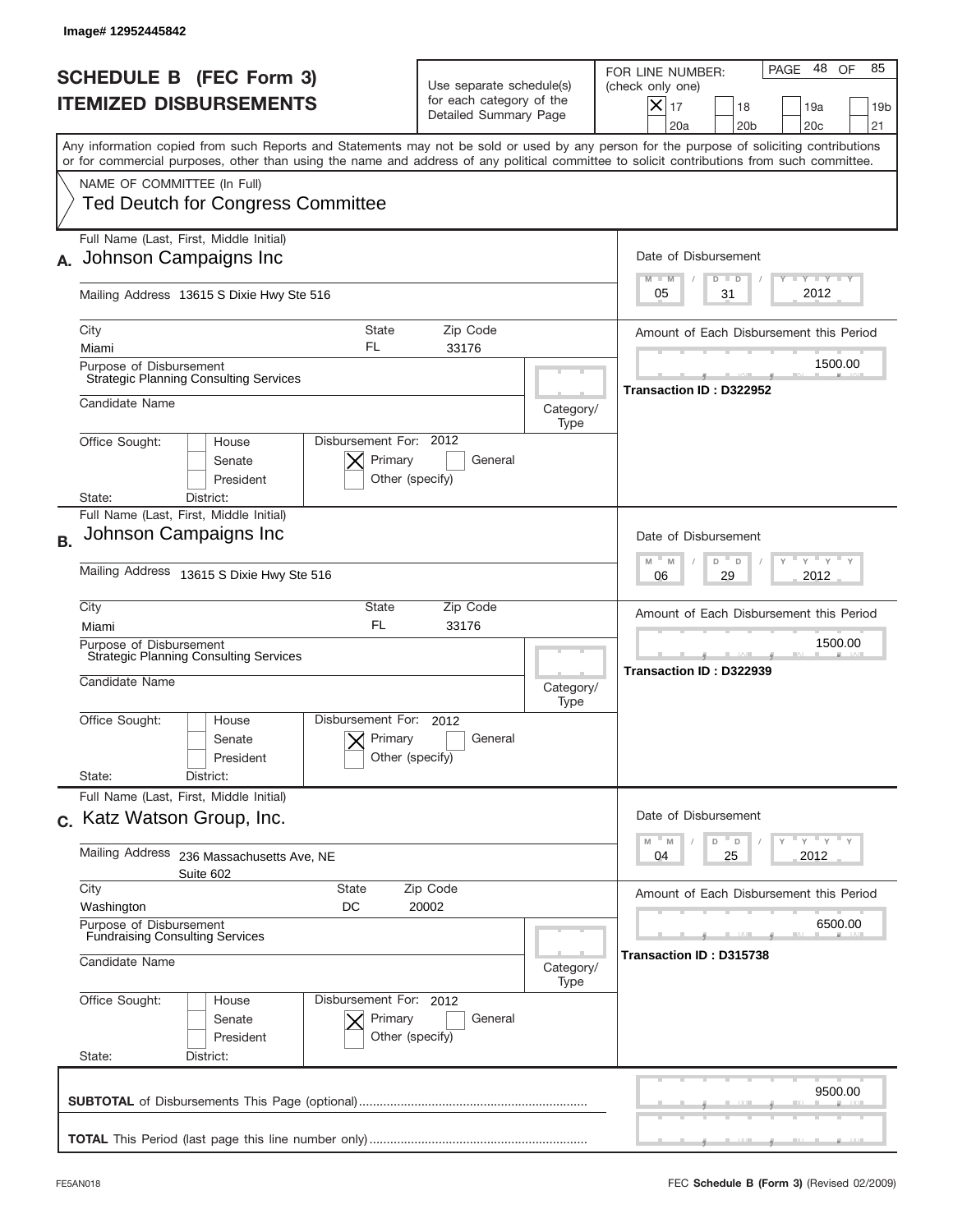| Image# 12952445843                                                                                                                                                                                                                                                                      |                                                                               |                   |                                                                                                                                                                               |
|-----------------------------------------------------------------------------------------------------------------------------------------------------------------------------------------------------------------------------------------------------------------------------------------|-------------------------------------------------------------------------------|-------------------|-------------------------------------------------------------------------------------------------------------------------------------------------------------------------------|
| <b>SCHEDULE B (FEC Form 3)</b><br><b>ITEMIZED DISBURSEMENTS</b>                                                                                                                                                                                                                         | Use separate schedule(s)<br>for each category of the<br>Detailed Summary Page |                   | 49 OF<br>85<br>PAGE<br>FOR LINE NUMBER:<br>(check only one)<br>$\boldsymbol{\times}$<br>17<br>18<br>19a<br>19 <sub>b</sub><br>20a<br>20 <sub>b</sub><br>20 <sub>c</sub><br>21 |
| Any information copied from such Reports and Statements may not be sold or used by any person for the purpose of soliciting contributions<br>or for commercial purposes, other than using the name and address of any political committee to solicit contributions from such committee. |                                                                               |                   |                                                                                                                                                                               |
| NAME OF COMMITTEE (In Full)<br><b>Ted Deutch for Congress Committee</b>                                                                                                                                                                                                                 |                                                                               |                   |                                                                                                                                                                               |
| Full Name (Last, First, Middle Initial)<br>Katz Watson Group, Inc.                                                                                                                                                                                                                      |                                                                               |                   | Date of Disbursement<br>$T - Y$ $T - Y$<br>$M - M$<br>$D$ $D$                                                                                                                 |
| Mailing Address 236 Massachusetts Ave, NE<br>Suite 602                                                                                                                                                                                                                                  |                                                                               |                   | 2012<br>05<br>01                                                                                                                                                              |
| City<br><b>State</b><br>DC<br>Washington                                                                                                                                                                                                                                                | Zip Code<br>20002                                                             |                   | Amount of Each Disbursement this Period                                                                                                                                       |
| Purpose of Disbursement<br><b>Fundraising Consulting Services</b>                                                                                                                                                                                                                       |                                                                               |                   | 3308.91                                                                                                                                                                       |
| Candidate Name                                                                                                                                                                                                                                                                          |                                                                               | Category/         | Transaction ID: D320503                                                                                                                                                       |
| Disbursement For: 2012<br>Office Sought:<br>House<br>Senate<br>President                                                                                                                                                                                                                | Primary<br>General<br>Other (specify)                                         | Type              |                                                                                                                                                                               |
| District:<br>State:<br>Full Name (Last, First, Middle Initial)                                                                                                                                                                                                                          |                                                                               |                   |                                                                                                                                                                               |
| Katz Watson Group, Inc.<br><b>B.</b>                                                                                                                                                                                                                                                    |                                                                               |                   | Date of Disbursement<br>$\cdots$ $\gamma$ $\cdots$ $\gamma$ $\cdots$<br>$M - M$<br>D<br>D                                                                                     |
| Mailing Address<br>236 Massachusetts Ave, NE<br>Suite 602                                                                                                                                                                                                                               |                                                                               |                   |                                                                                                                                                                               |
| City<br>State<br>DC<br>Washington                                                                                                                                                                                                                                                       | Zip Code<br>20002                                                             |                   | Amount of Each Disbursement this Period                                                                                                                                       |
| Purpose of Disbursement<br><b>Fundraising Consulting Services</b><br>Candidate Name                                                                                                                                                                                                     |                                                                               | Category/<br>Type | 6867.71<br>Transaction ID: D320504                                                                                                                                            |
| Disbursement For:<br>Office Sought:<br>House<br>Senate<br>President<br>State:<br>District:                                                                                                                                                                                              | 2012<br>Primary<br>General<br>Other (specify)                                 |                   |                                                                                                                                                                               |
| Full Name (Last, First, Middle Initial)<br>c. Katz Watson Group, Inc.                                                                                                                                                                                                                   |                                                                               |                   | Date of Disbursement                                                                                                                                                          |
| Mailing Address<br>236 Massachusetts Ave, NE<br>Suite 602                                                                                                                                                                                                                               |                                                                               |                   | $\overline{Y}$ $\overline{Y}$ $\overline{Y}$ $\overline{Y}$ $\overline{Y}$<br>D<br>M<br>M<br>D<br>02<br>2012<br>04                                                            |
| City<br>State<br>Washington<br>DC                                                                                                                                                                                                                                                       | Zip Code<br>20002                                                             |                   | Amount of Each Disbursement this Period                                                                                                                                       |
| Purpose of Disbursement<br><b>Fundraising Consulting Services</b>                                                                                                                                                                                                                       |                                                                               |                   | 2706.97                                                                                                                                                                       |
| Candidate Name                                                                                                                                                                                                                                                                          |                                                                               | Category/<br>Type | Transaction ID : D314381                                                                                                                                                      |
| Office Sought:<br>Disbursement For: 2012<br>House<br>Senate<br>President<br>State:<br>District:                                                                                                                                                                                         | Primary<br>General<br>Other (specify)                                         |                   |                                                                                                                                                                               |
|                                                                                                                                                                                                                                                                                         |                                                                               |                   | 12883.59                                                                                                                                                                      |
|                                                                                                                                                                                                                                                                                         |                                                                               |                   |                                                                                                                                                                               |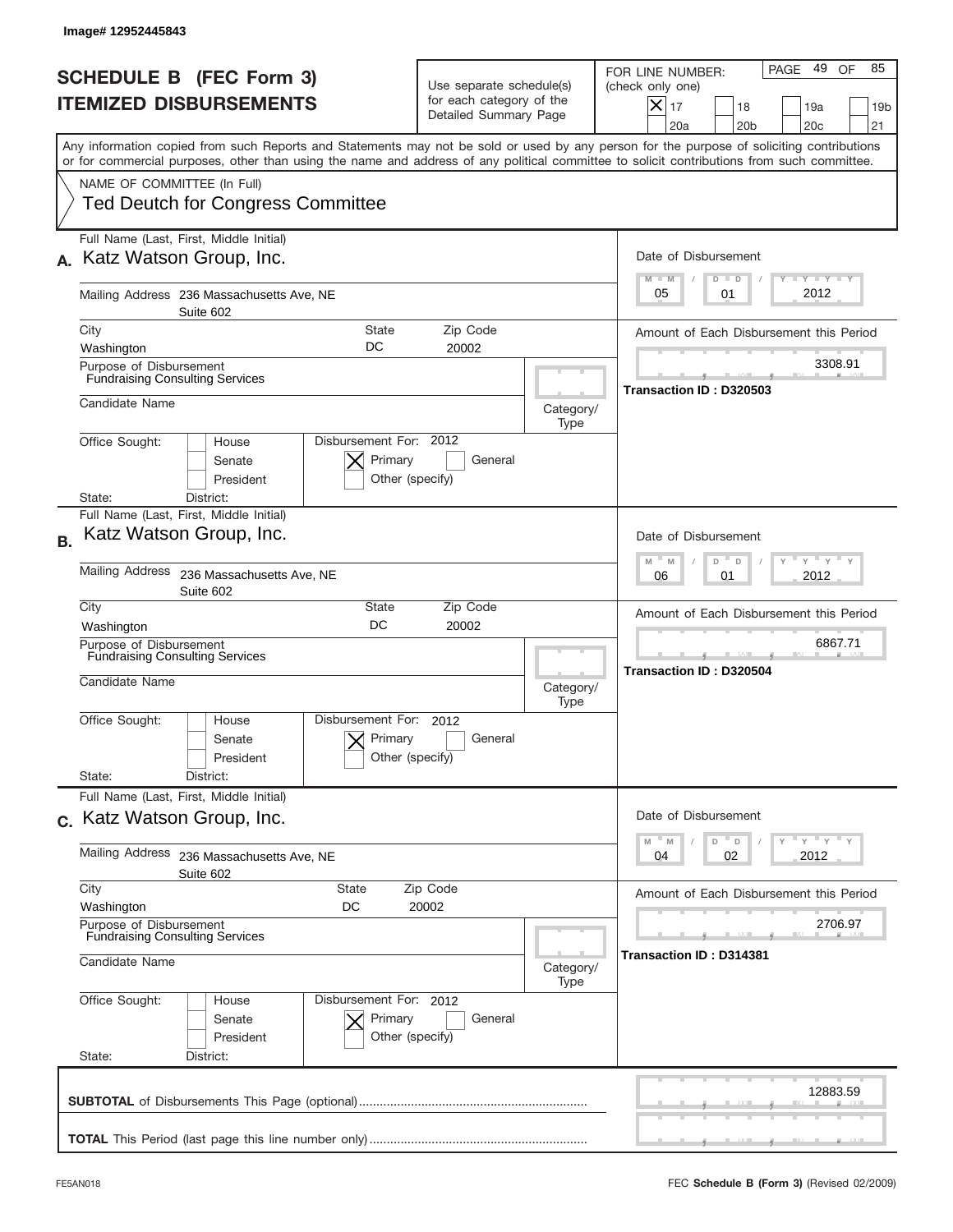|           | Image# 12952445844                                                                                                                                                                                                                                                                      |                                                                               |                   |                                                                                                                                                                       |
|-----------|-----------------------------------------------------------------------------------------------------------------------------------------------------------------------------------------------------------------------------------------------------------------------------------------|-------------------------------------------------------------------------------|-------------------|-----------------------------------------------------------------------------------------------------------------------------------------------------------------------|
|           | <b>SCHEDULE B (FEC Form 3)</b><br><b>ITEMIZED DISBURSEMENTS</b>                                                                                                                                                                                                                         | Use separate schedule(s)<br>for each category of the<br>Detailed Summary Page |                   | 50 OF<br>85<br>PAGE<br>FOR LINE NUMBER:<br>(check only one)<br>$ \mathsf{X} _{17}$<br>18<br>19a<br>19 <sub>b</sub><br>20a<br>20 <sub>b</sub><br>20 <sub>c</sub><br>21 |
|           | Any information copied from such Reports and Statements may not be sold or used by any person for the purpose of soliciting contributions<br>or for commercial purposes, other than using the name and address of any political committee to solicit contributions from such committee. |                                                                               |                   |                                                                                                                                                                       |
|           | NAME OF COMMITTEE (In Full)<br><b>Ted Deutch for Congress Committee</b>                                                                                                                                                                                                                 |                                                                               |                   |                                                                                                                                                                       |
|           | Full Name (Last, First, Middle Initial)<br>Katz Watson Group, Inc.                                                                                                                                                                                                                      |                                                                               |                   | Date of Disbursement<br><b>TANK TANK</b><br>$M - M$<br>$D$ $D$                                                                                                        |
|           | Mailing Address 236 Massachusetts Ave, NE<br>Suite 602                                                                                                                                                                                                                                  |                                                                               |                   | 2012<br>06<br>27                                                                                                                                                      |
|           | City<br><b>State</b><br>DC                                                                                                                                                                                                                                                              | Zip Code<br>20002                                                             |                   | Amount of Each Disbursement this Period                                                                                                                               |
|           | Washington<br>Purpose of Disbursement<br><b>Fundraising Consulting Services</b>                                                                                                                                                                                                         |                                                                               |                   | 817.77<br><b>Transaction ID: D321724</b>                                                                                                                              |
|           | Candidate Name                                                                                                                                                                                                                                                                          |                                                                               | Category/<br>Type |                                                                                                                                                                       |
|           | Disbursement For: 2012<br>Office Sought:<br>House<br>Primary<br>Senate<br>President                                                                                                                                                                                                     | General<br>Other (specify)                                                    |                   |                                                                                                                                                                       |
| <b>B.</b> | District:<br>State:<br>Full Name (Last, First, Middle Initial)<br>Katz Watson Group, Inc.                                                                                                                                                                                               |                                                                               |                   | Date of Disbursement                                                                                                                                                  |
|           | Mailing Address<br>236 Massachusetts Ave, NE<br>Suite 602                                                                                                                                                                                                                               |                                                                               |                   | $\cdots$ $\gamma$ $\cdots$ $\gamma$ $\cdots$<br>$M - M$<br>D<br>D<br>2012<br>06<br>19                                                                                 |
|           | City<br>State<br>DC<br>Washington                                                                                                                                                                                                                                                       | Zip Code<br>20002                                                             |                   | Amount of Each Disbursement this Period                                                                                                                               |
|           | Purpose of Disbursement<br><b>Fundraising Consulting Services</b><br>Candidate Name                                                                                                                                                                                                     |                                                                               | Category/         | 6500.00<br>Transaction ID: D321645                                                                                                                                    |
|           | Disbursement For:<br>Office Sought:<br>House<br>Primary<br>Senate<br>President                                                                                                                                                                                                          | 2012<br>General<br>Other (specify)                                            | Type              |                                                                                                                                                                       |
|           | State:<br>District:<br>Full Name (Last, First, Middle Initial)<br>c. Casey Kustin                                                                                                                                                                                                       |                                                                               |                   | Date of Disbursement                                                                                                                                                  |
|           | Mailing Address 1910 S Club Dr                                                                                                                                                                                                                                                          |                                                                               |                   | ү" ү" ү" ү<br>$\mathbb M$<br>M<br>D<br>D<br>2012<br>06<br>29                                                                                                          |
|           | City<br>State<br><b>FL</b><br>Wellington                                                                                                                                                                                                                                                | Zip Code<br>33414-9075                                                        |                   | Amount of Each Disbursement this Period                                                                                                                               |
|           | Purpose of Disbursement<br>Payroll<br>Candidate Name                                                                                                                                                                                                                                    |                                                                               | Category/<br>Type | 235.88<br>Transaction ID: D322940                                                                                                                                     |
|           | Office Sought:<br>Disbursement For: 2012<br>House<br>Senate<br>Primary<br>President<br>State:<br>District:                                                                                                                                                                              | General<br>Other (specify)                                                    |                   |                                                                                                                                                                       |
|           |                                                                                                                                                                                                                                                                                         |                                                                               |                   | 7553.65                                                                                                                                                               |
|           |                                                                                                                                                                                                                                                                                         |                                                                               |                   |                                                                                                                                                                       |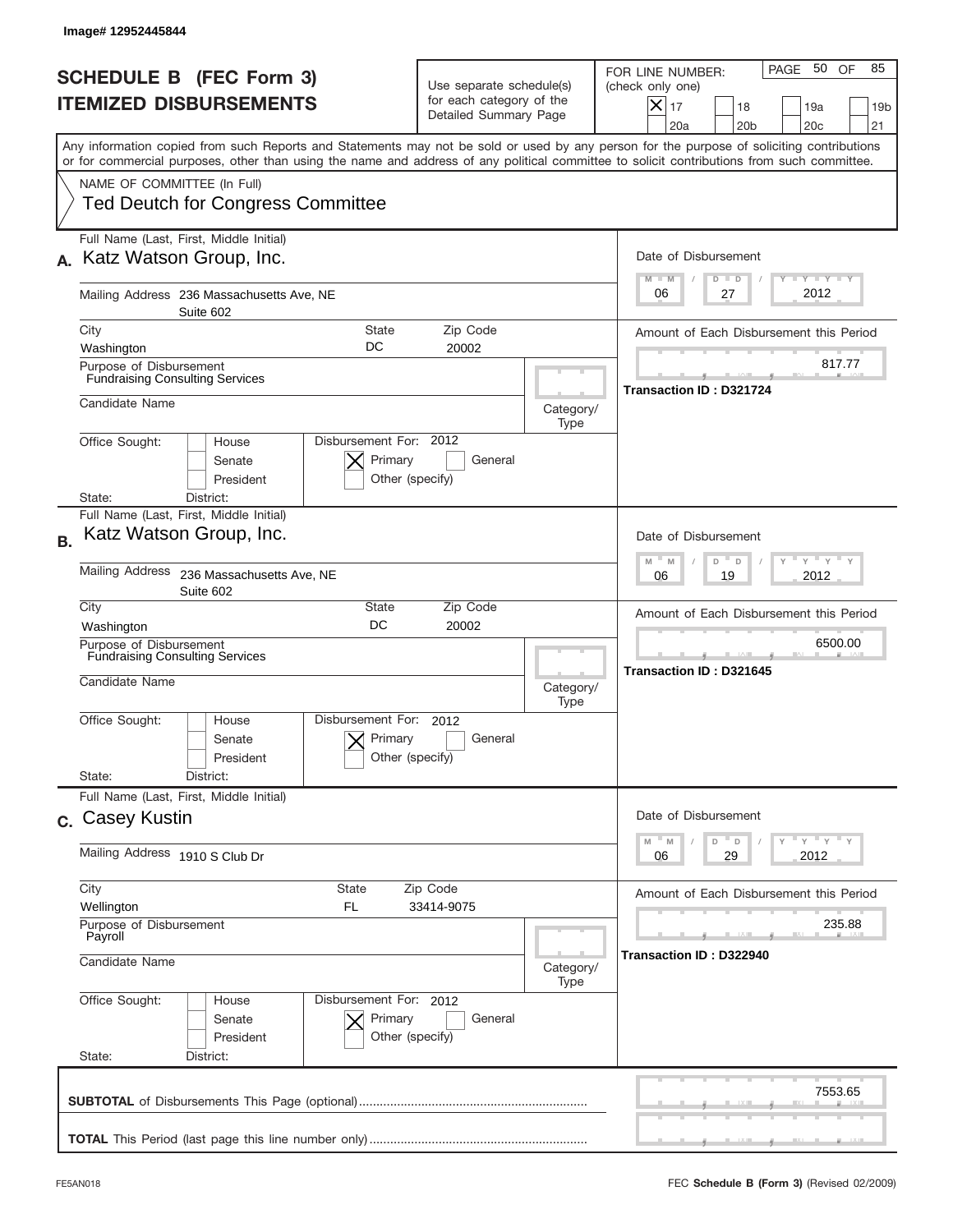|           | Image# 12952445845                                                                                                                                                                                                                                                                      |                                                                               |                   |                                                                                                                                                                    |
|-----------|-----------------------------------------------------------------------------------------------------------------------------------------------------------------------------------------------------------------------------------------------------------------------------------------|-------------------------------------------------------------------------------|-------------------|--------------------------------------------------------------------------------------------------------------------------------------------------------------------|
|           | <b>SCHEDULE B (FEC Form 3)</b><br><b>ITEMIZED DISBURSEMENTS</b>                                                                                                                                                                                                                         | Use separate schedule(s)<br>for each category of the<br>Detailed Summary Page |                   | PAGE 51 OF<br>85<br>FOR LINE NUMBER:<br>(check only one)<br>$ \mathsf{X} _{17}$<br>18<br>19a<br>19 <sub>b</sub><br>20a<br>20 <sub>b</sub><br>20 <sub>c</sub><br>21 |
|           | Any information copied from such Reports and Statements may not be sold or used by any person for the purpose of soliciting contributions<br>or for commercial purposes, other than using the name and address of any political committee to solicit contributions from such committee. |                                                                               |                   |                                                                                                                                                                    |
|           | NAME OF COMMITTEE (In Full)<br><b>Ted Deutch for Congress Committee</b>                                                                                                                                                                                                                 |                                                                               |                   |                                                                                                                                                                    |
| А.        | Full Name (Last, First, Middle Initial)<br><b>Casey Kustin</b>                                                                                                                                                                                                                          |                                                                               |                   | Date of Disbursement<br>Y TY TY TY<br>$M - M$<br>$D$ $D$                                                                                                           |
|           | Mailing Address 1910 S Club Dr                                                                                                                                                                                                                                                          |                                                                               |                   | 2012<br>31<br>05                                                                                                                                                   |
|           | City<br><b>State</b><br>FL<br>Wellington                                                                                                                                                                                                                                                | Zip Code<br>33414-9075                                                        |                   | Amount of Each Disbursement this Period                                                                                                                            |
|           | Purpose of Disbursement<br>Payroll                                                                                                                                                                                                                                                      |                                                                               |                   | 235.87                                                                                                                                                             |
|           | Candidate Name                                                                                                                                                                                                                                                                          |                                                                               | Category/<br>Type | Transaction ID: D322953                                                                                                                                            |
|           | Disbursement For: 2012<br>Office Sought:<br>House<br>Primary<br>Senate<br>President<br>Other (specify)                                                                                                                                                                                  | General                                                                       |                   |                                                                                                                                                                    |
|           | District:<br>State:<br>Full Name (Last, First, Middle Initial)                                                                                                                                                                                                                          |                                                                               |                   |                                                                                                                                                                    |
| <b>B.</b> | <b>Casey Kustin</b>                                                                                                                                                                                                                                                                     |                                                                               |                   | Date of Disbursement<br>γ " γ " γ " γ<br>$M - M$<br>D<br>D                                                                                                         |
|           | Mailing Address 1910 S Club Dr                                                                                                                                                                                                                                                          |                                                                               |                   | 2012<br>04<br>30                                                                                                                                                   |
|           | City<br>State<br><b>FL</b><br>Wellington                                                                                                                                                                                                                                                | Zip Code<br>33414-9075                                                        |                   | Amount of Each Disbursement this Period                                                                                                                            |
|           | Purpose of Disbursement<br>Payroll<br>Candidate Name                                                                                                                                                                                                                                    |                                                                               |                   | 235.88<br>Transaction ID: D322960                                                                                                                                  |
|           |                                                                                                                                                                                                                                                                                         |                                                                               | Category/<br>Type |                                                                                                                                                                    |
|           | Disbursement For:<br>Office Sought:<br>House<br>Primary<br>Senate<br>Other (specify)<br>President                                                                                                                                                                                       | 2012<br>General                                                               |                   |                                                                                                                                                                    |
|           | State:<br>District:<br>Full Name (Last, First, Middle Initial)                                                                                                                                                                                                                          |                                                                               |                   |                                                                                                                                                                    |
|           | c. Lake Worth West Democratic Club                                                                                                                                                                                                                                                      |                                                                               |                   | Date of Disbursement                                                                                                                                               |
|           | Mailing Address 3820 South 55th Ave.                                                                                                                                                                                                                                                    |                                                                               |                   | $\gamma$ = $\gamma$ = $\gamma$ = $\gamma$<br>$\mathbb M$<br>D<br>M<br>D<br>2012<br>05<br>10                                                                        |
|           | City<br>State<br>Lake Worth<br>FL                                                                                                                                                                                                                                                       | Zip Code<br>33463                                                             |                   | Amount of Each Disbursement this Period                                                                                                                            |
|           | Purpose of Disbursement<br><b>Event Tickets</b>                                                                                                                                                                                                                                         |                                                                               |                   | 145.00                                                                                                                                                             |
|           | Candidate Name                                                                                                                                                                                                                                                                          |                                                                               | Category/<br>Type | Transaction ID: D324465                                                                                                                                            |
|           | Office Sought:<br>Disbursement For: 2012<br>House<br>Senate<br>Primary<br>President<br>Other (specify)                                                                                                                                                                                  | General                                                                       |                   |                                                                                                                                                                    |
|           | State:<br>District:                                                                                                                                                                                                                                                                     |                                                                               |                   |                                                                                                                                                                    |
|           |                                                                                                                                                                                                                                                                                         |                                                                               |                   | 616.75                                                                                                                                                             |
|           |                                                                                                                                                                                                                                                                                         |                                                                               |                   |                                                                                                                                                                    |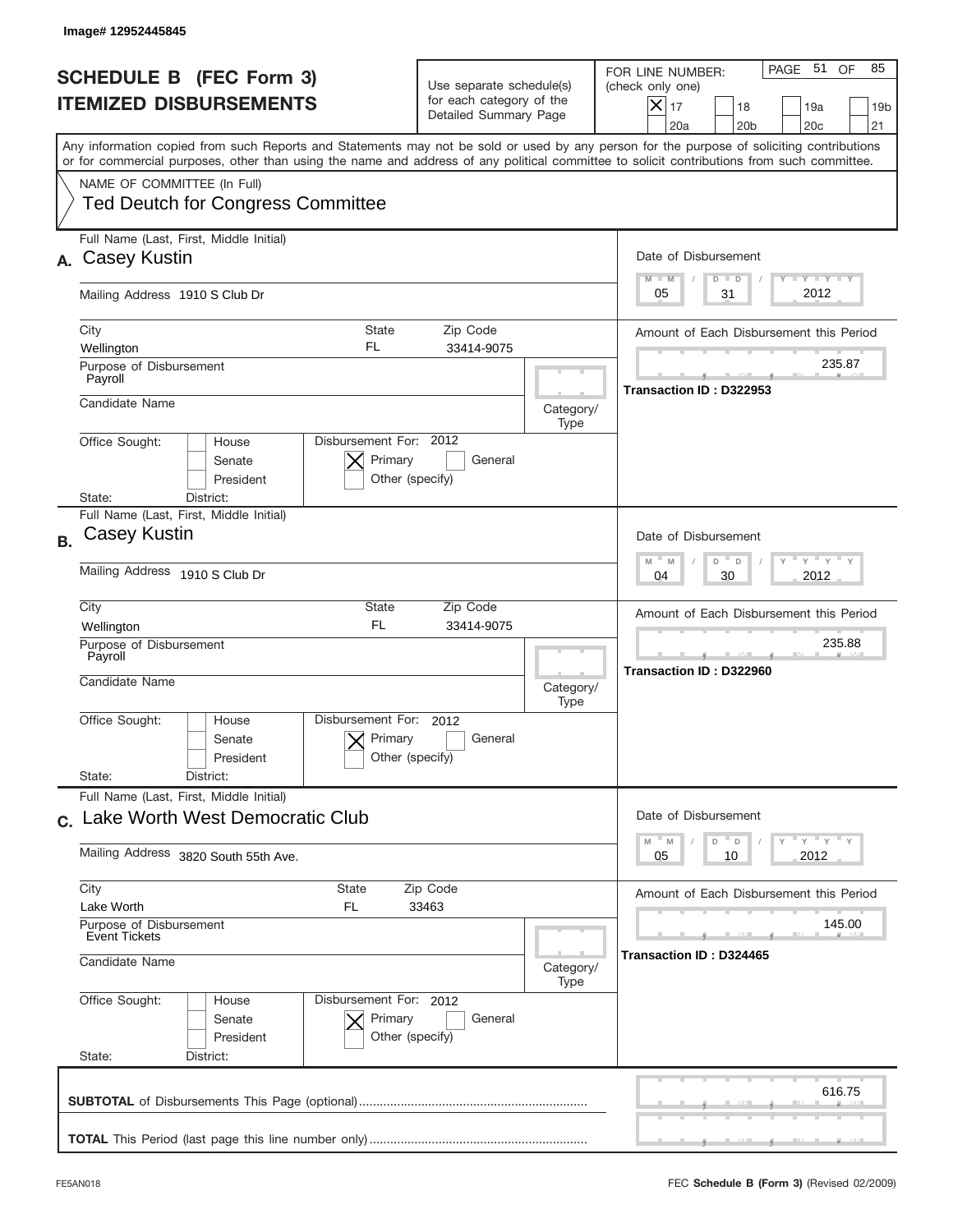|           | Image# 12952445846                                                                                                            |                                                                                                                                                                                                                                                                                         |                                          |                                                                                                                                                                            |  |  |
|-----------|-------------------------------------------------------------------------------------------------------------------------------|-----------------------------------------------------------------------------------------------------------------------------------------------------------------------------------------------------------------------------------------------------------------------------------------|------------------------------------------|----------------------------------------------------------------------------------------------------------------------------------------------------------------------------|--|--|
|           | <b>SCHEDULE B</b> (FEC Form 3)<br><b>ITEMIZED DISBURSEMENTS</b>                                                               | Use separate schedule(s)<br>for each category of the<br>Detailed Summary Page                                                                                                                                                                                                           |                                          | PAGE 52 OF<br>85<br>FOR LINE NUMBER:<br>(check only one)<br>$\boldsymbol{\times}$<br>17<br>18<br>19a<br>19 <sub>b</sub><br>20a<br>20 <sub>b</sub><br>20 <sub>c</sub><br>21 |  |  |
|           |                                                                                                                               | Any information copied from such Reports and Statements may not be sold or used by any person for the purpose of soliciting contributions<br>or for commercial purposes, other than using the name and address of any political committee to solicit contributions from such committee. |                                          |                                                                                                                                                                            |  |  |
|           | NAME OF COMMITTEE (In Full)<br><b>Ted Deutch for Congress Committee</b>                                                       |                                                                                                                                                                                                                                                                                         |                                          |                                                                                                                                                                            |  |  |
|           | Full Name (Last, First, Middle Initial)<br>NGP VAN Software, Inc.                                                             |                                                                                                                                                                                                                                                                                         |                                          | Date of Disbursement<br>$T - Y$ $T - Y$<br>$M - M$<br>$D$ $D$                                                                                                              |  |  |
|           | Mailing Address 1101 15th St NW<br>Suite 500                                                                                  |                                                                                                                                                                                                                                                                                         |                                          | 2012<br>02<br>04                                                                                                                                                           |  |  |
|           | City<br>State<br>DC                                                                                                           | Zip Code                                                                                                                                                                                                                                                                                |                                          | Amount of Each Disbursement this Period                                                                                                                                    |  |  |
|           | Washington<br>Purpose of Disbursement<br>Software                                                                             | 20005                                                                                                                                                                                                                                                                                   |                                          | 4200.00                                                                                                                                                                    |  |  |
|           | Candidate Name                                                                                                                |                                                                                                                                                                                                                                                                                         | Category/<br>Type                        | Transaction ID: D314379                                                                                                                                                    |  |  |
|           | Disbursement For: 2012<br>Office Sought:<br>House<br>Primary<br>Senate<br>President<br>Other (specify)<br>District:<br>State: | General                                                                                                                                                                                                                                                                                 |                                          |                                                                                                                                                                            |  |  |
| <b>B.</b> | Full Name (Last, First, Middle Initial)<br>Palm Beach County Democratic Party                                                 |                                                                                                                                                                                                                                                                                         |                                          | Date of Disbursement<br>≡ γ ≡ γ ≡<br>$M - M$<br>D<br>D                                                                                                                     |  |  |
|           | Mailing Address 6266 S Congress Avenue, Suite L11                                                                             |                                                                                                                                                                                                                                                                                         |                                          |                                                                                                                                                                            |  |  |
|           | City<br>State<br>FL<br>Lantana                                                                                                | Zip Code<br>33462                                                                                                                                                                                                                                                                       |                                          | Amount of Each Disbursement this Period                                                                                                                                    |  |  |
|           | Purpose of Disbursement<br>Event Tickets                                                                                      |                                                                                                                                                                                                                                                                                         | 500.00<br><b>Transaction ID: D324470</b> |                                                                                                                                                                            |  |  |
|           | Candidate Name                                                                                                                |                                                                                                                                                                                                                                                                                         | Category/<br>Type                        |                                                                                                                                                                            |  |  |
|           | Disbursement For: 2012<br>Office Sought:<br>House<br>Primary<br>Senate<br>Other (specify)<br>President                        | General                                                                                                                                                                                                                                                                                 |                                          |                                                                                                                                                                            |  |  |
|           | State:<br>District:<br>Full Name (Last, First, Middle Initial)                                                                |                                                                                                                                                                                                                                                                                         |                                          |                                                                                                                                                                            |  |  |
|           | c. Palm Beach Supervisor of Elections                                                                                         |                                                                                                                                                                                                                                                                                         |                                          | Date of Disbursement                                                                                                                                                       |  |  |
|           | Mailing Address 240 South Military Trail                                                                                      |                                                                                                                                                                                                                                                                                         |                                          | ≡ γ ≡ γ ≡ γ<br>$-M$<br>D<br>M<br>D<br>26<br>2012<br>04                                                                                                                     |  |  |
|           | City<br>State<br>West Palm Beach<br>FL                                                                                        | Zip Code<br>33415                                                                                                                                                                                                                                                                       |                                          | Amount of Each Disbursement this Period                                                                                                                                    |  |  |
|           | Purpose of Disbursement<br>Petition Filing Fee<br>Candidate Name                                                              |                                                                                                                                                                                                                                                                                         | Category/                                | 350.00<br>Transaction ID: D324469                                                                                                                                          |  |  |
|           | Office Sought:<br>Disbursement For: 2012<br>House<br>Primary<br>Senate<br>President<br>Other (specify)<br>State:<br>District: | General                                                                                                                                                                                                                                                                                 | Type                                     |                                                                                                                                                                            |  |  |
|           |                                                                                                                               |                                                                                                                                                                                                                                                                                         |                                          | 5050.00                                                                                                                                                                    |  |  |
|           |                                                                                                                               |                                                                                                                                                                                                                                                                                         |                                          |                                                                                                                                                                            |  |  |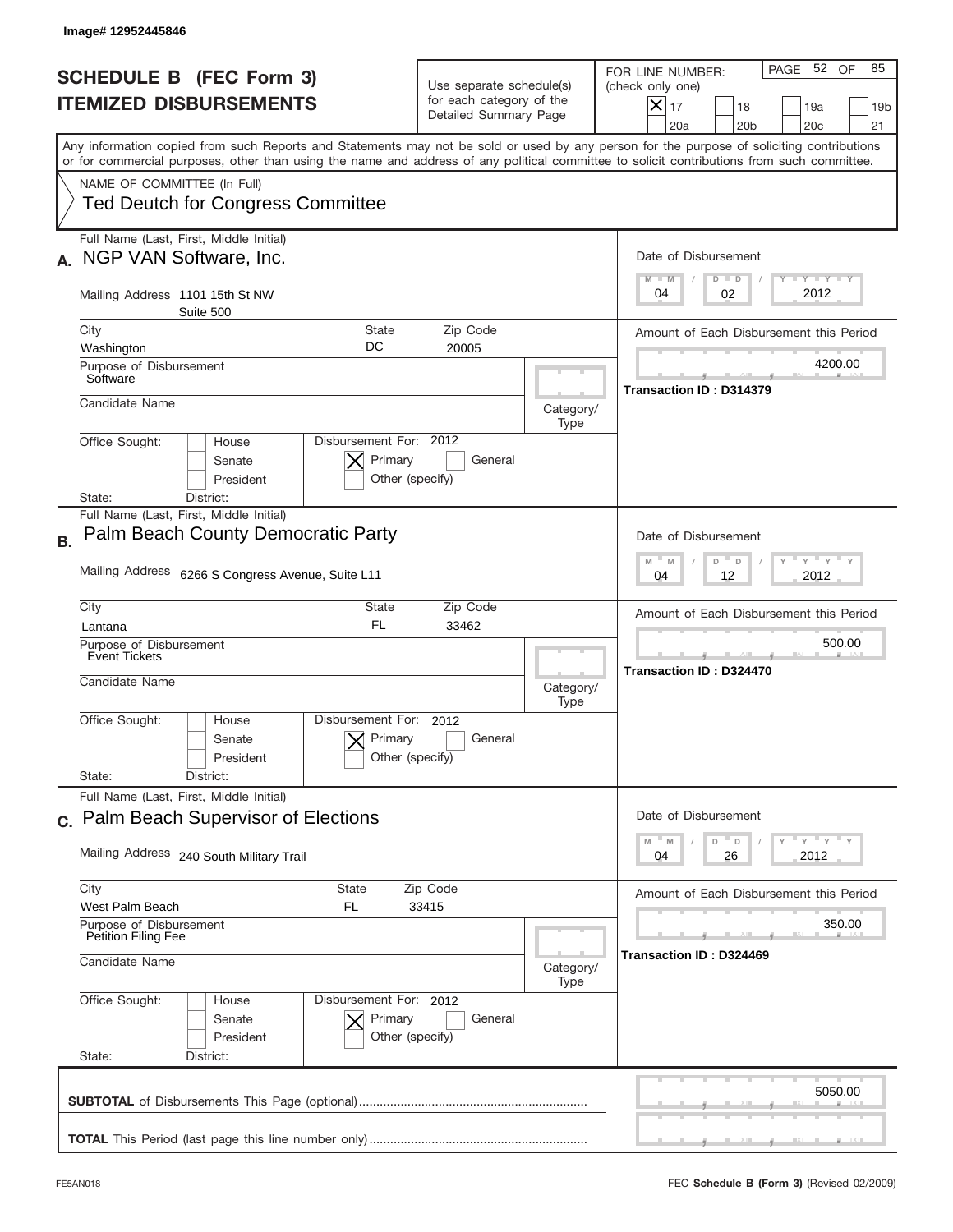|           | Image# 12952445847                                                                                                                                                                                                                                                                      |                                                      |                                                                               |                                                                                      |                                                                                                                                                                                 |
|-----------|-----------------------------------------------------------------------------------------------------------------------------------------------------------------------------------------------------------------------------------------------------------------------------------------|------------------------------------------------------|-------------------------------------------------------------------------------|--------------------------------------------------------------------------------------|---------------------------------------------------------------------------------------------------------------------------------------------------------------------------------|
|           | <b>SCHEDULE B (FEC Form 3)</b><br><b>ITEMIZED DISBURSEMENTS</b>                                                                                                                                                                                                                         |                                                      | Use separate schedule(s)<br>for each category of the<br>Detailed Summary Page |                                                                                      | PAGE 53<br>OF<br>85<br>FOR LINE NUMBER:<br>(check only one)<br>$ \boldsymbol{\times} $<br>17<br>18<br>19a<br>19 <sub>b</sub><br>21<br>20a<br>20 <sub>b</sub><br>20 <sub>c</sub> |
|           | Any information copied from such Reports and Statements may not be sold or used by any person for the purpose of soliciting contributions<br>or for commercial purposes, other than using the name and address of any political committee to solicit contributions from such committee. |                                                      |                                                                               |                                                                                      |                                                                                                                                                                                 |
|           | NAME OF COMMITTEE (In Full)<br><b>Ted Deutch for Congress Committee</b>                                                                                                                                                                                                                 |                                                      |                                                                               |                                                                                      |                                                                                                                                                                                 |
| А.        | Full Name (Last, First, Middle Initial)<br>Paychex                                                                                                                                                                                                                                      |                                                      |                                                                               |                                                                                      | Date of Disbursement                                                                                                                                                            |
|           | Mailing Address 700 Red Brook Blvd, Suite 200                                                                                                                                                                                                                                           |                                                      |                                                                               |                                                                                      | <b>TAYLY LY</b><br>$M - M$<br>$D$ $D$<br>2012<br>04<br>30                                                                                                                       |
|           | City<br><b>Owings Mills</b>                                                                                                                                                                                                                                                             | <b>State</b><br><b>MD</b>                            | Zip Code<br>21117                                                             |                                                                                      | Amount of Each Disbursement this Period                                                                                                                                         |
|           | Purpose of Disbursement<br>Payroll Taxes                                                                                                                                                                                                                                                |                                                      |                                                                               |                                                                                      | 818.59<br>Transaction ID: D322956                                                                                                                                               |
|           | Candidate Name                                                                                                                                                                                                                                                                          |                                                      |                                                                               | Category/<br>Type                                                                    |                                                                                                                                                                                 |
|           | Office Sought:<br>House<br>Senate<br>President<br>District:<br>State:                                                                                                                                                                                                                   | Disbursement For: 2012<br>Primary<br>Other (specify) | General                                                                       |                                                                                      |                                                                                                                                                                                 |
| <b>B.</b> | Full Name (Last, First, Middle Initial)<br>Paychex                                                                                                                                                                                                                                      |                                                      |                                                                               |                                                                                      | Date of Disbursement                                                                                                                                                            |
|           | Mailing Address<br>700 Red Brook Blvd, Suite 200                                                                                                                                                                                                                                        |                                                      |                                                                               | $\cdots$ $\gamma$ $\cdots$ $\gamma$ $\cdots$<br>M<br>D<br>M<br>D<br>2012<br>04<br>30 |                                                                                                                                                                                 |
|           | City<br><b>Owings Mills</b>                                                                                                                                                                                                                                                             | State<br><b>MD</b>                                   | Zip Code<br>21117                                                             |                                                                                      | Amount of Each Disbursement this Period                                                                                                                                         |
|           | Purpose of Disbursement<br>Payroll Processing Fee<br>Candidate Name                                                                                                                                                                                                                     |                                                      |                                                                               | Category/<br>Type                                                                    | 110.45<br>Transaction ID: D322957                                                                                                                                               |
|           | Office Sought:<br>House<br>Senate<br>President                                                                                                                                                                                                                                          | Disbursement For: 2012<br>Primary<br>Other (specify) | General                                                                       |                                                                                      |                                                                                                                                                                                 |
|           | State:<br>District:<br>Full Name (Last, First, Middle Initial)                                                                                                                                                                                                                          |                                                      |                                                                               |                                                                                      |                                                                                                                                                                                 |
|           | c. Paychex                                                                                                                                                                                                                                                                              |                                                      |                                                                               |                                                                                      | Date of Disbursement                                                                                                                                                            |
|           | Mailing Address 700 Red Brook Blvd, Suite 200                                                                                                                                                                                                                                           |                                                      |                                                                               | " ү " ү " ү<br>$M$ $M$<br>D<br>D<br>29<br>2012<br>06                                 |                                                                                                                                                                                 |
|           | City<br><b>State</b><br>Owings Mills<br><b>MD</b>                                                                                                                                                                                                                                       |                                                      | Zip Code<br>21117                                                             |                                                                                      | Amount of Each Disbursement this Period                                                                                                                                         |
|           | Purpose of Disbursement<br>Payroll Processing Fee<br>Candidate Name                                                                                                                                                                                                                     |                                                      | Category/<br>Type                                                             | 105.24<br>Transaction ID: D322935                                                    |                                                                                                                                                                                 |
|           | Office Sought:<br>House<br>Senate<br>President<br>State:<br>District:                                                                                                                                                                                                                   | Disbursement For: 2012<br>Primary<br>Other (specify) | General                                                                       |                                                                                      |                                                                                                                                                                                 |
|           |                                                                                                                                                                                                                                                                                         |                                                      |                                                                               |                                                                                      | 1034.28                                                                                                                                                                         |
|           |                                                                                                                                                                                                                                                                                         |                                                      |                                                                               |                                                                                      |                                                                                                                                                                                 |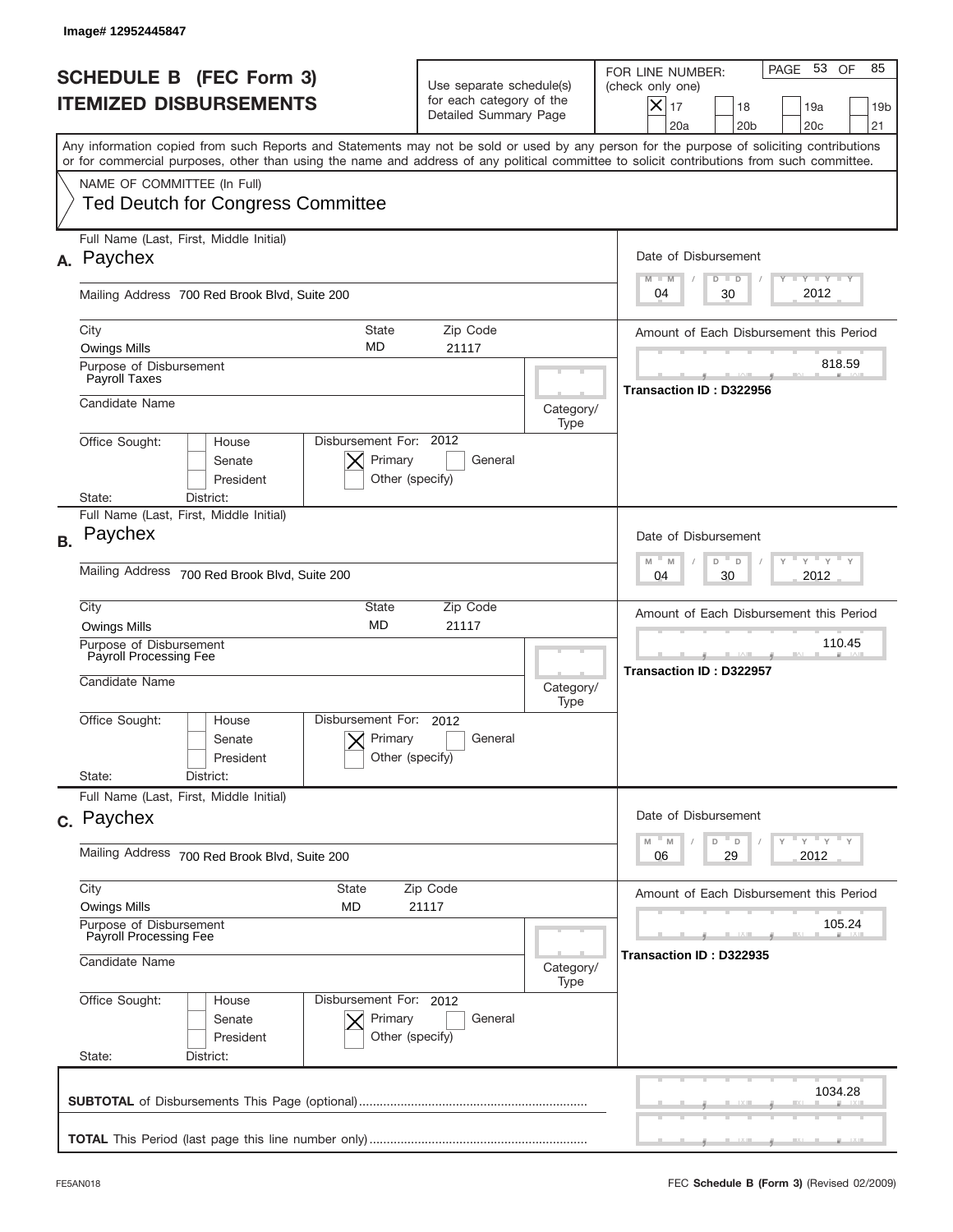|                                                                 | Image# 12952445848                                                                                                                                                                                                                                                                      |                                                                               |                   |                                                                                                                                                          |
|-----------------------------------------------------------------|-----------------------------------------------------------------------------------------------------------------------------------------------------------------------------------------------------------------------------------------------------------------------------------------|-------------------------------------------------------------------------------|-------------------|----------------------------------------------------------------------------------------------------------------------------------------------------------|
| <b>SCHEDULE B (FEC Form 3)</b><br><b>ITEMIZED DISBURSEMENTS</b> |                                                                                                                                                                                                                                                                                         | Use separate schedule(s)<br>for each category of the<br>Detailed Summary Page |                   | PAGE 54 OF<br>85<br>FOR LINE NUMBER:<br>(check only one)<br>$X _{17}$<br>18<br>19a<br>19 <sub>b</sub><br>21<br>20a<br>20 <sub>b</sub><br>20 <sub>c</sub> |
|                                                                 | Any information copied from such Reports and Statements may not be sold or used by any person for the purpose of soliciting contributions<br>or for commercial purposes, other than using the name and address of any political committee to solicit contributions from such committee. |                                                                               |                   |                                                                                                                                                          |
|                                                                 | NAME OF COMMITTEE (In Full)<br><b>Ted Deutch for Congress Committee</b>                                                                                                                                                                                                                 |                                                                               |                   |                                                                                                                                                          |
| А.                                                              | Full Name (Last, First, Middle Initial)<br>Paychex                                                                                                                                                                                                                                      |                                                                               |                   | Date of Disbursement<br>$T - Y$ $T - Y$<br>$M - M$<br>$D$ $D$                                                                                            |
|                                                                 | Mailing Address 700 Red Brook Blvd, Suite 200                                                                                                                                                                                                                                           |                                                                               |                   | 2012<br>29<br>06                                                                                                                                         |
|                                                                 | City<br><b>State</b><br>MD<br><b>Owings Mills</b>                                                                                                                                                                                                                                       | Zip Code<br>21117                                                             |                   | Amount of Each Disbursement this Period                                                                                                                  |
|                                                                 | Purpose of Disbursement<br>Payroll Taxes                                                                                                                                                                                                                                                |                                                                               |                   | 831.15<br>Transaction ID: D322936                                                                                                                        |
|                                                                 | Candidate Name                                                                                                                                                                                                                                                                          |                                                                               | Category/<br>Type |                                                                                                                                                          |
|                                                                 | Disbursement For: 2012<br>Office Sought:<br>House<br>Primary<br>Senate<br>President<br>Other (specify)<br>State:<br>District:                                                                                                                                                           | General                                                                       |                   |                                                                                                                                                          |
| <b>B.</b>                                                       | Full Name (Last, First, Middle Initial)<br>Paychex                                                                                                                                                                                                                                      |                                                                               |                   | Date of Disbursement                                                                                                                                     |
|                                                                 | Mailing Address<br>700 Red Brook Blvd, Suite 200                                                                                                                                                                                                                                        |                                                                               |                   | $\cdots$ $\gamma$ $\cdots$ $\gamma$ $\cdots$<br>$M - M$<br>D<br>D<br>31<br>2012<br>05                                                                    |
|                                                                 | City<br><b>State</b><br><b>MD</b><br><b>Owings Mills</b>                                                                                                                                                                                                                                | Zip Code<br>21117                                                             |                   | Amount of Each Disbursement this Period                                                                                                                  |
|                                                                 | Purpose of Disbursement<br>Payroll Processing Fee<br>Candidate Name                                                                                                                                                                                                                     |                                                                               |                   | 105.24<br><b>Transaction ID: D322947</b>                                                                                                                 |
|                                                                 | Disbursement For: 2012<br>Office Sought:<br>House<br>Primary<br>Senate<br>Other (specify)<br>President                                                                                                                                                                                  | General                                                                       | Type              |                                                                                                                                                          |
|                                                                 | State:<br>District:<br>Full Name (Last, First, Middle Initial)                                                                                                                                                                                                                          |                                                                               |                   |                                                                                                                                                          |
|                                                                 | c. Paychex                                                                                                                                                                                                                                                                              |                                                                               |                   | Date of Disbursement                                                                                                                                     |
|                                                                 | Mailing Address 700 Red Brook Blvd, Suite 200                                                                                                                                                                                                                                           |                                                                               |                   | ≡ γ ≡ γ ≡ γ<br>$-M$<br>M<br>D<br>$\mathsf D$<br>2012<br>05<br>31                                                                                         |
|                                                                 | City<br><b>State</b><br>Zip Code<br><b>Owings Mills</b><br>MD<br>21117                                                                                                                                                                                                                  |                                                                               |                   | Amount of Each Disbursement this Period<br>833.94                                                                                                        |
|                                                                 | Purpose of Disbursement<br>Payroll Taxes<br>Candidate Name                                                                                                                                                                                                                              |                                                                               | Category/<br>Type | Transaction ID: D322948                                                                                                                                  |
|                                                                 | Office Sought:<br>Disbursement For: 2012<br>House<br>Primary<br>Senate<br>President<br>Other (specify)<br>State:<br>District:                                                                                                                                                           | General                                                                       |                   |                                                                                                                                                          |
|                                                                 |                                                                                                                                                                                                                                                                                         |                                                                               |                   | 1770.33                                                                                                                                                  |
|                                                                 |                                                                                                                                                                                                                                                                                         |                                                                               |                   |                                                                                                                                                          |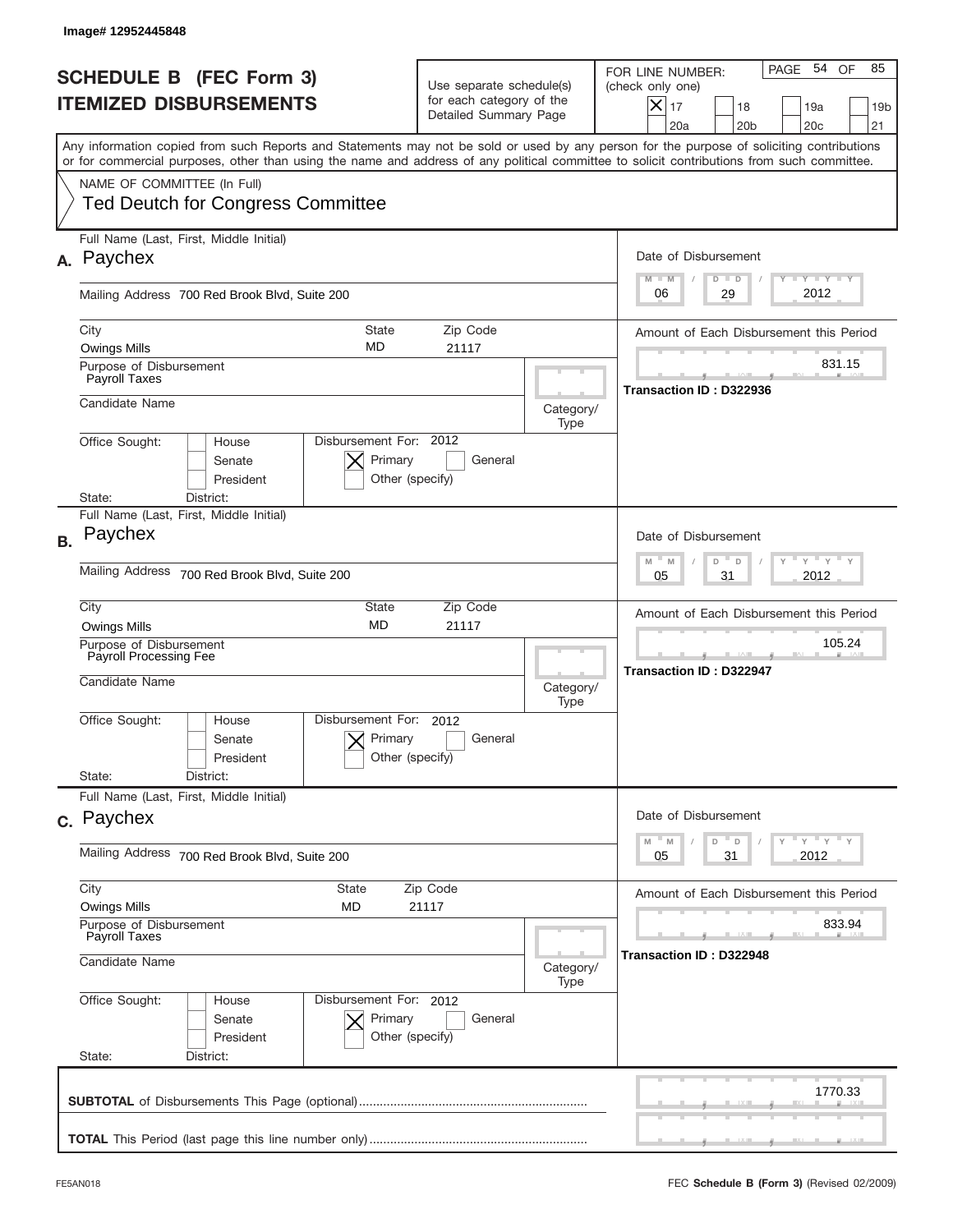|           | Image# 12952445849                                                  |                                                                 |                                                      |                                                                               |                                    |                                                                                                                                                                                                                                                                                         |
|-----------|---------------------------------------------------------------------|-----------------------------------------------------------------|------------------------------------------------------|-------------------------------------------------------------------------------|------------------------------------|-----------------------------------------------------------------------------------------------------------------------------------------------------------------------------------------------------------------------------------------------------------------------------------------|
|           |                                                                     | <b>SCHEDULE B (FEC Form 3)</b><br><b>ITEMIZED DISBURSEMENTS</b> |                                                      | Use separate schedule(s)<br>for each category of the<br>Detailed Summary Page |                                    | PAGE 55 OF<br>85<br>FOR LINE NUMBER:<br>(check only one)<br>$X _{17}$<br>18<br>19a<br>19 <sub>b</sub><br>20a<br>20 <sub>b</sub><br>20 <sub>c</sub><br>21                                                                                                                                |
|           |                                                                     |                                                                 |                                                      |                                                                               |                                    | Any information copied from such Reports and Statements may not be sold or used by any person for the purpose of soliciting contributions<br>or for commercial purposes, other than using the name and address of any political committee to solicit contributions from such committee. |
|           | NAME OF COMMITTEE (In Full)                                         | <b>Ted Deutch for Congress Committee</b>                        |                                                      |                                                                               |                                    |                                                                                                                                                                                                                                                                                         |
| А.        | <b>PCMS LLC</b>                                                     | Full Name (Last, First, Middle Initial)                         |                                                      |                                                                               |                                    | Date of Disbursement<br>Y I Y I Y I Y<br>$M - M$<br>$D$ $D$                                                                                                                                                                                                                             |
|           |                                                                     | Mailing Address 1050 17th St NW<br>Suite 590                    |                                                      |                                                                               |                                    | 2012<br>05<br>16                                                                                                                                                                                                                                                                        |
|           | City                                                                |                                                                 | <b>State</b><br>DC                                   | Zip Code                                                                      |                                    | Amount of Each Disbursement this Period                                                                                                                                                                                                                                                 |
|           | Washington<br>Purpose of Disbursement<br><b>Accounting Services</b> |                                                                 |                                                      | 20036                                                                         |                                    | 1227.90                                                                                                                                                                                                                                                                                 |
|           | Candidate Name                                                      |                                                                 |                                                      |                                                                               | Category/<br>Type                  | Transaction ID: D315737                                                                                                                                                                                                                                                                 |
|           | Office Sought:<br>State:                                            | House<br>Senate<br>President<br>District:                       | Disbursement For: 2012<br>Primary<br>Other (specify) | General                                                                       |                                    |                                                                                                                                                                                                                                                                                         |
| <b>B.</b> | <b>PCMS LLC</b>                                                     | Full Name (Last, First, Middle Initial)                         |                                                      |                                                                               |                                    | Date of Disbursement                                                                                                                                                                                                                                                                    |
|           | <b>Mailing Address</b>                                              | 1050 17th St NW<br>Suite 590                                    |                                                      |                                                                               |                                    | $Y$ $Y$ $Y$ $Y$ $Y$<br>$M - M$<br>D<br>D<br>30<br>2012<br>04                                                                                                                                                                                                                            |
|           | City<br>Washington                                                  |                                                                 | State<br>DC                                          | Zip Code<br>20036                                                             |                                    | Amount of Each Disbursement this Period                                                                                                                                                                                                                                                 |
|           | Purpose of Disbursement<br><b>Accounting Services</b>               |                                                                 |                                                      |                                                                               | 1164.05<br>Transaction ID: D320526 |                                                                                                                                                                                                                                                                                         |
|           | Candidate Name                                                      |                                                                 |                                                      |                                                                               | Category/<br>Type                  |                                                                                                                                                                                                                                                                                         |
|           | Office Sought:                                                      | House<br>Senate<br>President                                    | Disbursement For:<br>Primary<br>Other (specify)      | 2012<br>General                                                               |                                    |                                                                                                                                                                                                                                                                                         |
|           | State:                                                              | District:<br>Full Name (Last, First, Middle Initial)            |                                                      |                                                                               |                                    |                                                                                                                                                                                                                                                                                         |
|           | c. PCMS LLC                                                         |                                                                 |                                                      |                                                                               |                                    | Date of Disbursement<br>$Y$ $Y$ $Y$ $Y$ $Y$<br>M<br>$\mathbb M$<br>D<br>D                                                                                                                                                                                                               |
|           | Mailing Address                                                     | 1050 17th St NW<br>Suite 590                                    |                                                      |                                                                               |                                    | 2012<br>06<br>19                                                                                                                                                                                                                                                                        |
|           | City<br>Washington                                                  |                                                                 | <b>State</b><br>DC                                   | Zip Code<br>20036                                                             |                                    | Amount of Each Disbursement this Period                                                                                                                                                                                                                                                 |
|           | Purpose of Disbursement<br><b>Accounting Services</b>               |                                                                 |                                                      |                                                                               | 503.35                             |                                                                                                                                                                                                                                                                                         |
|           | Candidate Name                                                      |                                                                 |                                                      |                                                                               | Category/<br>Type                  | Transaction ID: D321647                                                                                                                                                                                                                                                                 |
|           | Office Sought:<br>State:                                            | House<br>Senate<br>President<br>District:                       | Disbursement For: 2012<br>Primary<br>Other (specify) | General                                                                       |                                    |                                                                                                                                                                                                                                                                                         |
|           |                                                                     |                                                                 |                                                      |                                                                               |                                    |                                                                                                                                                                                                                                                                                         |
|           |                                                                     |                                                                 |                                                      |                                                                               |                                    | 2895.30                                                                                                                                                                                                                                                                                 |
|           |                                                                     |                                                                 |                                                      |                                                                               |                                    |                                                                                                                                                                                                                                                                                         |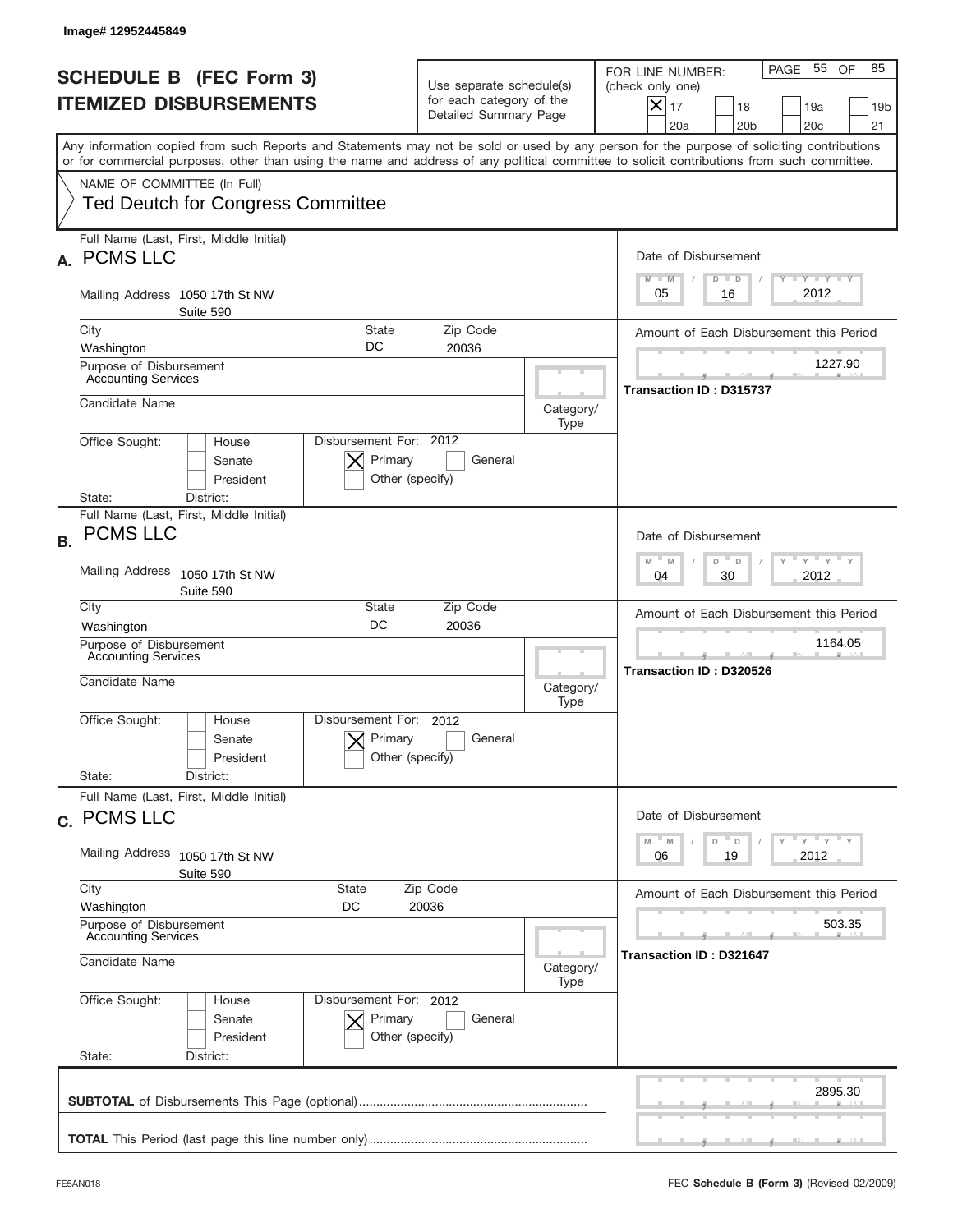|           | Image#12952445850                                                                                                                                                                                                                                                                       |                                                                               |                   |                                                                                                                                                                  |
|-----------|-----------------------------------------------------------------------------------------------------------------------------------------------------------------------------------------------------------------------------------------------------------------------------------------|-------------------------------------------------------------------------------|-------------------|------------------------------------------------------------------------------------------------------------------------------------------------------------------|
|           | <b>SCHEDULE B</b> (FEC Form 3)<br><b>ITEMIZED DISBURSEMENTS</b>                                                                                                                                                                                                                         | Use separate schedule(s)<br>for each category of the<br>Detailed Summary Page |                   | PAGE 56<br>OF<br>85<br>FOR LINE NUMBER:<br>(check only one)<br>$\times$<br>17<br>18<br>19a<br>19 <sub>b</sub><br>20a<br>20 <sub>b</sub><br>20 <sub>c</sub><br>21 |
|           | Any information copied from such Reports and Statements may not be sold or used by any person for the purpose of soliciting contributions<br>or for commercial purposes, other than using the name and address of any political committee to solicit contributions from such committee. |                                                                               |                   |                                                                                                                                                                  |
|           | NAME OF COMMITTEE (In Full)<br><b>Ted Deutch for Congress Committee</b>                                                                                                                                                                                                                 |                                                                               |                   |                                                                                                                                                                  |
| А.        | Full Name (Last, First, Middle Initial)<br>Joshua A Rogin                                                                                                                                                                                                                               |                                                                               |                   | Date of Disbursement<br>$T - Y$ $T - Y$<br>$M - M$<br>$D$ $D$                                                                                                    |
|           | Mailing Address 1539 Roxanna Rd NW                                                                                                                                                                                                                                                      |                                                                               |                   | 2012<br>29<br>06                                                                                                                                                 |
|           | City<br><b>State</b><br>DC<br>Washington                                                                                                                                                                                                                                                | Zip Code<br>20012-1227                                                        |                   | Amount of Each Disbursement this Period                                                                                                                          |
|           | Purpose of Disbursement<br>Payroll                                                                                                                                                                                                                                                      |                                                                               |                   | 784.73                                                                                                                                                           |
|           | Candidate Name                                                                                                                                                                                                                                                                          |                                                                               | Category/<br>Type | <b>Transaction ID: D322941</b>                                                                                                                                   |
|           | Disbursement For: 2012<br>Office Sought:<br>House<br>Primary<br>Senate<br>Other (specify)<br>President<br>State:<br>District:                                                                                                                                                           | General                                                                       |                   |                                                                                                                                                                  |
| <b>B.</b> | Full Name (Last, First, Middle Initial)<br>Joshua A Rogin                                                                                                                                                                                                                               |                                                                               |                   | Date of Disbursement<br>$\cdots$ $\gamma$ $\cdots$ $\gamma$ $\cdots$<br>$M - M$<br>D<br>D                                                                        |
|           | Mailing Address 1539 Roxanna Rd NW                                                                                                                                                                                                                                                      |                                                                               |                   | 30<br>2012<br>04                                                                                                                                                 |
|           | City<br>State<br><b>DC</b><br>Washington<br>Purpose of Disbursement<br>Payroll<br>Candidate Name                                                                                                                                                                                        | Zip Code<br>20012-1227                                                        | Category/<br>Type | Amount of Each Disbursement this Period<br>613.06<br>Transaction ID: D322961                                                                                     |
|           | Disbursement For: 2012<br>Office Sought:<br>House<br>Primary<br>Senate<br>Other (specify)<br>President<br>State:<br>District:                                                                                                                                                           | General                                                                       |                   |                                                                                                                                                                  |
|           | Full Name (Last, First, Middle Initial)<br>c. Joshua A Rogin                                                                                                                                                                                                                            |                                                                               |                   | Date of Disbursement                                                                                                                                             |
|           | Mailing Address 1539 Roxanna Rd NW                                                                                                                                                                                                                                                      |                                                                               |                   | γ <sup>=</sup> γ <sup>=</sup> γ <sup>=</sup> γ<br>$-M$<br>M<br>D<br>D<br>05<br>2012<br>31                                                                        |
|           | City<br>State<br>Washington<br>DC                                                                                                                                                                                                                                                       | Zip Code<br>20012-1227                                                        |                   | Amount of Each Disbursement this Period                                                                                                                          |
|           | Purpose of Disbursement<br>Payroll<br>Candidate Name                                                                                                                                                                                                                                    |                                                                               | Category/<br>Type | 739.55<br>Transaction ID: D322954                                                                                                                                |
|           | Office Sought:<br>Disbursement For: 2012<br>House<br>Primary<br>Senate<br>President<br>Other (specify)<br>State:<br>District:                                                                                                                                                           | General                                                                       |                   |                                                                                                                                                                  |
|           |                                                                                                                                                                                                                                                                                         |                                                                               |                   | 2137.34                                                                                                                                                          |
|           |                                                                                                                                                                                                                                                                                         |                                                                               |                   |                                                                                                                                                                  |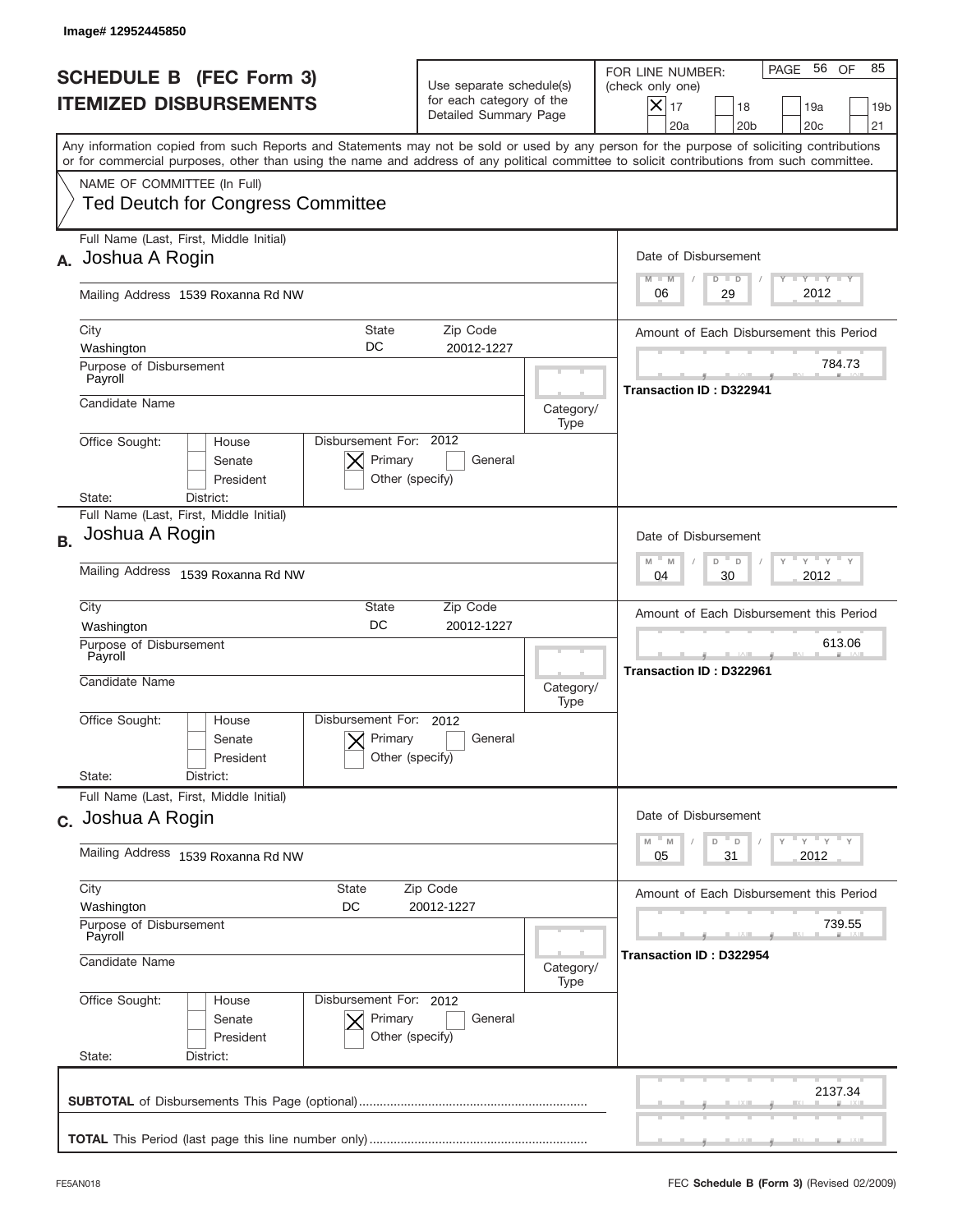|                                                      | Image#12952445851                                                                                                                                                                                                                                                                       |                                                                               |                   |                                                                                                                                                        |
|------------------------------------------------------|-----------------------------------------------------------------------------------------------------------------------------------------------------------------------------------------------------------------------------------------------------------------------------------------|-------------------------------------------------------------------------------|-------------------|--------------------------------------------------------------------------------------------------------------------------------------------------------|
|                                                      | <b>SCHEDULE B (FEC Form 3)</b><br><b>ITEMIZED DISBURSEMENTS</b>                                                                                                                                                                                                                         | Use separate schedule(s)<br>for each category of the<br>Detailed Summary Page |                   | PAGE 57 OF<br>85<br>FOR LINE NUMBER:<br>(check only one)<br>$ \mathsf{X} _{17}$<br>18<br>19a<br>19 <sub>b</sub><br>20a<br>20 <sub>b</sub><br>20c<br>21 |
|                                                      | Any information copied from such Reports and Statements may not be sold or used by any person for the purpose of soliciting contributions<br>or for commercial purposes, other than using the name and address of any political committee to solicit contributions from such committee. |                                                                               |                   |                                                                                                                                                        |
|                                                      | NAME OF COMMITTEE (In Full)<br><b>Ted Deutch for Congress Committee</b>                                                                                                                                                                                                                 |                                                                               |                   |                                                                                                                                                        |
|                                                      | Full Name (Last, First, Middle Initial)<br>A. Temple Emeth                                                                                                                                                                                                                              |                                                                               |                   | Date of Disbursement<br>Y TY TY TY<br>$M - M$<br>$D$ $D$                                                                                               |
|                                                      | Mailing Address 5780 W. Atlantic Avenue                                                                                                                                                                                                                                                 |                                                                               |                   | 2012<br>05<br>10                                                                                                                                       |
|                                                      | City<br><b>State</b><br>FL<br>Delray Beach                                                                                                                                                                                                                                              | Zip Code<br>33484                                                             |                   | Amount of Each Disbursement this Period                                                                                                                |
|                                                      | Purpose of Disbursement<br>Event Ticket                                                                                                                                                                                                                                                 |                                                                               |                   | 50.00<br>Transaction ID: D324471                                                                                                                       |
|                                                      | Candidate Name                                                                                                                                                                                                                                                                          |                                                                               | Category/<br>Type |                                                                                                                                                        |
|                                                      | Disbursement For: 2012<br>Office Sought:<br>House<br>Primary<br>Senate<br>President<br>District:<br>State:                                                                                                                                                                              | General<br>Other (specify)                                                    |                   |                                                                                                                                                        |
| <b>B.</b>                                            | Full Name (Last, First, Middle Initial)<br><b>USPS</b>                                                                                                                                                                                                                                  |                                                                               |                   | Date of Disbursement                                                                                                                                   |
|                                                      | Mailing Address 170 NE 2ND ST                                                                                                                                                                                                                                                           |                                                                               |                   | γ " γ " γ " γ<br>$M - M$<br>D<br>D<br>2012<br>04<br>13                                                                                                 |
|                                                      | City<br>State<br><b>FL</b><br>Boca Raton                                                                                                                                                                                                                                                | Zip Code<br>33432-9998                                                        |                   | Amount of Each Disbursement this Period                                                                                                                |
|                                                      | Purpose of Disbursement<br>Postage<br>Candidate Name                                                                                                                                                                                                                                    |                                                                               |                   | 1500.00<br><b>Transaction ID: D324473</b>                                                                                                              |
|                                                      | Disbursement For:                                                                                                                                                                                                                                                                       |                                                                               | Category/<br>Type |                                                                                                                                                        |
|                                                      | Office Sought:<br>House<br>Primary<br>Senate<br>President                                                                                                                                                                                                                               | 2012<br>General<br>Other (specify)                                            |                   |                                                                                                                                                        |
|                                                      | State:<br>District:<br>Full Name (Last, First, Middle Initial)                                                                                                                                                                                                                          |                                                                               |                   |                                                                                                                                                        |
|                                                      | c. USPS                                                                                                                                                                                                                                                                                 |                                                                               |                   | Date of Disbursement                                                                                                                                   |
|                                                      | Mailing Address 170 NE 2ND ST                                                                                                                                                                                                                                                           |                                                                               |                   | $Y$ $Y$ $Y$ $Y$ $Y$<br>$-M$<br>M<br>D<br>D<br>2012<br>04<br>18                                                                                         |
|                                                      | City<br>State<br><b>FL</b><br>Boca Raton                                                                                                                                                                                                                                                | Zip Code<br>33432-9998                                                        |                   | Amount of Each Disbursement this Period                                                                                                                |
| Purpose of Disbursement<br>Postage<br>Candidate Name |                                                                                                                                                                                                                                                                                         |                                                                               | Category/         | 100.00<br>Transaction ID: D324474                                                                                                                      |
|                                                      | Office Sought:<br>Disbursement For: 2012<br>House                                                                                                                                                                                                                                       |                                                                               | Type              |                                                                                                                                                        |
|                                                      | Senate<br>Primary<br>President                                                                                                                                                                                                                                                          | General<br>Other (specify)                                                    |                   |                                                                                                                                                        |
|                                                      | State:<br>District:                                                                                                                                                                                                                                                                     |                                                                               |                   |                                                                                                                                                        |
|                                                      |                                                                                                                                                                                                                                                                                         |                                                                               |                   | 1650.00                                                                                                                                                |
|                                                      |                                                                                                                                                                                                                                                                                         |                                                                               |                   |                                                                                                                                                        |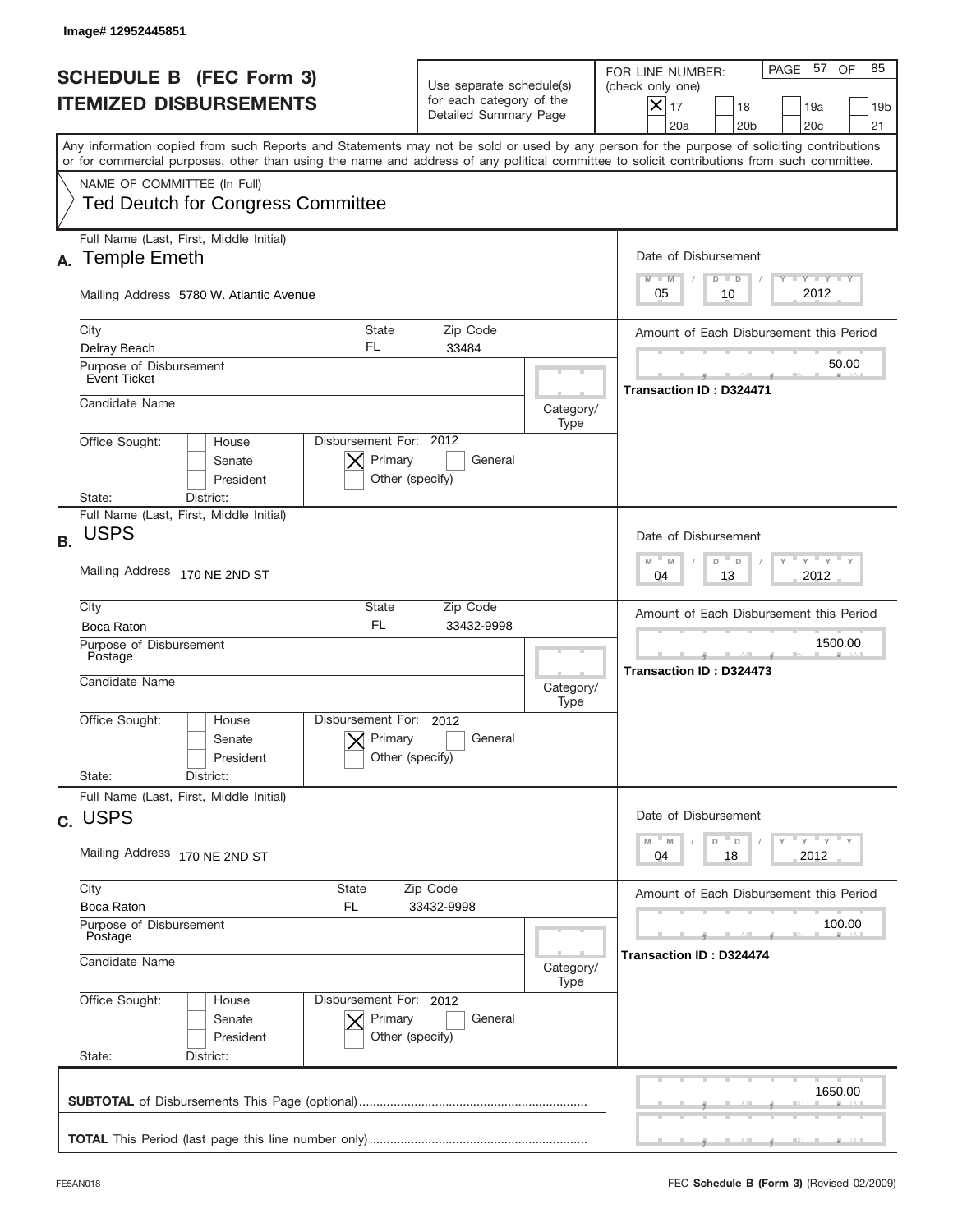|           | Image# 12952445852                                                                                                                                                                                                                                                                      |                                                                               |                   |                                                                                                          |
|-----------|-----------------------------------------------------------------------------------------------------------------------------------------------------------------------------------------------------------------------------------------------------------------------------------------|-------------------------------------------------------------------------------|-------------------|----------------------------------------------------------------------------------------------------------|
|           | <b>SCHEDULE B (FEC Form 3)</b><br><b>ITEMIZED DISBURSEMENTS</b>                                                                                                                                                                                                                         | Use separate schedule(s)<br>for each category of the<br>Detailed Summary Page |                   | PAGE 58<br>OF<br>85<br>FOR LINE NUMBER:<br>(check only one)<br>$X _{17}$<br>18<br>19a<br>19 <sub>b</sub> |
|           | Any information copied from such Reports and Statements may not be sold or used by any person for the purpose of soliciting contributions<br>or for commercial purposes, other than using the name and address of any political committee to solicit contributions from such committee. |                                                                               |                   | 21<br>20a<br>20 <sub>b</sub><br>20 <sub>c</sub>                                                          |
|           | NAME OF COMMITTEE (In Full)<br><b>Ted Deutch for Congress Committee</b>                                                                                                                                                                                                                 |                                                                               |                   |                                                                                                          |
| А.        | Full Name (Last, First, Middle Initial)<br><b>USPS</b>                                                                                                                                                                                                                                  |                                                                               |                   | Date of Disbursement<br><b>TANK TANK</b><br>$M - M$<br>$D$ $D$                                           |
|           | Mailing Address 170 NE 2ND ST                                                                                                                                                                                                                                                           |                                                                               |                   | 2012<br>26<br>04                                                                                         |
|           | City<br><b>State</b><br>FL.<br>Boca Raton                                                                                                                                                                                                                                               | Zip Code<br>33432-9998                                                        |                   | Amount of Each Disbursement this Period                                                                  |
|           | Purpose of Disbursement<br>Postage                                                                                                                                                                                                                                                      |                                                                               |                   | 125.00<br><b>Transaction ID: D324475</b>                                                                 |
|           | Candidate Name                                                                                                                                                                                                                                                                          |                                                                               | Category/<br>Type |                                                                                                          |
|           | Disbursement For: 2012<br>Office Sought:<br>House<br>Primary<br>Senate<br>President<br>State:<br>District:                                                                                                                                                                              | General<br>Other (specify)                                                    |                   |                                                                                                          |
| <b>B.</b> | Full Name (Last, First, Middle Initial)<br><b>USPS</b>                                                                                                                                                                                                                                  |                                                                               |                   | Date of Disbursement                                                                                     |
|           | Mailing Address 170 NE 2ND ST                                                                                                                                                                                                                                                           |                                                                               |                   | $\cdots$ $\gamma$ $\cdots$ $\gamma$ $\cdots$ $\gamma$<br>$M - M$<br>D<br>$\Box$<br>2012<br>05<br>10      |
|           | City<br>State<br><b>FL</b><br>Boca Raton                                                                                                                                                                                                                                                | Zip Code<br>33432-9998                                                        |                   | Amount of Each Disbursement this Period                                                                  |
|           | Purpose of Disbursement<br>Postage<br>Candidate Name                                                                                                                                                                                                                                    |                                                                               | Category/<br>Type | 225.00<br><b>Transaction ID: D324476</b>                                                                 |
|           | Disbursement For: 2012<br>Office Sought:<br>House<br>Primary<br>Senate<br>President                                                                                                                                                                                                     | General<br>Other (specify)                                                    |                   |                                                                                                          |
|           | State:<br>District:<br>Full Name (Last, First, Middle Initial)                                                                                                                                                                                                                          |                                                                               |                   |                                                                                                          |
|           | c. West Boca Executive Suites, Inc.                                                                                                                                                                                                                                                     |                                                                               |                   | Date of Disbursement                                                                                     |
|           | <b>Mailing Address</b><br>7777 West Glades Rd<br>Ste 100                                                                                                                                                                                                                                |                                                                               |                   | ү " ү " ү " ү<br>$-M$<br>M<br>D<br>$\mathsf D$<br>2012<br>05<br>01                                       |
|           | City<br><b>State</b><br>Boca Raton<br>FL                                                                                                                                                                                                                                                | Zip Code<br>33434                                                             |                   | Amount of Each Disbursement this Period                                                                  |
|           | Purpose of Disbursement<br>Office Rent<br>Candidate Name                                                                                                                                                                                                                                |                                                                               | Category/         | 692.50<br>Transaction ID: D320502                                                                        |
|           | Office Sought:<br>Disbursement For: 2012<br>House<br>Primary<br>Senate<br>President<br>State:<br>District:                                                                                                                                                                              | General<br>Other (specify)                                                    | Type              |                                                                                                          |
|           |                                                                                                                                                                                                                                                                                         |                                                                               |                   | 1042.50                                                                                                  |
|           |                                                                                                                                                                                                                                                                                         |                                                                               |                   |                                                                                                          |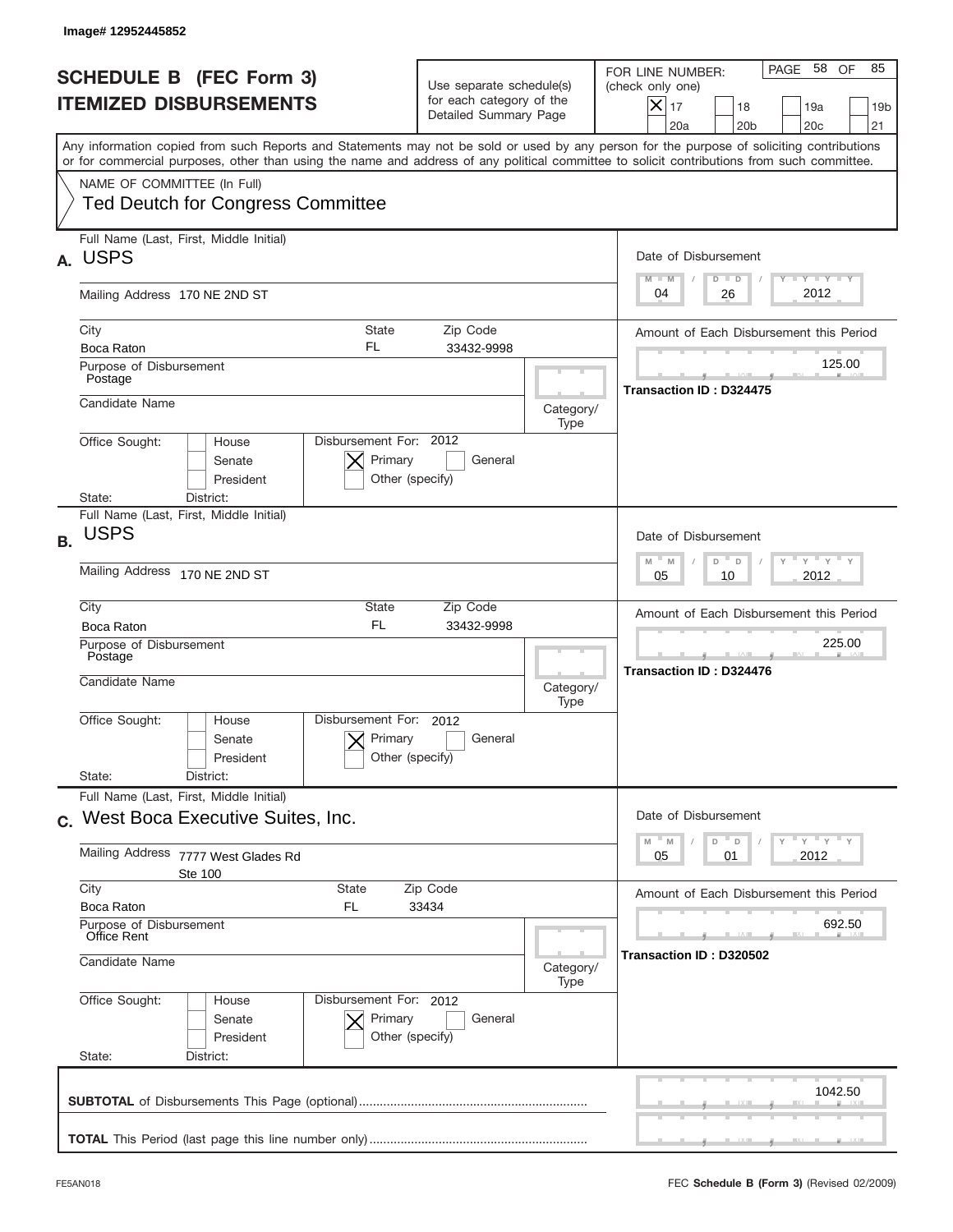| Image# 12952445853                                                                                                                                                                                                                                                                      |                                                                               |                                                                                                                                              |
|-----------------------------------------------------------------------------------------------------------------------------------------------------------------------------------------------------------------------------------------------------------------------------------------|-------------------------------------------------------------------------------|----------------------------------------------------------------------------------------------------------------------------------------------|
| <b>SCHEDULE B (FEC Form 3)</b><br><b>ITEMIZED DISBURSEMENTS</b>                                                                                                                                                                                                                         | Use separate schedule(s)<br>for each category of the<br>Detailed Summary Page | PAGE 59 OF<br>85<br>FOR LINE NUMBER:<br>(check only one)<br>$X _{17}$<br>18<br>19a<br>19 <sub>b</sub><br>20a<br>20 <sub>b</sub><br>20c<br>21 |
| Any information copied from such Reports and Statements may not be sold or used by any person for the purpose of soliciting contributions<br>or for commercial purposes, other than using the name and address of any political committee to solicit contributions from such committee. |                                                                               |                                                                                                                                              |
| NAME OF COMMITTEE (In Full)<br><b>Ted Deutch for Congress Committee</b>                                                                                                                                                                                                                 |                                                                               |                                                                                                                                              |
| Full Name (Last, First, Middle Initial)<br>West Boca Executive Suites, Inc.                                                                                                                                                                                                             |                                                                               | Date of Disbursement<br>Y TY TY TY<br>$M - M$<br>$D$ $D$                                                                                     |
| Mailing Address 7777 West Glades Rd<br><b>Ste 100</b>                                                                                                                                                                                                                                   |                                                                               | 2012<br>06<br>01                                                                                                                             |
| City<br><b>State</b>                                                                                                                                                                                                                                                                    | Zip Code                                                                      | Amount of Each Disbursement this Period                                                                                                      |
| FL.<br>Boca Raton<br>Purpose of Disbursement<br>Office Rent                                                                                                                                                                                                                             | 33434                                                                         | 690.75                                                                                                                                       |
| Candidate Name                                                                                                                                                                                                                                                                          | Category/<br>Type                                                             | Transaction ID: D320505                                                                                                                      |
| Disbursement For: 2012<br>Office Sought:<br>House<br>Primary<br>Senate<br>President                                                                                                                                                                                                     | General<br>Other (specify)                                                    |                                                                                                                                              |
| District:<br>State:                                                                                                                                                                                                                                                                     |                                                                               |                                                                                                                                              |
| Full Name (Last, First, Middle Initial)<br>West Boca Executive Suites, Inc.<br><b>B.</b>                                                                                                                                                                                                |                                                                               | Date of Disbursement                                                                                                                         |
| Mailing Address<br>7777 West Glades Rd<br><b>Ste 100</b>                                                                                                                                                                                                                                |                                                                               | ү " ү " ү " ү<br>$M$ M<br>D<br>$\Box$<br>2012<br>04<br>02                                                                                    |
| City<br><b>State</b><br><b>FL</b><br>Boca Raton                                                                                                                                                                                                                                         | Zip Code<br>33434                                                             | Amount of Each Disbursement this Period                                                                                                      |
| Purpose of Disbursement<br>Office rent                                                                                                                                                                                                                                                  |                                                                               | 713.88<br><b>Transaction ID: D314378</b>                                                                                                     |
| Candidate Name                                                                                                                                                                                                                                                                          | Category/<br>Type                                                             |                                                                                                                                              |
| Disbursement For: 2012<br>Office Sought:<br>House<br>Primary<br>Senate<br>President                                                                                                                                                                                                     | General<br>Other (specify)                                                    |                                                                                                                                              |
| State:<br>District:                                                                                                                                                                                                                                                                     |                                                                               |                                                                                                                                              |
| Full Name (Last, First, Middle Initial)<br>c. American Express                                                                                                                                                                                                                          |                                                                               | Date of Disbursement                                                                                                                         |
| Mailing Address PO Box 36002                                                                                                                                                                                                                                                            |                                                                               | $\gamma$ = $\gamma$ = $\gamma$ = $\gamma$<br>M<br>M<br>D<br>D<br>03<br>2012<br>04                                                            |
| City<br>State<br>Fort Lauderdale<br>FL                                                                                                                                                                                                                                                  | Zip Code<br>33336-0002                                                        | Amount of Each Disbursement this Period                                                                                                      |
| Purpose of Disbursement<br><b>Credit Card Payment</b>                                                                                                                                                                                                                                   |                                                                               | 6148.54                                                                                                                                      |
| Candidate Name                                                                                                                                                                                                                                                                          | Category/<br>Type                                                             | <b>Transaction ID : D314377</b>                                                                                                              |
| Office Sought:<br>Disbursement For: 2012<br>House<br>Primary<br>Senate<br>President<br>State:<br>District:                                                                                                                                                                              | General<br>Other (specify)                                                    |                                                                                                                                              |
|                                                                                                                                                                                                                                                                                         |                                                                               | 7553.17                                                                                                                                      |
|                                                                                                                                                                                                                                                                                         |                                                                               |                                                                                                                                              |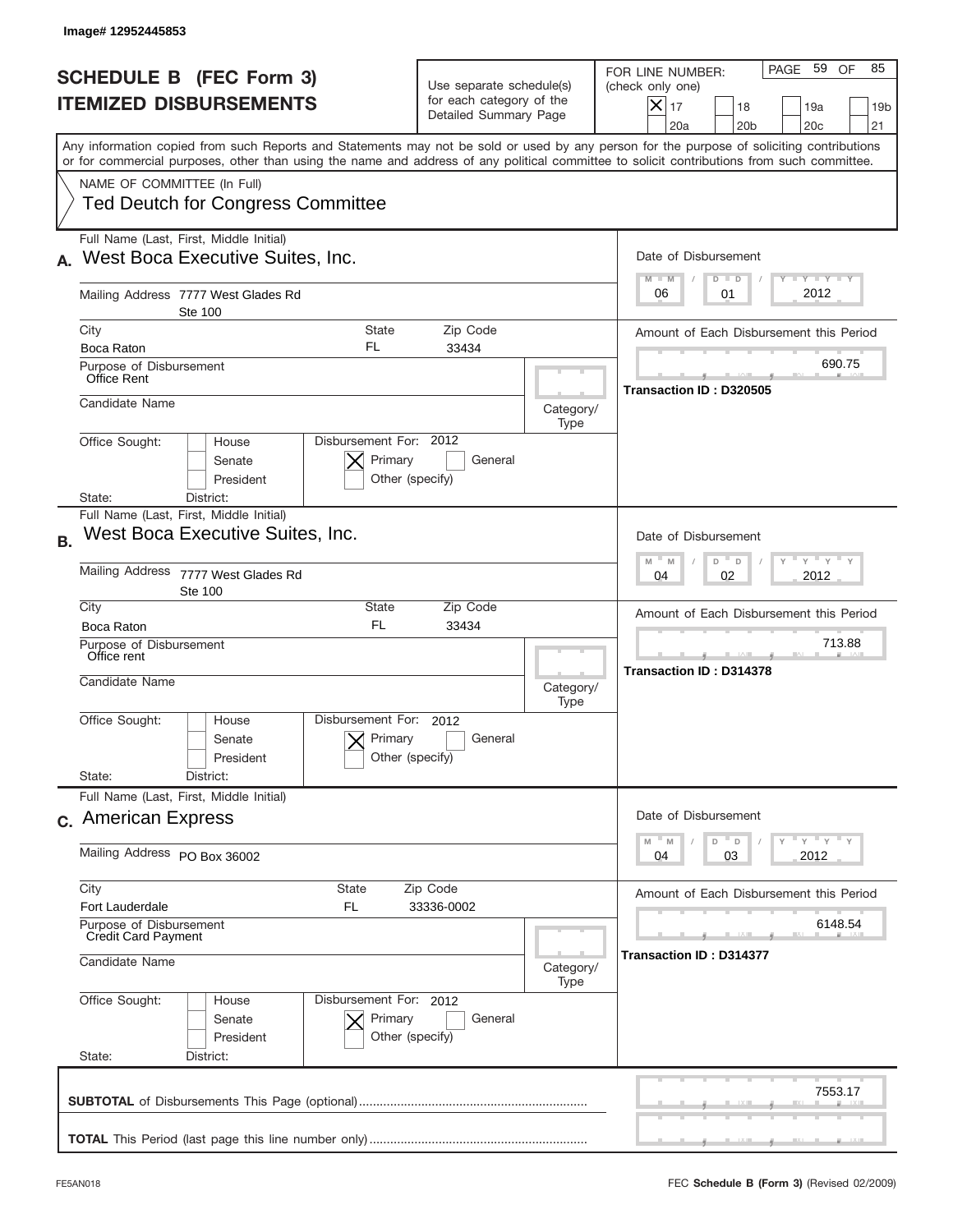|           | Image# 12952445854                                                                                                                                                                                                                                                                      |                                                                               |                   |                                                                                                                                                                    |
|-----------|-----------------------------------------------------------------------------------------------------------------------------------------------------------------------------------------------------------------------------------------------------------------------------------------|-------------------------------------------------------------------------------|-------------------|--------------------------------------------------------------------------------------------------------------------------------------------------------------------|
|           | <b>SCHEDULE B (FEC Form 3)</b><br><b>ITEMIZED DISBURSEMENTS</b>                                                                                                                                                                                                                         | Use separate schedule(s)<br>for each category of the<br>Detailed Summary Page |                   | PAGE 60 OF<br>85<br>FOR LINE NUMBER:<br>(check only one)<br>$ \mathsf{X} _{17}$<br>18<br>19a<br>19 <sub>b</sub><br>20a<br>20 <sub>b</sub><br>20 <sub>c</sub><br>21 |
|           | Any information copied from such Reports and Statements may not be sold or used by any person for the purpose of soliciting contributions<br>or for commercial purposes, other than using the name and address of any political committee to solicit contributions from such committee. |                                                                               |                   |                                                                                                                                                                    |
|           | NAME OF COMMITTEE (In Full)<br><b>Ted Deutch for Congress Committee</b>                                                                                                                                                                                                                 |                                                                               |                   |                                                                                                                                                                    |
|           | Full Name (Last, First, Middle Initial)<br>Amazon.com                                                                                                                                                                                                                                   |                                                                               |                   | Date of Disbursement                                                                                                                                               |
|           | Mailing Address 1200 12th Ave. South,                                                                                                                                                                                                                                                   |                                                                               |                   | Y TY TY TY<br>$M - M$<br>$D$ $D$<br>2012<br>03<br>04                                                                                                               |
|           | City<br><b>State</b><br><b>WA</b><br>Seattle                                                                                                                                                                                                                                            | Zip Code<br>98144                                                             |                   | Amount of Each Disbursement this Period                                                                                                                            |
|           | Purpose of Disbursement<br><b>Office Supplies</b>                                                                                                                                                                                                                                       |                                                                               |                   | 33.79<br>Transaction ID: D324714                                                                                                                                   |
|           | Candidate Name                                                                                                                                                                                                                                                                          |                                                                               | Category/<br>Type | <b>IMEMO ITEM1</b>                                                                                                                                                 |
|           | Disbursement For: 2012<br>Office Sought:<br>House<br>Primary<br>Senate<br>President<br>Other (specify)<br>District:<br>State:                                                                                                                                                           | General                                                                       |                   |                                                                                                                                                                    |
| <b>B.</b> | Full Name (Last, First, Middle Initial)<br><b>American Airlines</b>                                                                                                                                                                                                                     |                                                                               |                   | Date of Disbursement<br>γ " γ " γ " γ<br>$M - M$<br>D<br>D                                                                                                         |
|           | Mailing Address 4333 Amon Carter Blvd                                                                                                                                                                                                                                                   |                                                                               |                   | 2012<br>04<br>03                                                                                                                                                   |
|           | City<br>State<br><b>TX</b><br>Fort Worth                                                                                                                                                                                                                                                | Zip Code<br>76155                                                             |                   | Amount of Each Disbursement this Period                                                                                                                            |
|           | Purpose of Disbursement<br>Travel<br>Candidate Name                                                                                                                                                                                                                                     |                                                                               |                   | 315.09<br><b>Transaction ID: D324715</b><br>[MEMO ITEM]                                                                                                            |
|           | Disbursement For:<br>Office Sought:<br>House<br>Primary<br>Senate<br>Other (specify)<br>President                                                                                                                                                                                       | 2012<br>General                                                               |                   |                                                                                                                                                                    |
|           | State:<br>District:<br>Full Name (Last, First, Middle Initial)<br>c. American Express                                                                                                                                                                                                   |                                                                               |                   | Date of Disbursement                                                                                                                                               |
|           | Mailing Address PO Box 36002                                                                                                                                                                                                                                                            |                                                                               |                   | $\gamma$ = $\gamma$ = $\gamma$ = $\gamma$<br>M<br>D<br>M<br>D<br>03<br>2012<br>04                                                                                  |
|           | City<br>State<br>Fort Lauderdale<br>FL<br>Purpose of Disbursement                                                                                                                                                                                                                       | Zip Code<br>33336-0002                                                        |                   | Amount of Each Disbursement this Period<br>103.78                                                                                                                  |
|           | <b>Bank Service Charge</b><br>Candidate Name                                                                                                                                                                                                                                            |                                                                               |                   | Transaction ID: D324763                                                                                                                                            |
|           | Office Sought:<br>Disbursement For: 2012<br>House<br>Senate<br>Primary<br>President<br>Other (specify)<br>State:<br>District:                                                                                                                                                           | General                                                                       | Type              | [MEMO ITEM]                                                                                                                                                        |
|           |                                                                                                                                                                                                                                                                                         |                                                                               |                   | 0.00                                                                                                                                                               |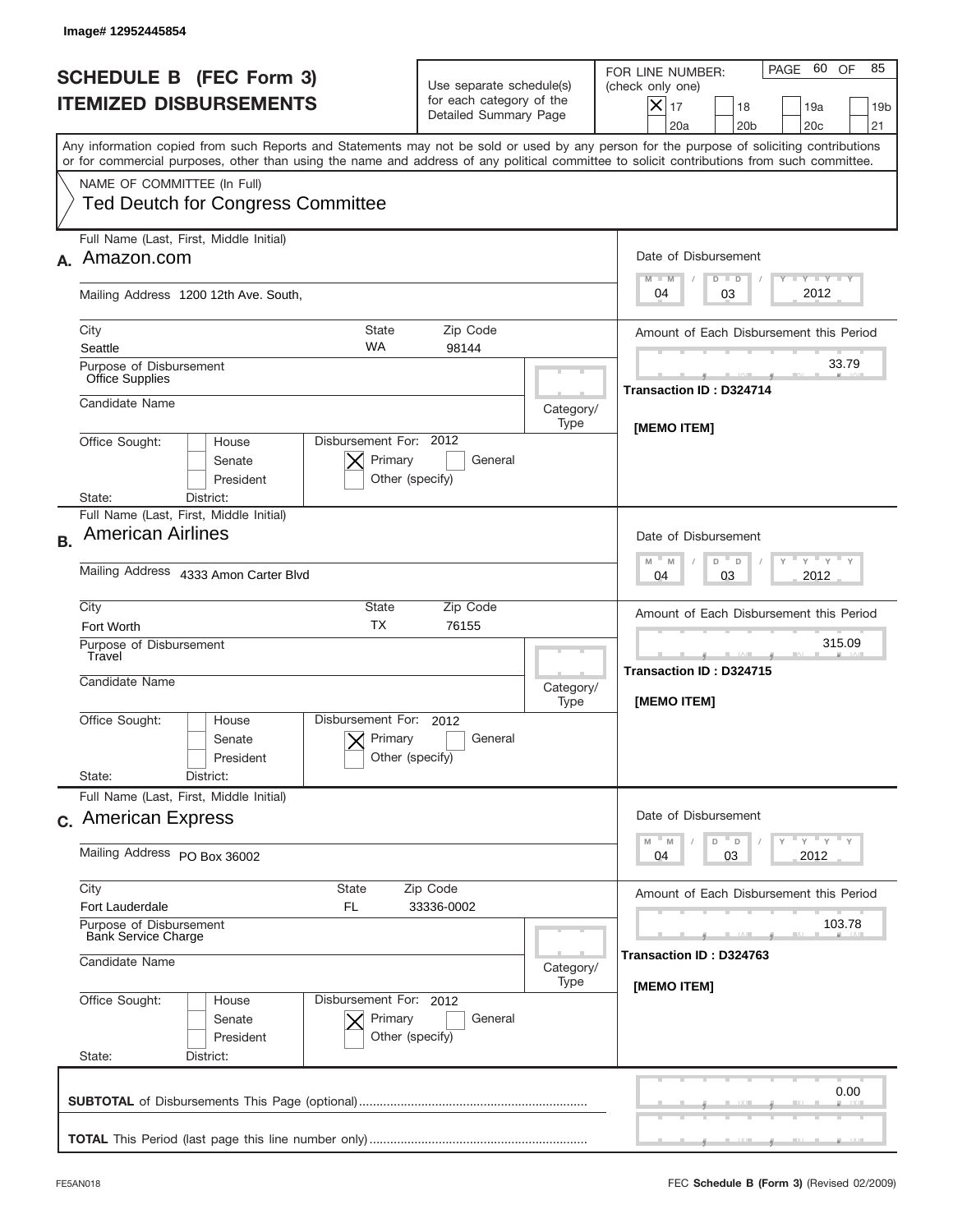|                                                                 | Image# 12952445855                                                                                                                                                                                                                                                                      |                                                                               |                         |                                                                                                                                                                               |  |
|-----------------------------------------------------------------|-----------------------------------------------------------------------------------------------------------------------------------------------------------------------------------------------------------------------------------------------------------------------------------------|-------------------------------------------------------------------------------|-------------------------|-------------------------------------------------------------------------------------------------------------------------------------------------------------------------------|--|
| <b>SCHEDULE B (FEC Form 3)</b><br><b>ITEMIZED DISBURSEMENTS</b> |                                                                                                                                                                                                                                                                                         | Use separate schedule(s)<br>for each category of the<br>Detailed Summary Page |                         | PAGE 61<br>OF<br>85<br>FOR LINE NUMBER:<br>(check only one)<br>$\boldsymbol{\times}$<br>17<br>18<br>19a<br>19 <sub>b</sub><br>21<br>20a<br>20 <sub>b</sub><br>20 <sub>c</sub> |  |
|                                                                 | Any information copied from such Reports and Statements may not be sold or used by any person for the purpose of soliciting contributions<br>or for commercial purposes, other than using the name and address of any political committee to solicit contributions from such committee. |                                                                               |                         |                                                                                                                                                                               |  |
|                                                                 | NAME OF COMMITTEE (In Full)<br><b>Ted Deutch for Congress Committee</b>                                                                                                                                                                                                                 |                                                                               |                         |                                                                                                                                                                               |  |
| А.                                                              | Full Name (Last, First, Middle Initial)<br>Amtrak                                                                                                                                                                                                                                       |                                                                               |                         | Date of Disbursement<br>$T - Y$ $T - Y$<br>$M - M$<br>$D$ $D$                                                                                                                 |  |
|                                                                 | Mailing Address 60 Massachusetts Ave NE                                                                                                                                                                                                                                                 |                                                                               |                         | 2012<br>03<br>04                                                                                                                                                              |  |
|                                                                 | City<br><b>State</b><br>DC<br>Washington                                                                                                                                                                                                                                                | Zip Code<br>20002                                                             |                         | Amount of Each Disbursement this Period                                                                                                                                       |  |
|                                                                 | Purpose of Disbursement<br>Meals                                                                                                                                                                                                                                                        |                                                                               |                         | 15.25<br>Transaction ID: D324716                                                                                                                                              |  |
|                                                                 | Candidate Name                                                                                                                                                                                                                                                                          |                                                                               | Category/<br>Type       |                                                                                                                                                                               |  |
|                                                                 | Disbursement For: 2012<br>Office Sought:<br>House<br>Primary<br>Senate<br>President<br>District:<br>State:                                                                                                                                                                              | General<br>Other (specify)                                                    |                         | [MEMO ITEM]                                                                                                                                                                   |  |
| <b>B.</b>                                                       | Full Name (Last, First, Middle Initial)<br>AT&T                                                                                                                                                                                                                                         |                                                                               |                         | Date of Disbursement                                                                                                                                                          |  |
|                                                                 | Mailing Address 208 S. Akard St                                                                                                                                                                                                                                                         |                                                                               |                         | $\cdots$ $\gamma$ $\cdots$ $\gamma$ $\cdots$ $\gamma$<br>$M - M$<br>D<br>$\Box$<br>2012<br>04<br>03                                                                           |  |
|                                                                 | City<br>State<br>Zip Code<br><b>TX</b><br>75202<br>Dallas                                                                                                                                                                                                                               |                                                                               |                         | Amount of Each Disbursement this Period                                                                                                                                       |  |
|                                                                 | Purpose of Disbursement<br>Cell Phone Service<br>Candidate Name                                                                                                                                                                                                                         |                                                                               | Category/<br>Type       | 618.28<br>المستقبل<br><b>Transaction ID: D324717</b><br>[MEMO ITEM]                                                                                                           |  |
|                                                                 | Disbursement For: 2012<br>Office Sought:<br>House<br>Primary<br>Senate<br>President                                                                                                                                                                                                     | General<br>Other (specify)                                                    |                         |                                                                                                                                                                               |  |
|                                                                 | State:<br>District:<br>Full Name (Last, First, Middle Initial)                                                                                                                                                                                                                          |                                                                               |                         |                                                                                                                                                                               |  |
|                                                                 | c. Chevron Glades Road                                                                                                                                                                                                                                                                  |                                                                               |                         | Date of Disbursement<br>ү" ү" ү" ү<br>$- M$<br>M<br>D<br>D                                                                                                                    |  |
|                                                                 | Mailing Address 690 Glades Road                                                                                                                                                                                                                                                         |                                                                               |                         | 2012<br>03<br>04                                                                                                                                                              |  |
|                                                                 | City<br>State<br>Zip Code<br>Boca Raton<br>FL<br>33431-6414<br>Purpose of Disbursement<br>Travel<br>Candidate Name<br>Category/<br>Type                                                                                                                                                 |                                                                               |                         | Amount of Each Disbursement this Period<br>65.84                                                                                                                              |  |
|                                                                 |                                                                                                                                                                                                                                                                                         |                                                                               | Transaction ID: D324722 |                                                                                                                                                                               |  |
|                                                                 | Office Sought:<br>Disbursement For: 2012<br>House<br>Senate<br>Primary<br>President<br>State:<br>District:                                                                                                                                                                              | General<br>Other (specify)                                                    |                         | [MEMO ITEM]                                                                                                                                                                   |  |
|                                                                 |                                                                                                                                                                                                                                                                                         |                                                                               |                         | 0.00                                                                                                                                                                          |  |
|                                                                 |                                                                                                                                                                                                                                                                                         |                                                                               |                         |                                                                                                                                                                               |  |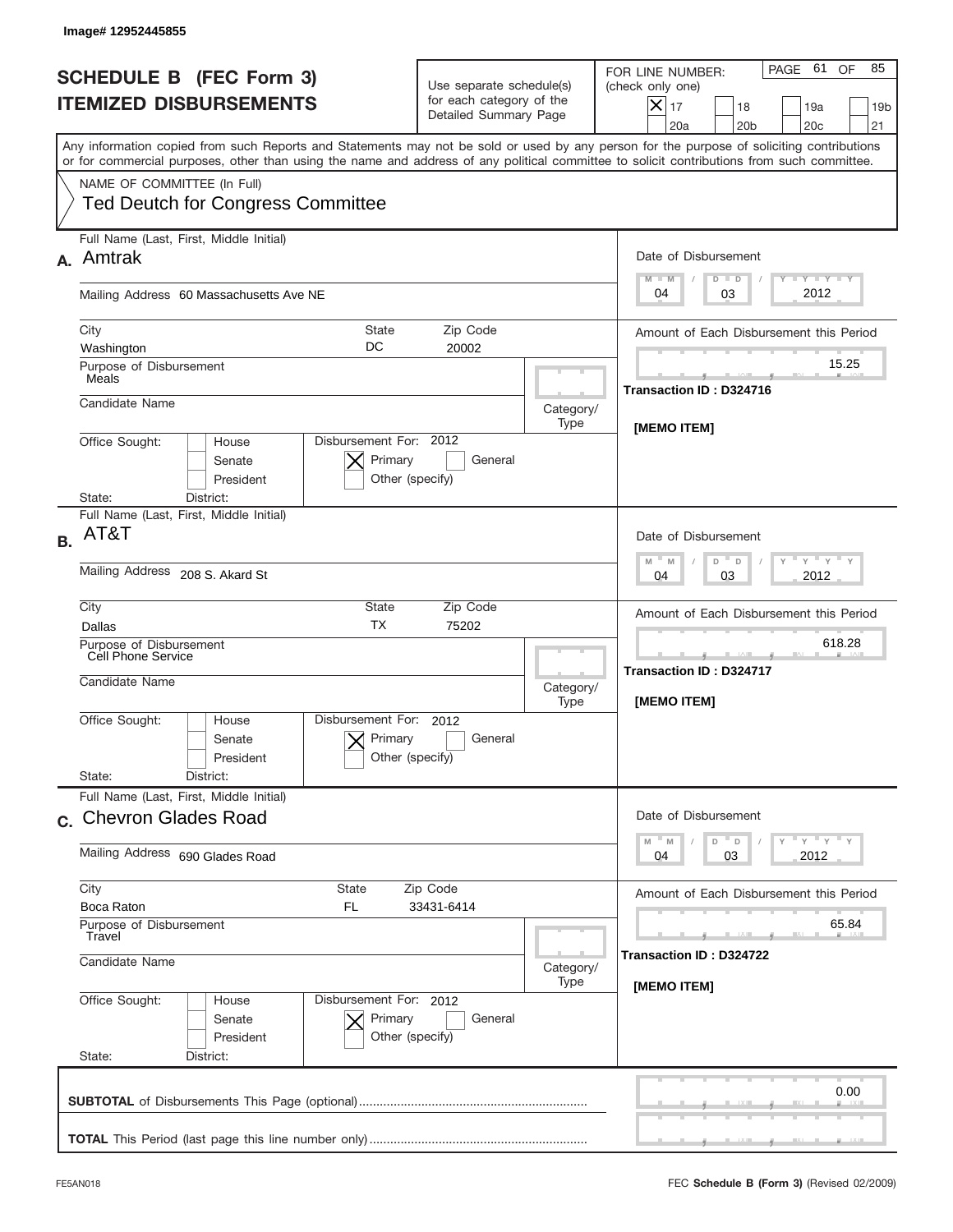|                                                                                   | Image# 12952445856                                                                                                                                                                                                                                                                                                     |                                                                               |                                                   |                                                                                                                                                                    |
|-----------------------------------------------------------------------------------|------------------------------------------------------------------------------------------------------------------------------------------------------------------------------------------------------------------------------------------------------------------------------------------------------------------------|-------------------------------------------------------------------------------|---------------------------------------------------|--------------------------------------------------------------------------------------------------------------------------------------------------------------------|
|                                                                                   | <b>SCHEDULE B (FEC Form 3)</b><br><b>ITEMIZED DISBURSEMENTS</b>                                                                                                                                                                                                                                                        | Use separate schedule(s)<br>for each category of the<br>Detailed Summary Page |                                                   | PAGE 62 OF<br>85<br>FOR LINE NUMBER:<br>(check only one)<br>$ \mathsf{X} _{17}$<br>18<br>19a<br>19 <sub>b</sub><br>20a<br>20 <sub>b</sub><br>20 <sub>c</sub><br>21 |
|                                                                                   | Any information copied from such Reports and Statements may not be sold or used by any person for the purpose of soliciting contributions<br>or for commercial purposes, other than using the name and address of any political committee to solicit contributions from such committee.<br>NAME OF COMMITTEE (In Full) |                                                                               |                                                   |                                                                                                                                                                    |
|                                                                                   | <b>Ted Deutch for Congress Committee</b>                                                                                                                                                                                                                                                                               |                                                                               |                                                   |                                                                                                                                                                    |
|                                                                                   | Full Name (Last, First, Middle Initial)<br><b>Costco Wholesale</b>                                                                                                                                                                                                                                                     |                                                                               |                                                   | Date of Disbursement<br>Y TY TY TY<br>$M - M$<br>$D$ $D$                                                                                                           |
|                                                                                   | Mailing Address 999 Lake Drive                                                                                                                                                                                                                                                                                         |                                                                               |                                                   | 2012<br>03<br>04                                                                                                                                                   |
|                                                                                   | City<br><b>State</b><br><b>WA</b><br>Issaquah                                                                                                                                                                                                                                                                          | Zip Code<br>98027                                                             |                                                   | Amount of Each Disbursement this Period                                                                                                                            |
|                                                                                   | Purpose of Disbursement<br><b>Office Supplies</b>                                                                                                                                                                                                                                                                      |                                                                               |                                                   | 160.81<br>Transaction ID: D324728                                                                                                                                  |
|                                                                                   | Candidate Name                                                                                                                                                                                                                                                                                                         |                                                                               | Category/<br>Type                                 | <b>IMEMO ITEM1</b>                                                                                                                                                 |
|                                                                                   | Disbursement For: 2012<br>Office Sought:<br>House<br>Primary<br>Senate<br>President<br>Other (specify)<br>District:<br>State:                                                                                                                                                                                          | General                                                                       |                                                   |                                                                                                                                                                    |
| <b>B.</b>                                                                         | Full Name (Last, First, Middle Initial)<br><b>Dalsimer Florist</b>                                                                                                                                                                                                                                                     |                                                                               |                                                   | Date of Disbursement<br>γ " γ " γ " γ<br>$M - M$<br>D<br>D                                                                                                         |
|                                                                                   | Mailing Address 1250 West Newport Center Drive                                                                                                                                                                                                                                                                         |                                                                               |                                                   | 2012<br>04<br>03                                                                                                                                                   |
|                                                                                   | City<br>State<br><b>FL</b><br>Deerfield Beach                                                                                                                                                                                                                                                                          | Zip Code<br>33442-7733                                                        |                                                   | Amount of Each Disbursement this Period                                                                                                                            |
|                                                                                   | Purpose of Disbursement<br><b>Flowers</b><br>Candidate Name                                                                                                                                                                                                                                                            |                                                                               | Category/<br>Type                                 | 307.25<br><b>Transaction ID: D324729</b><br>[MEMO ITEM]                                                                                                            |
|                                                                                   | Disbursement For:<br>Office Sought:<br>House<br>Primary<br>Senate<br>Other (specify)<br>President                                                                                                                                                                                                                      | 2012<br>General                                                               |                                                   |                                                                                                                                                                    |
|                                                                                   | State:<br>District:<br>Full Name (Last, First, Middle Initial)<br>c. Delray Pin Factory                                                                                                                                                                                                                                |                                                                               |                                                   | Date of Disbursement                                                                                                                                               |
|                                                                                   | Mailing Address 6730 East Rogers Circle                                                                                                                                                                                                                                                                                |                                                                               |                                                   | $Y$ $Y$ $Y$ $Y$ $Y$<br>M<br>D<br>M<br>D<br>03<br>2012<br>04                                                                                                        |
| City<br>State<br>Zip Code<br>Boca Raton<br>FL<br>33487<br>Purpose of Disbursement |                                                                                                                                                                                                                                                                                                                        |                                                                               | Amount of Each Disbursement this Period<br>402.80 |                                                                                                                                                                    |
|                                                                                   | Printing<br>Candidate Name                                                                                                                                                                                                                                                                                             |                                                                               | Category/                                         | Transaction ID: D324730                                                                                                                                            |
|                                                                                   | Office Sought:<br>Disbursement For: 2012<br>House<br>Senate<br>Primary<br>President<br>Other (specify)<br>State:<br>District:                                                                                                                                                                                          | General                                                                       | Type                                              | [MEMO ITEM]                                                                                                                                                        |
|                                                                                   |                                                                                                                                                                                                                                                                                                                        |                                                                               |                                                   | 0.00                                                                                                                                                               |
|                                                                                   |                                                                                                                                                                                                                                                                                                                        |                                                                               |                                                   |                                                                                                                                                                    |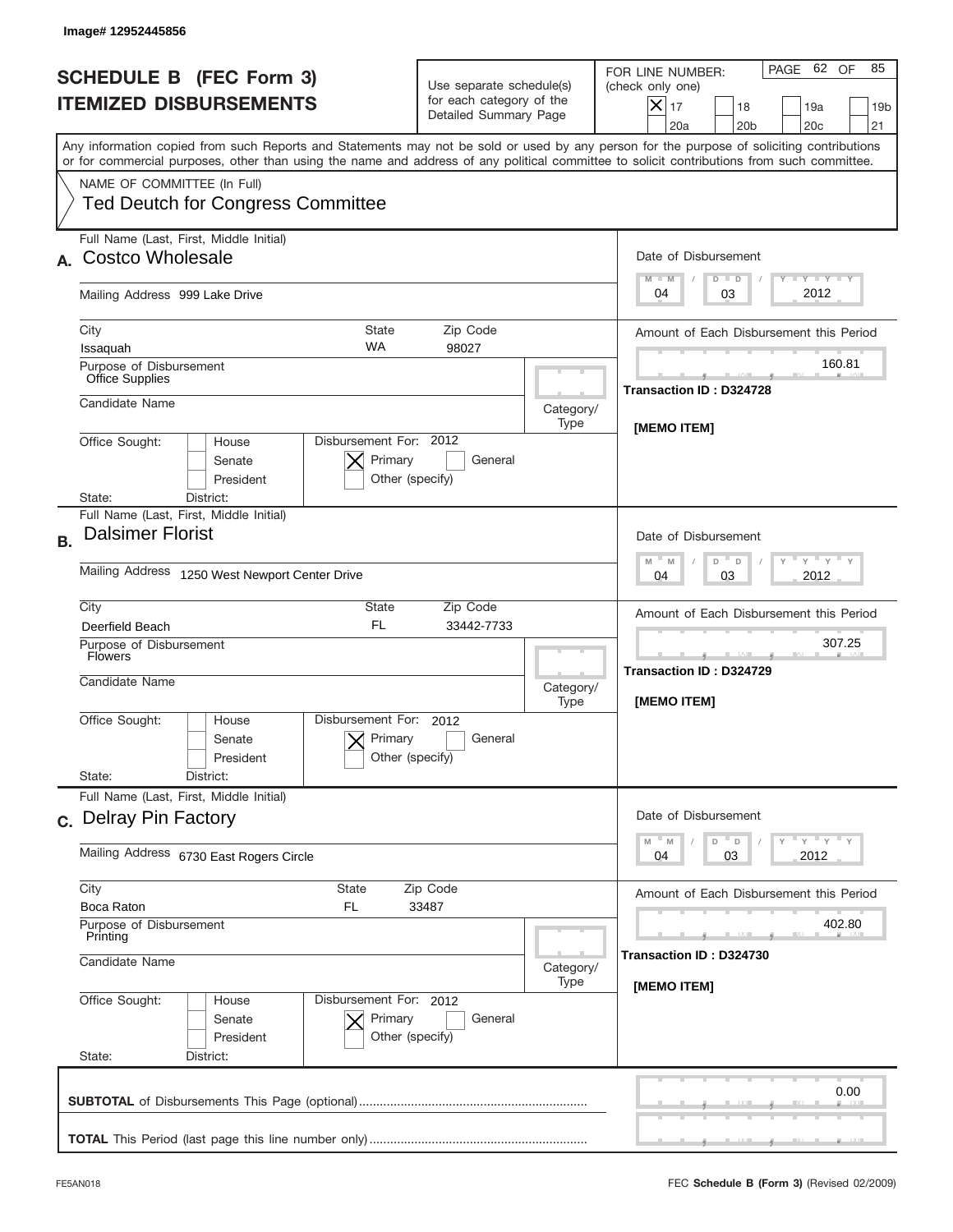|           | Image# 12952445857                                                                                                                                                                                                                                                                      |                                                                               |                   |                                                                                                                                                             |
|-----------|-----------------------------------------------------------------------------------------------------------------------------------------------------------------------------------------------------------------------------------------------------------------------------------------|-------------------------------------------------------------------------------|-------------------|-------------------------------------------------------------------------------------------------------------------------------------------------------------|
|           | <b>SCHEDULE B</b> (FEC Form 3)<br><b>ITEMIZED DISBURSEMENTS</b>                                                                                                                                                                                                                         | Use separate schedule(s)<br>for each category of the<br>Detailed Summary Page |                   | PAGE 63<br>OF<br>85<br>FOR LINE NUMBER:<br>(check only one)<br>$X _{17}$<br>18<br>19a<br>19 <sub>b</sub><br>20a<br>20 <sub>b</sub><br>20 <sub>c</sub><br>21 |
|           | Any information copied from such Reports and Statements may not be sold or used by any person for the purpose of soliciting contributions<br>or for commercial purposes, other than using the name and address of any political committee to solicit contributions from such committee. |                                                                               |                   |                                                                                                                                                             |
|           | NAME OF COMMITTEE (In Full)<br><b>Ted Deutch for Congress Committee</b>                                                                                                                                                                                                                 |                                                                               |                   |                                                                                                                                                             |
| А.        | Full Name (Last, First, Middle Initial)<br><b>Delta Airlines</b>                                                                                                                                                                                                                        |                                                                               |                   | Date of Disbursement<br>$T - Y$ $T - Y$<br>$M - M$<br>$D$ $D$                                                                                               |
|           | Mailing Address 1030 Delta Boulevard                                                                                                                                                                                                                                                    |                                                                               |                   | 2012<br>03<br>04                                                                                                                                            |
|           | City<br><b>State</b><br>GA<br>Atlanta                                                                                                                                                                                                                                                   | Zip Code<br>30320-6001                                                        |                   | Amount of Each Disbursement this Period                                                                                                                     |
|           | Purpose of Disbursement<br>Travel                                                                                                                                                                                                                                                       |                                                                               |                   | 204.80<br><b>Transaction ID: D324731</b>                                                                                                                    |
|           | Candidate Name                                                                                                                                                                                                                                                                          |                                                                               | Category/<br>Type | [MEMO ITEM]                                                                                                                                                 |
|           | Disbursement For: 2012<br>Office Sought:<br>House<br>Senate<br>President<br>District:<br>State:                                                                                                                                                                                         | Primary<br>General<br>Other (specify)                                         |                   |                                                                                                                                                             |
| <b>B.</b> | Full Name (Last, First, Middle Initial)<br>FedEx                                                                                                                                                                                                                                        |                                                                               |                   | Date of Disbursement<br>$-\gamma + \gamma - \gamma$<br>$M - M$<br>D<br>D                                                                                    |
|           | Mailing Address 942 South Shady Grove Road                                                                                                                                                                                                                                              |                                                                               |                   | 2012<br>04<br>03                                                                                                                                            |
|           | City<br>State<br>Zip Code<br><b>TN</b><br>38120<br>Memphis                                                                                                                                                                                                                              |                                                                               |                   | Amount of Each Disbursement this Period                                                                                                                     |
|           | Purpose of Disbursement<br>Shipping<br>Candidate Name                                                                                                                                                                                                                                   |                                                                               |                   | 66.35<br>Transaction ID: D324734<br>[MEMO ITEM]                                                                                                             |
|           | Disbursement For: 2012<br>Office Sought:<br>House<br>Senate<br>President<br>State:<br>District:                                                                                                                                                                                         | Primary<br>General<br>Other (specify)                                         | Type              |                                                                                                                                                             |
|           | Full Name (Last, First, Middle Initial)                                                                                                                                                                                                                                                 |                                                                               |                   |                                                                                                                                                             |
|           | c. JetBlue                                                                                                                                                                                                                                                                              |                                                                               |                   | Date of Disbursement<br>$-\gamma$ $-\gamma$ $-\gamma$<br>$M - M$<br>D<br>D                                                                                  |
|           | Mailing Address 118-29 Queens Blvd.<br>City<br>State<br>Zip Code<br><b>Forest Hills</b><br>NY<br>11375<br>Purpose of Disbursement<br>Travel<br>Candidate Name                                                                                                                           |                                                                               |                   | 03<br>2012<br>04                                                                                                                                            |
|           |                                                                                                                                                                                                                                                                                         |                                                                               |                   | Amount of Each Disbursement this Period                                                                                                                     |
|           |                                                                                                                                                                                                                                                                                         |                                                                               | Category/         | 1726.40<br>Transaction ID: D324737                                                                                                                          |
|           | Office Sought:<br>Disbursement For: 2012<br>House<br>Senate<br>President<br>State:<br>District:                                                                                                                                                                                         | Primary<br>General<br>Other (specify)                                         | Type              | [MEMO ITEM]                                                                                                                                                 |
|           |                                                                                                                                                                                                                                                                                         |                                                                               |                   | 0.00                                                                                                                                                        |
|           |                                                                                                                                                                                                                                                                                         |                                                                               |                   |                                                                                                                                                             |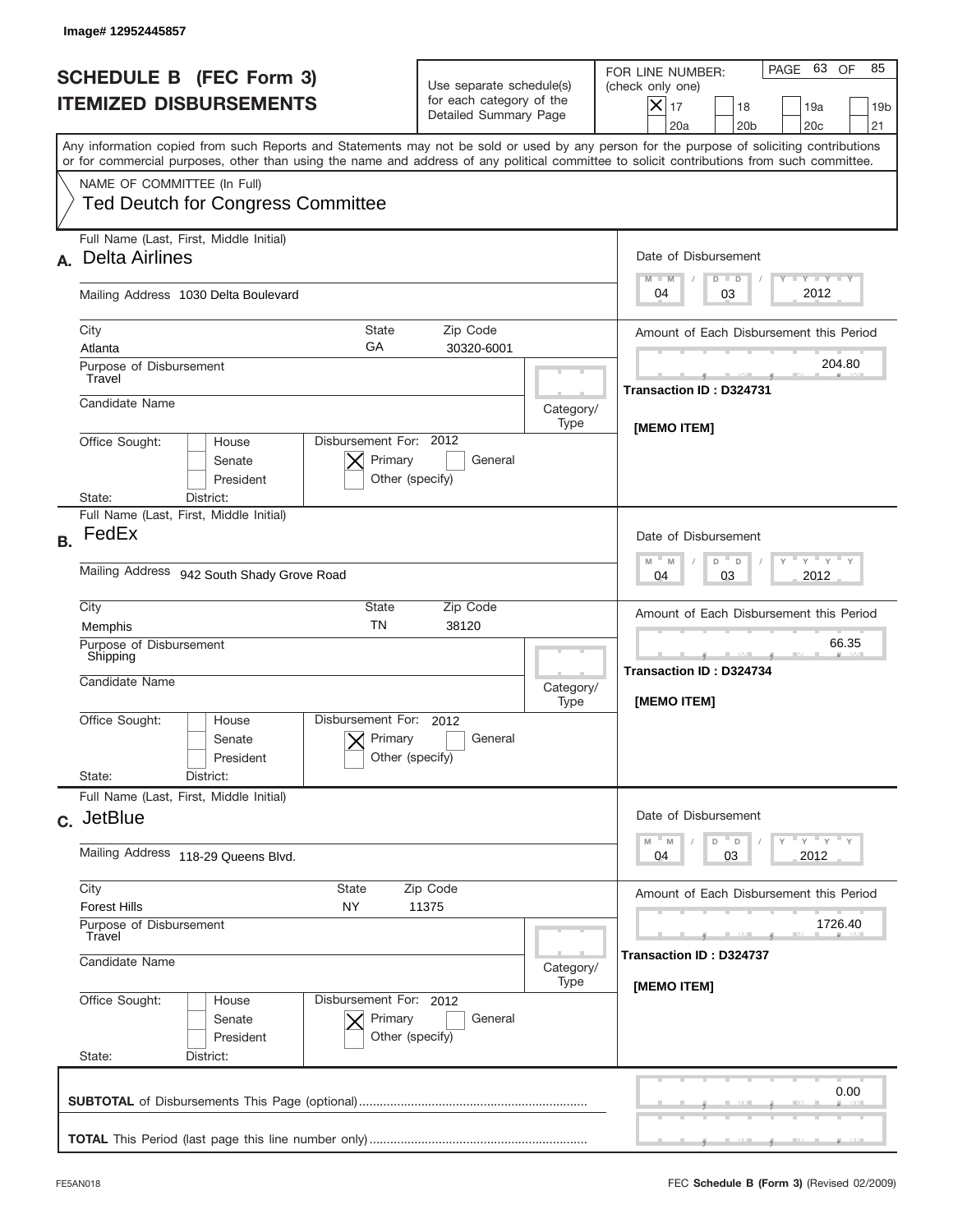|           | Image# 12952445858                                                                                                                                                                                                                                                                      |                                                                               |                   |                                                                                                                                                                     |
|-----------|-----------------------------------------------------------------------------------------------------------------------------------------------------------------------------------------------------------------------------------------------------------------------------------------|-------------------------------------------------------------------------------|-------------------|---------------------------------------------------------------------------------------------------------------------------------------------------------------------|
|           | <b>SCHEDULE B (FEC Form 3)</b><br><b>ITEMIZED DISBURSEMENTS</b>                                                                                                                                                                                                                         | Use separate schedule(s)<br>for each category of the<br>Detailed Summary Page |                   | 64<br>OF<br>85<br>PAGE<br>FOR LINE NUMBER:<br>(check only one)<br>$\times$<br>17<br>18<br>19a<br>19 <sub>b</sub><br>20a<br>20 <sub>b</sub><br>20 <sub>c</sub><br>21 |
|           | Any information copied from such Reports and Statements may not be sold or used by any person for the purpose of soliciting contributions<br>or for commercial purposes, other than using the name and address of any political committee to solicit contributions from such committee. |                                                                               |                   |                                                                                                                                                                     |
|           | NAME OF COMMITTEE (In Full)<br><b>Ted Deutch for Congress Committee</b>                                                                                                                                                                                                                 |                                                                               |                   |                                                                                                                                                                     |
|           | Full Name (Last, First, Middle Initial)<br><b>National Democratic Club</b>                                                                                                                                                                                                              |                                                                               |                   | Date of Disbursement<br>$T - Y$ $T - Y$<br>$M - M$<br>$D$ $D$                                                                                                       |
|           | Mailing Address 30 Ivy Street SE                                                                                                                                                                                                                                                        |                                                                               |                   | 2012<br>03<br>04                                                                                                                                                    |
|           | City<br>State<br>DC<br>Washington                                                                                                                                                                                                                                                       | Zip Code<br>20003                                                             |                   | Amount of Each Disbursement this Period                                                                                                                             |
|           | Purpose of Disbursement<br>Catering                                                                                                                                                                                                                                                     |                                                                               |                   | 90.00<br><b>Transaction ID: D324741</b>                                                                                                                             |
|           | Candidate Name                                                                                                                                                                                                                                                                          |                                                                               | Category/<br>Type |                                                                                                                                                                     |
|           | Disbursement For: 2012<br>Office Sought:<br>House<br>Primary<br>Senate<br>President<br>Other (specify)<br>State:<br>District:                                                                                                                                                           | General                                                                       |                   | [MEMO ITEM]                                                                                                                                                         |
| <b>B.</b> | Full Name (Last, First, Middle Initial)<br><b>OfficeMax</b>                                                                                                                                                                                                                             |                                                                               |                   | Date of Disbursement<br>$M - M$<br>≡ γ ≡ γ ≡<br>D<br>D                                                                                                              |
|           | Mailing Address<br>263 Shuman Blvd                                                                                                                                                                                                                                                      |                                                                               |                   | 2012<br>04<br>03                                                                                                                                                    |
|           | City<br><b>State</b><br>IL<br>Naperville                                                                                                                                                                                                                                                | Zip Code<br>60563                                                             |                   | Amount of Each Disbursement this Period                                                                                                                             |
|           | Purpose of Disbursement<br>Office Supplies<br>Candidate Name<br>Category/                                                                                                                                                                                                               |                                                                               |                   | 82.44<br>__<br>Transaction ID: D324743<br>[MEMO ITEM]                                                                                                               |
|           | Disbursement For: 2012<br>Office Sought:<br>House<br>Primary<br>Senate<br>Other (specify)<br>President                                                                                                                                                                                  | General                                                                       | Type              |                                                                                                                                                                     |
|           | State:<br>District:<br>Full Name (Last, First, Middle Initial)                                                                                                                                                                                                                          |                                                                               |                   |                                                                                                                                                                     |
|           | c. Publix                                                                                                                                                                                                                                                                               |                                                                               |                   | Date of Disbursement                                                                                                                                                |
|           | Mailing Address 3300 Publix Corporate Parkway                                                                                                                                                                                                                                           |                                                                               |                   | ≡ γ ≡ γ ≡ γ<br>M<br>D<br>M<br>D<br>03<br>2012<br>04                                                                                                                 |
|           | City<br><b>State</b><br>Zip Code<br>Lakeland<br>FL.<br>33811-3311                                                                                                                                                                                                                       |                                                                               |                   | Amount of Each Disbursement this Period                                                                                                                             |
|           | Purpose of Disbursement<br>Meals<br>Candidate Name                                                                                                                                                                                                                                      |                                                                               | Category/         | 66.21<br>Transaction ID: D324746                                                                                                                                    |
|           | Office Sought:<br>Disbursement For: 2012<br>House<br>Senate<br>Primary<br>President<br>Other (specify)<br>State:<br>District:                                                                                                                                                           | General                                                                       | Type              | [MEMO ITEM]                                                                                                                                                         |
|           |                                                                                                                                                                                                                                                                                         |                                                                               |                   | 0.00                                                                                                                                                                |
|           |                                                                                                                                                                                                                                                                                         |                                                                               |                   |                                                                                                                                                                     |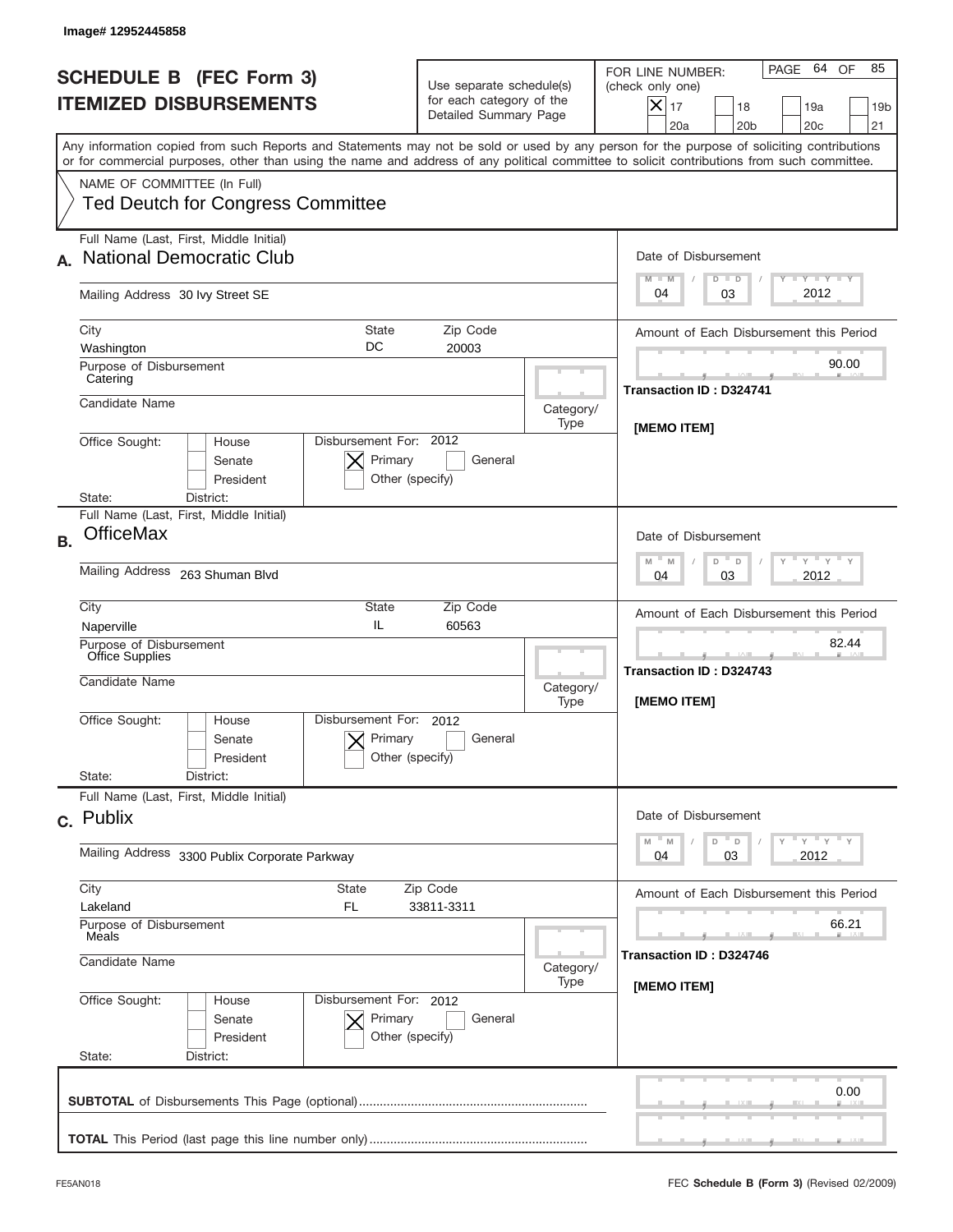|                                                                 | Image# 12952445859                                                                                                                                                                                                                                                                      |                                                                               |                   |                                                                                                                                                               |
|-----------------------------------------------------------------|-----------------------------------------------------------------------------------------------------------------------------------------------------------------------------------------------------------------------------------------------------------------------------------------|-------------------------------------------------------------------------------|-------------------|---------------------------------------------------------------------------------------------------------------------------------------------------------------|
| <b>SCHEDULE B (FEC Form 3)</b><br><b>ITEMIZED DISBURSEMENTS</b> |                                                                                                                                                                                                                                                                                         | Use separate schedule(s)<br>for each category of the<br>Detailed Summary Page |                   | PAGE 65 OF<br>85<br>FOR LINE NUMBER:<br>(check only one)<br>$\times$<br>17<br>18<br>19a<br>19 <sub>b</sub><br>20a<br>20 <sub>b</sub><br>20 <sub>c</sub><br>21 |
|                                                                 | Any information copied from such Reports and Statements may not be sold or used by any person for the purpose of soliciting contributions<br>or for commercial purposes, other than using the name and address of any political committee to solicit contributions from such committee. |                                                                               |                   |                                                                                                                                                               |
|                                                                 | NAME OF COMMITTEE (In Full)<br><b>Ted Deutch for Congress Committee</b>                                                                                                                                                                                                                 |                                                                               |                   |                                                                                                                                                               |
| А.                                                              | Full Name (Last, First, Middle Initial)<br><b>Starbucks</b>                                                                                                                                                                                                                             |                                                                               |                   | Date of Disbursement<br>$T - Y$ $T - Y$<br>$M - M$<br>$D$ $D$                                                                                                 |
|                                                                 | Mailing Address 2401 Utah Ave. South                                                                                                                                                                                                                                                    |                                                                               |                   | 2012<br>03<br>04                                                                                                                                              |
|                                                                 | City<br><b>State</b><br><b>WA</b><br>Seattle                                                                                                                                                                                                                                            | Zip Code<br>98134                                                             |                   | Amount of Each Disbursement this Period                                                                                                                       |
|                                                                 | Purpose of Disbursement<br>Meals                                                                                                                                                                                                                                                        |                                                                               |                   | 35.02<br><b>Transaction ID: D324748</b>                                                                                                                       |
|                                                                 | Candidate Name                                                                                                                                                                                                                                                                          |                                                                               | Category/<br>Type |                                                                                                                                                               |
|                                                                 | Disbursement For: 2012<br>Office Sought:<br>House<br>Primary<br>Senate<br>President<br>Other (specify)<br>District:<br>State:                                                                                                                                                           | General                                                                       |                   | [MEMO ITEM]                                                                                                                                                   |
| <b>B.</b>                                                       | Full Name (Last, First, Middle Initial)<br><b>USPS</b><br>Mailing Address 170 NE 2ND ST                                                                                                                                                                                                 |                                                                               |                   | Date of Disbursement<br>$-\gamma + \gamma - \gamma$<br>$M - M$<br>D<br>$\Box$<br>2012<br>04<br>03                                                             |
|                                                                 | City<br>State<br>Zip Code                                                                                                                                                                                                                                                               |                                                                               |                   |                                                                                                                                                               |
|                                                                 | <b>FL</b><br>33432-9998<br>Boca Raton<br>Purpose of Disbursement<br>Postage<br>Candidate Name<br>Category/<br>Type                                                                                                                                                                      |                                                                               |                   | Amount of Each Disbursement this Period<br>225.00                                                                                                             |
|                                                                 |                                                                                                                                                                                                                                                                                         |                                                                               |                   | Transaction ID: D324753<br>[MEMO ITEM]                                                                                                                        |
|                                                                 | Disbursement For: 2012<br>Office Sought:<br>House<br>Primary<br>Senate<br>Other (specify)<br>President<br>State:<br>District:                                                                                                                                                           | General                                                                       |                   |                                                                                                                                                               |
|                                                                 | Full Name (Last, First, Middle Initial)<br>c. Vertical Response                                                                                                                                                                                                                         |                                                                               |                   | Date of Disbursement                                                                                                                                          |
|                                                                 | Mailing Address 50 Beale St., 10th Floor                                                                                                                                                                                                                                                |                                                                               |                   | ≡ γ ≡ γ ≡ γ<br>M<br>D<br>M<br>D<br>03<br>2012<br>04                                                                                                           |
|                                                                 | City<br><b>State</b><br>Zip Code<br>San Francisco<br>СA<br>94105                                                                                                                                                                                                                        |                                                                               |                   | Amount of Each Disbursement this Period<br>571.02                                                                                                             |
|                                                                 | Purpose of Disbursement<br>Web Services<br>Candidate Name                                                                                                                                                                                                                               |                                                                               | Category/<br>Type | Transaction ID: D324754                                                                                                                                       |
|                                                                 | Office Sought:<br>Disbursement For: 2012<br>House<br>Primary<br>Senate<br>President<br>Other (specify)<br>State:<br>District:                                                                                                                                                           | General                                                                       |                   | [MEMO ITEM]                                                                                                                                                   |
|                                                                 |                                                                                                                                                                                                                                                                                         |                                                                               |                   | 0.00                                                                                                                                                          |
|                                                                 |                                                                                                                                                                                                                                                                                         |                                                                               |                   |                                                                                                                                                               |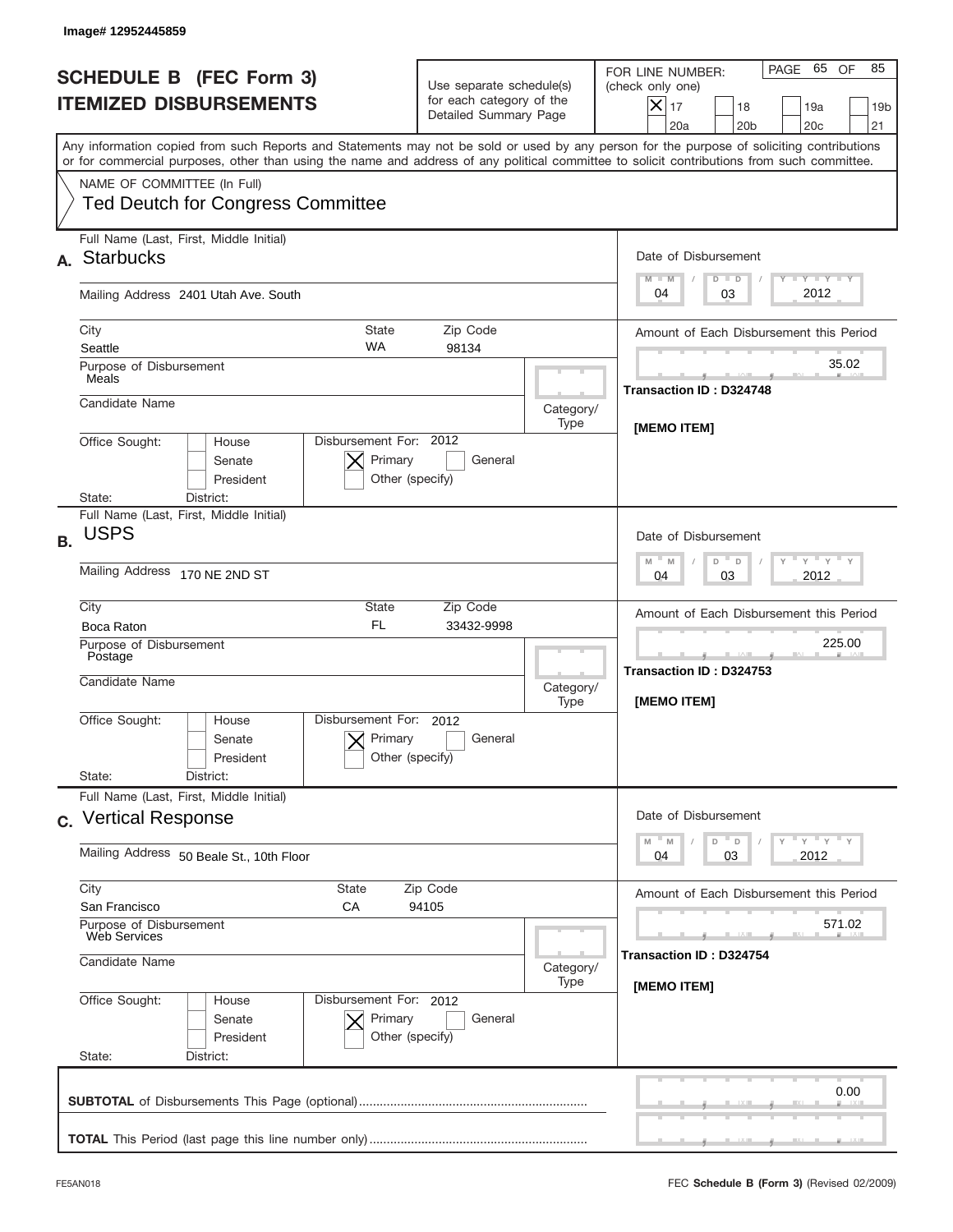| Image# 12952445860                                                                                                                                                                                                                                                                                                     |                                                                               |                   |                                                                                                                                                                       |
|------------------------------------------------------------------------------------------------------------------------------------------------------------------------------------------------------------------------------------------------------------------------------------------------------------------------|-------------------------------------------------------------------------------|-------------------|-----------------------------------------------------------------------------------------------------------------------------------------------------------------------|
| <b>SCHEDULE B (FEC Form 3)</b><br><b>ITEMIZED DISBURSEMENTS</b>                                                                                                                                                                                                                                                        | Use separate schedule(s)<br>for each category of the<br>Detailed Summary Page |                   | 66 OF<br>85<br>PAGE<br>FOR LINE NUMBER:<br>(check only one)<br>$ \mathsf{X} _{17}$<br>18<br>19a<br>19 <sub>b</sub><br>20a<br>20 <sub>b</sub><br>20 <sub>c</sub><br>21 |
| Any information copied from such Reports and Statements may not be sold or used by any person for the purpose of soliciting contributions<br>or for commercial purposes, other than using the name and address of any political committee to solicit contributions from such committee.<br>NAME OF COMMITTEE (In Full) |                                                                               |                   |                                                                                                                                                                       |
| <b>Ted Deutch for Congress Committee</b>                                                                                                                                                                                                                                                                               |                                                                               |                   |                                                                                                                                                                       |
| Full Name (Last, First, Middle Initial)<br><b>Whole Foods</b>                                                                                                                                                                                                                                                          |                                                                               |                   | Date of Disbursement<br>Y TY TY TY<br>$M - M$<br>$D$ $D$                                                                                                              |
| Mailing Address 5930 Roswell Road                                                                                                                                                                                                                                                                                      |                                                                               |                   | 2012<br>04<br>03                                                                                                                                                      |
| City<br><b>State</b><br>GA<br>Atlanta                                                                                                                                                                                                                                                                                  | Zip Code<br>30328                                                             |                   | Amount of Each Disbursement this Period                                                                                                                               |
| Purpose of Disbursement<br>Meals                                                                                                                                                                                                                                                                                       |                                                                               |                   | 34.64<br><b>Transaction ID: D324756</b>                                                                                                                               |
| Candidate Name                                                                                                                                                                                                                                                                                                         |                                                                               | Category/<br>Type | [MEMO ITEM]                                                                                                                                                           |
| Disbursement For: 2012<br>Office Sought:<br>House<br>Primary<br>Senate<br>President<br>District:<br>State:                                                                                                                                                                                                             | General<br>Other (specify)                                                    |                   |                                                                                                                                                                       |
| Full Name (Last, First, Middle Initial)<br><b>American Express</b><br><b>B.</b>                                                                                                                                                                                                                                        |                                                                               |                   | Date of Disbursement<br>$-\gamma + \gamma - \gamma$<br>$M$ M                                                                                                          |
| Mailing Address PO Box 36002                                                                                                                                                                                                                                                                                           |                                                                               |                   | D<br>D<br>2012<br>06<br>14                                                                                                                                            |
| City<br>State<br><b>FL</b><br><b>Fort Lauderdale</b>                                                                                                                                                                                                                                                                   | Zip Code<br>33336-0002                                                        |                   | Amount of Each Disbursement this Period                                                                                                                               |
| Purpose of Disbursement<br>Credit Card Payment<br>Candidate Name                                                                                                                                                                                                                                                       |                                                                               | Category/<br>Type | 4892.56<br>Transaction ID: D322972                                                                                                                                    |
| Disbursement For:<br>Office Sought:<br>House<br>Primary<br>Senate<br>President                                                                                                                                                                                                                                         | 2012<br>General<br>Other (specify)                                            |                   |                                                                                                                                                                       |
| State:<br>District:<br>Full Name (Last, First, Middle Initial)                                                                                                                                                                                                                                                         |                                                                               |                   | Date of Disbursement                                                                                                                                                  |
| c. Amazon.com<br>Mailing Address 1200 12th Ave. South,                                                                                                                                                                                                                                                                 |                                                                               |                   | γ <sup>=</sup> γ <sup>=</sup> γ <sup>=</sup> γ<br>M<br>M<br>D<br>D<br>2012<br>06<br>14                                                                                |
| City<br>State<br>Seattle                                                                                                                                                                                                                                                                                               | Zip Code                                                                      |                   |                                                                                                                                                                       |
| WA<br>98144<br>Purpose of Disbursement<br>Office Supplies                                                                                                                                                                                                                                                              |                                                                               |                   | 33.26<br>Transaction ID : D322975                                                                                                                                     |
| Candidate Name                                                                                                                                                                                                                                                                                                         | Category/<br>Type                                                             |                   |                                                                                                                                                                       |
| Office Sought:<br>Disbursement For: 2012<br>House<br>Senate<br>Primary<br>President<br>State:<br>District:                                                                                                                                                                                                             | General<br>Other (specify)                                                    |                   | [MEMO ITEM]                                                                                                                                                           |
|                                                                                                                                                                                                                                                                                                                        |                                                                               |                   | 4892.56                                                                                                                                                               |
|                                                                                                                                                                                                                                                                                                                        |                                                                               |                   |                                                                                                                                                                       |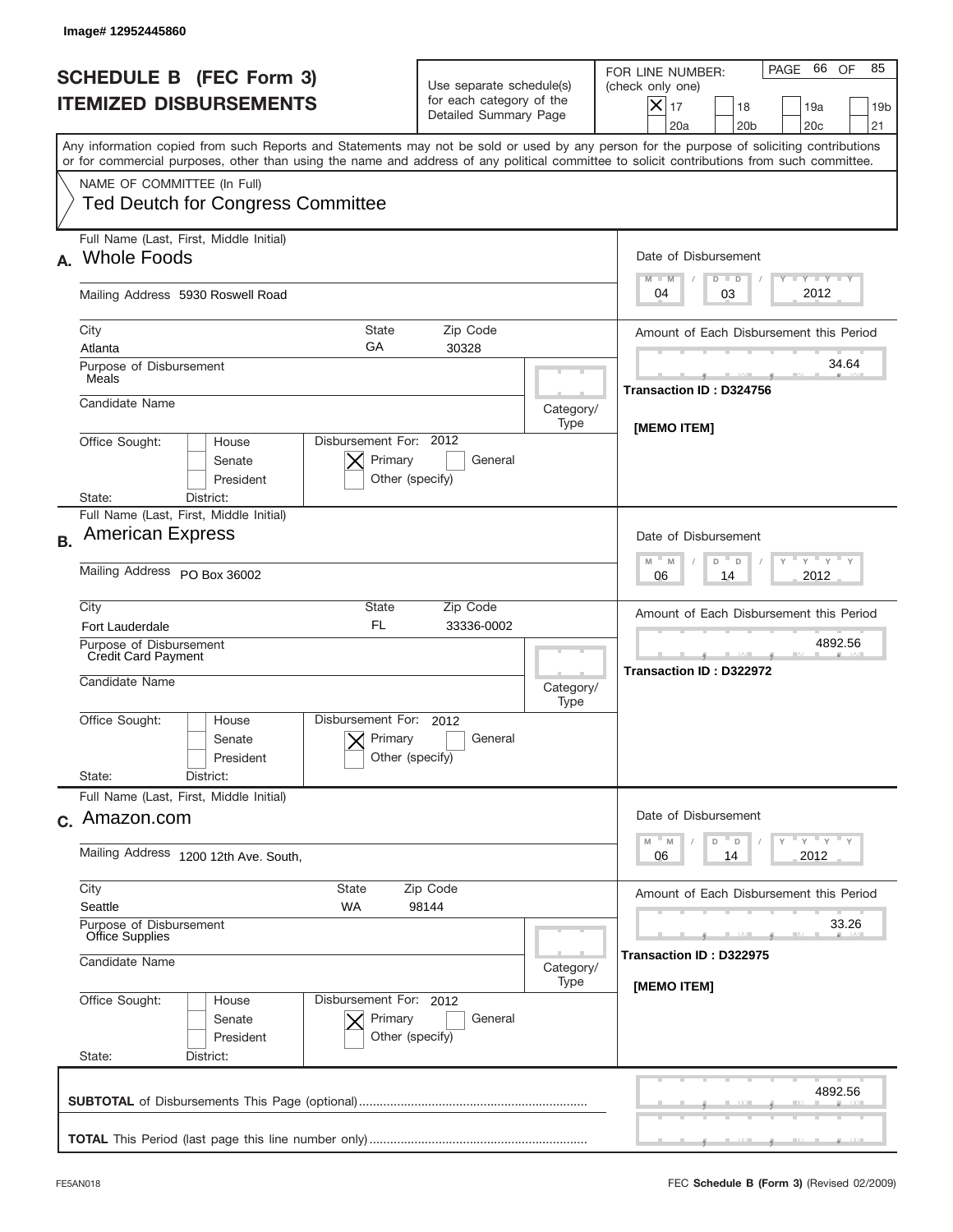|           | Image# 12952445861                                                                                                                                                                                                                                                                      |                                                                               |                                   |                                                                                                                                                                  |
|-----------|-----------------------------------------------------------------------------------------------------------------------------------------------------------------------------------------------------------------------------------------------------------------------------------------|-------------------------------------------------------------------------------|-----------------------------------|------------------------------------------------------------------------------------------------------------------------------------------------------------------|
|           | <b>SCHEDULE B (FEC Form 3)</b><br><b>ITEMIZED DISBURSEMENTS</b>                                                                                                                                                                                                                         | Use separate schedule(s)<br>for each category of the<br>Detailed Summary Page |                                   | PAGE 67<br>OF<br>85<br>FOR LINE NUMBER:<br>(check only one)<br>$\times$<br>17<br>18<br>19a<br>19 <sub>b</sub><br>20a<br>20 <sub>b</sub><br>20 <sub>c</sub><br>21 |
|           | Any information copied from such Reports and Statements may not be sold or used by any person for the purpose of soliciting contributions<br>or for commercial purposes, other than using the name and address of any political committee to solicit contributions from such committee. |                                                                               |                                   |                                                                                                                                                                  |
|           | NAME OF COMMITTEE (In Full)<br><b>Ted Deutch for Congress Committee</b>                                                                                                                                                                                                                 |                                                                               |                                   |                                                                                                                                                                  |
|           | Full Name (Last, First, Middle Initial)<br><b>American Airlines</b>                                                                                                                                                                                                                     |                                                                               |                                   | Date of Disbursement<br>$T - Y$ $T - Y$<br>$M - M$<br>$D$ $D$                                                                                                    |
|           | Mailing Address 4333 Amon Carter Blvd                                                                                                                                                                                                                                                   |                                                                               |                                   | 2012<br>06<br>14                                                                                                                                                 |
|           | City<br><b>State</b><br>ТX<br>Fort Worth                                                                                                                                                                                                                                                | Zip Code<br>76155                                                             |                                   | Amount of Each Disbursement this Period                                                                                                                          |
|           | Purpose of Disbursement<br>Travel                                                                                                                                                                                                                                                       |                                                                               |                                   | 373.80<br>Transaction ID: D322976                                                                                                                                |
|           | Candidate Name                                                                                                                                                                                                                                                                          |                                                                               | Category/<br>Type                 | [MEMO ITEM]                                                                                                                                                      |
|           | Disbursement For: 2012<br>Office Sought:<br>House<br>Primary<br>Senate<br>President<br>Other (specify)<br>District:<br>State:                                                                                                                                                           | General                                                                       |                                   |                                                                                                                                                                  |
| <b>B.</b> | Full Name (Last, First, Middle Initial)<br><b>Apple Store</b>                                                                                                                                                                                                                           |                                                                               |                                   | Date of Disbursement<br>$\cdots$ $\gamma$ $\cdots$ $\gamma$ $\cdots$ $\gamma$<br>$M - M$<br>D<br>D                                                               |
|           | Mailing Address 1 Infinite Loop                                                                                                                                                                                                                                                         |                                                                               |                                   | 2012<br>06<br>14                                                                                                                                                 |
|           | City<br>State<br>CA<br>Cupertino                                                                                                                                                                                                                                                        | Zip Code<br>95014                                                             |                                   | Amount of Each Disbursement this Period                                                                                                                          |
|           | Purpose of Disbursement<br><b>Computer Equipment</b><br>Candidate Name                                                                                                                                                                                                                  |                                                                               | Category/<br>Type                 | 312.90<br>--<br>Transaction ID: D322978<br>[MEMO ITEM]                                                                                                           |
|           | Disbursement For: 2012<br>Office Sought:<br>House<br>Primary<br>Senate<br>Other (specify)<br>President                                                                                                                                                                                  | General                                                                       |                                   |                                                                                                                                                                  |
|           | State:<br>District:<br>Full Name (Last, First, Middle Initial)                                                                                                                                                                                                                          |                                                                               |                                   |                                                                                                                                                                  |
|           | c. AT&T Mobility LLC                                                                                                                                                                                                                                                                    |                                                                               |                                   | Date of Disbursement<br>≡ γ ≡ γ ≡ γ<br>M<br>M<br>D<br>D                                                                                                          |
|           | Mailing Address 5565 Glenridge Connector                                                                                                                                                                                                                                                |                                                                               |                                   | 2012<br>06<br>14                                                                                                                                                 |
|           | City<br>State<br>Zip Code<br>Atlanta<br>GА<br>30342                                                                                                                                                                                                                                     |                                                                               |                                   | Amount of Each Disbursement this Period                                                                                                                          |
|           | Purpose of Disbursement<br>Cell Phone Service<br>Candidate Name<br>Category/                                                                                                                                                                                                            |                                                                               | 556.11<br>Transaction ID: D322979 |                                                                                                                                                                  |
|           | Office Sought:<br>Disbursement For: 2012<br>House<br>Primary<br>Senate<br>President<br>Other (specify)<br>State:<br>District:                                                                                                                                                           | General                                                                       | Type                              | [MEMO ITEM]                                                                                                                                                      |
|           |                                                                                                                                                                                                                                                                                         |                                                                               |                                   | 0.00                                                                                                                                                             |
|           |                                                                                                                                                                                                                                                                                         |                                                                               |                                   |                                                                                                                                                                  |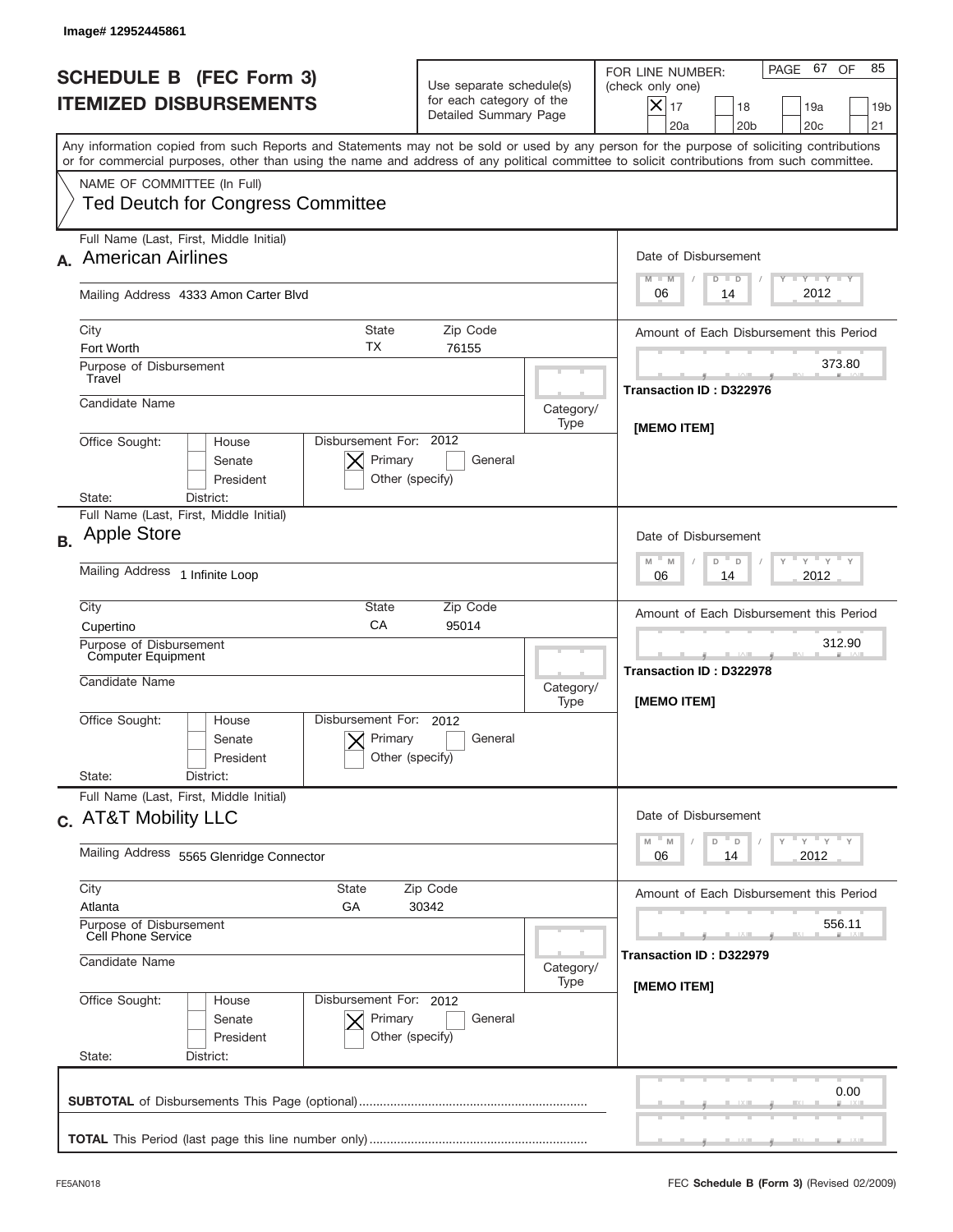|                                   | Image# 12952445862                                                                                                                                                                                                                                                                      |                                                                               |                   |                                                                                                                                                             |
|-----------------------------------|-----------------------------------------------------------------------------------------------------------------------------------------------------------------------------------------------------------------------------------------------------------------------------------------|-------------------------------------------------------------------------------|-------------------|-------------------------------------------------------------------------------------------------------------------------------------------------------------|
|                                   | <b>SCHEDULE B (FEC Form 3)</b><br><b>ITEMIZED DISBURSEMENTS</b>                                                                                                                                                                                                                         | Use separate schedule(s)<br>for each category of the<br>Detailed Summary Page |                   | PAGE 68<br>OF<br>85<br>FOR LINE NUMBER:<br>(check only one)<br>$X _{17}$<br>18<br>19a<br>19 <sub>b</sub><br>21<br>20a<br>20 <sub>b</sub><br>20 <sub>c</sub> |
|                                   | Any information copied from such Reports and Statements may not be sold or used by any person for the purpose of soliciting contributions<br>or for commercial purposes, other than using the name and address of any political committee to solicit contributions from such committee. |                                                                               |                   |                                                                                                                                                             |
|                                   | NAME OF COMMITTEE (In Full)<br><b>Ted Deutch for Congress Committee</b>                                                                                                                                                                                                                 |                                                                               |                   |                                                                                                                                                             |
| А.                                | Full Name (Last, First, Middle Initial)<br><b>Best Buy</b>                                                                                                                                                                                                                              |                                                                               |                   | Date of Disbursement<br>$T - Y$ $T - Y$<br>$M - M$<br>$D$ $D$                                                                                               |
|                                   | Mailing Address 7601 Penn Avenue                                                                                                                                                                                                                                                        |                                                                               |                   | 2012<br>06<br>14                                                                                                                                            |
|                                   | City<br><b>State</b><br><b>MN</b><br>Richfield                                                                                                                                                                                                                                          | Zip Code<br>55423-3645                                                        |                   | Amount of Each Disbursement this Period                                                                                                                     |
|                                   | Purpose of Disbursement<br>Office Equipment                                                                                                                                                                                                                                             |                                                                               |                   | 21.19                                                                                                                                                       |
|                                   | Candidate Name                                                                                                                                                                                                                                                                          |                                                                               | Category/<br>Type | Transaction ID: D322980                                                                                                                                     |
|                                   | Disbursement For: 2012<br>Office Sought:<br>House<br>Primary<br>Senate<br>President<br>District:<br>State:                                                                                                                                                                              | General<br>Other (specify)                                                    |                   | [MEMO ITEM]                                                                                                                                                 |
| <b>B.</b>                         | Full Name (Last, First, Middle Initial)<br><b>Bullfeather's</b>                                                                                                                                                                                                                         |                                                                               |                   | Date of Disbursement<br>$\cdots$ $\gamma$ $\cdots$ $\gamma$ $\cdots$ $\gamma$<br>$M - M$<br>D<br>$\Box$                                                     |
|                                   | Mailing Address 410 1st Street SE                                                                                                                                                                                                                                                       |                                                                               |                   | 2012<br>06<br>14                                                                                                                                            |
|                                   | City<br>State<br>Zip Code<br><b>DC</b><br>20003<br>Washington                                                                                                                                                                                                                           |                                                                               |                   | Amount of Each Disbursement this Period                                                                                                                     |
|                                   | Purpose of Disbursement<br>Catering<br>Candidate Name                                                                                                                                                                                                                                   |                                                                               | Category/<br>Type | 197.34<br>--<br>Transaction ID: D322983<br>[MEMO ITEM]                                                                                                      |
|                                   | Disbursement For: 2012<br>Office Sought:<br>House<br>Primary<br>Senate<br>President                                                                                                                                                                                                     | General<br>Other (specify)                                                    |                   |                                                                                                                                                             |
|                                   | State:<br>District:<br>Full Name (Last, First, Middle Initial)                                                                                                                                                                                                                          |                                                                               |                   |                                                                                                                                                             |
|                                   | c. Delta Airlines                                                                                                                                                                                                                                                                       |                                                                               |                   | Date of Disbursement                                                                                                                                        |
|                                   | Mailing Address 1030 Delta Boulevard<br>City<br>State<br>Zip Code<br>Atlanta<br>GA<br>30320-6001                                                                                                                                                                                        |                                                                               |                   | $Y$ $Y$ $Y$ $Y$ $Y$<br>$- M$<br>M<br>D<br>$\mathsf D$<br>06<br>2012<br>14                                                                                   |
|                                   |                                                                                                                                                                                                                                                                                         |                                                                               |                   | Amount of Each Disbursement this Period                                                                                                                     |
| Purpose of Disbursement<br>Travel |                                                                                                                                                                                                                                                                                         |                                                                               |                   | 47.00                                                                                                                                                       |
|                                   | Candidate Name                                                                                                                                                                                                                                                                          |                                                                               |                   | Transaction ID: D322984<br>[MEMO ITEM]                                                                                                                      |
|                                   | Office Sought:<br>Disbursement For: 2012<br>House<br>Primary<br>Senate<br>President<br>State:<br>District:                                                                                                                                                                              | General<br>Other (specify)                                                    | Type              |                                                                                                                                                             |
|                                   |                                                                                                                                                                                                                                                                                         |                                                                               |                   | 0.00                                                                                                                                                        |
|                                   |                                                                                                                                                                                                                                                                                         |                                                                               |                   |                                                                                                                                                             |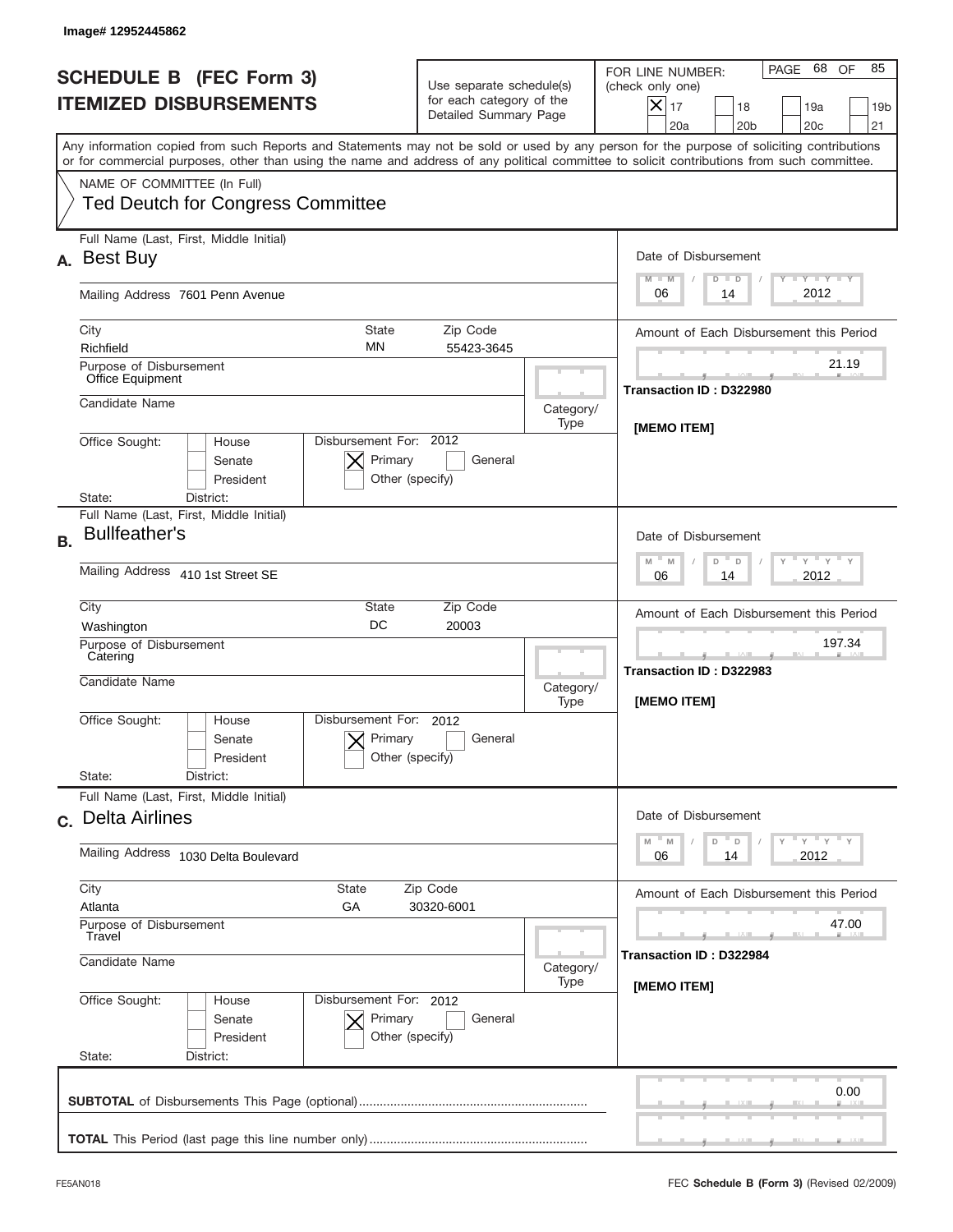|           | Image# 12952445863                                                                                                                                                                                                                                                                      |                                                                               |                   |                                                                                                                                                                       |
|-----------|-----------------------------------------------------------------------------------------------------------------------------------------------------------------------------------------------------------------------------------------------------------------------------------------|-------------------------------------------------------------------------------|-------------------|-----------------------------------------------------------------------------------------------------------------------------------------------------------------------|
|           | <b>SCHEDULE B</b> (FEC Form 3)<br><b>ITEMIZED DISBURSEMENTS</b>                                                                                                                                                                                                                         | Use separate schedule(s)<br>for each category of the<br>Detailed Summary Page |                   | 69 OF<br>85<br>PAGE<br>FOR LINE NUMBER:<br>(check only one)<br>$ \mathsf{X} _{17}$<br>18<br>19a<br>19 <sub>b</sub><br>20a<br>20 <sub>b</sub><br>20 <sub>c</sub><br>21 |
|           | Any information copied from such Reports and Statements may not be sold or used by any person for the purpose of soliciting contributions<br>or for commercial purposes, other than using the name and address of any political committee to solicit contributions from such committee. |                                                                               |                   |                                                                                                                                                                       |
|           | NAME OF COMMITTEE (In Full)<br><b>Ted Deutch for Congress Committee</b>                                                                                                                                                                                                                 |                                                                               |                   |                                                                                                                                                                       |
|           | Full Name (Last, First, Middle Initial)<br><b>Dollar Rent-a-Car</b>                                                                                                                                                                                                                     |                                                                               |                   | Date of Disbursement<br>Y TY TY TY<br>$M - M$                                                                                                                         |
|           | Mailing Address 5330 E. 31st Street                                                                                                                                                                                                                                                     |                                                                               |                   | $D$ $D$<br>2012<br>06<br>14                                                                                                                                           |
|           | City<br><b>State</b><br>OK<br>Tulsa                                                                                                                                                                                                                                                     | Zip Code<br>74135                                                             |                   | Amount of Each Disbursement this Period                                                                                                                               |
|           | Purpose of Disbursement<br>Travel                                                                                                                                                                                                                                                       |                                                                               |                   | 288.97<br>Transaction ID: D322985                                                                                                                                     |
|           | Candidate Name                                                                                                                                                                                                                                                                          |                                                                               | Category/<br>Type | [MEMO ITEM]                                                                                                                                                           |
|           | Disbursement For: 2012<br>Office Sought:<br>House<br>Primary<br>Senate<br>President<br>Other (specify)<br>District:<br>State:                                                                                                                                                           | General                                                                       |                   |                                                                                                                                                                       |
| <b>B.</b> | Full Name (Last, First, Middle Initial)<br>FedEx                                                                                                                                                                                                                                        |                                                                               |                   | Date of Disbursement<br>$-\gamma + \gamma - \gamma$<br>$M$ M<br>D<br>D                                                                                                |
|           | Mailing Address 942 South Shady Grove Road                                                                                                                                                                                                                                              |                                                                               |                   | 2012<br>06<br>14                                                                                                                                                      |
|           | City<br>State<br><b>TN</b><br>Memphis                                                                                                                                                                                                                                                   | Zip Code<br>38120                                                             |                   | Amount of Each Disbursement this Period                                                                                                                               |
|           | Purpose of Disbursement<br>Shipping and Office Supplies<br>Candidate Name                                                                                                                                                                                                               |                                                                               |                   | 226.77<br>Transaction ID: D322988<br>[MEMO ITEM]                                                                                                                      |
|           | Disbursement For:<br>Office Sought:<br>House<br>Primary<br>Senate<br>President<br>Other (specify)                                                                                                                                                                                       | 2012<br>General                                                               | Type              |                                                                                                                                                                       |
|           | State:<br>District:<br>Full Name (Last, First, Middle Initial)                                                                                                                                                                                                                          |                                                                               |                   |                                                                                                                                                                       |
|           | c. House Members Dining Room                                                                                                                                                                                                                                                            |                                                                               |                   | Date of Disbursement<br>γ <sup>=</sup> γ <sup>=</sup> γ <sup>=</sup> γ<br>M<br>M<br>D<br>D                                                                            |
|           | Mailing Address US House of Representatives                                                                                                                                                                                                                                             |                                                                               |                   | 2012<br>06<br>14                                                                                                                                                      |
|           | City<br>State<br>Zip Code<br>Washington<br>DC<br>20515<br>Purpose of Disbursement<br>Meals<br>Candidate Name                                                                                                                                                                            |                                                                               |                   | Amount of Each Disbursement this Period<br>76.80                                                                                                                      |
|           |                                                                                                                                                                                                                                                                                         |                                                                               | Category/<br>Type | Transaction ID : D322994                                                                                                                                              |
|           | Office Sought:<br>Disbursement For: 2012<br>House<br>Senate<br>Primary<br>President<br>Other (specify)<br>State:<br>District:                                                                                                                                                           | General                                                                       |                   | [MEMO ITEM]                                                                                                                                                           |
|           |                                                                                                                                                                                                                                                                                         |                                                                               |                   | 0.00                                                                                                                                                                  |
|           |                                                                                                                                                                                                                                                                                         |                                                                               |                   |                                                                                                                                                                       |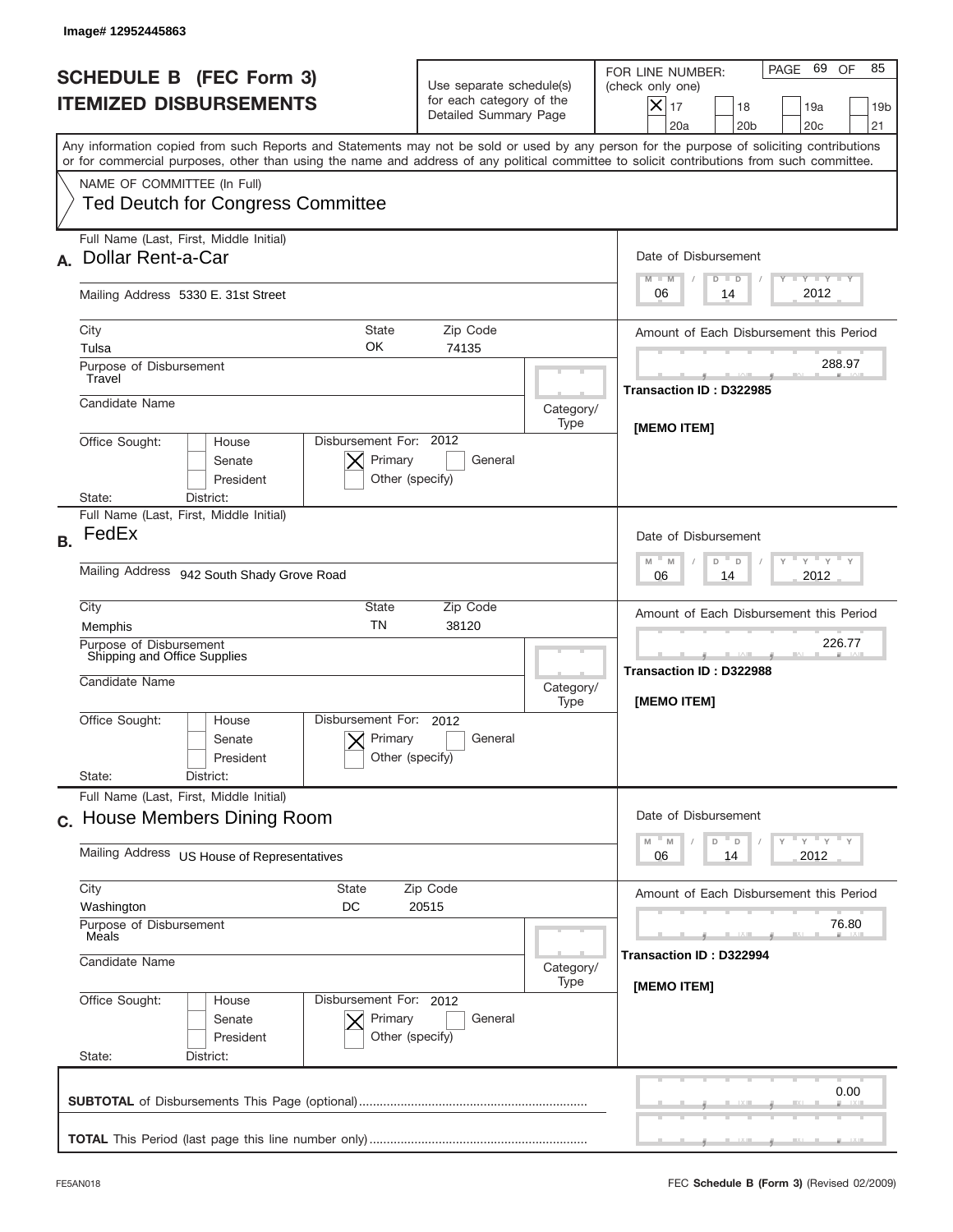|           | Image# 12952445864                                                                                                                                                                                                                                                                      |                                                                               |                                                  |                                                                                                                                                             |
|-----------|-----------------------------------------------------------------------------------------------------------------------------------------------------------------------------------------------------------------------------------------------------------------------------------------|-------------------------------------------------------------------------------|--------------------------------------------------|-------------------------------------------------------------------------------------------------------------------------------------------------------------|
|           | <b>SCHEDULE B (FEC Form 3)</b><br><b>ITEMIZED DISBURSEMENTS</b>                                                                                                                                                                                                                         | Use separate schedule(s)<br>for each category of the<br>Detailed Summary Page |                                                  | PAGE 70<br>OF<br>85<br>FOR LINE NUMBER:<br>(check only one)<br>$X _{17}$<br>18<br>19a<br>19 <sub>b</sub><br>21<br>20a<br>20 <sub>b</sub><br>20 <sub>c</sub> |
|           | Any information copied from such Reports and Statements may not be sold or used by any person for the purpose of soliciting contributions<br>or for commercial purposes, other than using the name and address of any political committee to solicit contributions from such committee. |                                                                               |                                                  |                                                                                                                                                             |
|           | NAME OF COMMITTEE (In Full)<br><b>Ted Deutch for Congress Committee</b>                                                                                                                                                                                                                 |                                                                               |                                                  |                                                                                                                                                             |
| А.        | Full Name (Last, First, Middle Initial)<br><b>JetBlue</b>                                                                                                                                                                                                                               |                                                                               |                                                  | Date of Disbursement<br>$\mathbf{I}$ $\mathbf{Y}$ $\mathbf{I}$ $\mathbf{Y}$ $\mathbf{I}$ $\mathbf{Y}$<br>$M - M$<br>$D$ $D$                                 |
|           | Mailing Address 118-29 Queens Blvd.                                                                                                                                                                                                                                                     |                                                                               |                                                  | 2012<br>06<br>14                                                                                                                                            |
|           | City<br>State<br>NY.<br><b>Forest Hills</b>                                                                                                                                                                                                                                             | Zip Code<br>11375                                                             |                                                  | Amount of Each Disbursement this Period                                                                                                                     |
|           | Purpose of Disbursement<br>Travel                                                                                                                                                                                                                                                       |                                                                               |                                                  | 210.80<br>Transaction ID: D322995                                                                                                                           |
|           | Candidate Name                                                                                                                                                                                                                                                                          |                                                                               | Category/<br>Type                                | [MEMO ITEM]                                                                                                                                                 |
|           | Disbursement For: 2012<br>Office Sought:<br>House<br>Primary<br>Senate<br>Other (specify)<br>President<br>District:<br>State:                                                                                                                                                           | General                                                                       |                                                  |                                                                                                                                                             |
| <b>B.</b> | Full Name (Last, First, Middle Initial)<br><b>National Democratic Club</b>                                                                                                                                                                                                              |                                                                               |                                                  | Date of Disbursement<br>$M - M$<br>D                                                                                                                        |
|           | Mailing Address 30 lvy Street SE                                                                                                                                                                                                                                                        |                                                                               |                                                  | D<br>2012<br>06<br>14                                                                                                                                       |
|           | City<br>State<br>Zip Code<br>DC<br>20003<br>Washington                                                                                                                                                                                                                                  |                                                                               |                                                  | Amount of Each Disbursement this Period                                                                                                                     |
|           | Purpose of Disbursement<br>Catering<br>Candidate Name                                                                                                                                                                                                                                   | Category/                                                                     | 173.38<br>Transaction ID: D322998<br>[MEMO ITEM] |                                                                                                                                                             |
|           | Disbursement For: 2012<br>Office Sought:<br>House<br>Primary<br>Senate<br>Other (specify)<br>President<br>State:<br>District:                                                                                                                                                           | General                                                                       | Type                                             |                                                                                                                                                             |
|           | Full Name (Last, First, Middle Initial)                                                                                                                                                                                                                                                 |                                                                               |                                                  |                                                                                                                                                             |
|           | c. Shakespeare Theatre                                                                                                                                                                                                                                                                  |                                                                               |                                                  | Date of Disbursement<br>$=\frac{1}{\gamma}+\frac{1}{\gamma}+\frac{1}{\gamma}+\frac{1}{\gamma}$<br>$- M$<br>M<br>D<br>$\mathsf D$                            |
|           | Mailing Address 610 F Street NW                                                                                                                                                                                                                                                         |                                                                               |                                                  | 06<br>2012<br>14                                                                                                                                            |
|           | City<br>State<br>Washington<br>DC                                                                                                                                                                                                                                                       | Zip Code<br>20004                                                             |                                                  | Amount of Each Disbursement this Period                                                                                                                     |
|           | Purpose of Disbursement<br><b>Event Tickets</b><br>Candidate Name                                                                                                                                                                                                                       |                                                                               | Category/                                        | 150.00<br>Transaction ID: D323000                                                                                                                           |
|           | Office Sought:<br>Disbursement For: 2012<br>House<br>Primary<br>Senate<br>President<br>Other (specify)<br>State:<br>District:                                                                                                                                                           | General                                                                       | Type                                             | [MEMO ITEM]                                                                                                                                                 |
|           |                                                                                                                                                                                                                                                                                         |                                                                               |                                                  | 0.00                                                                                                                                                        |
|           |                                                                                                                                                                                                                                                                                         |                                                                               |                                                  |                                                                                                                                                             |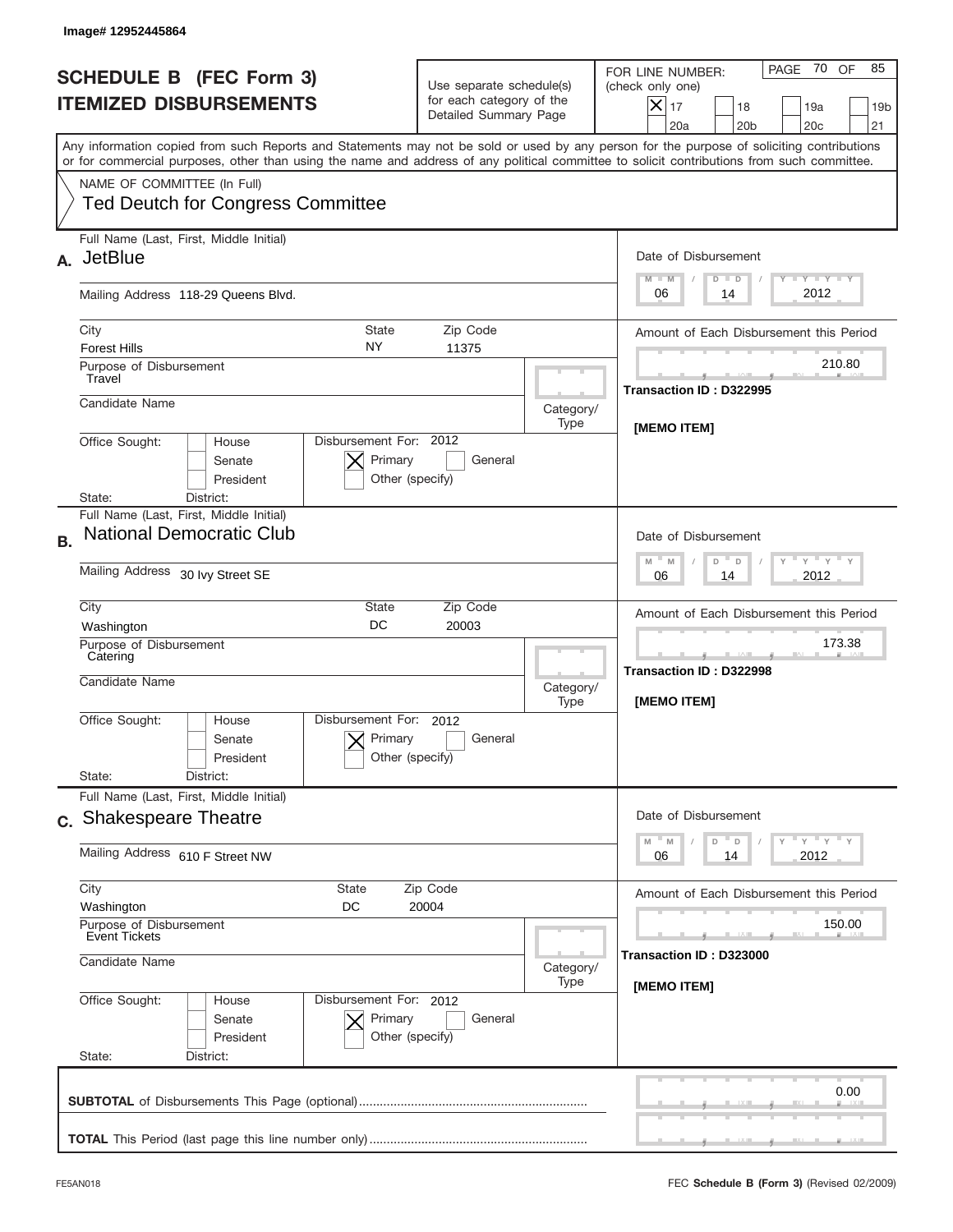|           | Image# 12952445865                                                                                                                                                                                                                                                                      |                                                                               |           |                                                                                                                                                             |
|-----------|-----------------------------------------------------------------------------------------------------------------------------------------------------------------------------------------------------------------------------------------------------------------------------------------|-------------------------------------------------------------------------------|-----------|-------------------------------------------------------------------------------------------------------------------------------------------------------------|
|           | <b>SCHEDULE B (FEC Form 3)</b><br><b>ITEMIZED DISBURSEMENTS</b>                                                                                                                                                                                                                         | Use separate schedule(s)<br>for each category of the<br>Detailed Summary Page |           | PAGE 71<br>OF<br>85<br>FOR LINE NUMBER:<br>(check only one)<br>$X _{17}$<br>18<br>19a<br>19 <sub>b</sub><br>20a<br>20 <sub>b</sub><br>20 <sub>c</sub><br>21 |
|           | Any information copied from such Reports and Statements may not be sold or used by any person for the purpose of soliciting contributions<br>or for commercial purposes, other than using the name and address of any political committee to solicit contributions from such committee. |                                                                               |           |                                                                                                                                                             |
|           | NAME OF COMMITTEE (In Full)<br><b>Ted Deutch for Congress Committee</b>                                                                                                                                                                                                                 |                                                                               |           |                                                                                                                                                             |
|           | Full Name (Last, First, Middle Initial)                                                                                                                                                                                                                                                 |                                                                               |           |                                                                                                                                                             |
|           | Sonoma Restaurant                                                                                                                                                                                                                                                                       |                                                                               |           | Date of Disbursement                                                                                                                                        |
|           | Mailing Address 223 Pennsylvania Avenue SE                                                                                                                                                                                                                                              |                                                                               |           | Y TY TY TY<br>$M - M$<br>$D$ $D$<br>2012<br>06<br>14                                                                                                        |
|           | City<br>State                                                                                                                                                                                                                                                                           | Zip Code                                                                      |           | Amount of Each Disbursement this Period                                                                                                                     |
|           | DC<br>Washington                                                                                                                                                                                                                                                                        | 20003                                                                         |           | 454.50                                                                                                                                                      |
|           | Purpose of Disbursement<br>Catering                                                                                                                                                                                                                                                     |                                                                               |           | Transaction ID: D323002                                                                                                                                     |
|           | Candidate Name                                                                                                                                                                                                                                                                          |                                                                               | Category/ |                                                                                                                                                             |
|           |                                                                                                                                                                                                                                                                                         |                                                                               | Type      | <b>IMEMO ITEMI</b>                                                                                                                                          |
|           | Disbursement For: 2012<br>Office Sought:<br>House<br>Primary<br>Senate<br>President<br>Other (specify)<br>District:<br>State:                                                                                                                                                           | General                                                                       |           |                                                                                                                                                             |
|           | Full Name (Last, First, Middle Initial)                                                                                                                                                                                                                                                 |                                                                               |           |                                                                                                                                                             |
| <b>B.</b> | <b>Starbucks</b>                                                                                                                                                                                                                                                                        |                                                                               |           | Date of Disbursement                                                                                                                                        |
|           | <b>Mailing Address</b><br>2401 Utah Ave. South                                                                                                                                                                                                                                          |                                                                               |           | $-\gamma + \gamma - \gamma$<br>$M - M$<br>D<br>$\Box$<br>2012<br>06<br>14                                                                                   |
|           | City<br><b>State</b>                                                                                                                                                                                                                                                                    | Zip Code                                                                      |           | Amount of Each Disbursement this Period                                                                                                                     |
|           | <b>WA</b><br>98134<br>Seattle<br>Purpose of Disbursement                                                                                                                                                                                                                                |                                                                               |           | 50.82                                                                                                                                                       |
|           | Meals                                                                                                                                                                                                                                                                                   |                                                                               |           | Transaction ID: D323007                                                                                                                                     |
|           | Candidate Name                                                                                                                                                                                                                                                                          | Category/                                                                     |           |                                                                                                                                                             |
|           |                                                                                                                                                                                                                                                                                         | Disbursement For: 2012                                                        |           | [MEMO ITEM]                                                                                                                                                 |
|           | Office Sought:<br>House<br>Primary<br>Senate<br>Other (specify)<br>President                                                                                                                                                                                                            | General                                                                       |           |                                                                                                                                                             |
|           | State:<br>District:                                                                                                                                                                                                                                                                     |                                                                               |           |                                                                                                                                                             |
|           | Full Name (Last, First, Middle Initial)<br>c. The Dupont Circle Hotel                                                                                                                                                                                                                   |                                                                               |           | Date of Disbursement                                                                                                                                        |
|           | Mailing Address 1500 New Hampshire Ave., NW                                                                                                                                                                                                                                             |                                                                               |           | $\gamma$ $\gamma$ $\gamma$ $\gamma$ $\gamma$<br>$-M$<br>M<br>D<br>D<br>2012<br>06<br>14                                                                     |
|           | City<br>State                                                                                                                                                                                                                                                                           | Zip Code                                                                      |           |                                                                                                                                                             |
|           | Washington<br>DC                                                                                                                                                                                                                                                                        | 20036                                                                         |           | Amount of Each Disbursement this Period                                                                                                                     |
|           | Purpose of Disbursement<br>Travel                                                                                                                                                                                                                                                       |                                                                               |           | 351.49                                                                                                                                                      |
|           | Candidate Name                                                                                                                                                                                                                                                                          |                                                                               |           | Transaction ID: D323008<br>[MEMO ITEM]                                                                                                                      |
|           | Office Sought:<br>Disbursement For: 2012<br>House<br>Primary<br>Senate<br>President<br>Other (specify)<br>State:<br>District:                                                                                                                                                           | General                                                                       | Type      |                                                                                                                                                             |
|           |                                                                                                                                                                                                                                                                                         |                                                                               |           | 0.00                                                                                                                                                        |
|           |                                                                                                                                                                                                                                                                                         |                                                                               |           |                                                                                                                                                             |
|           |                                                                                                                                                                                                                                                                                         |                                                                               |           |                                                                                                                                                             |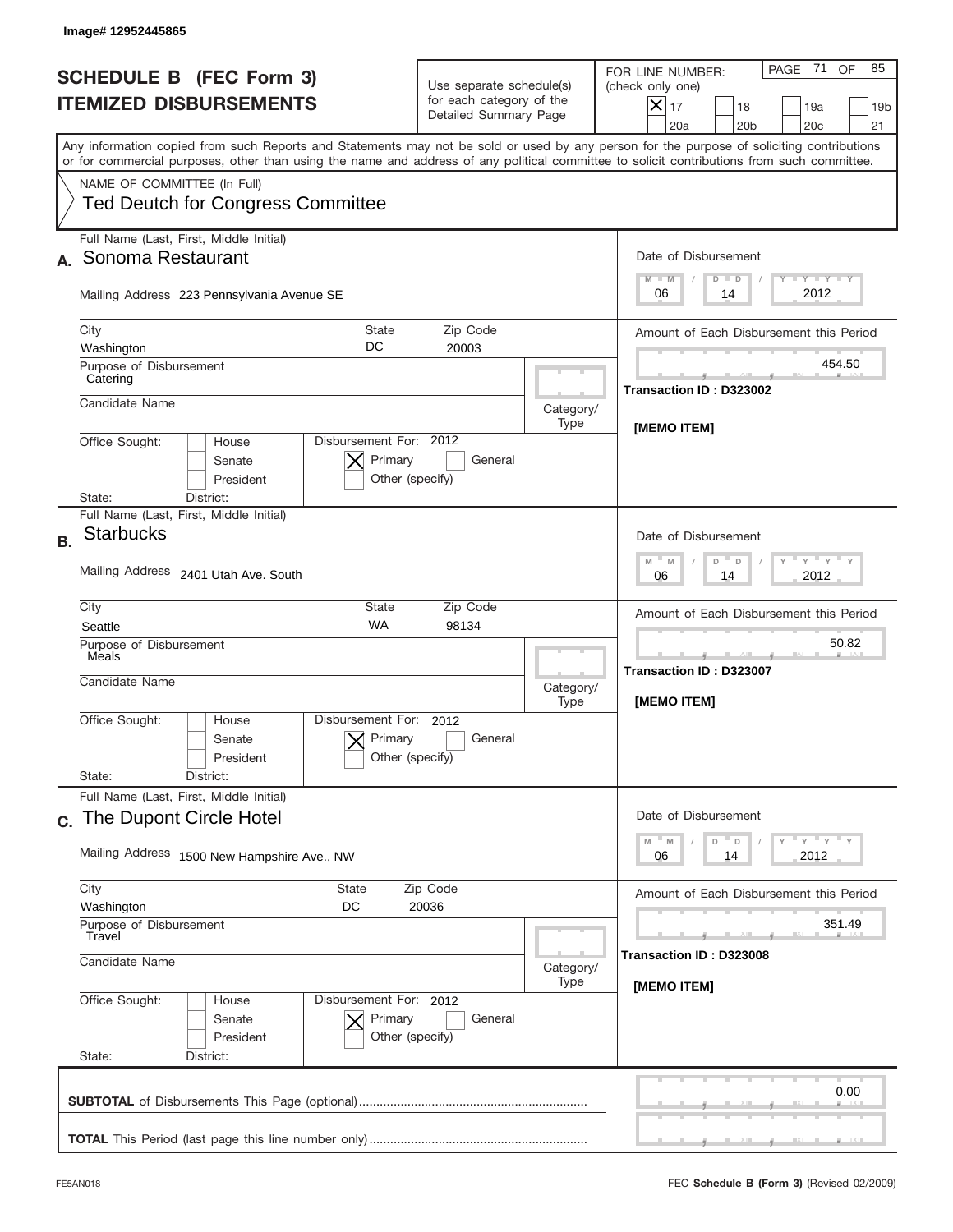| Image# 12952445866                                                                                                                                                                                                                                                                      |                                                                               |                                                                                                                                                               |  |
|-----------------------------------------------------------------------------------------------------------------------------------------------------------------------------------------------------------------------------------------------------------------------------------------|-------------------------------------------------------------------------------|---------------------------------------------------------------------------------------------------------------------------------------------------------------|--|
| <b>SCHEDULE B (FEC Form 3)</b><br><b>ITEMIZED DISBURSEMENTS</b>                                                                                                                                                                                                                         | Use separate schedule(s)<br>for each category of the<br>Detailed Summary Page | PAGE 72 OF<br>85<br>FOR LINE NUMBER:<br>(check only one)<br>$\times$<br>17<br>18<br>19a<br>19 <sub>b</sub><br>20a<br>20 <sub>b</sub><br>20 <sub>c</sub><br>21 |  |
| Any information copied from such Reports and Statements may not be sold or used by any person for the purpose of soliciting contributions<br>or for commercial purposes, other than using the name and address of any political committee to solicit contributions from such committee. |                                                                               |                                                                                                                                                               |  |
| NAME OF COMMITTEE (In Full)<br><b>Ted Deutch for Congress Committee</b>                                                                                                                                                                                                                 |                                                                               |                                                                                                                                                               |  |
| Full Name (Last, First, Middle Initial)<br>A. Tortilla Coast                                                                                                                                                                                                                            |                                                                               | Date of Disbursement                                                                                                                                          |  |
| Mailing Address 400 1st Street SE                                                                                                                                                                                                                                                       |                                                                               | $T - Y$ $T - Y$<br>$M - M$<br>$D$ $D$<br>2012<br>06<br>14                                                                                                     |  |
| City<br>State<br>DC<br>Washington                                                                                                                                                                                                                                                       | Zip Code<br>20003                                                             | Amount of Each Disbursement this Period                                                                                                                       |  |
| Purpose of Disbursement<br>Meals                                                                                                                                                                                                                                                        |                                                                               | 8.25<br>Transaction ID: D323010                                                                                                                               |  |
| Candidate Name                                                                                                                                                                                                                                                                          | Category/<br>Type                                                             |                                                                                                                                                               |  |
| Disbursement For: 2012<br>Office Sought:<br>House<br>Primary<br>Senate<br>President<br>District:<br>State:                                                                                                                                                                              | General<br>Other (specify)                                                    | [MEMO ITEM]                                                                                                                                                   |  |
| Full Name (Last, First, Middle Initial)<br><b>US Airways</b><br><b>B.</b>                                                                                                                                                                                                               |                                                                               | Date of Disbursement<br>$\cdots$ $\gamma$ $\cdots$ $\gamma$ $\cdots$ $\gamma$<br>$M - M$<br>D<br>D                                                            |  |
| Mailing Address 111 W Rio Salado Pkwy                                                                                                                                                                                                                                                   | 2012<br>06<br>14                                                              |                                                                                                                                                               |  |
| City<br>State<br>AZ<br>Tempe                                                                                                                                                                                                                                                            | Amount of Each Disbursement this Period<br>190.80                             |                                                                                                                                                               |  |
| Purpose of Disbursement<br>Travel<br>Candidate Name                                                                                                                                                                                                                                     | Category/<br>Type                                                             | Transaction ID: D323011<br>[MEMO ITEM]                                                                                                                        |  |
| Disbursement For: 2012<br>Office Sought:<br>House<br>Primary<br>Senate<br>President<br>State:<br>District:                                                                                                                                                                              | General<br>Other (specify)                                                    |                                                                                                                                                               |  |
| Full Name (Last, First, Middle Initial)<br>c. USA Parking                                                                                                                                                                                                                               |                                                                               | Date of Disbursement                                                                                                                                          |  |
| Mailing Address 100 Aviation Boulevard                                                                                                                                                                                                                                                  |                                                                               |                                                                                                                                                               |  |
| City<br>State<br>Fort Lauderdale<br>FL.<br>Purpose of Disbursement                                                                                                                                                                                                                      | Amount of Each Disbursement this Period<br>45.00                              |                                                                                                                                                               |  |
| Candidate Name                                                                                                                                                                                                                                                                          | Travel<br>Category/<br>Type                                                   |                                                                                                                                                               |  |
| Office Sought:<br>Disbursement For: 2012<br>House<br>Senate<br>Primary<br>President<br>State:<br>District:                                                                                                                                                                              | General<br>Other (specify)                                                    | [MEMO ITEM]                                                                                                                                                   |  |
|                                                                                                                                                                                                                                                                                         |                                                                               | 0.00                                                                                                                                                          |  |
|                                                                                                                                                                                                                                                                                         |                                                                               |                                                                                                                                                               |  |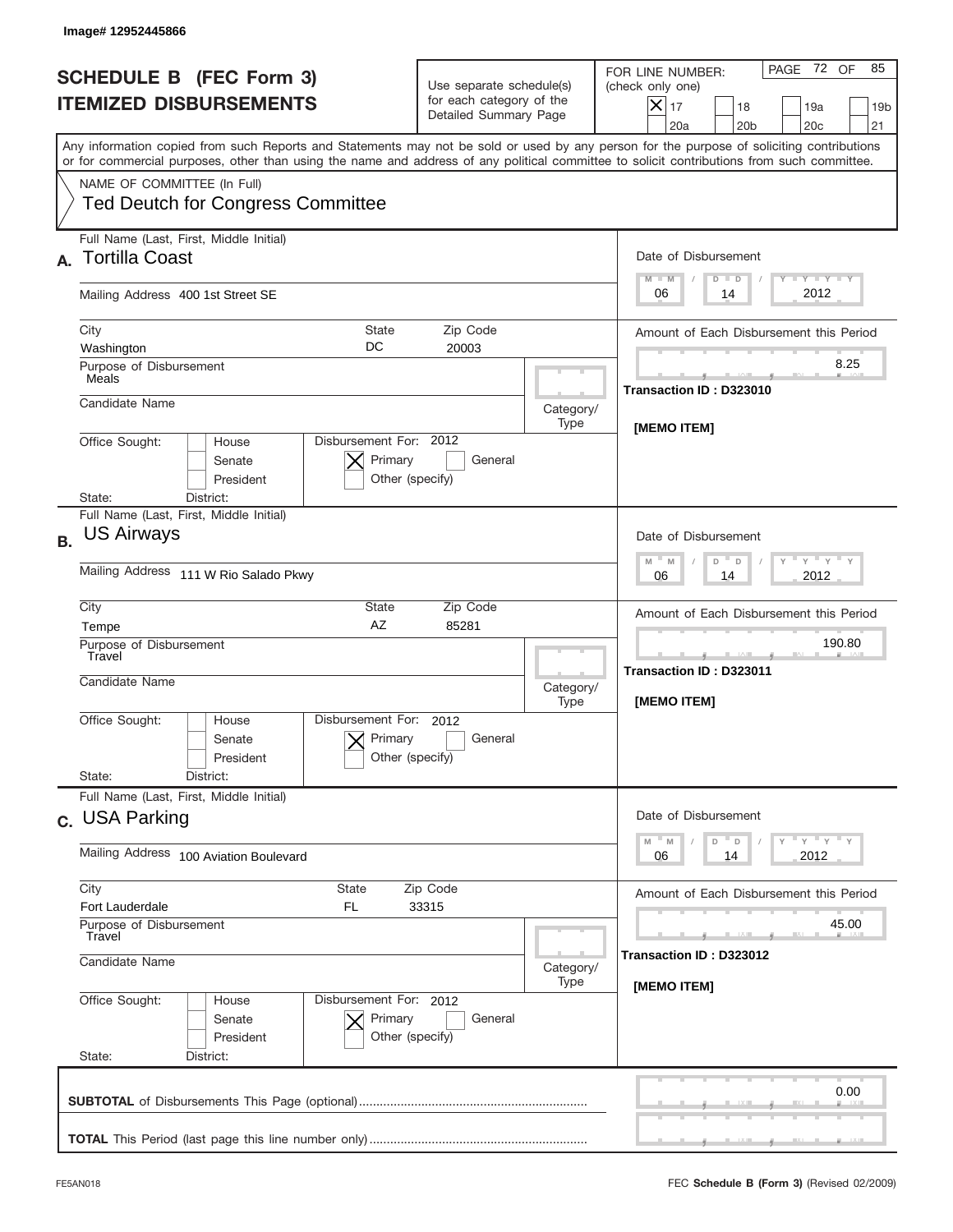|           | Image# 12952445867                                                                                                                                                                                                                                                                      |                                                                               |                   |                                                                                                                                                             |
|-----------|-----------------------------------------------------------------------------------------------------------------------------------------------------------------------------------------------------------------------------------------------------------------------------------------|-------------------------------------------------------------------------------|-------------------|-------------------------------------------------------------------------------------------------------------------------------------------------------------|
|           | <b>SCHEDULE B (FEC Form 3)</b><br><b>ITEMIZED DISBURSEMENTS</b>                                                                                                                                                                                                                         | Use separate schedule(s)<br>for each category of the<br>Detailed Summary Page |                   | PAGE 73<br>OF<br>85<br>FOR LINE NUMBER:<br>(check only one)<br>$X _{17}$<br>18<br>19a<br>19 <sub>b</sub><br>21<br>20a<br>20 <sub>b</sub><br>20 <sub>c</sub> |
|           | Any information copied from such Reports and Statements may not be sold or used by any person for the purpose of soliciting contributions<br>or for commercial purposes, other than using the name and address of any political committee to solicit contributions from such committee. |                                                                               |                   |                                                                                                                                                             |
|           | NAME OF COMMITTEE (In Full)<br><b>Ted Deutch for Congress Committee</b>                                                                                                                                                                                                                 |                                                                               |                   |                                                                                                                                                             |
| А.        | Full Name (Last, First, Middle Initial)<br><b>USPS</b>                                                                                                                                                                                                                                  |                                                                               |                   | Date of Disbursement<br>$T - Y$ $T - Y$<br>$M - M$<br>$D$ $D$                                                                                               |
|           | Mailing Address 170 NE 2ND ST                                                                                                                                                                                                                                                           |                                                                               |                   | 2012<br>06<br>14                                                                                                                                            |
|           | City<br>State<br>FL<br>Boca Raton                                                                                                                                                                                                                                                       | Zip Code<br>33432-9998                                                        |                   | Amount of Each Disbursement this Period                                                                                                                     |
|           | Purpose of Disbursement<br>Postage                                                                                                                                                                                                                                                      |                                                                               |                   | 5.75<br>Transaction ID: D323013                                                                                                                             |
|           | Candidate Name                                                                                                                                                                                                                                                                          |                                                                               | Category/<br>Type |                                                                                                                                                             |
|           | Disbursement For: 2012<br>Office Sought:<br>House<br>Primary<br>Senate<br>Other (specify)<br>President<br>District:<br>State:                                                                                                                                                           | General                                                                       |                   | [MEMO ITEM]                                                                                                                                                 |
| <b>B.</b> | Full Name (Last, First, Middle Initial)<br>Zengo Restaurant<br>Mailing Address 781 Seventh Street NW                                                                                                                                                                                    |                                                                               |                   | Date of Disbursement<br>$\cdots$ $\gamma$ $\cdots$ $\gamma$ $\cdots$ $\gamma$<br>$M - M$<br>D<br>D<br>2012<br>06<br>14                                      |
|           | City<br>State<br>DC<br>Washington                                                                                                                                                                                                                                                       | Zip Code<br>20001                                                             |                   | Amount of Each Disbursement this Period<br>390.55                                                                                                           |
|           | Purpose of Disbursement<br>Catering<br>Candidate Name                                                                                                                                                                                                                                   |                                                                               |                   | --<br>Transaction ID: D323014<br>[MEMO ITEM]                                                                                                                |
|           | Disbursement For: 2012<br>Office Sought:<br>House<br>Primary<br>Senate<br>Other (specify)<br>President                                                                                                                                                                                  | General                                                                       | Type              |                                                                                                                                                             |
|           | State:<br>District:<br>Full Name (Last, First, Middle Initial)                                                                                                                                                                                                                          |                                                                               |                   |                                                                                                                                                             |
|           | c. American Express                                                                                                                                                                                                                                                                     |                                                                               |                   | Date of Disbursement                                                                                                                                        |
|           | Mailing Address PO Box 36002                                                                                                                                                                                                                                                            | $-\gamma + \gamma + \gamma$<br>$-M$<br>M<br>D<br>D<br>05<br>2012<br>16        |                   |                                                                                                                                                             |
|           | City<br><b>State</b><br>Zip Code<br>Fort Lauderdale<br>FL<br>33336-0002<br>Purpose of Disbursement<br><b>Credit Card Payment</b>                                                                                                                                                        | Amount of Each Disbursement this Period<br>3300.99                            |                   |                                                                                                                                                             |
|           | Candidate Name<br>Category/<br>Type                                                                                                                                                                                                                                                     |                                                                               |                   | Transaction ID: D324468                                                                                                                                     |
|           | Office Sought:<br>Disbursement For: 2012<br>House<br>Primary<br>Senate<br>President<br>Other (specify)<br>State:<br>District:                                                                                                                                                           | General                                                                       |                   |                                                                                                                                                             |
|           |                                                                                                                                                                                                                                                                                         |                                                                               |                   | 3300.99                                                                                                                                                     |
|           |                                                                                                                                                                                                                                                                                         |                                                                               |                   |                                                                                                                                                             |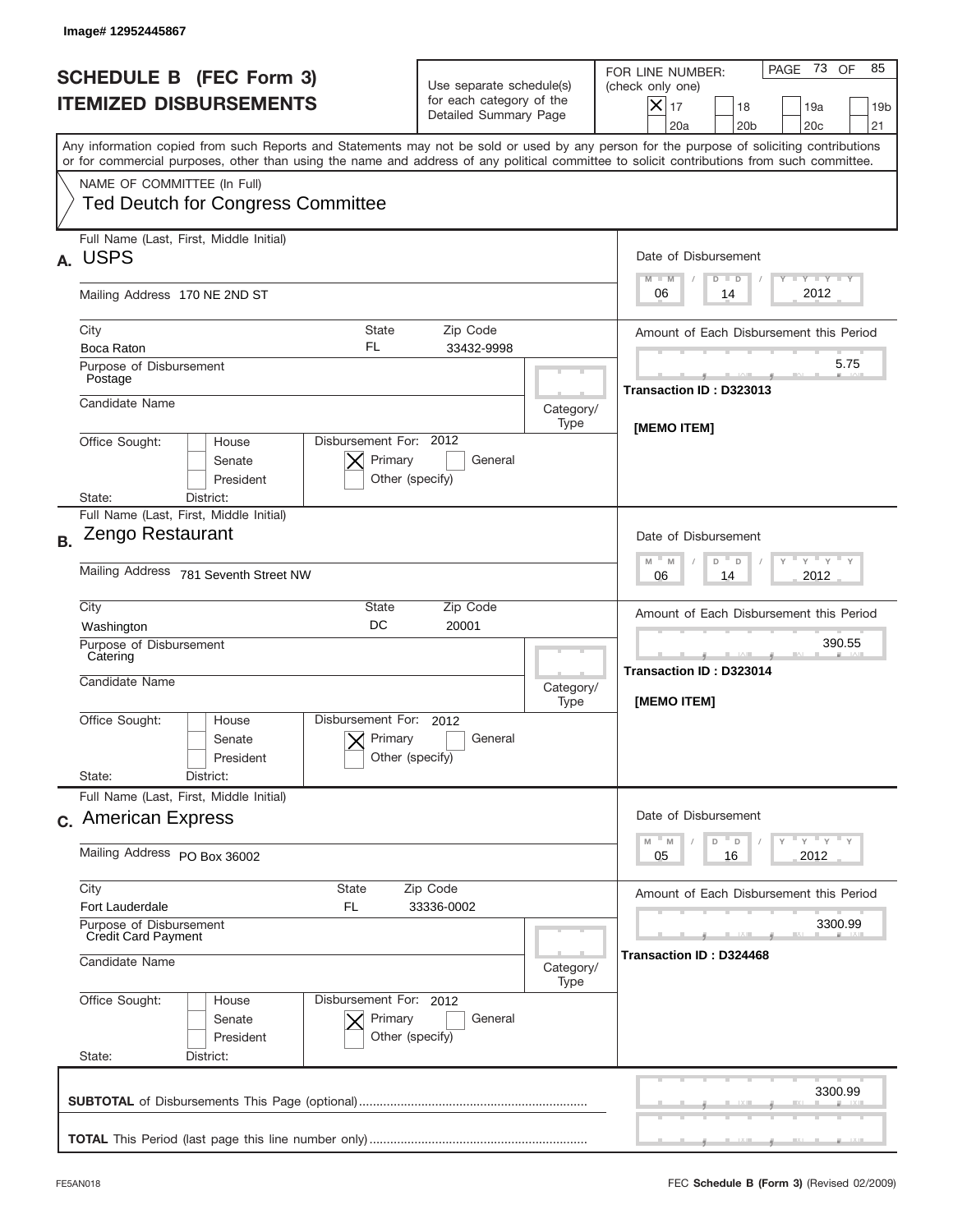|           | Image# 12952445868                                                                                                                                                                                                                                                                      |                                                                               |                   |                                                                                                                                                               |
|-----------|-----------------------------------------------------------------------------------------------------------------------------------------------------------------------------------------------------------------------------------------------------------------------------------------|-------------------------------------------------------------------------------|-------------------|---------------------------------------------------------------------------------------------------------------------------------------------------------------|
|           | <b>SCHEDULE B (FEC Form 3)</b><br><b>ITEMIZED DISBURSEMENTS</b>                                                                                                                                                                                                                         | Use separate schedule(s)<br>for each category of the<br>Detailed Summary Page |                   | PAGE 74 OF<br>85<br>FOR LINE NUMBER:<br>(check only one)<br>$\times$<br>17<br>18<br>19a<br>19 <sub>b</sub><br>20a<br>20 <sub>b</sub><br>20 <sub>c</sub><br>21 |
|           | Any information copied from such Reports and Statements may not be sold or used by any person for the purpose of soliciting contributions<br>or for commercial purposes, other than using the name and address of any political committee to solicit contributions from such committee. |                                                                               |                   |                                                                                                                                                               |
|           | NAME OF COMMITTEE (In Full)<br><b>Ted Deutch for Congress Committee</b>                                                                                                                                                                                                                 |                                                                               |                   |                                                                                                                                                               |
|           | Full Name (Last, First, Middle Initial)<br>Amazon.com                                                                                                                                                                                                                                   |                                                                               |                   | Date of Disbursement<br>$T - Y$ $T - Y$<br>$M - M$<br>$D$ $D$                                                                                                 |
|           | Mailing Address 1200 12th Ave. South,                                                                                                                                                                                                                                                   |                                                                               |                   | 2012<br>05<br>16                                                                                                                                              |
|           | City<br><b>State</b><br><b>WA</b><br>Seattle                                                                                                                                                                                                                                            | Zip Code<br>98144                                                             |                   | Amount of Each Disbursement this Period                                                                                                                       |
|           | Purpose of Disbursement<br><b>Office Supplies</b>                                                                                                                                                                                                                                       |                                                                               |                   | 58.31                                                                                                                                                         |
|           | Candidate Name                                                                                                                                                                                                                                                                          |                                                                               | Category/<br>Type | Transaction ID: D324516                                                                                                                                       |
|           | Disbursement For: 2012<br>Office Sought:<br>House<br>Primary<br>Senate<br>President<br>Other (specify)<br>District:<br>State:                                                                                                                                                           | General                                                                       |                   | [MEMO ITEM]                                                                                                                                                   |
| <b>B.</b> | Full Name (Last, First, Middle Initial)<br><b>American Airlines</b>                                                                                                                                                                                                                     |                                                                               |                   | Date of Disbursement<br>$\cdots$ $\gamma$ $\cdots$ $\gamma$ $\cdots$ $\gamma$<br>$M - M$<br>D<br>D                                                            |
|           | Mailing Address 4333 Amon Carter Blvd                                                                                                                                                                                                                                                   | 2012<br>05<br>16                                                              |                   |                                                                                                                                                               |
|           | City<br><b>State</b><br><b>TX</b><br>Fort Worth                                                                                                                                                                                                                                         | Zip Code<br>76155                                                             |                   | Amount of Each Disbursement this Period                                                                                                                       |
|           | Purpose of Disbursement<br>Travel<br>Candidate Name<br>Category/<br>Type                                                                                                                                                                                                                |                                                                               |                   | 296.80<br><b>Transaction ID: D324518</b><br>[MEMO ITEM]                                                                                                       |
|           | Disbursement For: 2012<br>Office Sought:<br>House<br>Primary<br>Senate<br>Other (specify)<br>President                                                                                                                                                                                  | General                                                                       |                   |                                                                                                                                                               |
|           | State:<br>District:<br>Full Name (Last, First, Middle Initial)                                                                                                                                                                                                                          |                                                                               |                   |                                                                                                                                                               |
|           | c. American Express                                                                                                                                                                                                                                                                     |                                                                               |                   | Date of Disbursement<br>$-$ M<br>≡ γ ≡ γ ≡ γ                                                                                                                  |
|           | Mailing Address PO Box 36002                                                                                                                                                                                                                                                            |                                                                               |                   | M<br>D<br>D<br>2012<br>05<br>16                                                                                                                               |
|           | City<br><b>State</b><br>Fort Lauderdale<br>FL.                                                                                                                                                                                                                                          | Zip Code<br>33336-0002                                                        |                   | Amount of Each Disbursement this Period                                                                                                                       |
|           | Purpose of Disbursement<br><b>Bank Service Charge</b><br>Candidate Name<br>Category/                                                                                                                                                                                                    |                                                                               |                   | 32.47<br>Transaction ID: D324584                                                                                                                              |
|           | Office Sought:<br>Disbursement For: 2012<br>House<br>Primary<br>Senate<br>President<br>Other (specify)<br>State:<br>District:                                                                                                                                                           | General                                                                       | Type              | [MEMO ITEM]                                                                                                                                                   |
|           |                                                                                                                                                                                                                                                                                         |                                                                               |                   | 0.00                                                                                                                                                          |
|           |                                                                                                                                                                                                                                                                                         |                                                                               |                   |                                                                                                                                                               |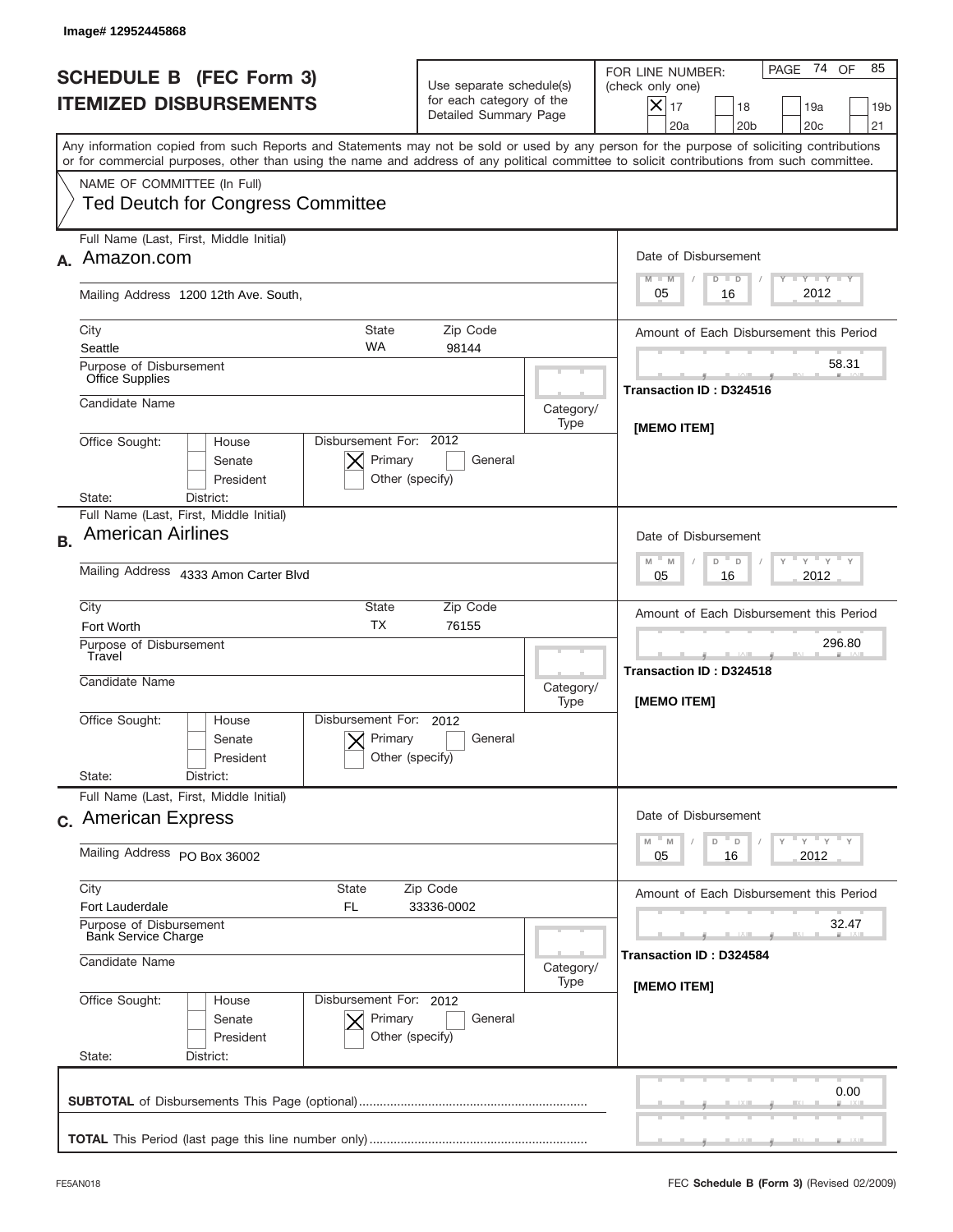|           | Image# 12952445869                                                                                                                                                                                                                                                                      |                                                                               |                                                  |                                                                                                                                                                               |
|-----------|-----------------------------------------------------------------------------------------------------------------------------------------------------------------------------------------------------------------------------------------------------------------------------------------|-------------------------------------------------------------------------------|--------------------------------------------------|-------------------------------------------------------------------------------------------------------------------------------------------------------------------------------|
|           | <b>SCHEDULE B (FEC Form 3)</b><br><b>ITEMIZED DISBURSEMENTS</b>                                                                                                                                                                                                                         | Use separate schedule(s)<br>for each category of the<br>Detailed Summary Page |                                                  | PAGE 75<br>OF<br>85<br>FOR LINE NUMBER:<br>(check only one)<br>$\boldsymbol{\times}$<br>17<br>18<br>19a<br>19 <sub>b</sub><br>21<br>20a<br>20 <sub>b</sub><br>20 <sub>c</sub> |
|           | Any information copied from such Reports and Statements may not be sold or used by any person for the purpose of soliciting contributions<br>or for commercial purposes, other than using the name and address of any political committee to solicit contributions from such committee. |                                                                               |                                                  |                                                                                                                                                                               |
|           | NAME OF COMMITTEE (In Full)<br><b>Ted Deutch for Congress Committee</b>                                                                                                                                                                                                                 |                                                                               |                                                  |                                                                                                                                                                               |
|           | Full Name (Last, First, Middle Initial)<br>A. AT&T                                                                                                                                                                                                                                      |                                                                               |                                                  | Date of Disbursement<br>$T - Y$ $T - Y$<br>$M - M$<br>$D$ $D$                                                                                                                 |
|           | Mailing Address 208 S. Akard St                                                                                                                                                                                                                                                         |                                                                               |                                                  | 2012<br>05<br>16                                                                                                                                                              |
|           | State<br>City<br>ТX<br>Dallas                                                                                                                                                                                                                                                           | Zip Code<br>75202                                                             |                                                  | Amount of Each Disbursement this Period                                                                                                                                       |
|           | Purpose of Disbursement<br>Telephone Service                                                                                                                                                                                                                                            |                                                                               |                                                  | 746.32<br>Transaction ID: D324519                                                                                                                                             |
|           | Candidate Name                                                                                                                                                                                                                                                                          |                                                                               | Category/<br>Type                                | [MEMO ITEM]                                                                                                                                                                   |
|           | Disbursement For: 2012<br>Office Sought:<br>House<br>Primary<br>Senate<br>President<br>Other (specify)<br>District:<br>State:                                                                                                                                                           |                                                                               |                                                  |                                                                                                                                                                               |
| <b>B.</b> | Full Name (Last, First, Middle Initial)<br><b>Chevron Glades Road</b>                                                                                                                                                                                                                   |                                                                               |                                                  | Date of Disbursement<br>$\cdots$ $\gamma$ $\cdots$ $\gamma$ $\cdots$ $\gamma$<br>$M - M$<br>D<br>D                                                                            |
|           | Mailing Address 690 Glades Road                                                                                                                                                                                                                                                         | 2012<br>05<br>16                                                              |                                                  |                                                                                                                                                                               |
|           | City<br>State<br><b>FL</b><br>Boca Raton                                                                                                                                                                                                                                                |                                                                               | Amount of Each Disbursement this Period<br>61.10 |                                                                                                                                                                               |
|           | Purpose of Disbursement<br>Travel<br>Candidate Name                                                                                                                                                                                                                                     |                                                                               |                                                  | ___<br>Transaction ID: D324535<br>[MEMO ITEM]                                                                                                                                 |
|           | Disbursement For: 2012<br>Office Sought:<br>House<br>Primary<br>Senate<br>Other (specify)<br>President                                                                                                                                                                                  | General                                                                       | Type                                             |                                                                                                                                                                               |
|           | State:<br>District:<br>Full Name (Last, First, Middle Initial)                                                                                                                                                                                                                          |                                                                               |                                                  |                                                                                                                                                                               |
|           | c. Dalsimer Florist                                                                                                                                                                                                                                                                     |                                                                               |                                                  | Date of Disbursement<br>$=\frac{1}{\gamma}+\frac{1}{\gamma}+\frac{1}{\gamma}+\frac{1}{\gamma}$<br>M<br>$\mathbb M$<br>D<br>D                                                  |
|           | Mailing Address 1250 West Newport Center Drive                                                                                                                                                                                                                                          | 2012<br>05<br>16                                                              |                                                  |                                                                                                                                                                               |
|           | City<br>State<br>Zip Code<br>Deerfield Beach<br>FL<br>33442-7733                                                                                                                                                                                                                        |                                                                               |                                                  | Amount of Each Disbursement this Period                                                                                                                                       |
|           | Purpose of Disbursement<br><b>Flowers</b>                                                                                                                                                                                                                                               |                                                                               |                                                  | 84.75<br>Transaction ID: D324566                                                                                                                                              |
|           | Candidate Name<br>Category/<br>Type                                                                                                                                                                                                                                                     |                                                                               |                                                  | [MEMO ITEM]                                                                                                                                                                   |
|           | Office Sought:<br>Disbursement For: 2012<br>House<br>Senate<br>Primary<br>President<br>Other (specify)<br>State:<br>District:                                                                                                                                                           | General                                                                       |                                                  |                                                                                                                                                                               |
|           |                                                                                                                                                                                                                                                                                         |                                                                               |                                                  | 0.00                                                                                                                                                                          |
|           |                                                                                                                                                                                                                                                                                         |                                                                               |                                                  |                                                                                                                                                                               |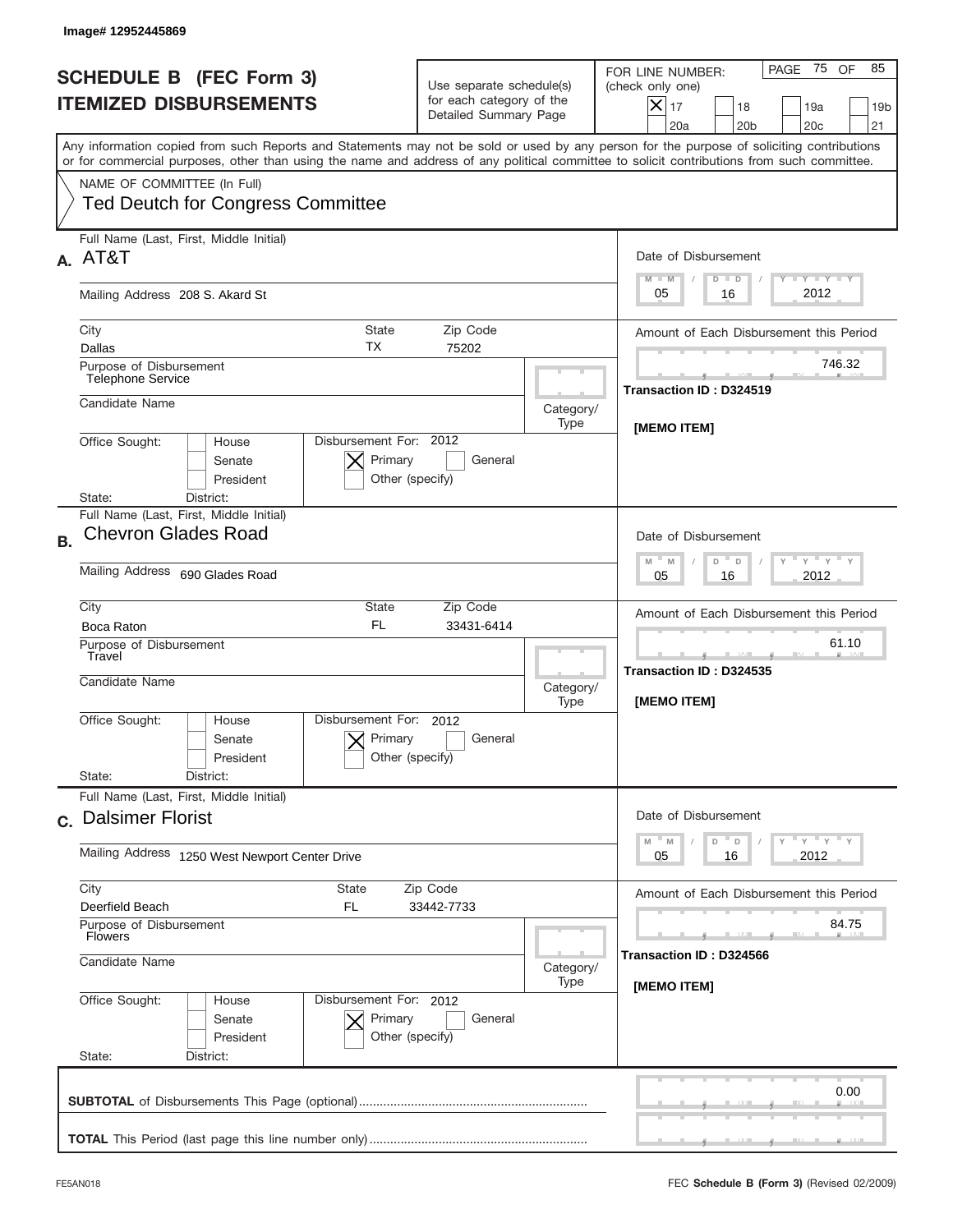|           | Image#12952445870                                                                                                                                                                                                                                                                       |                                                                               |                                                |                                                                                                                                                                  |
|-----------|-----------------------------------------------------------------------------------------------------------------------------------------------------------------------------------------------------------------------------------------------------------------------------------------|-------------------------------------------------------------------------------|------------------------------------------------|------------------------------------------------------------------------------------------------------------------------------------------------------------------|
|           | <b>SCHEDULE B (FEC Form 3)</b><br><b>ITEMIZED DISBURSEMENTS</b>                                                                                                                                                                                                                         | Use separate schedule(s)<br>for each category of the<br>Detailed Summary Page |                                                | PAGE 76<br>OF<br>85<br>FOR LINE NUMBER:<br>(check only one)<br>$\times$<br>17<br>18<br>19a<br>19 <sub>b</sub><br>21<br>20a<br>20 <sub>b</sub><br>20 <sub>c</sub> |
|           | Any information copied from such Reports and Statements may not be sold or used by any person for the purpose of soliciting contributions<br>or for commercial purposes, other than using the name and address of any political committee to solicit contributions from such committee. |                                                                               |                                                |                                                                                                                                                                  |
|           | NAME OF COMMITTEE (In Full)<br><b>Ted Deutch for Congress Committee</b>                                                                                                                                                                                                                 |                                                                               |                                                |                                                                                                                                                                  |
| А.        | Full Name (Last, First, Middle Initial)<br>FedEx                                                                                                                                                                                                                                        |                                                                               |                                                | Date of Disbursement<br>$\mathbf{I}$ $\mathbf{Y}$ $\mathbf{I}$ $\mathbf{Y}$ $\mathbf{I}$ $\mathbf{Y}$<br>$M - M$<br>$D$ $D$                                      |
|           | Mailing Address 942 South Shady Grove Road                                                                                                                                                                                                                                              |                                                                               |                                                | 2012<br>05<br>16                                                                                                                                                 |
|           | City<br><b>State</b><br>TN<br>Memphis                                                                                                                                                                                                                                                   | Zip Code<br>38120                                                             |                                                | Amount of Each Disbursement this Period                                                                                                                          |
|           | Purpose of Disbursement<br>Shipping                                                                                                                                                                                                                                                     |                                                                               |                                                | 0.20<br>Transaction ID: D324540                                                                                                                                  |
|           | Candidate Name                                                                                                                                                                                                                                                                          |                                                                               | Category/<br>Type                              | [MEMO ITEM]                                                                                                                                                      |
|           | Disbursement For: 2012<br>Office Sought:<br>House<br>Primary<br>Senate<br>President<br>District:<br>State:                                                                                                                                                                              | General<br>Other (specify)                                                    |                                                |                                                                                                                                                                  |
| <b>B.</b> | Full Name (Last, First, Middle Initial)<br>House Gift Shop                                                                                                                                                                                                                              |                                                                               |                                                | Date of Disbursement<br>$-\gamma + \gamma -$<br>$M - M$<br>D<br>D                                                                                                |
|           | Mailing Address B-218 Longworth House Office Build                                                                                                                                                                                                                                      | 2012<br>05<br>16                                                              |                                                |                                                                                                                                                                  |
|           | City<br>State<br>DC<br>Washington                                                                                                                                                                                                                                                       |                                                                               | Amount of Each Disbursement this Period        |                                                                                                                                                                  |
|           | Purpose of Disbursement<br>Event Supplies<br>Candidate Name                                                                                                                                                                                                                             | Category/                                                                     | 144.90<br>--<br><b>Transaction ID: D324542</b> |                                                                                                                                                                  |
|           | Disbursement For: 2012<br>Office Sought:<br>House<br>Primary<br>Senate<br>President                                                                                                                                                                                                     | General<br>Other (specify)                                                    | Type                                           | <b>IMEMO ITEMI</b>                                                                                                                                               |
|           | State:<br>District:<br>Full Name (Last, First, Middle Initial)                                                                                                                                                                                                                          |                                                                               |                                                |                                                                                                                                                                  |
|           | c. JetBlue                                                                                                                                                                                                                                                                              |                                                                               |                                                | Date of Disbursement<br>ү" ү" ү" ү<br>M<br>$\mathbb M$<br>D<br>D                                                                                                 |
|           | Mailing Address 118-29 Queens Blvd.                                                                                                                                                                                                                                                     | 2012<br>05<br>16                                                              |                                                |                                                                                                                                                                  |
|           | City<br><b>State</b><br>Zip Code<br><b>Forest Hills</b><br>NY<br>11375                                                                                                                                                                                                                  |                                                                               |                                                | Amount of Each Disbursement this Period                                                                                                                          |
|           | Purpose of Disbursement<br>Travel<br>Candidate Name                                                                                                                                                                                                                                     |                                                                               |                                                | 40.00<br>Transaction ID: D324543                                                                                                                                 |
|           | Category/<br>Type<br>Disbursement For: 2012                                                                                                                                                                                                                                             |                                                                               |                                                | [MEMO ITEM]                                                                                                                                                      |
|           | Office Sought:<br>House<br>Senate<br>Primary<br>President<br>State:<br>District:                                                                                                                                                                                                        | General<br>Other (specify)                                                    |                                                |                                                                                                                                                                  |
|           |                                                                                                                                                                                                                                                                                         |                                                                               |                                                | 0.00                                                                                                                                                             |
|           |                                                                                                                                                                                                                                                                                         |                                                                               |                                                |                                                                                                                                                                  |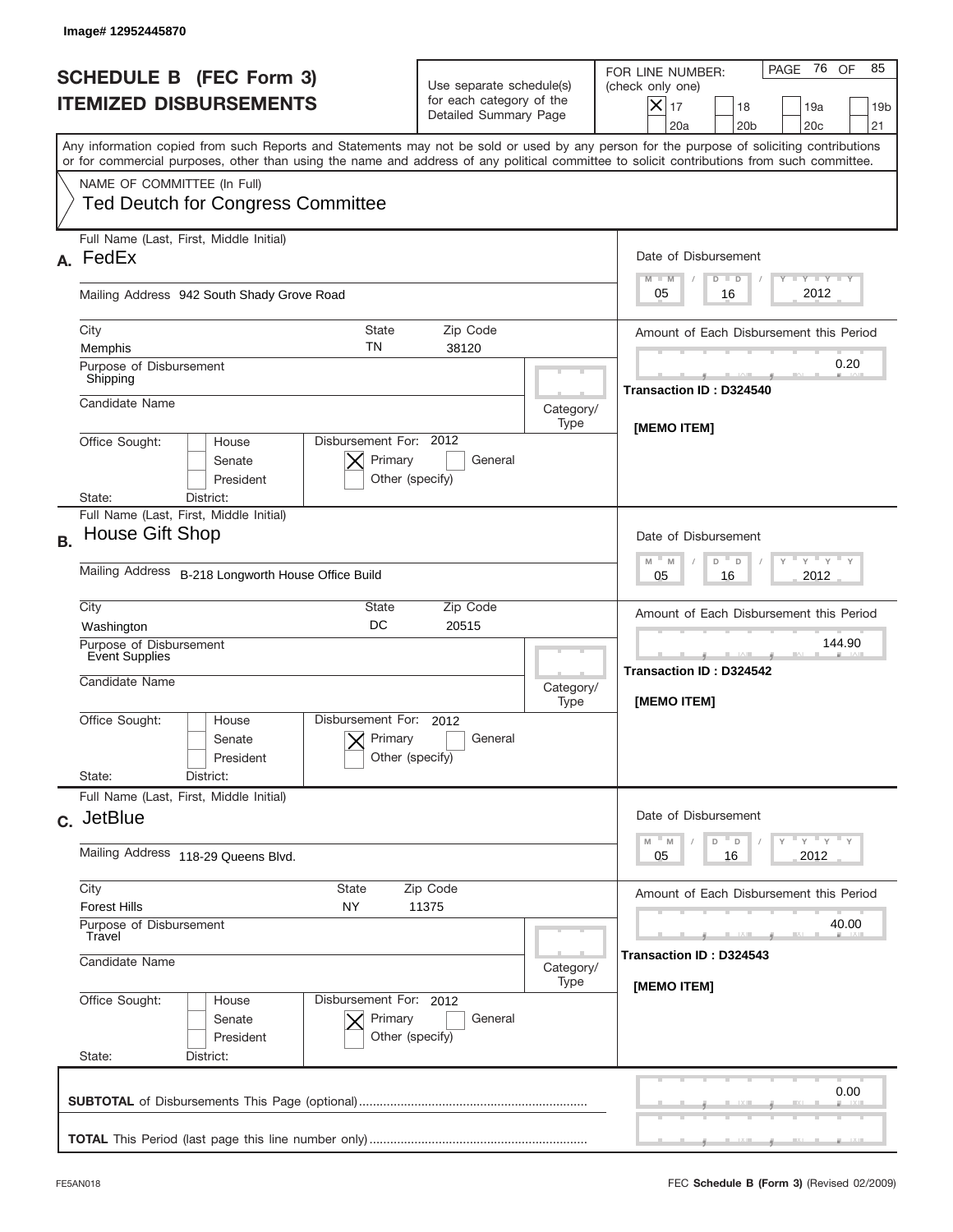|           | Image# 12952445871                                                                                                                                                                                                                                                                      |                                                                               |                   |                                                                                                                                                                  |
|-----------|-----------------------------------------------------------------------------------------------------------------------------------------------------------------------------------------------------------------------------------------------------------------------------------------|-------------------------------------------------------------------------------|-------------------|------------------------------------------------------------------------------------------------------------------------------------------------------------------|
|           | <b>SCHEDULE B (FEC Form 3)</b><br><b>ITEMIZED DISBURSEMENTS</b>                                                                                                                                                                                                                         | Use separate schedule(s)<br>for each category of the<br>Detailed Summary Page |                   | PAGE 77<br>OF<br>85<br>FOR LINE NUMBER:<br>(check only one)<br>$\times$<br>17<br>18<br>19a<br>19 <sub>b</sub><br>20a<br>20 <sub>b</sub><br>20 <sub>c</sub><br>21 |
|           | Any information copied from such Reports and Statements may not be sold or used by any person for the purpose of soliciting contributions<br>or for commercial purposes, other than using the name and address of any political committee to solicit contributions from such committee. |                                                                               |                   |                                                                                                                                                                  |
|           | NAME OF COMMITTEE (In Full)<br><b>Ted Deutch for Congress Committee</b>                                                                                                                                                                                                                 |                                                                               |                   |                                                                                                                                                                  |
|           | Full Name (Last, First, Middle Initial)<br><b>National Democratic Club</b>                                                                                                                                                                                                              |                                                                               |                   | Date of Disbursement<br>$T - Y$ $T - Y$<br>$M - M$<br>$D$ $D$                                                                                                    |
|           | Mailing Address 30 Ivy Street SE                                                                                                                                                                                                                                                        |                                                                               |                   | 2012<br>05<br>16                                                                                                                                                 |
|           | City<br>State<br>DC<br>Washington                                                                                                                                                                                                                                                       | Zip Code<br>20003                                                             |                   | Amount of Each Disbursement this Period                                                                                                                          |
|           | Purpose of Disbursement<br>Catering                                                                                                                                                                                                                                                     |                                                                               |                   | 90.00<br><b>Transaction ID: D324546</b>                                                                                                                          |
|           | Candidate Name                                                                                                                                                                                                                                                                          |                                                                               | Category/<br>Type | [MEMO ITEM]                                                                                                                                                      |
|           | Disbursement For: 2012<br>Office Sought:<br>House<br>Primary<br>Senate<br>President<br>Other (specify)<br>District:<br>State:                                                                                                                                                           |                                                                               |                   |                                                                                                                                                                  |
| <b>B.</b> | Full Name (Last, First, Middle Initial)<br>Publix                                                                                                                                                                                                                                       |                                                                               |                   | Date of Disbursement<br>$\cdots$ $\gamma$ $\cdots$ $\gamma$ $\cdots$<br>$M - M$<br>D<br>D                                                                        |
|           | Mailing Address 3300 Publix Corporate Parkway                                                                                                                                                                                                                                           | 2012<br>05<br>16                                                              |                   |                                                                                                                                                                  |
|           | City<br>State<br>FL.<br>Lakeland                                                                                                                                                                                                                                                        | Zip Code<br>33811-3311                                                        |                   | Amount of Each Disbursement this Period                                                                                                                          |
|           | Purpose of Disbursement<br>Meals<br>Candidate Name                                                                                                                                                                                                                                      |                                                                               |                   | 6.10<br>--<br><b>Transaction ID: D324548</b>                                                                                                                     |
|           | Disbursement For: 2012<br>Office Sought:<br>House<br>Primary<br>Senate<br>Other (specify)<br>President                                                                                                                                                                                  | General                                                                       | Category/<br>Type | [MEMO ITEM]                                                                                                                                                      |
|           | State:<br>District:<br>Full Name (Last, First, Middle Initial)                                                                                                                                                                                                                          |                                                                               |                   |                                                                                                                                                                  |
|           | c. Spirit Airlines                                                                                                                                                                                                                                                                      |                                                                               |                   | Date of Disbursement<br>$-M$<br>≡ү ≡ү ≡ү<br>M<br>D<br>D                                                                                                          |
|           | Mailing Address 2800 Executive Way                                                                                                                                                                                                                                                      | 2012<br>05<br>16                                                              |                   |                                                                                                                                                                  |
|           | City<br>State<br>Zip Code<br>Hollywood<br>FL.<br>33025<br>Purpose of Disbursement<br>Travel                                                                                                                                                                                             |                                                                               |                   | Amount of Each Disbursement this Period<br>168.79                                                                                                                |
|           | Candidate Name<br>Category/<br>Type                                                                                                                                                                                                                                                     |                                                                               |                   | Transaction ID: D324556                                                                                                                                          |
|           | Office Sought:<br>Disbursement For: 2012<br>House<br>Senate<br>Primary<br>President<br>Other (specify)<br>State:<br>District:                                                                                                                                                           | General                                                                       |                   | [MEMO ITEM]                                                                                                                                                      |
|           |                                                                                                                                                                                                                                                                                         |                                                                               |                   | 0.00                                                                                                                                                             |
|           |                                                                                                                                                                                                                                                                                         |                                                                               |                   |                                                                                                                                                                  |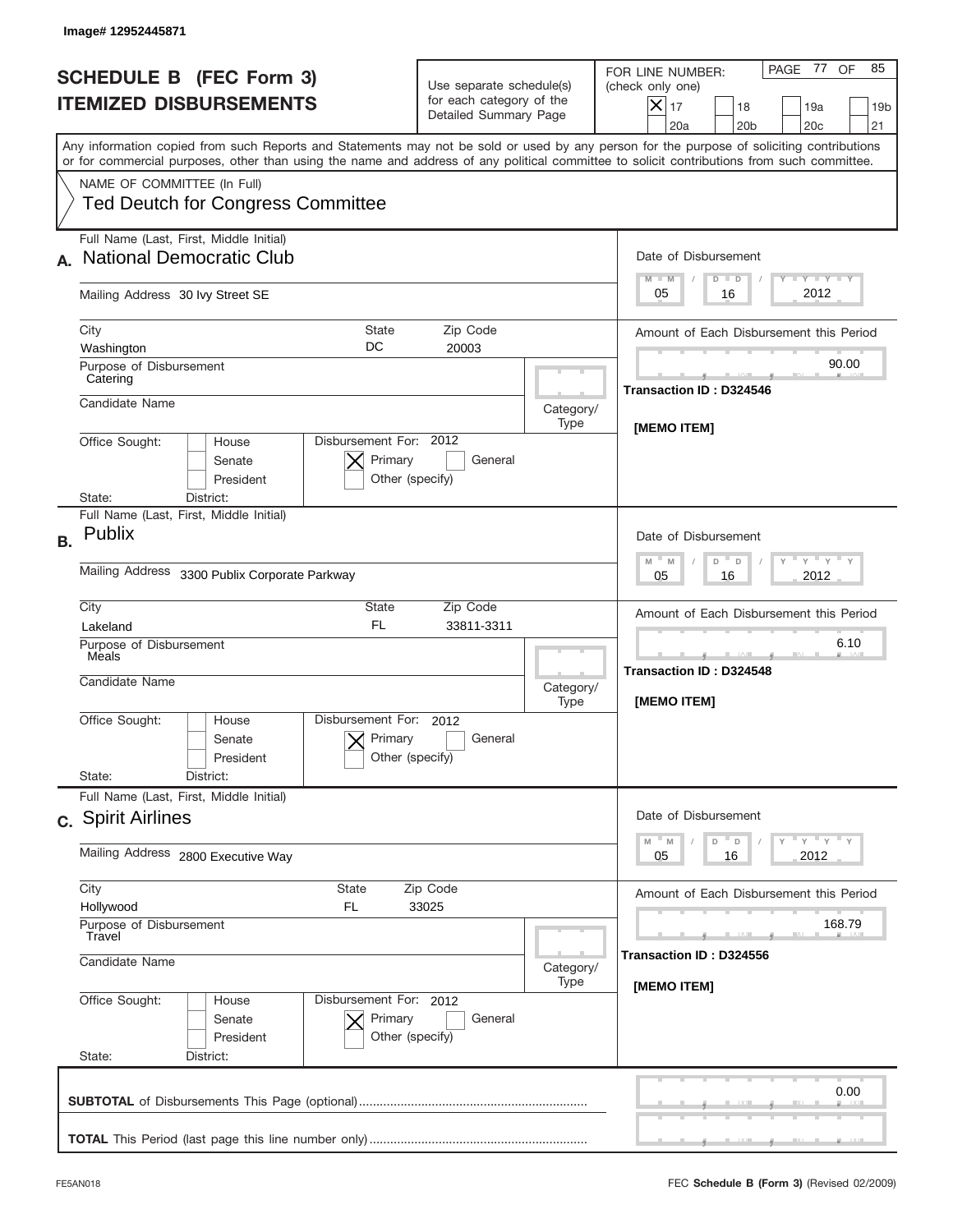| Image# 12952445872                                                                                                                                                                                                                                                                      |                                                                               |                   |                                                                                                                                                               |
|-----------------------------------------------------------------------------------------------------------------------------------------------------------------------------------------------------------------------------------------------------------------------------------------|-------------------------------------------------------------------------------|-------------------|---------------------------------------------------------------------------------------------------------------------------------------------------------------|
| <b>SCHEDULE B (FEC Form 3)</b><br><b>ITEMIZED DISBURSEMENTS</b>                                                                                                                                                                                                                         | Use separate schedule(s)<br>for each category of the<br>Detailed Summary Page |                   | PAGE 78 OF<br>85<br>FOR LINE NUMBER:<br>(check only one)<br>$\times$<br>17<br>18<br>19a<br>19 <sub>b</sub><br>20a<br>20 <sub>b</sub><br>20 <sub>c</sub><br>21 |
| Any information copied from such Reports and Statements may not be sold or used by any person for the purpose of soliciting contributions<br>or for commercial purposes, other than using the name and address of any political committee to solicit contributions from such committee. |                                                                               |                   |                                                                                                                                                               |
| NAME OF COMMITTEE (In Full)<br><b>Ted Deutch for Congress Committee</b>                                                                                                                                                                                                                 |                                                                               |                   |                                                                                                                                                               |
| Full Name (Last, First, Middle Initial)<br><b>Starbucks</b><br>А.                                                                                                                                                                                                                       |                                                                               |                   | Date of Disbursement<br>$T - Y$ $T - Y$<br>$M - M$<br>$D$ $D$                                                                                                 |
| Mailing Address 2401 Utah Ave. South                                                                                                                                                                                                                                                    |                                                                               |                   | 2012<br>05<br>16                                                                                                                                              |
| City<br>Seattle                                                                                                                                                                                                                                                                         | <b>State</b><br>Zip Code<br><b>WA</b><br>98134                                |                   | Amount of Each Disbursement this Period                                                                                                                       |
| Purpose of Disbursement<br>Meals                                                                                                                                                                                                                                                        |                                                                               |                   | 25.00<br>Transaction ID: D324559                                                                                                                              |
| Candidate Name                                                                                                                                                                                                                                                                          |                                                                               | Category/<br>Type |                                                                                                                                                               |
| Office Sought:<br>House<br>Senate<br>President<br>District:<br>State:                                                                                                                                                                                                                   | Disbursement For: 2012<br>Primary<br>General<br>Other (specify)               |                   | [MEMO ITEM]                                                                                                                                                   |
| Full Name (Last, First, Middle Initial)<br><b>US Airways</b><br><b>B.</b><br>Mailing Address 111 W Rio Salado Pkwy                                                                                                                                                                      |                                                                               |                   | Date of Disbursement<br>$\cdots$ $\gamma$ $\cdots$ $\gamma$ $\cdots$ $\gamma$<br>$M - M$<br>D<br>D<br>2012<br>05<br>16                                        |
| City                                                                                                                                                                                                                                                                                    | State<br>Zip Code                                                             |                   | Amount of Each Disbursement this Period                                                                                                                       |
| Tempe<br>Purpose of Disbursement<br>Travel<br>Candidate Name                                                                                                                                                                                                                            | AZ<br>85281                                                                   | Category/<br>Type | 747.40<br>Transaction ID: D324567<br>[MEMO ITEM]                                                                                                              |
| Office Sought:<br>House<br>Senate<br>President<br>State:<br>District:                                                                                                                                                                                                                   | Disbursement For: 2012<br>Primary<br>General<br>Other (specify)               |                   |                                                                                                                                                               |
| Full Name (Last, First, Middle Initial)<br>c. W New York                                                                                                                                                                                                                                |                                                                               |                   | Date of Disbursement<br>$-\gamma$ $-\gamma$ $-\gamma$<br>$-M$<br>M<br>D                                                                                       |
| Mailing Address 541 Lexington Ave.                                                                                                                                                                                                                                                      |                                                                               |                   |                                                                                                                                                               |
| City<br>State<br>New York<br>NY<br>Purpose of Disbursement<br>Travel                                                                                                                                                                                                                    | Zip Code<br>10022                                                             |                   | Amount of Each Disbursement this Period<br>434.07                                                                                                             |
| Candidate Name                                                                                                                                                                                                                                                                          | Category/<br>Type                                                             |                   |                                                                                                                                                               |
| Office Sought:<br>House<br>Senate<br>President<br>State:<br>District:                                                                                                                                                                                                                   | Disbursement For: 2012<br>Primary<br>General<br>Other (specify)               |                   | [MEMO ITEM]                                                                                                                                                   |
|                                                                                                                                                                                                                                                                                         |                                                                               |                   | 0.00                                                                                                                                                          |
|                                                                                                                                                                                                                                                                                         |                                                                               |                   | 107298.20                                                                                                                                                     |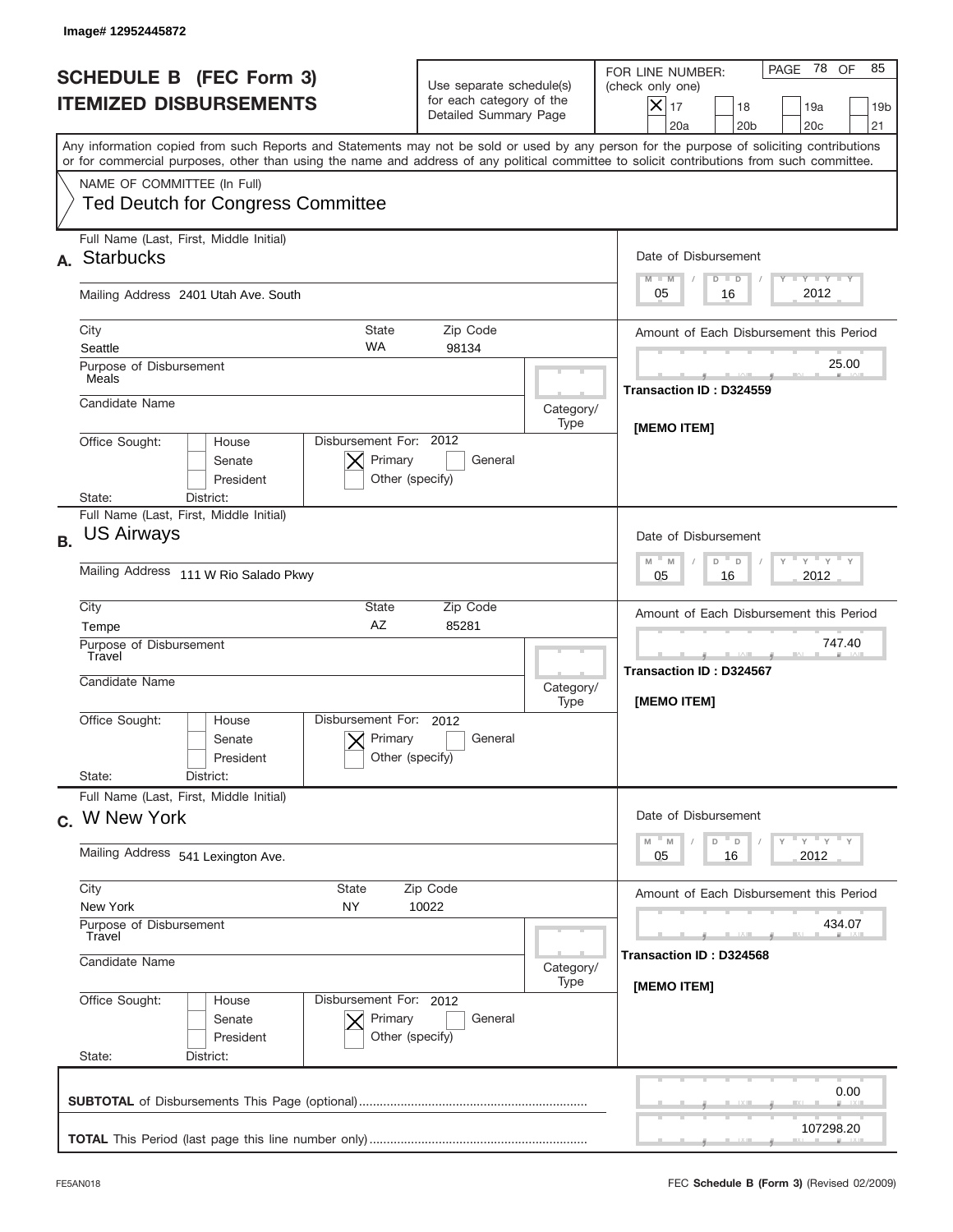|           | Image# 12952445873                                                                             |                                                      |                                                                               |                   |                                                                                                                                                                                                                                                                                         |
|-----------|------------------------------------------------------------------------------------------------|------------------------------------------------------|-------------------------------------------------------------------------------|-------------------|-----------------------------------------------------------------------------------------------------------------------------------------------------------------------------------------------------------------------------------------------------------------------------------------|
|           | <b>SCHEDULE B (FEC Form 3)</b><br><b>ITEMIZED DISBURSEMENTS</b>                                |                                                      | Use separate schedule(s)<br>for each category of the<br>Detailed Summary Page |                   | PAGE 79 OF<br>85<br>FOR LINE NUMBER:<br>(check only one)<br>18<br>19a<br>17<br>19 <sub>b</sub><br>$\times$<br>20a<br>20 <sub>b</sub><br>20 <sub>c</sub><br>21                                                                                                                           |
|           |                                                                                                |                                                      |                                                                               |                   | Any information copied from such Reports and Statements may not be sold or used by any person for the purpose of soliciting contributions<br>or for commercial purposes, other than using the name and address of any political committee to solicit contributions from such committee. |
|           | NAME OF COMMITTEE (In Full)<br><b>Ted Deutch for Congress Committee</b>                        |                                                      |                                                                               |                   |                                                                                                                                                                                                                                                                                         |
| А.        | Full Name (Last, First, Middle Initial)<br><b>Stephen Bittel</b>                               |                                                      |                                                                               |                   | Date of Disbursement<br>Y TY TY TY<br>$M - M$<br>$D$ $D$                                                                                                                                                                                                                                |
|           | Mailing Address 801 Arthur Godfrey Rd                                                          |                                                      |                                                                               |                   | 2012<br>04<br>04                                                                                                                                                                                                                                                                        |
|           | City<br>Miami Beach                                                                            | <b>State</b><br>FL                                   | Zip Code<br>33140-3323                                                        |                   | Amount of Each Disbursement this Period                                                                                                                                                                                                                                                 |
|           | Purpose of Disbursement<br>Refund of 9/27/2011 contribution                                    |                                                      |                                                                               |                   | 2500.00<br>Transaction ID: D321307                                                                                                                                                                                                                                                      |
|           | Candidate Name                                                                                 |                                                      |                                                                               | Category/<br>Type |                                                                                                                                                                                                                                                                                         |
|           | Office Sought:<br>House<br>Senate<br>President<br>State:<br>District:                          | Disbursement For: 2012<br>Primary<br>Other (specify) | General                                                                       |                   |                                                                                                                                                                                                                                                                                         |
| <b>B.</b> | Full Name (Last, First, Middle Initial)<br><b>Kenneth Fisher</b>                               |                                                      |                                                                               |                   | Date of Disbursement                                                                                                                                                                                                                                                                    |
|           | Mailing Address 3056 N Atlantic Blvd                                                           |                                                      |                                                                               |                   | ү " ү " ү " ү<br>$M - M$<br>D<br>D<br>21<br>2012<br>06                                                                                                                                                                                                                                  |
|           | City<br><b>Fort Lauderdale</b>                                                                 | State<br><b>FL</b>                                   | Zip Code<br>33308-7308                                                        |                   | Amount of Each Disbursement this Period                                                                                                                                                                                                                                                 |
|           | Purpose of Disbursement<br>Refund of 6/6/12 online contribution; donor error<br>Candidate Name |                                                      |                                                                               | Category/<br>Type | 250.00<br>Transaction ID: D321450                                                                                                                                                                                                                                                       |
|           | Office Sought:<br>House<br>Senate<br>President                                                 | Disbursement For:<br>Primary<br>Other (specify)      | 2012<br>General                                                               |                   |                                                                                                                                                                                                                                                                                         |
|           | State:<br>District:<br>Full Name (Last, First, Middle Initial)                                 |                                                      |                                                                               |                   |                                                                                                                                                                                                                                                                                         |
| C.        | <b>Mailing Address</b>                                                                         |                                                      |                                                                               |                   | Date of Disbursement<br>$\mathbf{y}$<br>D<br>D                                                                                                                                                                                                                                          |
|           | City<br>State<br>Zip Code                                                                      |                                                      |                                                                               |                   | Amount of Each Disbursement this Period                                                                                                                                                                                                                                                 |
|           | Purpose of Disbursement                                                                        |                                                      |                                                                               |                   |                                                                                                                                                                                                                                                                                         |
|           | Candidate Name                                                                                 |                                                      |                                                                               | Category/<br>Type |                                                                                                                                                                                                                                                                                         |
|           | Office Sought:<br>House<br>Senate<br>President<br>State:<br>District:                          | Disbursement For:<br>Primary<br>Other (specify)      | General                                                                       |                   |                                                                                                                                                                                                                                                                                         |
|           |                                                                                                |                                                      |                                                                               |                   | 2750.00                                                                                                                                                                                                                                                                                 |
|           |                                                                                                |                                                      |                                                                               |                   | 2750.00                                                                                                                                                                                                                                                                                 |
|           |                                                                                                |                                                      |                                                                               |                   |                                                                                                                                                                                                                                                                                         |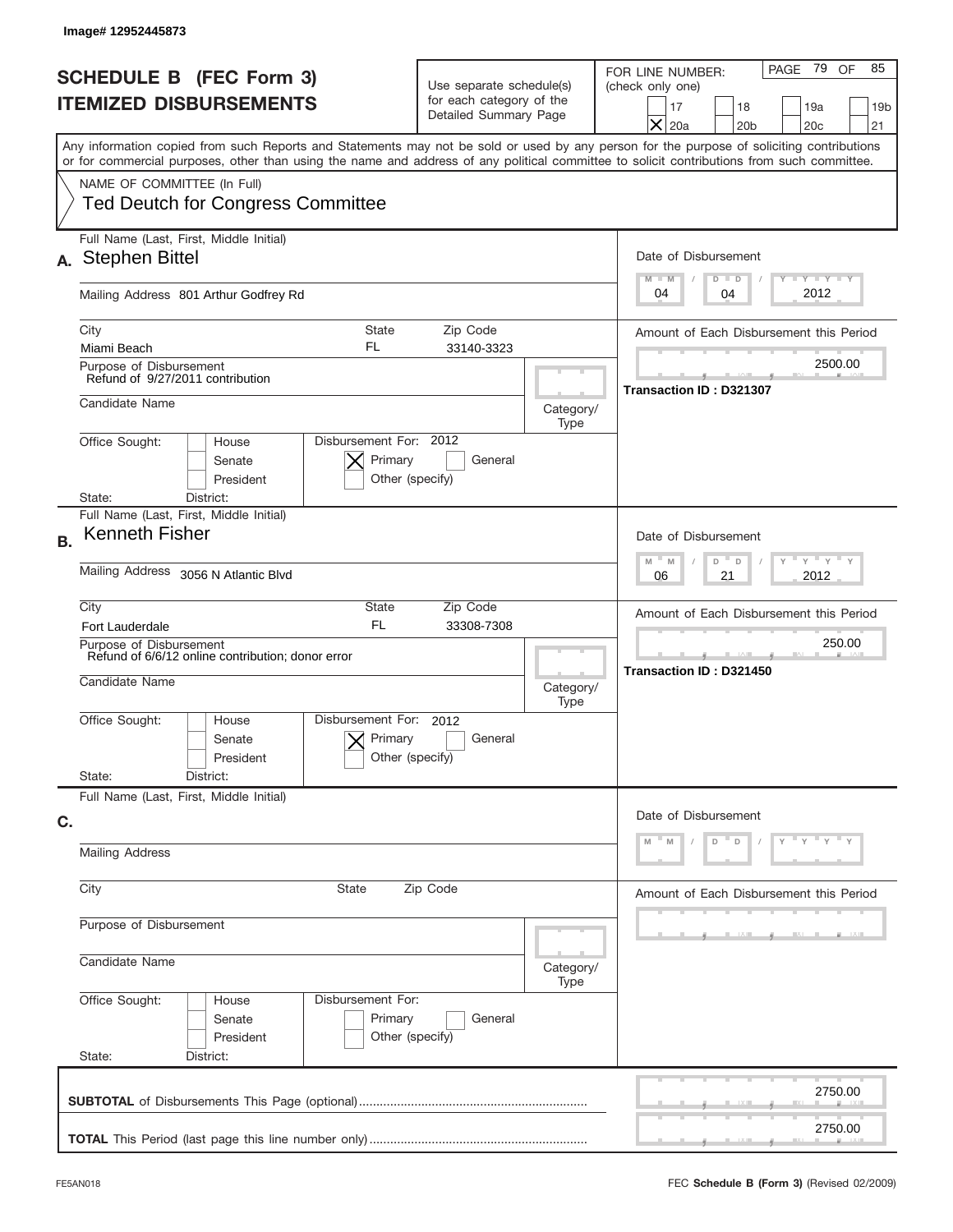| Image# 12952445874                                                                                                                                                                                                                                                                      |                                                                               |                   |                                                                                                                                                                              |  |  |
|-----------------------------------------------------------------------------------------------------------------------------------------------------------------------------------------------------------------------------------------------------------------------------------------|-------------------------------------------------------------------------------|-------------------|------------------------------------------------------------------------------------------------------------------------------------------------------------------------------|--|--|
| <b>SCHEDULE B (FEC Form 3)</b><br><b>ITEMIZED DISBURSEMENTS</b>                                                                                                                                                                                                                         | Use separate schedule(s)<br>for each category of the<br>Detailed Summary Page |                   | PAGE 80 OF<br>85<br>FOR LINE NUMBER:<br>(check only one)<br>17<br>18<br>19a<br>19 <sub>b</sub><br>$\overline{\mathsf{x}}$<br>20 <sub>c</sub><br>20a<br>20 <sub>b</sub><br>21 |  |  |
| Any information copied from such Reports and Statements may not be sold or used by any person for the purpose of soliciting contributions<br>or for commercial purposes, other than using the name and address of any political committee to solicit contributions from such committee. |                                                                               |                   |                                                                                                                                                                              |  |  |
| NAME OF COMMITTEE (In Full)<br><b>Ted Deutch for Congress Committee</b>                                                                                                                                                                                                                 |                                                                               |                   |                                                                                                                                                                              |  |  |
| Full Name (Last, First, Middle Initial)<br>PRIVATE CARE ASSOCIATION POLITICAL ACTION COMMITTEE, THE<br>А.                                                                                                                                                                               |                                                                               |                   | Date of Disbursement<br>Y FY FY FY<br>$M - M$<br>$D$ $D$                                                                                                                     |  |  |
| Mailing Address C/O JOSEPH BENSMIHEN<br>4700 NW 2ND AVENUE 4TH FLOOR                                                                                                                                                                                                                    |                                                                               |                   | 2012<br>04<br>20                                                                                                                                                             |  |  |
| City<br>State<br>FL<br><b>BOCA RATON</b>                                                                                                                                                                                                                                                | Zip Code<br>33431                                                             |                   | Amount of Each Disbursement this Period                                                                                                                                      |  |  |
| Purpose of Disbursement<br>Partial Refund of March contribution                                                                                                                                                                                                                         |                                                                               |                   | 2500.00<br>Transaction ID: D324472                                                                                                                                           |  |  |
| Candidate Name                                                                                                                                                                                                                                                                          |                                                                               | Category/<br>Type |                                                                                                                                                                              |  |  |
| Disbursement For: 2012<br>Office Sought:<br>House<br>Primary<br>Senate<br>President<br>State:<br>District:                                                                                                                                                                              | General<br>Other (specify)                                                    |                   |                                                                                                                                                                              |  |  |
| Full Name (Last, First, Middle Initial)                                                                                                                                                                                                                                                 |                                                                               |                   |                                                                                                                                                                              |  |  |
| В.<br><b>Mailing Address</b>                                                                                                                                                                                                                                                            |                                                                               |                   | Date of Disbursement<br>D<br>D<br>M<br>M                                                                                                                                     |  |  |
|                                                                                                                                                                                                                                                                                         |                                                                               |                   |                                                                                                                                                                              |  |  |
| City<br><b>State</b>                                                                                                                                                                                                                                                                    | Zip Code                                                                      |                   | Amount of Each Disbursement this Period                                                                                                                                      |  |  |
| Purpose of Disbursement                                                                                                                                                                                                                                                                 |                                                                               |                   |                                                                                                                                                                              |  |  |
| Candidate Name<br>Category/<br>Type                                                                                                                                                                                                                                                     |                                                                               |                   |                                                                                                                                                                              |  |  |
| Disbursement For:<br>Office Sought:<br>House<br>Primary<br>Senate<br>President                                                                                                                                                                                                          | General<br>Other (specify)                                                    |                   |                                                                                                                                                                              |  |  |
| State:<br>District:<br>Full Name (Last, First, Middle Initial)                                                                                                                                                                                                                          |                                                                               |                   |                                                                                                                                                                              |  |  |
| C.                                                                                                                                                                                                                                                                                      |                                                                               |                   | Date of Disbursement<br>$Y = Y = Y$<br>D<br>$\mathsf D$<br>M                                                                                                                 |  |  |
| <b>Mailing Address</b>                                                                                                                                                                                                                                                                  |                                                                               |                   |                                                                                                                                                                              |  |  |
| City<br>State                                                                                                                                                                                                                                                                           | Zip Code                                                                      |                   |                                                                                                                                                                              |  |  |
| Purpose of Disbursement                                                                                                                                                                                                                                                                 |                                                                               |                   |                                                                                                                                                                              |  |  |
| Candidate Name                                                                                                                                                                                                                                                                          |                                                                               |                   |                                                                                                                                                                              |  |  |
| Office Sought:<br>Disbursement For:<br>House<br>Primary<br>Senate<br>President<br>State:<br>District:                                                                                                                                                                                   | General<br>Other (specify)                                                    | Type              |                                                                                                                                                                              |  |  |
|                                                                                                                                                                                                                                                                                         |                                                                               |                   | 2500.00                                                                                                                                                                      |  |  |
|                                                                                                                                                                                                                                                                                         |                                                                               |                   | 2500.00                                                                                                                                                                      |  |  |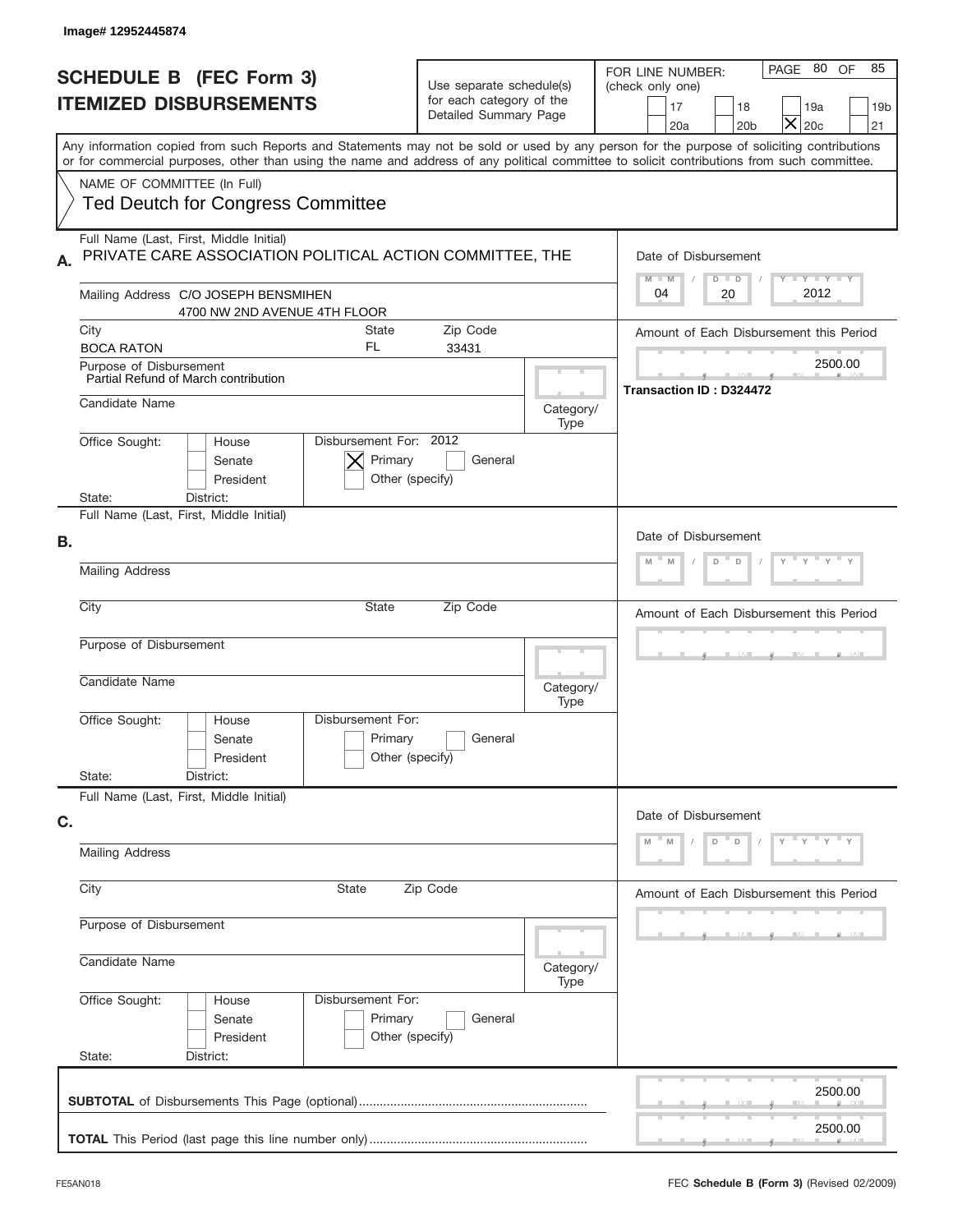| Image# 12952445875                                                                         |                                                                                  |                   |                                                                                                                                                                                                                                                                                         |
|--------------------------------------------------------------------------------------------|----------------------------------------------------------------------------------|-------------------|-----------------------------------------------------------------------------------------------------------------------------------------------------------------------------------------------------------------------------------------------------------------------------------------|
| <b>SCHEDULE B (FEC Form 3)</b><br><b>ITEMIZED DISBURSEMENTS</b>                            | Use separate schedule(s)<br>for each category of the<br>Detailed Summary Page    |                   | PAGE 81<br>OF<br>85<br>FOR LINE NUMBER:<br>(check only one)<br>17<br>18<br>19a<br>19 <sub>b</sub><br>$\times$<br>20a<br>20 <sub>b</sub><br>20 <sub>c</sub><br>21                                                                                                                        |
|                                                                                            |                                                                                  |                   | Any information copied from such Reports and Statements may not be sold or used by any person for the purpose of soliciting contributions<br>or for commercial purposes, other than using the name and address of any political committee to solicit contributions from such committee. |
| NAME OF COMMITTEE (In Full)<br><b>Ted Deutch for Congress Committee</b>                    |                                                                                  |                   |                                                                                                                                                                                                                                                                                         |
| Full Name (Last, First, Middle Initial)<br>Andrei for Arizona                              |                                                                                  |                   | Date of Disbursement<br>Y TY TY TY<br>$M - M$<br>$D$ $D$                                                                                                                                                                                                                                |
| Mailing Address PO Box 23838                                                               |                                                                                  |                   | 2012<br>29<br>06                                                                                                                                                                                                                                                                        |
| City<br>Tempe                                                                              | <b>State</b><br>Zip Code<br>AZ<br>85285-3838                                     |                   | Amount of Each Disbursement this Period                                                                                                                                                                                                                                                 |
| Purpose of Disbursement<br>Contribution                                                    |                                                                                  |                   | 1000.00                                                                                                                                                                                                                                                                                 |
| Candidate Name<br>Andrei Cherny                                                            |                                                                                  | Category/<br>Type | Transaction ID: D322427                                                                                                                                                                                                                                                                 |
| Office Sought:<br>House<br>Senate<br>President<br>AΖ<br>09<br>District:<br>State:          | Disbursement For: 2012<br>Primary<br>General<br>Other (specify)                  |                   |                                                                                                                                                                                                                                                                                         |
| Full Name (Last, First, Middle Initial)<br><b>CONNOLLY FOR CONGRESS</b><br><b>B.</b>       |                                                                                  |                   | Date of Disbursement                                                                                                                                                                                                                                                                    |
| Mailing Address PO BOX 563                                                                 |                                                                                  |                   |                                                                                                                                                                                                                                                                                         |
| City<br><b>MERRIFIELD</b>                                                                  | State<br>Zip Code<br><b>VA</b><br>22116                                          |                   | Amount of Each Disbursement this Period                                                                                                                                                                                                                                                 |
| Purpose of Disbursement<br>Contribution<br>Candidate Name                                  |                                                                                  |                   | 2000.00<br>Transaction ID: D316072                                                                                                                                                                                                                                                      |
| <b>GERRY CONNOLLY</b>                                                                      | Disbursement For: 2012                                                           | Category/<br>Type |                                                                                                                                                                                                                                                                                         |
| Office Sought:<br>$\times$ House<br>Senate<br>President<br>VA<br>11<br>State:<br>District: | General<br>Primary<br>Other (specify)                                            |                   |                                                                                                                                                                                                                                                                                         |
| Full Name (Last, First, Middle Initial)<br>c. Friends of Patrick Murphy                    |                                                                                  |                   | Date of Disbursement<br>$Y$ $Y$ $Y$ $Y$ $Y$<br>D<br>M<br>M<br>D                                                                                                                                                                                                                         |
| Mailing Address 4521 PGA Blvd<br>#412                                                      |                                                                                  |                   |                                                                                                                                                                                                                                                                                         |
| City<br>Palm Beach Gardens                                                                 | <b>State</b><br>Zip Code<br>FL<br>33418-3997                                     |                   | Amount of Each Disbursement this Period                                                                                                                                                                                                                                                 |
| Purpose of Disbursement<br>Contribution                                                    |                                                                                  |                   |                                                                                                                                                                                                                                                                                         |
| Candidate Name<br><b>Patrick Murphy</b>                                                    | Category/<br>Type                                                                |                   |                                                                                                                                                                                                                                                                                         |
| Office Sought:<br>House<br>Senate<br>President<br>State:<br>FL.<br>18<br>District:         | Disbursement For: 2012<br>Primary<br>$\bm{\times}$<br>General<br>Other (specify) |                   |                                                                                                                                                                                                                                                                                         |
|                                                                                            |                                                                                  |                   | 5000.00                                                                                                                                                                                                                                                                                 |
|                                                                                            |                                                                                  |                   |                                                                                                                                                                                                                                                                                         |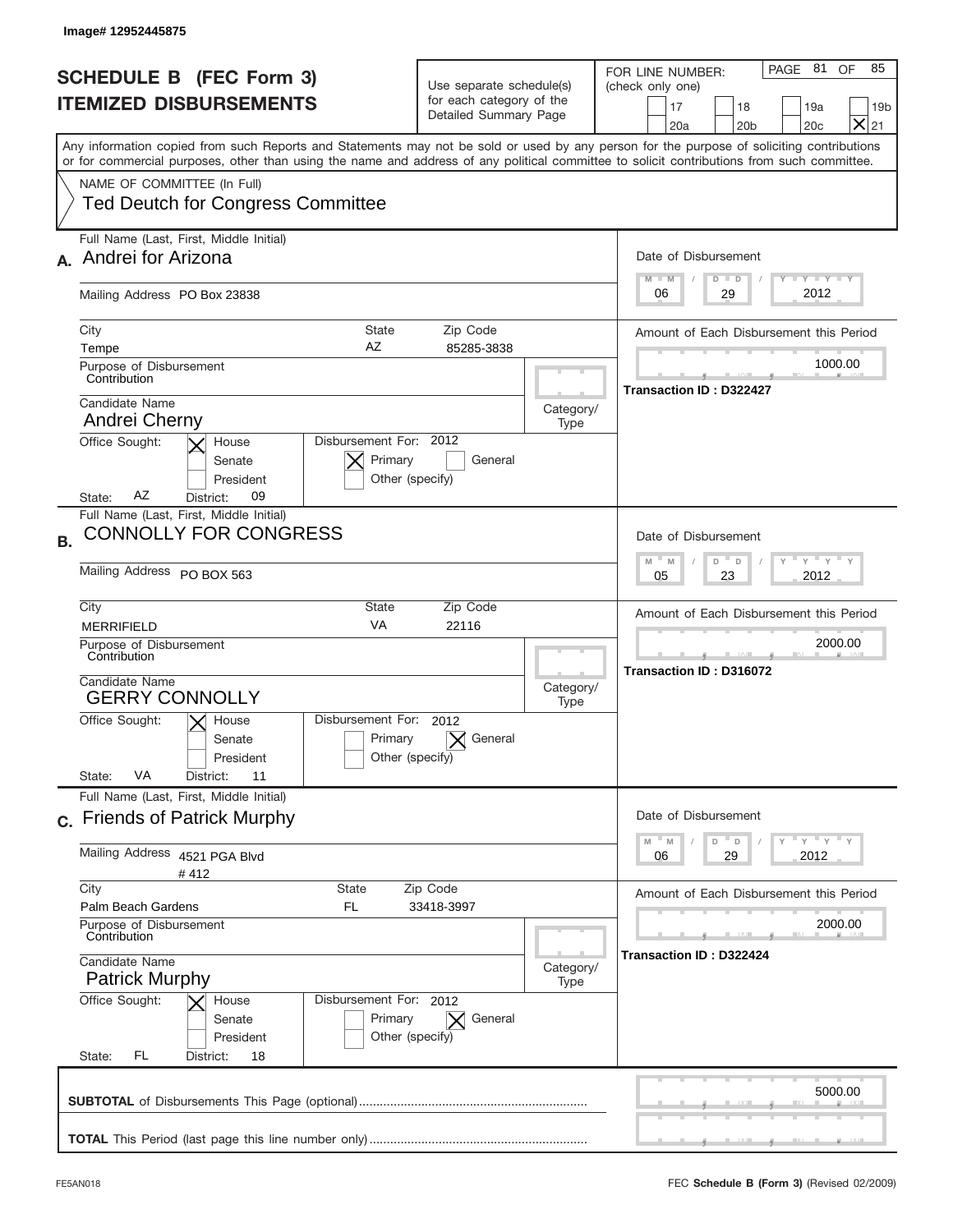| Image# 12952445876                                                                                                                                                                                                                                                                      |                                                                               |                                                                                                                                                   |
|-----------------------------------------------------------------------------------------------------------------------------------------------------------------------------------------------------------------------------------------------------------------------------------------|-------------------------------------------------------------------------------|---------------------------------------------------------------------------------------------------------------------------------------------------|
| <b>SCHEDULE B (FEC Form 3)</b><br><b>ITEMIZED DISBURSEMENTS</b>                                                                                                                                                                                                                         | Use separate schedule(s)<br>for each category of the<br>Detailed Summary Page | PAGE 82 OF<br>85<br>FOR LINE NUMBER:<br>(check only one)<br>17<br>18<br>19a<br>19 <sub>b</sub><br>$\times$<br>20a<br>20 <sub>b</sub><br>20c<br>21 |
| Any information copied from such Reports and Statements may not be sold or used by any person for the purpose of soliciting contributions<br>or for commercial purposes, other than using the name and address of any political committee to solicit contributions from such committee. |                                                                               |                                                                                                                                                   |
| NAME OF COMMITTEE (In Full)<br><b>Ted Deutch for Congress Committee</b>                                                                                                                                                                                                                 |                                                                               |                                                                                                                                                   |
| Full Name (Last, First, Middle Initial)<br>KEITH FITZGERALD FOR CONGRESS                                                                                                                                                                                                                |                                                                               | Date of Disbursement<br>Y FY FY FY<br>$M - M$<br>$D$ $D$                                                                                          |
| Mailing Address PO BOX 3708                                                                                                                                                                                                                                                             |                                                                               | 2012<br>27<br>06                                                                                                                                  |
| <b>State</b><br>City<br>FL.<br><b>SARASOTA</b>                                                                                                                                                                                                                                          | Zip Code<br>34230                                                             | Amount of Each Disbursement this Period                                                                                                           |
| Purpose of Disbursement<br>Contribution                                                                                                                                                                                                                                                 |                                                                               | 1000.00<br>Transaction ID: D321722                                                                                                                |
| Candidate Name<br><b>KEITH FITZGERALD</b>                                                                                                                                                                                                                                               | Category/<br>Type                                                             |                                                                                                                                                   |
| Disbursement For: 2012<br>Office Sought:<br>House<br>Primary<br>Senate<br>Other (specify)<br>President<br>FL<br>16<br>State:<br>District:                                                                                                                                               | General                                                                       |                                                                                                                                                   |
| Full Name (Last, First, Middle Initial)<br><b>Kreitlow for Congress</b><br><b>B.</b>                                                                                                                                                                                                    |                                                                               | Date of Disbursement<br>$\cdots$ $\gamma$ $\cdots$ $\gamma$ $\cdots$ $\gamma$                                                                     |
| Mailing Address 333 E Prairie View Rd                                                                                                                                                                                                                                                   | $M - M$<br>D<br>D<br>2012<br>06<br>29                                         |                                                                                                                                                   |
| City<br>State<br>WI<br>Chippewa Falls                                                                                                                                                                                                                                                   | Zip Code<br>54729-3463                                                        | Amount of Each Disbursement this Period                                                                                                           |
| Purpose of Disbursement<br>Contribution                                                                                                                                                                                                                                                 |                                                                               | 500.00<br>Transaction ID: D322431                                                                                                                 |
| Candidate Name<br><b>Patrick Kreitlow</b>                                                                                                                                                                                                                                               | Category/<br>Type                                                             |                                                                                                                                                   |
| Disbursement For: 2012<br>Office Sought:<br>$\times$ House<br>Primary<br>Senate<br>Other (specify)<br>President<br>WI<br>State:<br>07<br>District:                                                                                                                                      | General                                                                       |                                                                                                                                                   |
| Full Name (Last, First, Middle Initial)<br>c. Kurt Schrader for Congress                                                                                                                                                                                                                |                                                                               | Date of Disbursement                                                                                                                              |
| Mailing Address PO Box 3314                                                                                                                                                                                                                                                             | ү "ү "ү "ү<br>M<br>$\mathbb M$<br>D<br>D<br>2012<br>06<br>29                  |                                                                                                                                                   |
| City<br><b>State</b><br>Oregon City<br>OR.                                                                                                                                                                                                                                              | Zip Code<br>97045-0308                                                        | Amount of Each Disbursement this Period                                                                                                           |
| Purpose of Disbursement<br>Contribution                                                                                                                                                                                                                                                 |                                                                               | 1000.00                                                                                                                                           |
| Candidate Name<br><b>Kurt Schrader</b>                                                                                                                                                                                                                                                  | Category/<br>Type                                                             | Transaction ID: D322430                                                                                                                           |
| Office Sought:<br>Disbursement For: 2012<br>House<br>Primary<br>Senate<br>Other (specify)<br>President<br>0R<br>State:<br>05<br>District:                                                                                                                                               | $\bm{\times}$<br>General                                                      |                                                                                                                                                   |
|                                                                                                                                                                                                                                                                                         |                                                                               | 2500.00                                                                                                                                           |
|                                                                                                                                                                                                                                                                                         |                                                                               |                                                                                                                                                   |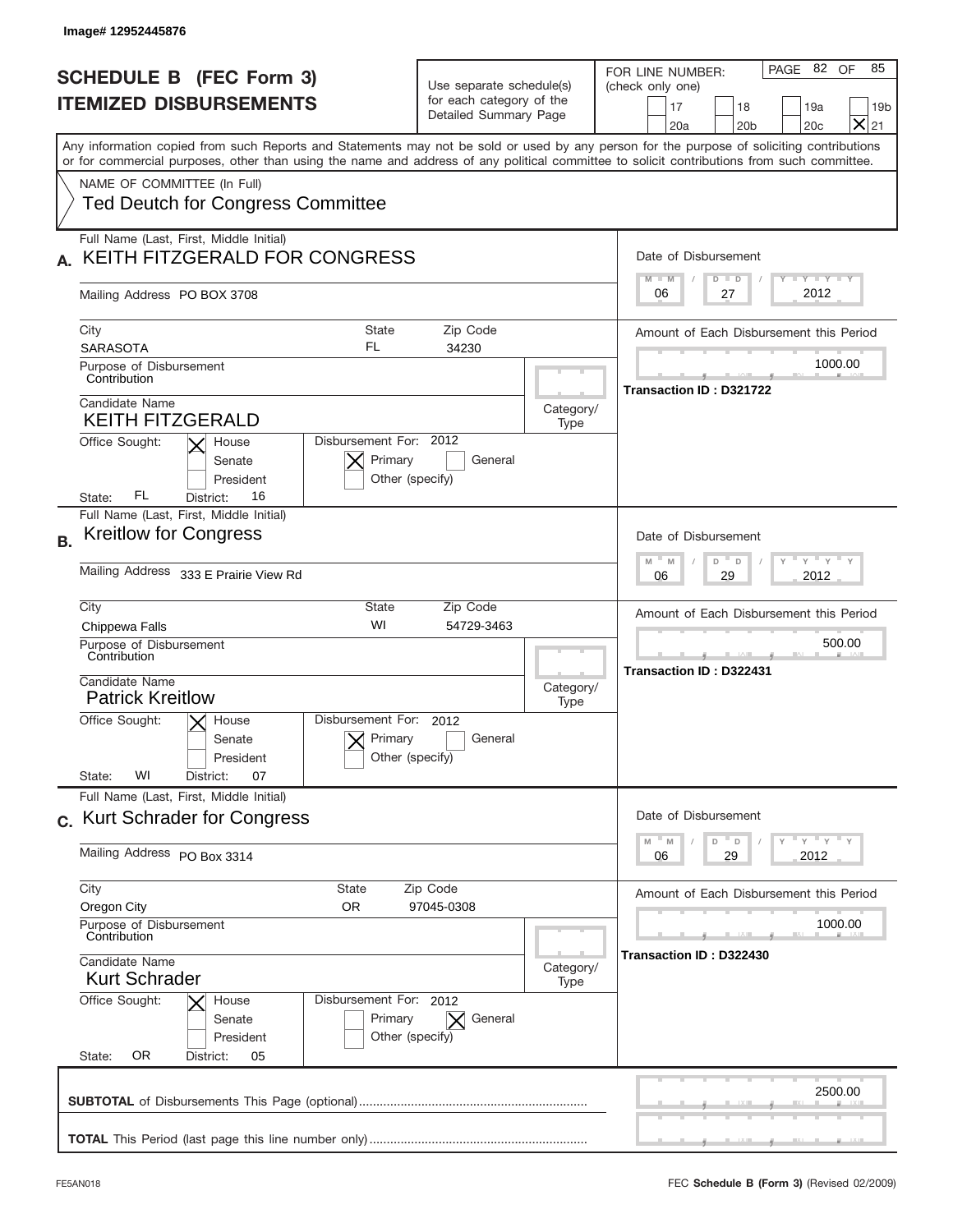| Image# 12952445877                                                                                                                                                                                                                                                                      |                                                                                       |                                                                                                                                                                   |  |
|-----------------------------------------------------------------------------------------------------------------------------------------------------------------------------------------------------------------------------------------------------------------------------------------|---------------------------------------------------------------------------------------|-------------------------------------------------------------------------------------------------------------------------------------------------------------------|--|
| <b>SCHEDULE B (FEC Form 3)</b><br><b>ITEMIZED DISBURSEMENTS</b>                                                                                                                                                                                                                         | Use separate schedule(s)<br>for each category of the<br>Detailed Summary Page         | PAGE 83<br>85<br>OF<br>FOR LINE NUMBER:<br>(check only one)<br>17<br>18<br>19a<br>19 <sub>b</sub><br>$\boldsymbol{\times}$<br>20a<br>20 <sub>b</sub><br>20c<br>21 |  |
| Any information copied from such Reports and Statements may not be sold or used by any person for the purpose of soliciting contributions<br>or for commercial purposes, other than using the name and address of any political committee to solicit contributions from such committee. |                                                                                       |                                                                                                                                                                   |  |
| NAME OF COMMITTEE (In Full)<br><b>Ted Deutch for Congress Committee</b>                                                                                                                                                                                                                 |                                                                                       |                                                                                                                                                                   |  |
| Full Name (Last, First, Middle Initial)<br>Lois Frankel for Congress                                                                                                                                                                                                                    |                                                                                       | Date of Disbursement<br>$T - Y$ $T - Y$<br>$M - M$<br>$D$ $D$                                                                                                     |  |
| Mailing Address PO Box 775                                                                                                                                                                                                                                                              |                                                                                       | 2012<br>29<br>06                                                                                                                                                  |  |
| <b>State</b><br>City<br>FL<br>West Palm Beach                                                                                                                                                                                                                                           | Zip Code<br>33402-0775                                                                | Amount of Each Disbursement this Period                                                                                                                           |  |
| Purpose of Disbursement<br>Contribution                                                                                                                                                                                                                                                 |                                                                                       | 2000.00<br>Transaction ID: D322425                                                                                                                                |  |
| Candidate Name<br>Lois J Frankel                                                                                                                                                                                                                                                        |                                                                                       | Category/<br>Type                                                                                                                                                 |  |
| Disbursement For: 2012<br>Office Sought:<br>House<br>Primary<br>Senate<br>President<br>Other (specify)<br>FL<br>22<br>District:<br>State:                                                                                                                                               | General                                                                               |                                                                                                                                                                   |  |
| Full Name (Last, First, Middle Initial)<br>Lois Frankel for Congress<br><b>B.</b>                                                                                                                                                                                                       |                                                                                       | Date of Disbursement                                                                                                                                              |  |
| Mailing Address PO Box 775                                                                                                                                                                                                                                                              | $\cdots$ $\gamma$ $\cdots$ $\gamma$ $\cdots$<br>$M - M$<br>D<br>D<br>2012<br>06<br>29 |                                                                                                                                                                   |  |
| City<br><b>State</b><br>FL<br>West Palm Beach<br>Purpose of Disbursement<br>Contribution                                                                                                                                                                                                | Zip Code<br>33402-0775                                                                |                                                                                                                                                                   |  |
| Candidate Name<br>Lois J Frankel                                                                                                                                                                                                                                                        |                                                                                       | Transaction ID: D322426<br>Category/<br>Type                                                                                                                      |  |
| Disbursement For: 2012<br>Office Sought:<br>$\times$ House<br>Primary<br>Senate<br>Other (specify)<br>President<br>FL<br>22<br>State:<br>District:                                                                                                                                      | General                                                                               |                                                                                                                                                                   |  |
| Full Name (Last, First, Middle Initial)<br>c. Shelley Adler for Congress                                                                                                                                                                                                                |                                                                                       | Date of Disbursement                                                                                                                                              |  |
| Mailing Address 200 Laurel Creek Blvd                                                                                                                                                                                                                                                   |                                                                                       | ү " ү " ү " ү<br>$-M$<br>D<br>M<br>$\Box$<br>29<br>2012<br>06                                                                                                     |  |
| City<br><b>State</b><br>NJ<br>Moorestown                                                                                                                                                                                                                                                | Zip Code<br>08057-3964                                                                |                                                                                                                                                                   |  |
| Purpose of Disbursement<br>Contribution                                                                                                                                                                                                                                                 |                                                                                       |                                                                                                                                                                   |  |
| Candidate Name<br><b>Shelley Adler</b>                                                                                                                                                                                                                                                  |                                                                                       | Transaction ID: D322429<br>Category/<br>Type                                                                                                                      |  |
| Office Sought:<br>Disbursement For: 2012<br>House<br>Primary<br>Senate<br>President<br>Other (specify)<br>NJ<br>State:<br>District:<br>03                                                                                                                                               | $\bm{\times}$<br>General                                                              |                                                                                                                                                                   |  |
|                                                                                                                                                                                                                                                                                         |                                                                                       | 5000.00                                                                                                                                                           |  |
|                                                                                                                                                                                                                                                                                         |                                                                                       |                                                                                                                                                                   |  |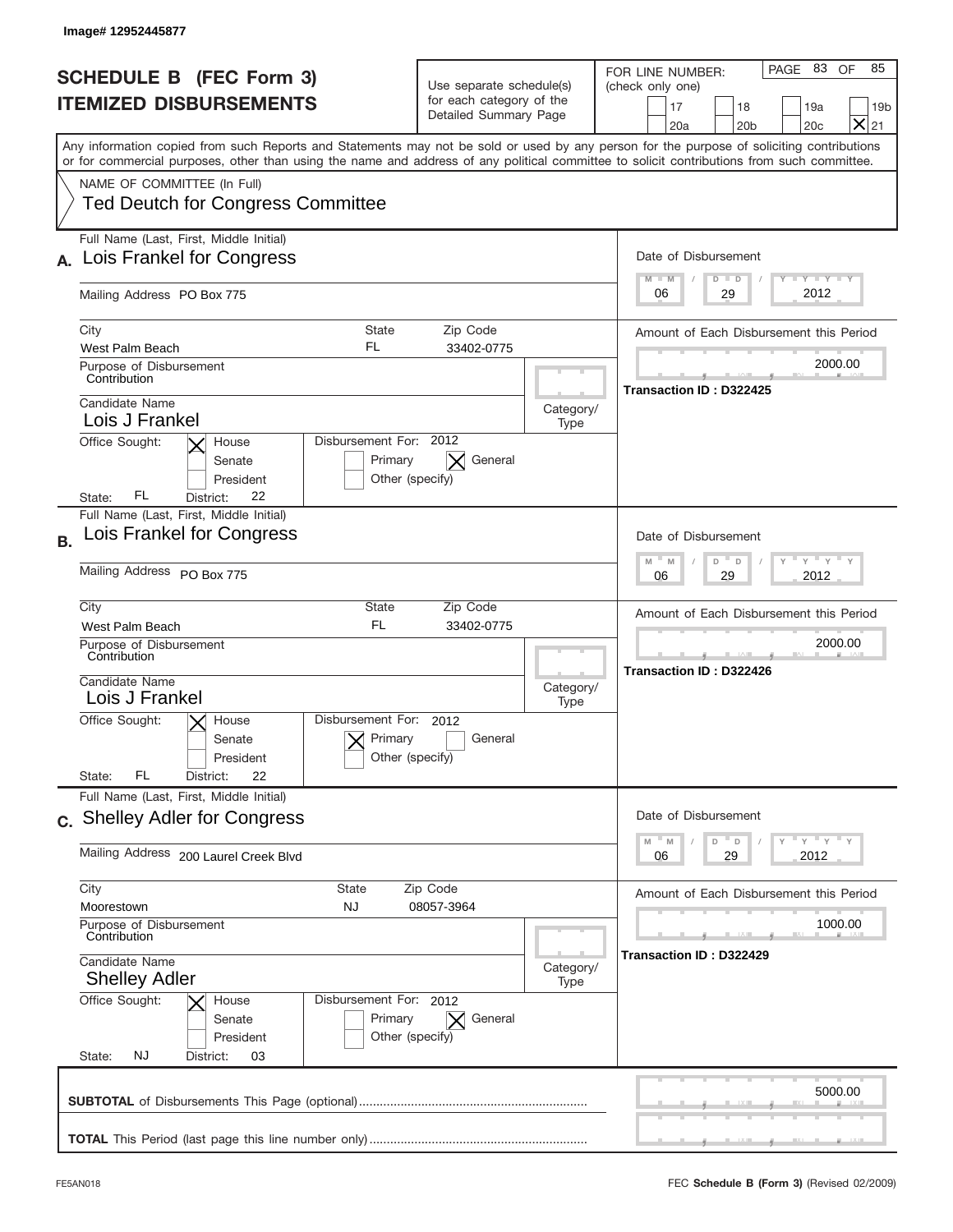| Image# 12952445878             |                                                                         |                                                      |                                                                               |                                                      |                                                                                                                                                                                                                                                                                         |
|--------------------------------|-------------------------------------------------------------------------|------------------------------------------------------|-------------------------------------------------------------------------------|------------------------------------------------------|-----------------------------------------------------------------------------------------------------------------------------------------------------------------------------------------------------------------------------------------------------------------------------------------|
|                                | <b>SCHEDULE B (FEC Form 3)</b><br><b>ITEMIZED DISBURSEMENTS</b>         |                                                      | Use separate schedule(s)<br>for each category of the<br>Detailed Summary Page |                                                      | PAGE 84 OF<br>85<br>FOR LINE NUMBER:<br>(check only one)<br>17<br>18<br>19a<br>19 <sub>b</sub><br>$\times$<br>21<br>20a<br>20 <sub>b</sub><br>20c                                                                                                                                       |
|                                |                                                                         |                                                      |                                                                               |                                                      | Any information copied from such Reports and Statements may not be sold or used by any person for the purpose of soliciting contributions<br>or for commercial purposes, other than using the name and address of any political committee to solicit contributions from such committee. |
|                                | NAME OF COMMITTEE (In Full)<br><b>Ted Deutch for Congress Committee</b> |                                                      |                                                                               |                                                      |                                                                                                                                                                                                                                                                                         |
|                                | Full Name (Last, First, Middle Initial)<br>Val Demings for Congress     |                                                      |                                                                               |                                                      | Date of Disbursement<br>Y TY TY TY<br>$D$ $D$<br>$M - M$                                                                                                                                                                                                                                |
|                                | Mailing Address PO Box 536926                                           |                                                      |                                                                               |                                                      | 2012<br>29<br>06                                                                                                                                                                                                                                                                        |
| City<br>Orlando                |                                                                         | <b>State</b><br>FL                                   | Zip Code<br>32853-6926                                                        |                                                      | Amount of Each Disbursement this Period                                                                                                                                                                                                                                                 |
| Contribution                   | Purpose of Disbursement                                                 |                                                      |                                                                               |                                                      | 1000.00<br>Transaction ID: D322428                                                                                                                                                                                                                                                      |
|                                | Candidate Name<br><b>Valdez Val Demings</b>                             |                                                      |                                                                               | Category/<br>Type                                    |                                                                                                                                                                                                                                                                                         |
| Office Sought:<br>State:       | House<br>Senate<br>President<br>FL.<br>10<br>District:                  | Disbursement For: 2012<br>Primary<br>Other (specify) | General                                                                       |                                                      |                                                                                                                                                                                                                                                                                         |
| <b>B.</b>                      | Full Name (Last, First, Middle Initial)<br><b>American Express</b>      |                                                      |                                                                               |                                                      | Date of Disbursement                                                                                                                                                                                                                                                                    |
|                                | Mailing Address PO Box 36002                                            |                                                      |                                                                               | ү " ү " ү " ү<br>$M$ M<br>D<br>D<br>2012<br>06<br>14 |                                                                                                                                                                                                                                                                                         |
| City<br><b>Fort Lauderdale</b> |                                                                         | State<br>FL                                          | Zip Code<br>33336-0002                                                        |                                                      | Amount of Each Disbursement this Period                                                                                                                                                                                                                                                 |
|                                | Purpose of Disbursement<br>Campaign Contributions<br>Candidate Name     |                                                      |                                                                               | Category/<br>Type                                    | 3000.00<br>Transaction ID: D322964                                                                                                                                                                                                                                                      |
| Office Sought:                 | House<br>Senate<br>President                                            | Disbursement For: 2012<br>Primary<br>Other (specify) | General                                                                       |                                                      |                                                                                                                                                                                                                                                                                         |
| State:                         | District:<br>Full Name (Last, First, Middle Initial)                    |                                                      |                                                                               |                                                      |                                                                                                                                                                                                                                                                                         |
|                                | c. Adolph and Rose Levis Jewish Community Center                        |                                                      |                                                                               |                                                      | Date of Disbursement<br>$\gamma$ = $\gamma$ = $\gamma$ = $\gamma$<br>$-M$<br>D<br>M<br>D                                                                                                                                                                                                |
|                                | Mailing Address 9801 Donna Klein Boulevard                              |                                                      |                                                                               |                                                      | 2012<br>06<br>14                                                                                                                                                                                                                                                                        |
| City<br>Boca Raton             | Purpose of Disbursement                                                 | <b>State</b><br>FL                                   | Zip Code<br>33428                                                             |                                                      | Amount of Each Disbursement this Period<br>1000.00                                                                                                                                                                                                                                      |
|                                | Donation<br>Candidate Name                                              |                                                      |                                                                               | Category/<br>Type                                    | Transaction ID: D322966                                                                                                                                                                                                                                                                 |
| Office Sought:<br>State:       | House<br>Senate<br>President<br>District:                               | Disbursement For: 2012<br>Primary<br>Other (specify) | General                                                                       |                                                      | [MEMO ITEM]                                                                                                                                                                                                                                                                             |
|                                |                                                                         |                                                      |                                                                               |                                                      | 4000.00                                                                                                                                                                                                                                                                                 |
|                                |                                                                         |                                                      |                                                                               |                                                      |                                                                                                                                                                                                                                                                                         |